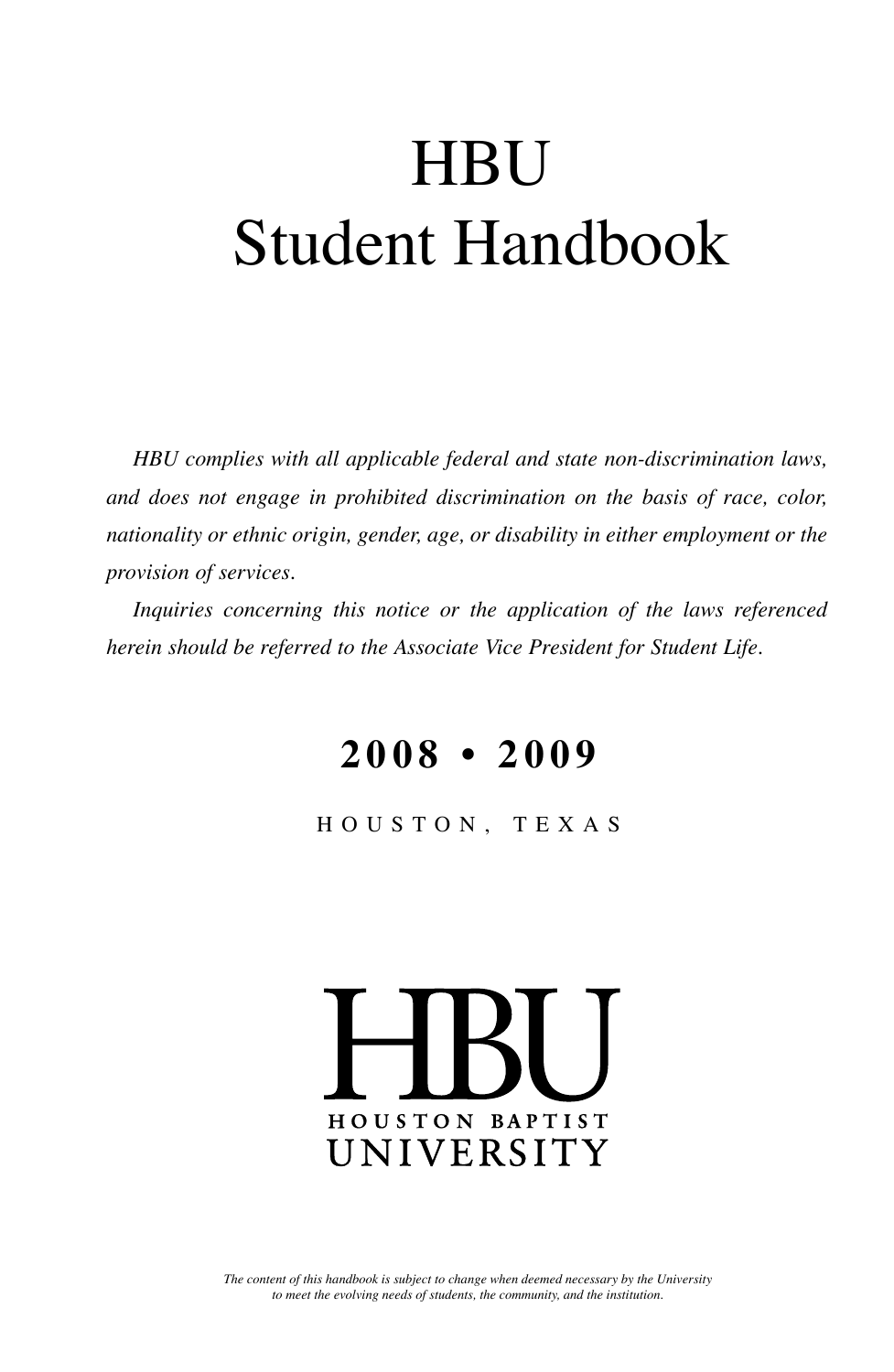# **Directory of Administration**

The President shall also designate certain administration officers to assist him in carrying out orderly functioning of the University. A partial list of the administrators and staff follows:

Dr. Robert B. Sloan Jr. *President*

#### **Executive Council:**

Dr. Hunter Baker *Director for Strategic Planning*

Dr. Paul Bonicelli *Provost*

Ron Cottrell *Director for Athletics Men's Basketball Coach*

Eileen Crowell *Executive Director for Operations and Resources*

Sherry Hibbert *Vice President & General Counsel*

Dr. Phil Rhodes *Chief Information Officer*

Sharon Saunders *Vice President for University Relations*

Gregg Stapleton *Vice President for Financial Operations*

James Steen *Vice President for Enrollment Management and Student Life*

#### **Enrollment Management and Student Life:**

Dr. Kathleen Anzivino *Associate Vice President for Student Life*

Barrett Bell *Executive Director for Financial Services*

Dr. Renee Borns *Assistant Vice President for Student Success*

Sarah Bible *Director for Recruitment for Admissions*

Eduardo Borges *Director for Admissions*

Debora Burnett *Director for Financial Services*

Sherry Byrd *Director for Student Aid Program*

Erin Cox *Resident Director for NRC* 

Colette Cross *Director for Spiritual Life and University Chaplain*

Mark Endraske *Director for Housing Operations*

David House *Interim Director for Counseling Center*

Jim Hutchinson *Director for Success & Advising Center*

Saleim Kahleh *Director for Campus Recreation*

Isis Martin *Resident Director for Husky Village*

Todd McElroy *Assistant Director for Campus Recreation Spirit Coordinator*

Charles Miller *University Police*

Danny Miller *Director for Student Ministry*

Jason Shaffer *Assistant Director for Community Service and Missions*

Alison Von Bergen *Director for Campus Activities and First Year Experiences*

*The content of this handbook is subject to change when deemed necessary by the University to meet the evolving needs of students, the community, and the institution.*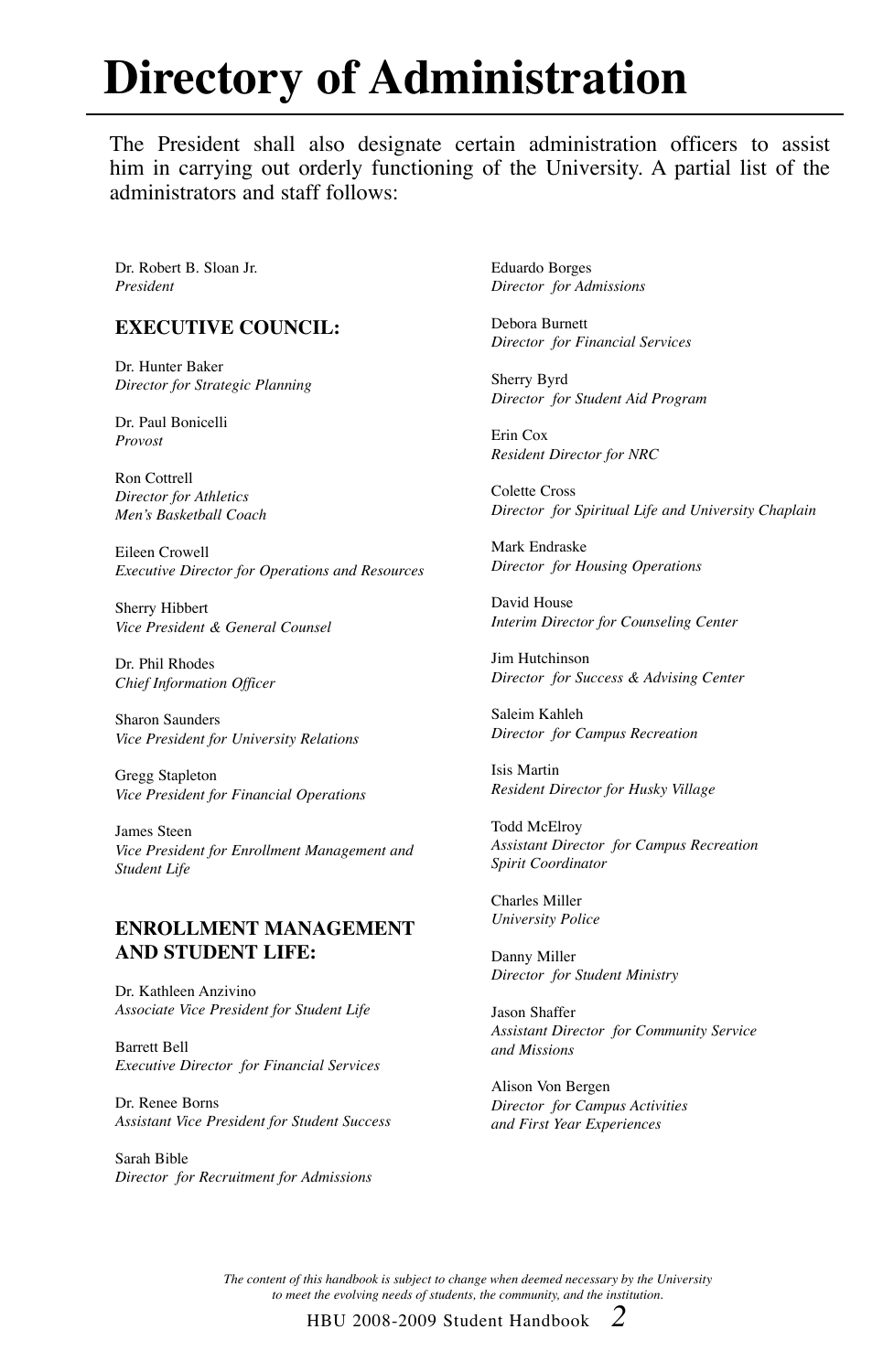# **Directory of General Phone Numbers**

| <b>Academic Affairs</b>         | 3232 |
|---------------------------------|------|
| Academic Support                |      |
| Center                          | 2320 |
| <b>Accounts Payable</b>         | 3207 |
| <b>ACTS</b>                     | 3034 |
| Admissions                      | 3211 |
| Advancement                     | 3222 |
| Advising                        | 3522 |
| Advising Cntr.-Education        | 2407 |
| Advising Cntr.-Bus/Econ         | 2342 |
| Alumni Association              | 3413 |
| <b>ARAMARK Services</b>         | 3259 |
| <b>Art Department</b>           | 3309 |
| <b>Athletics</b>                | 3205 |
| <b>Band Hall</b>                | 2260 |
| <b>Bilingual Education</b>      | 2276 |
| <b>Bookstore</b>                | 3258 |
| <b>Business &amp; Economics</b> | 3325 |
| <b>Campus Activities</b>        | 3154 |
| <b>Campus Recreation</b>        | 3485 |
| <b>CEMC</b>                     | 3281 |
| <b>Career Services</b>          | 3359 |
| Cheer/Spirit                    | 3042 |
| Chemistry                       | 2374 |
| Christianity                    | 2212 |
| Clubs & Organizations           | 3154 |
| Collegian                       | 3218 |
| Communications                  | 3282 |
| <b>Computer Labs</b>            | 3411 |
| <b>Continuing Studies</b>       | 3469 |
| <b>Counseling Center</b>        | 3359 |
|                                 |      |

| Education                   |              | 3240 |
|-----------------------------|--------------|------|
| <b>Education-Graduate</b>   |              | 3295 |
| Education-Undergrad.        |              | 3211 |
| English                     |              | 2216 |
| Events & Conferences        |              | 3047 |
| FedEX Kinkos                |              | 3432 |
| <b>Financial Operations</b> |              | 3256 |
| <b>Financial Services</b>   |              | 3471 |
| First Year Experience       |              | 3154 |
| <b>GMAT/GRE</b>             |              | 3306 |
| HBU                         | 281-649-3000 |      |
| <b>HBU Housing</b>          |              | 3103 |
| History                     |              | 2476 |
| <b>Honors College</b>       |              | 3990 |
| Human Resources             |              | 3387 |
| Humanities                  |              | 3251 |
| Husky Village               |              | 3100 |
| <b>ITS Help Desk</b>        |              | 3410 |
| Journalism                  | 3214/3520    |      |
| Languages                   |              | 2216 |
| Library                     |              | 3304 |
| Lost & Found                |              | 3238 |
| MEd                         |              | 3241 |
| <b>MBA</b>                  |              | 3306 |
| Mass Media                  |              | 2247 |
| Math                        |              | 2374 |
| <b>MATS</b>                 |              | 2212 |
| Men's Residence             |              |      |
| College                     |              | 3484 |
| MLA                         |              | 3269 |
| Music                       |              | 3338 |

| Nursina                      | 3300 |
|------------------------------|------|
| Operator                     | 3000 |
| Ornogah Yearbook             | 2007 |
| Payroll                      | 3354 |
| Police (Emergency)           | 3911 |
| Police (Non-Emer.)           | 3314 |
| <b>Political Science</b>     | 3270 |
| Pre-Med                      | 3376 |
| Psychology (Graduate)        | 2392 |
| Psychology (Undergrad) 3240  |      |
| Reference Library            | 2312 |
| Registrar                    | 3213 |
| Residence Life               | 3154 |
| Scholarship                  | 3113 |
| Science                      | 2374 |
| Spiritual Life               | 3117 |
| Student Life                 | 3238 |
| Student Health Services 2235 |      |
| <b>Student Ministries</b>    | 3393 |
| Student                      |      |
| <b>Programming Board</b>     | 3154 |
| <b>Success and Advising</b>  |      |
| Center (SAC)                 | 3522 |
| Testing                      | 3240 |
| Transcripts                  | 3213 |
| University                   |      |
| Communications               | 3470 |
| Women's Residence            |      |
| College                      | 3483 |

*The content of this handbook is subject to change when deemed necessary by the University to meet the evolving needs of students, the community, and the institution.*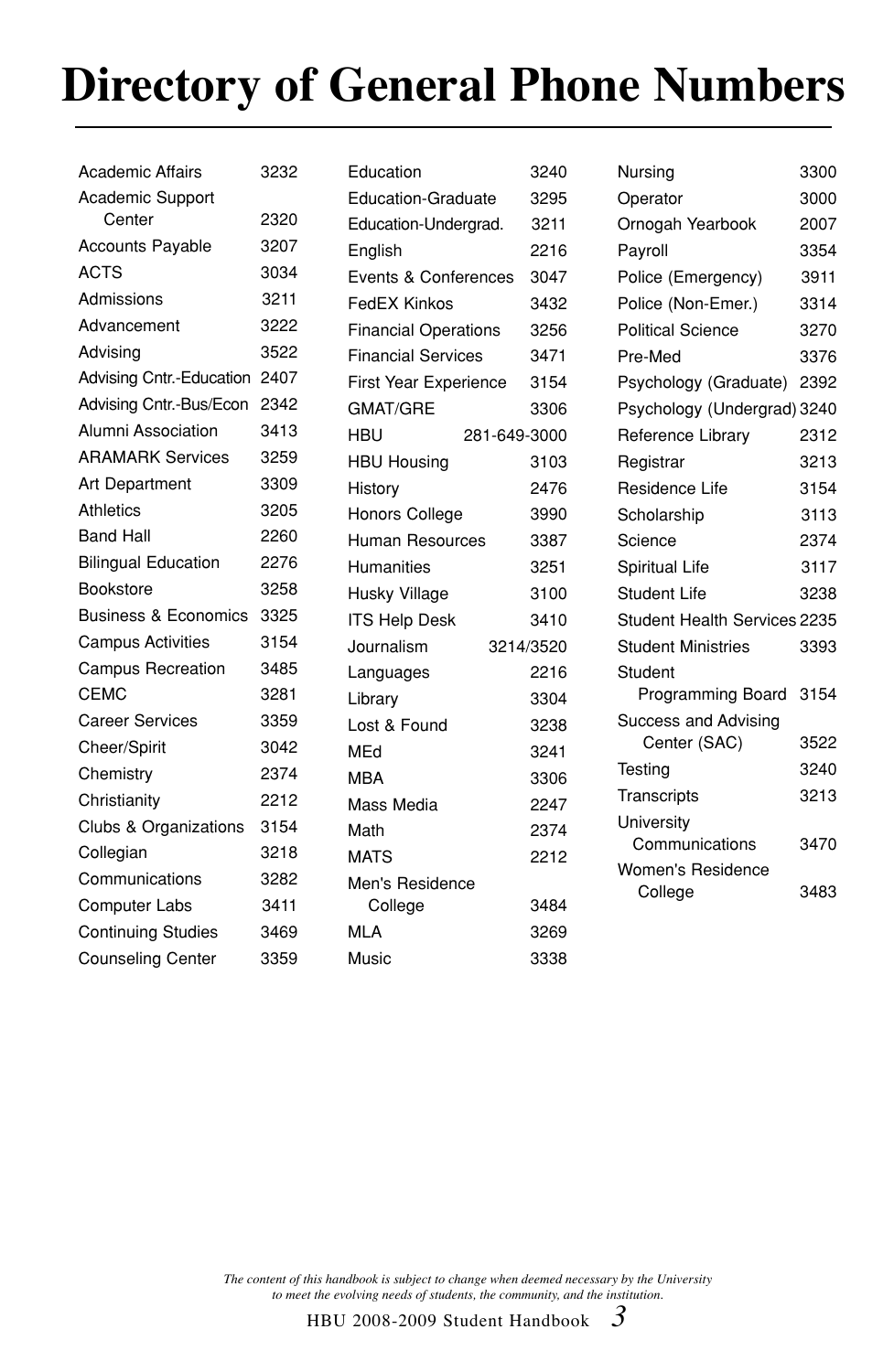

*The content of this handbook is subject to change when deemed necessary by the University to meet the evolving needs of students, the community, and the institution.*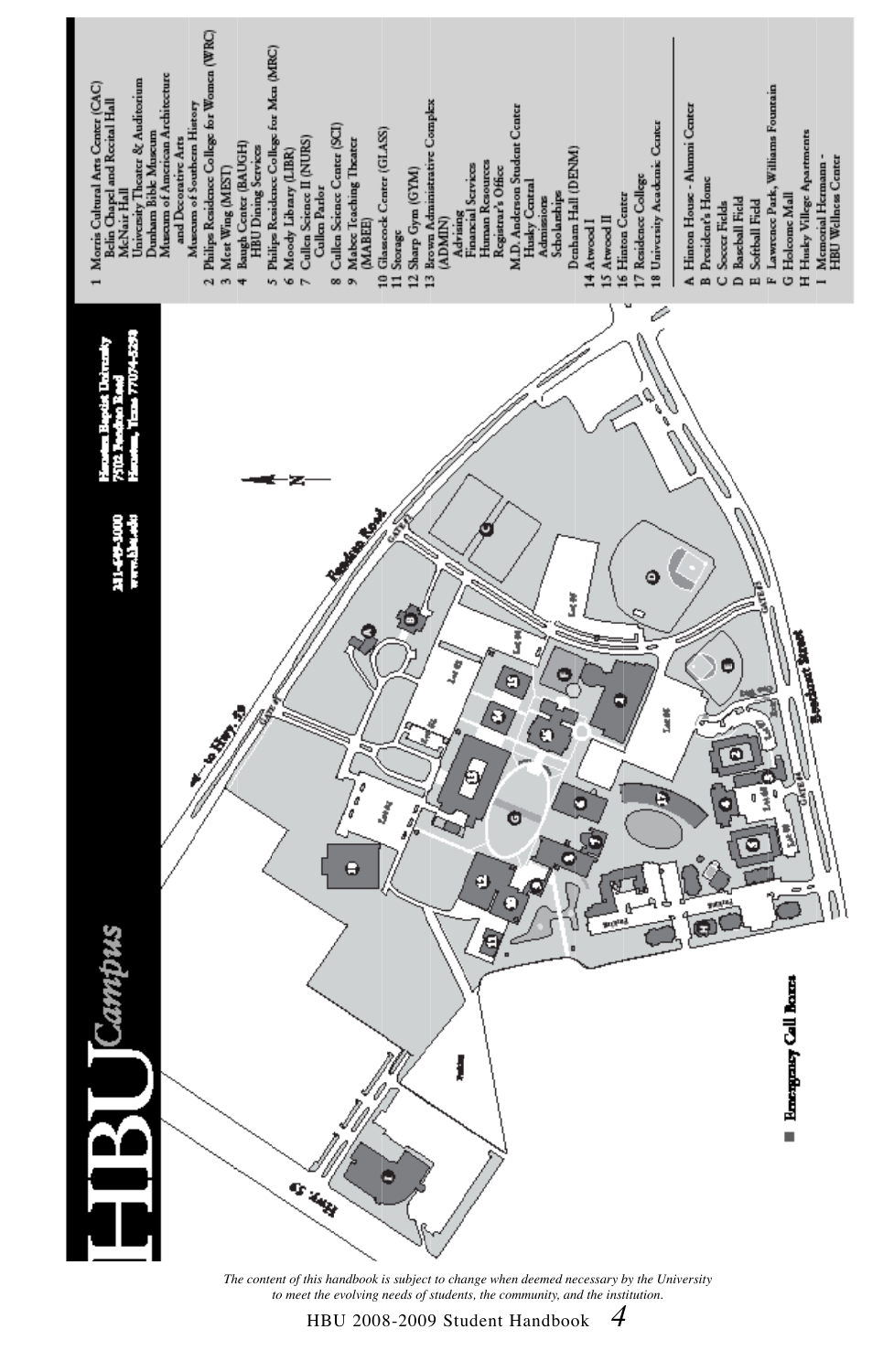## **Contents**

| <b>MESSAGES</b>                                 |  |
|-------------------------------------------------|--|
| <b>HBU DISTINCTIVE</b>                          |  |
|                                                 |  |
|                                                 |  |
|                                                 |  |
|                                                 |  |
| <b>STUDENT ACTIVITIES</b>                       |  |
|                                                 |  |
|                                                 |  |
|                                                 |  |
|                                                 |  |
|                                                 |  |
|                                                 |  |
| <b>SPIRITUAL LIFE</b>                           |  |
|                                                 |  |
|                                                 |  |
|                                                 |  |
| • Missions and Mission Learning Opportunities23 |  |
|                                                 |  |
| <b>HOUSING</b>                                  |  |
|                                                 |  |
|                                                 |  |
| <b>RESOURCES</b>                                |  |
|                                                 |  |
|                                                 |  |
|                                                 |  |
|                                                 |  |
|                                                 |  |
|                                                 |  |
|                                                 |  |
|                                                 |  |
|                                                 |  |
|                                                 |  |
|                                                 |  |
|                                                 |  |

 $\label{thm:main} The\ content\ of\ this\ handbook\ is\ subject\ to\ change\ when\ deemed\ necessary\ by\ the\ University\ to\ meet\ the\ evolving\ needs\ of\ students,\ the\ community,\ and\ the\ institution.$ 

 $\overline{5}$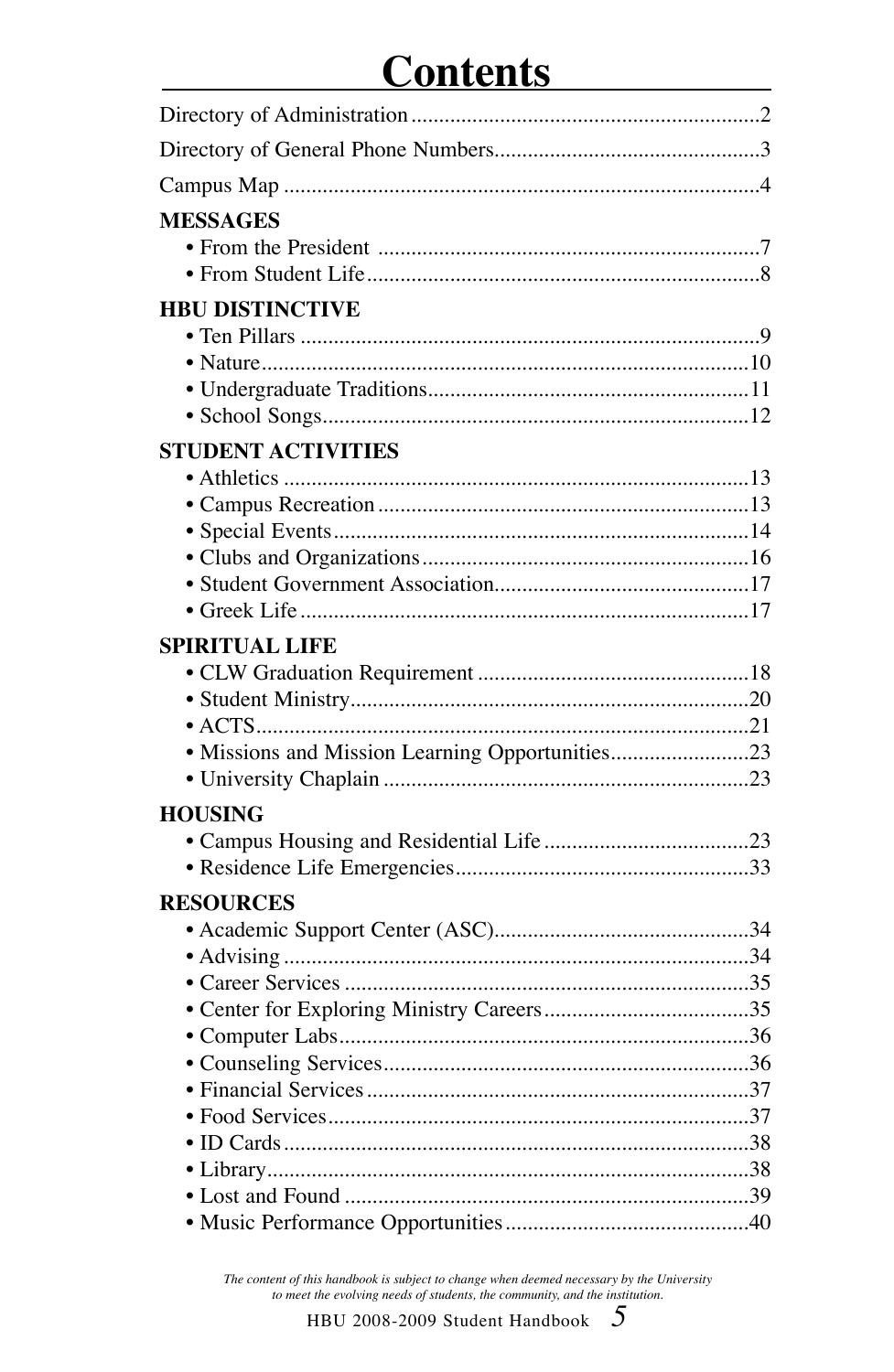| <b>POLICIES</b>                                       |  |
|-------------------------------------------------------|--|
|                                                       |  |
|                                                       |  |
|                                                       |  |
|                                                       |  |
| · Family Educational Rights and Privacy Act (FERPA)51 |  |
|                                                       |  |
|                                                       |  |
|                                                       |  |
|                                                       |  |
|                                                       |  |
|                                                       |  |
|                                                       |  |
|                                                       |  |
| SAFETY                                                |  |
|                                                       |  |
|                                                       |  |
|                                                       |  |
|                                                       |  |
|                                                       |  |
|                                                       |  |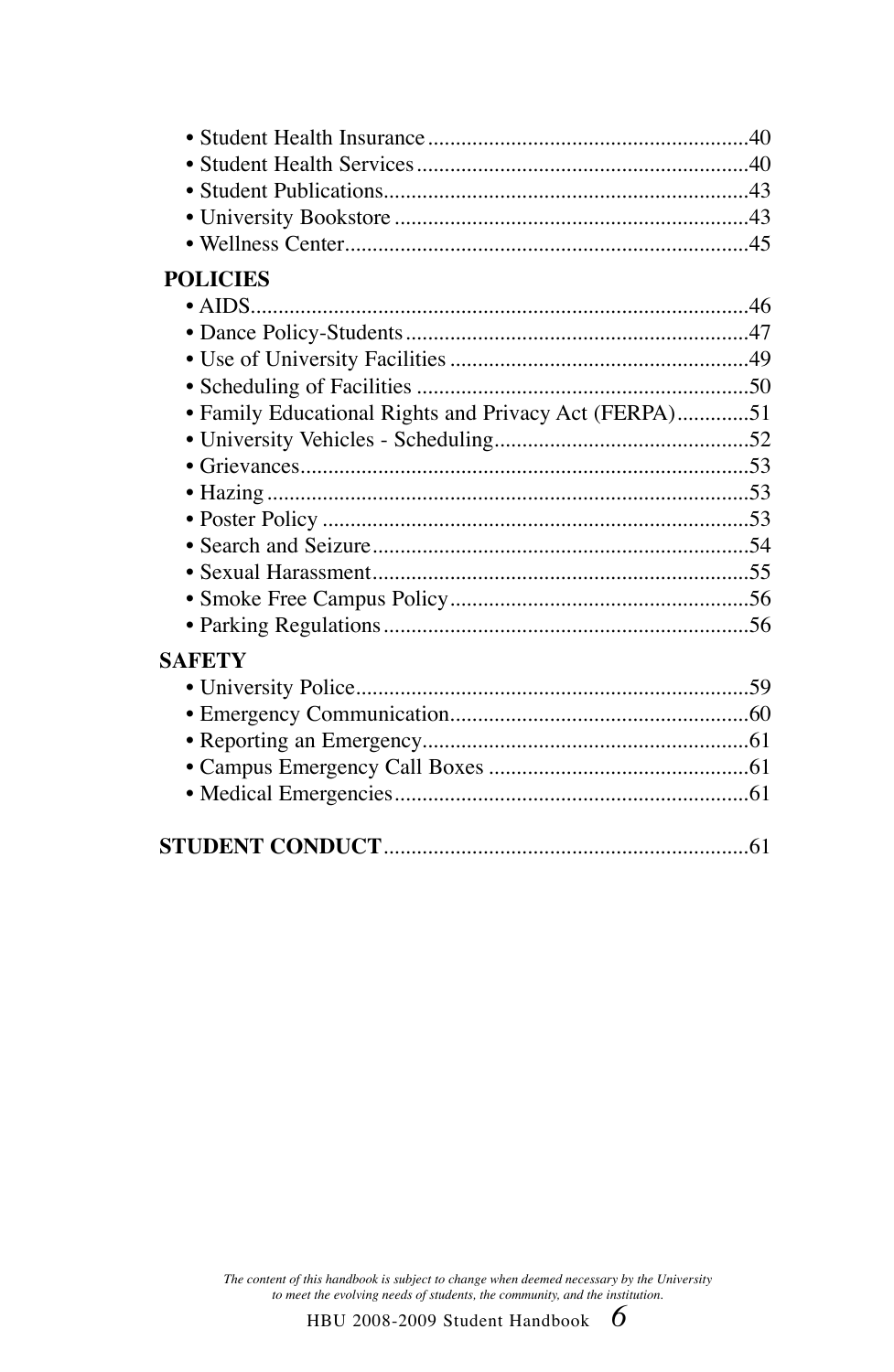## **From The President**

#### *Dear HBU Huskies,*

*For some of you, these days are the first you'll spend as a student on our campus. For others, this is a time of reunion with friends and a return to your studies. I am blessed to see you all and to feel the life you bring to the University.*

*The best part of the University experience is making friends and gaining life experience. We want to have a campus that is welcoming, beautiful, and stimulating for a reason. Give yourself to your studies, but don't forget to hang around campus, meet your fellow students, and enjoy the hundreds of debates and discussions you'll have. Let the classroom experience expand* 



*out into the common space of the University. Many of us recall being told high school is the greatest time of your life. I respectfully disagree. I think college is even more special. This is a formative time, a time when you will decide, in many ways, who you are and who you want to be.* 

*Our University is not a career factory designed to churn out a specified number of professionals of different types every year. Careers are an important part of what happens here, but we exist to help you along the undivided path of life and learning, faith and reason. Instead of career, think more broadly of vocation. What is it that you were meant to do? What is your contribution? What will your legacy be? HBU is a place where you can discover your calling. It is our privilege to be your partner in that endeavor.*

*Blessings,*

*Robert B. Sloan, Jr. President, Houston Baptist University*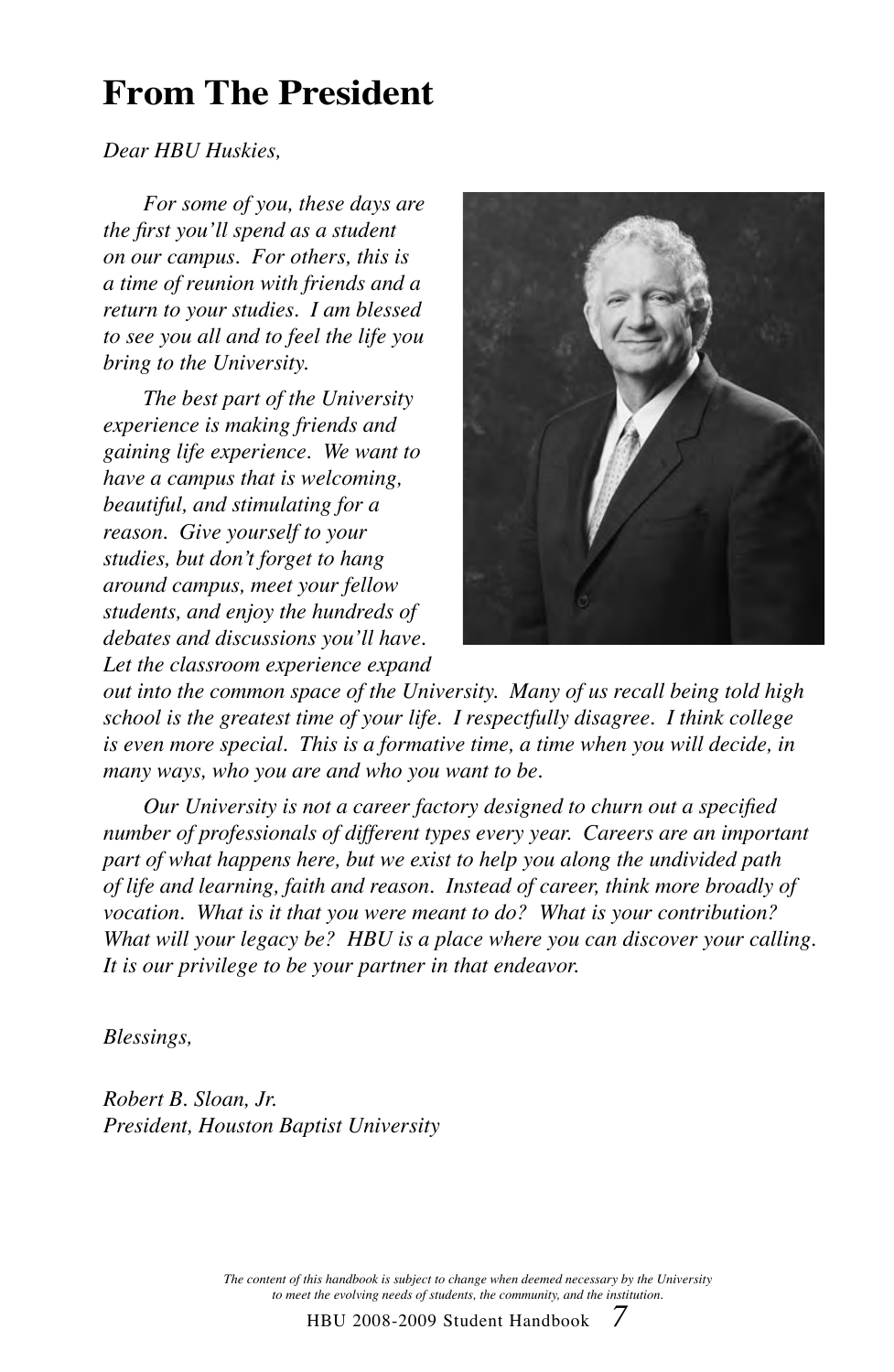## **From Student Life**

*Greetings Huskies!*

*We want to extend warm greetings to both our new and returning students and welcome you (back) to the HBU community on behalf of the Enrollment Management and Student Life staff.*

*At HBU, we strive to work together to enrich the total student experience. As such, each year a central theme is chosen by the Spiritual Life Department and used to guide programming in all areas of campus. The theme for the 2008-2009 school year is "The Disciplined Life" from Hebrews 12:11. There are many areas of our lives to which this applies.* 

*Be disciplined in your academic pursuits. We offer tutoring, advising, and many student success workshops that will result in better grades.* 

*Be disciplined in your physical and mental health. We offer workout facilities, intramurals, fitness classes, open gym at Glasscock, and healthy eating options. Staff at the Counseling Center or the Health Clinic are eagerly awaiting to help you as needed.*

*Be disciplined in your social life. Students will find engagement opportunities through various clubs and organizations, Greek Life, Student Programming Board events and Residential community living. Take on a leadership role and impact not only your HBU experience but also your fellow students.* 

*We invite you to join us as we focus on being more disciplined.* 

*Blessings for a wonderful year,*

*James Steen Vice President for Enrollment Management and Student Life*

*Kathy Anzivino Associate Vice President, Student Life*

> *The content of this handbook is subject to change when deemed necessary by the University to meet the evolving needs of students, the community, and the institution.*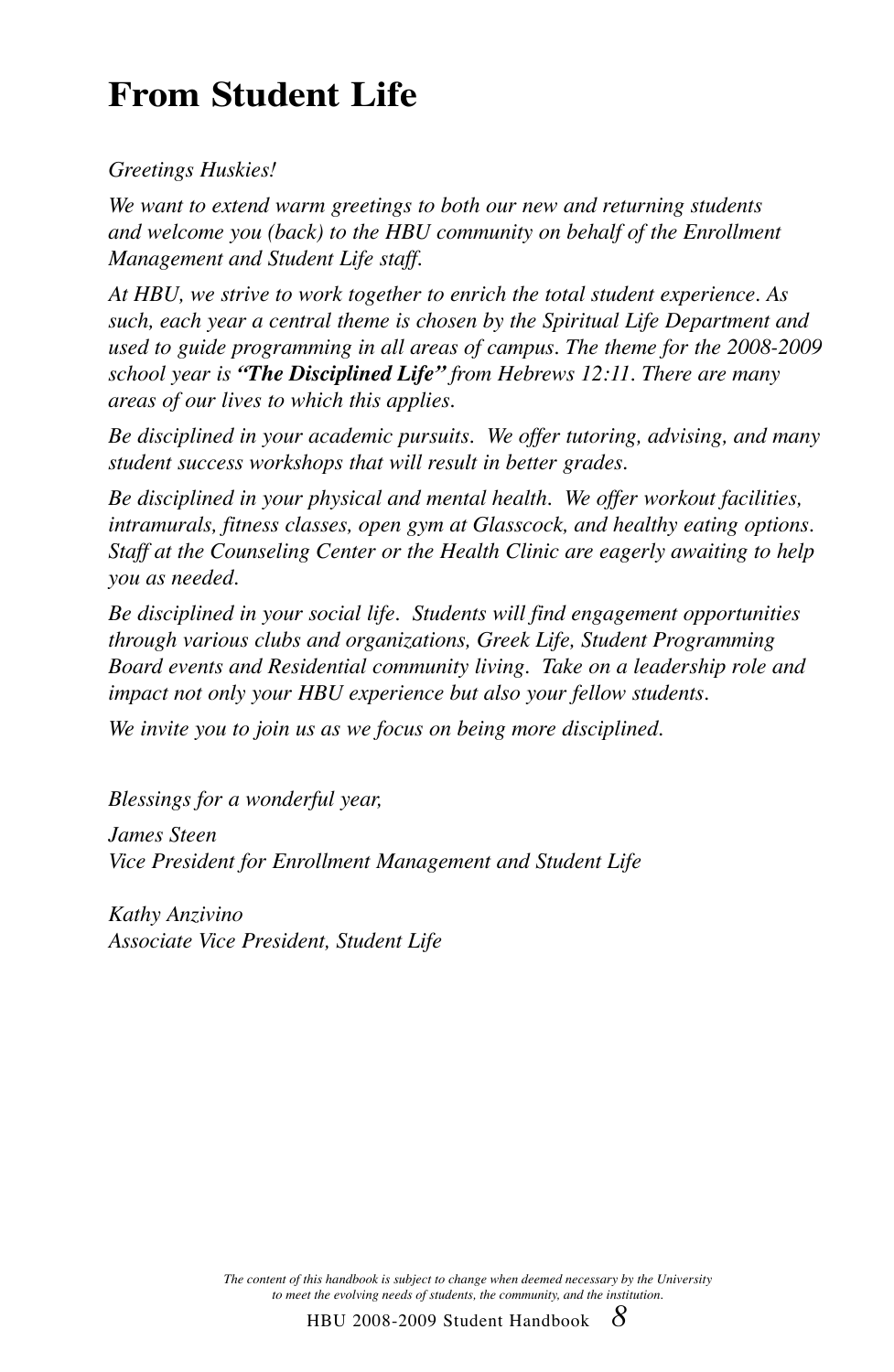# **HBU Distinctives**

#### **The University's Mission**

#### *The Ten Pillars Faith and Reason in a Great City*

At HBU, we believe that with the passing of the old institutions and the lack of ambition of the new, something important has been lost, something that the world desperately needs. We are in a defining period in the history of western civilization. We are witnesses to a global confrontation of ideologies that is not just on the battlefield or in the halls of government but runs through our entire social fabric.

This is also a time when the frontiers of science are being pushed out into new territory. Half a century ago, the founders of HBU discussed the need for an institution that would do something even more important than instructing how to build an atomic bomb. Their university would provide the intellectual and spiritual wherewithal to determine if and when such a force might ever be used. Today, that insight remains relevant, not only for its application to warfare, but also for its need with regard to cloning, stem cell research, and a variety of other bioethical concerns.

The challenges of the future in a world like ours must be met by faithful young men and women of today who are equipped with a full education, who understand the nature of the world the Creator entrusted to us, in which we are called to be salt and light.

We seek nothing less than to guide and instruct the next generations of faithful artists, authors, actors, academics, business professionals, lawyers, musicians, doctors, teachers, scientists, and others – individuals who will understand the times we live in and understand God's calling for their lives. We seek to produce the future leaders of the world who also live as servants in the kingdom of God.

 HBU will fulfill its responsibility for the renewal of Christian higher education through a vision organized around Ten Pillars.

These Ten Pillars are the reflection of envisioning sessions and conversations held with HBU faculty, staff, students, trustees, alumni, and selected members of the community. The ideas and initiatives listed in this vision document all have their roots in those sessions. While the Ten Pillars do not exhaustively list all the suggestions, or all of our plans, they do capture the spirit and direction of our university family's aspirations for HBU.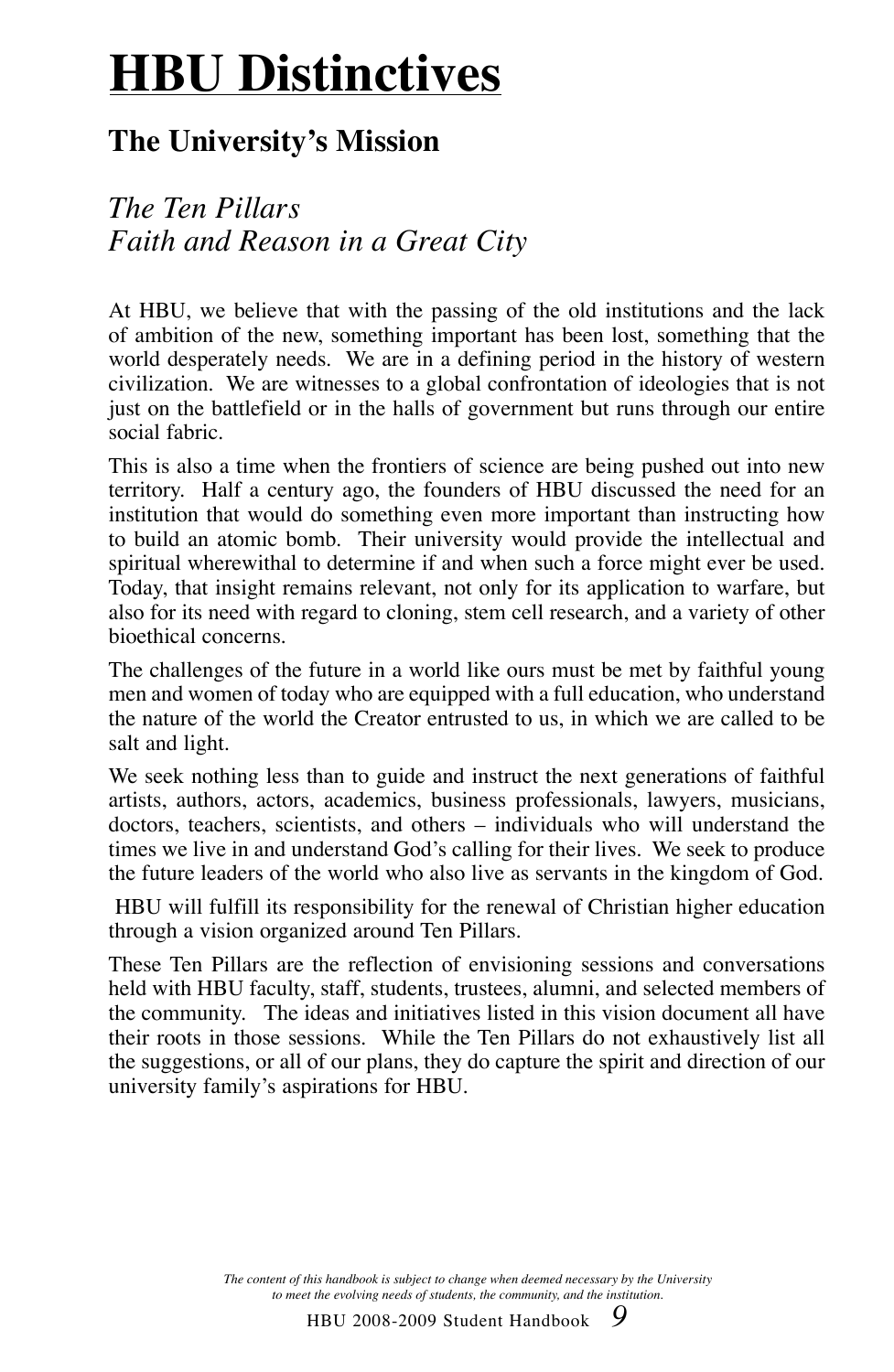- **• Build on the Classics**
- **Recruit for National Influence**
- **• Embrace the Challenge of Christian Graduate Education**
- **• Establish a Residential Society of Learning**
- **Increase our Cultural Impact through our Faculty**
- **Renew our Campus, Renew our Community**
- **• Bring Athens and Jerusalem Together**
- **• Expand our Commitment to the Creative Arts: Visual, Musical, and Literary**
- **Cultivate a Strong Global Focus**
- **Move to the Next Level as an Institution**

#### **Nature of the Institution**

The Preamble to the University By-Laws as stated below describes the distinctive nature of the institution.

The Houston Baptist University is a Christian liberal arts university dedicated to the development of moral character, the enrichment of spiritual lives, and the perpetuation of growth in Christian ideals. Founded under the providence of God and with the conviction that there is a need for a university in this community that will train the minds, develop the moral character and enrich the spiritual lives of all people who may come within the ambit of its influence, HOUSTON BAPTIST UNIVERSITY shall stand as a witness for Jesus Christ expressed directly through its administration, faculty, and students. To assure the perpetuation of these basic concepts of its founders, it is resolved that all those who become associated with Houston Baptist University as a trustee, officer, or member of the faculty or of the staff and who perform work connected with the educational activities of the University must believe in the divine inspiration of the Bible, both the Old Testament and New Testament, that man was directly created by God, the virgin birth of Jesus Christ, our Lord and Savior, as the Son of God, that He died for the sins of all men and thereafter arose from the grave, that by repentance and the acceptance of and belief in Him, by the grace of God, the individual is saved from eternal damnation and receives eternal life in the presence of God; and it is further resolved that the ultimate teachings in this University shall never be inconsistent with the above principles.

> *Amended by the Board of Trustees February 22, 1974*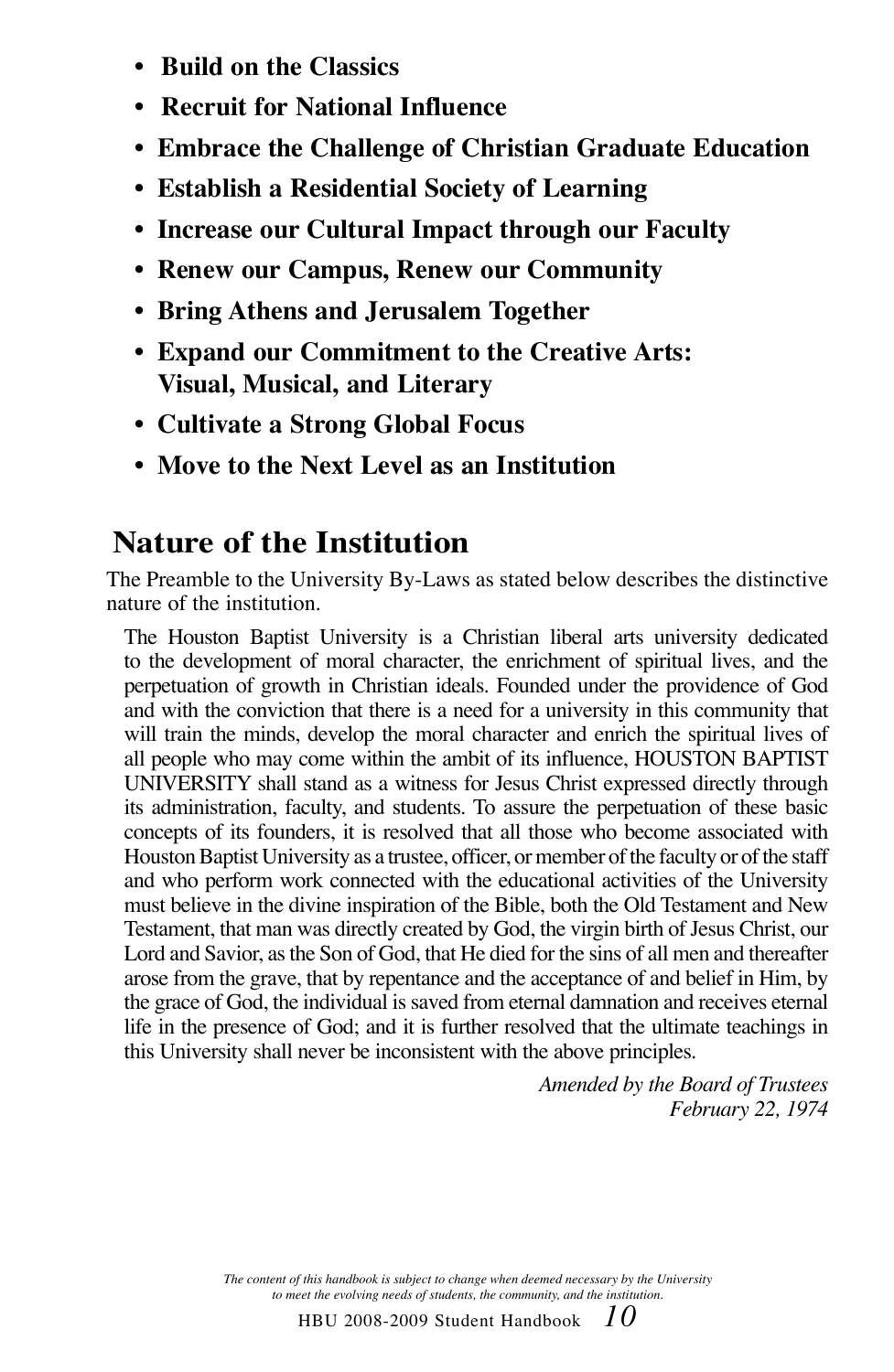### **Undergraduate Traditions**

Traditions are a source of pride and enthusiasm to a university community; they provide continuity through the years and combine stability with growth. Much of the excitement of attending a young, changing university is that tomorrow's traditions are being made by us today.

**Beanie and Tug-of-War** - The beanie is the University's way of welcoming freshmen to the HBU spirit and way of life. Freshmen are to wear their beanies until the exciting Tug-of-War, which occurs the first week of classes. If the freshmen lose the Tug-of-War they continue to wear their beanies for an additional week.

**Honoring Speakers** - It is tradition at Houston Baptist University in all Convocation programs that the guest speaker be given the courtesy of having the audience rise quietly as he/she approaches the podium. Students are asked each year to continue this "Traditional HBU Welcome."

**Husky Sign** - The Husky sign is made by touching the thumb to the tips of the two middle fingers, making the dog's "head." The outside fingers are extended to represent the ears.

**School Colors** - Selected by our founders before the first classes began, orange and blue have become symbolic of Houston Baptist University in all phases of campus life.

**School Mascot** - The mascot of HBU is the mighty Siberian Husky. The name of our current live mascot is Kiza (shortened from Wakiza, which means Mighty Warrior.)

> *The content of this handbook is subject to change when deemed necessary by the University to meet the evolving needs of students, the community, and the institution.*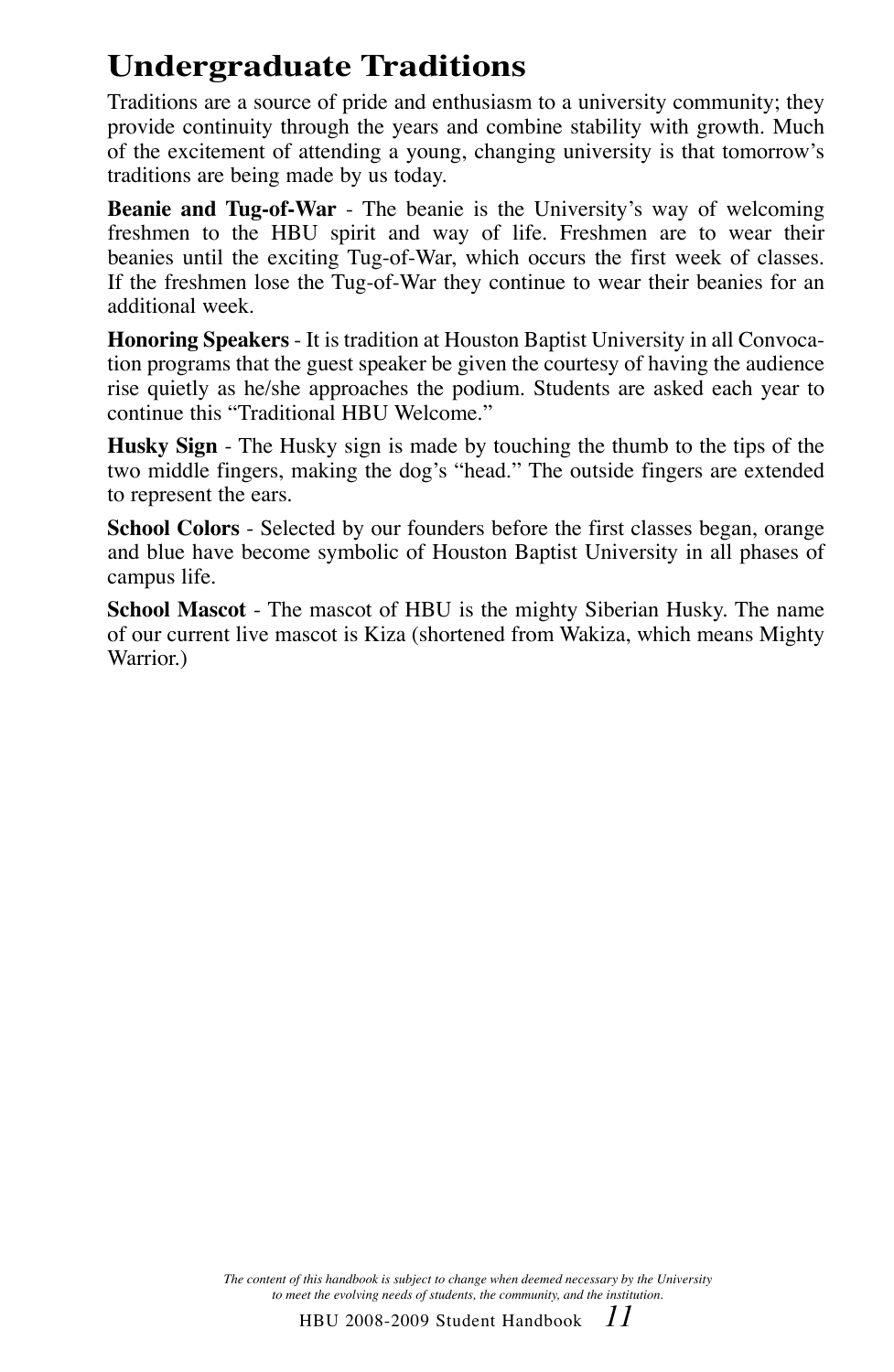### **School Songs**

#### **HBU Fight Song Get Up and Go, You Mighty Huskies**

Get up and go, you mighty Huskies Give it a fight for HBU. Whenever the goin' is rough and things are tough, Don't give up the fight. Shoulder the load, hold to the road, Pull with all your might. Get up and go, you mighty Huskies Give it a hail for orange and blue. Get ready to meet the test, show your best Drive until you've made History, with victory You'll win for HBU.

> **Words and music by Dr. Robert L. Parker**

#### **Hail the Orange and Blue**

In the great state of Texas, Houston, USA, Stands our noble Alma Mater, Christ saying I am the Way.

In our search for knowledge, Tempered with Thy love, Seeking our place of service, With wisdom from above.

Give us courage, strength and faith, To face a world filled with fear. Ever onward to the challenge, Knowing Thou art near.

#### **Chorus**

God bless our school. Keep her safe and true. God bless our Alma Mater. Hail the Orange and Blue.

#### **Words by Dr. W.H. Hinton Music by Dr. Don Looser**

*The content of this handbook is subject to change when deemed necessary by the University to meet the evolving needs of students, the community, and the institution.*

<code>HBU 2008-2009</code> Student Handbook  $\;\;12$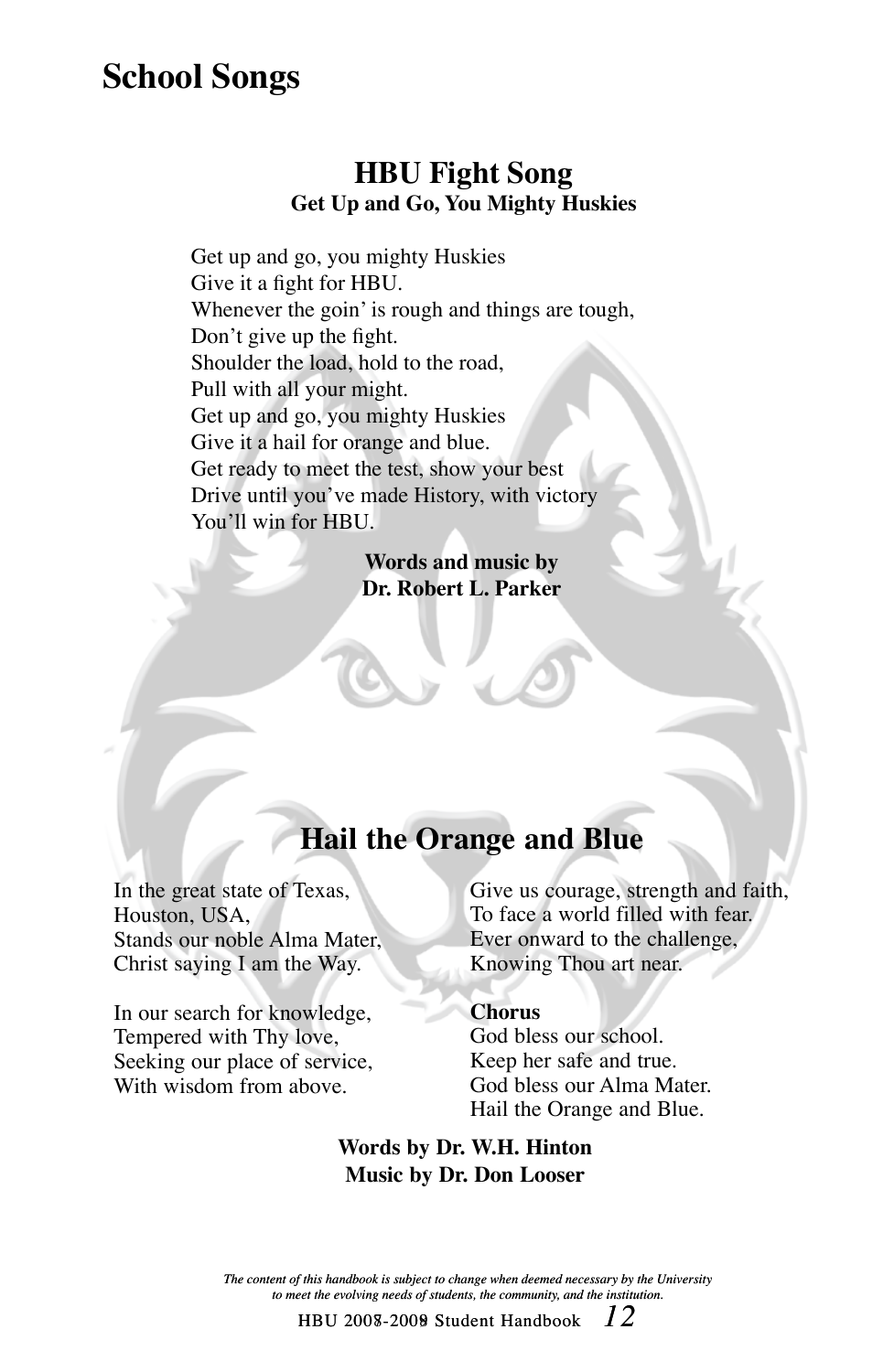# **Student Activities**

To help you make the most of your college experience, HBU offers a vast array of opportunities beyond the classroom to help you make the most of your college experience - opportunities such as academic contests, performing arts, concerts, art exhibitions, participation in intramurals, and supporting the championship intercollegiate athletic teams. You may also pursue leadership positions in Student Government, Student Programming, Ministry Leadership, clubs, organizations, and multiple other arenas.

## **Athletics**

Houston Baptist University sponsors 15 varsity athletic teams and is a provisional Division I member of the National Collegiate Athletic Association (NCAA). The men compete in basketball, baseball, soccer, cross country and indoor and outdoor track and field. The women compete in basketball, soccer, softball, volleyball, golf, cross country and indoor and outdoor track and field. HBU returned to the NCAA Division I ranks in 2007 after 18 years as a member of the National Association of Intercollegiate Athletics (NAIA) and nine years as the dominant team in the Red River Athletic Conference. While competing in the RRAC, the Huskies won the coveted All-Sports trophy eight times. HBU was a national presence at the NAIA level with each team perennially ranked among the nation's Top 25. The move back to the NCAA Division I ranks has generated campus-wide excitement. Admission to all of the Huskies' home athletic events is free to currently enrolled HBU students with a valid, current student ID. You are encouraged to attend and continue to support the great tradition of Houston Baptist University athletics. For more information or to obtain a media guide for a team, visit the Athletics Office, located in Sharp Gym, call 281-649-3205 or visit the website at *www.hbuhuskies.com*.

## **Campus Recreation**

#### **Purpose**

Campus Recreation strives to enhance the mind, body and spirit of students, faculty and staff by providing programs, services, and facilities that are responsive to the physical, social, recreational, and lifelong educational needs of the campus as they relate to health, fitness, and learning.

### **Campus Rec Committee**

This committee, with representatives from participating teams, in conjunction with the Director of Campus Recreation, shall have direction over all aspects of the campus program.

> *The content of this handbook is subject to change when deemed necessary by the University to meet the evolving needs of students, the community, and the institution.*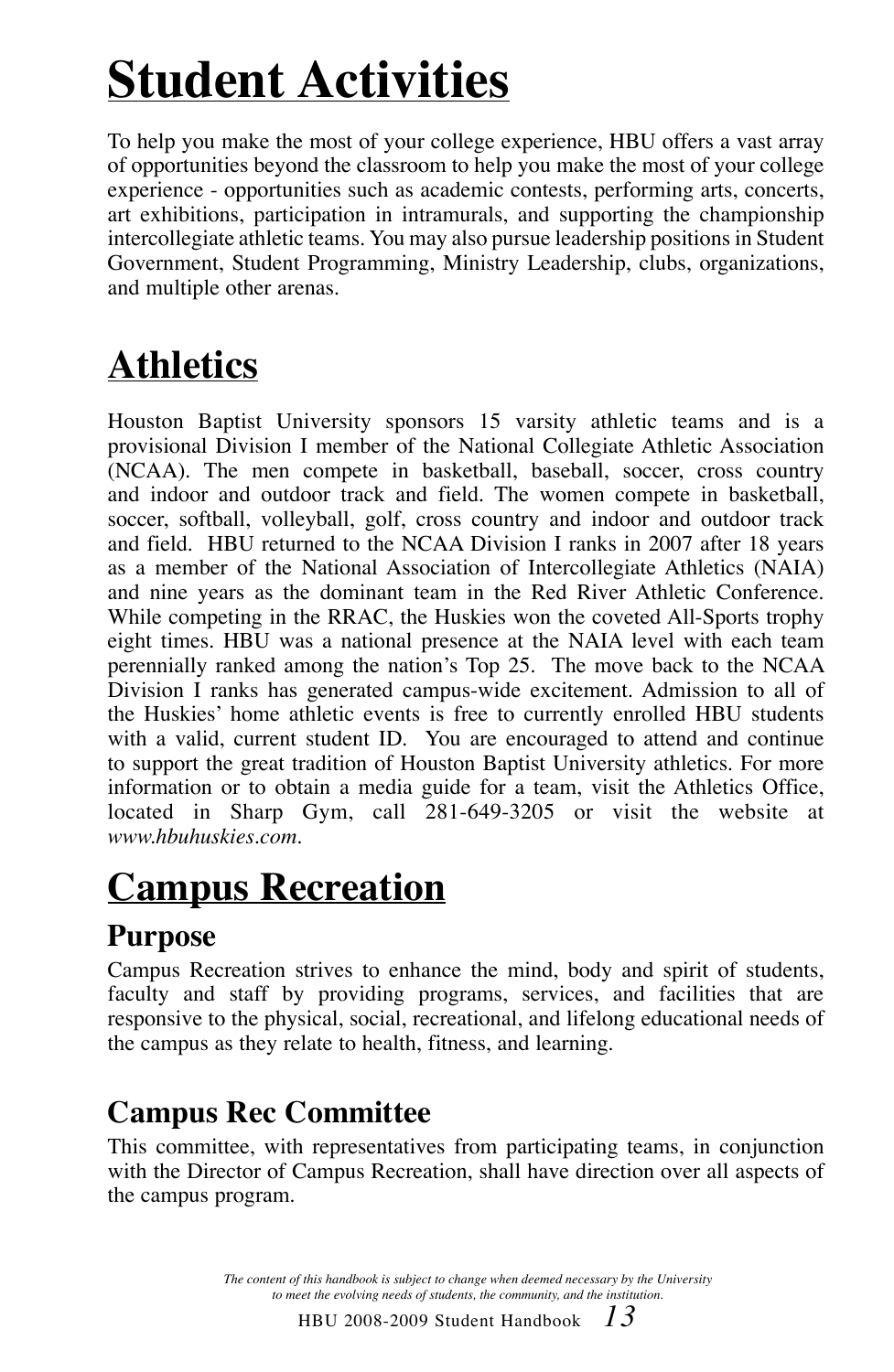### **Opportunities**

- *Glasscock Recreation Center*
- *Intramural Sports*
- *Sports Clubs*
- *Fitness Center*
- *Group Fitness Classes*
- *Pars Course*
- *Outdoor Adventure*

### **Policies**

#### **Eligibility**

The following persons are eligible to participate in Campus Rec programs: (1) students currently enrolled at HBU and in good standing, (2) alumni (HBU graduates), and (3) HBU faculty and staff.

- *• Any athlete who has participated in an intercollegiate contest for Houston Baptist University is ineligible to participate in an intramural contest (in same sport) for at least 12 months, or one full season.*
- *• Rules for all sports may be obtained from the Director of Campus Recreation in the Student Life Office, Baugh Center.*

#### **Awards**

The Men's Intramural Sweepstakes Trophy and the Women's Intramural Sweepstakes Trophy are awarded each year at Honors Convocation to the team amassing the most points during the season.

#### **Health & Injuries**

Since participation in the Campus Rec program is on a voluntary basis, neither the University nor any Campus Rec staff member will accept responsibility for injuries sustained while participating in scheduled activities. All participating students must have medical insurance and must have completed the waiver form.

## **Special Events**

**Art Exhibitions** - The Art Department presents various art exhibitions throughout the academic year, including faculty, alumni, and visiting artists from the professional community. Senior art majors are also highlighted each semester through the exhibition of their senior projects. The Annual Student Art Exhibition features the work of all art students and is held each spring.

**Elections** - During the fall and spring semesters, Student Government elections are held. Special elections are held for Homecoming Court, and Mr. and Miss HBU.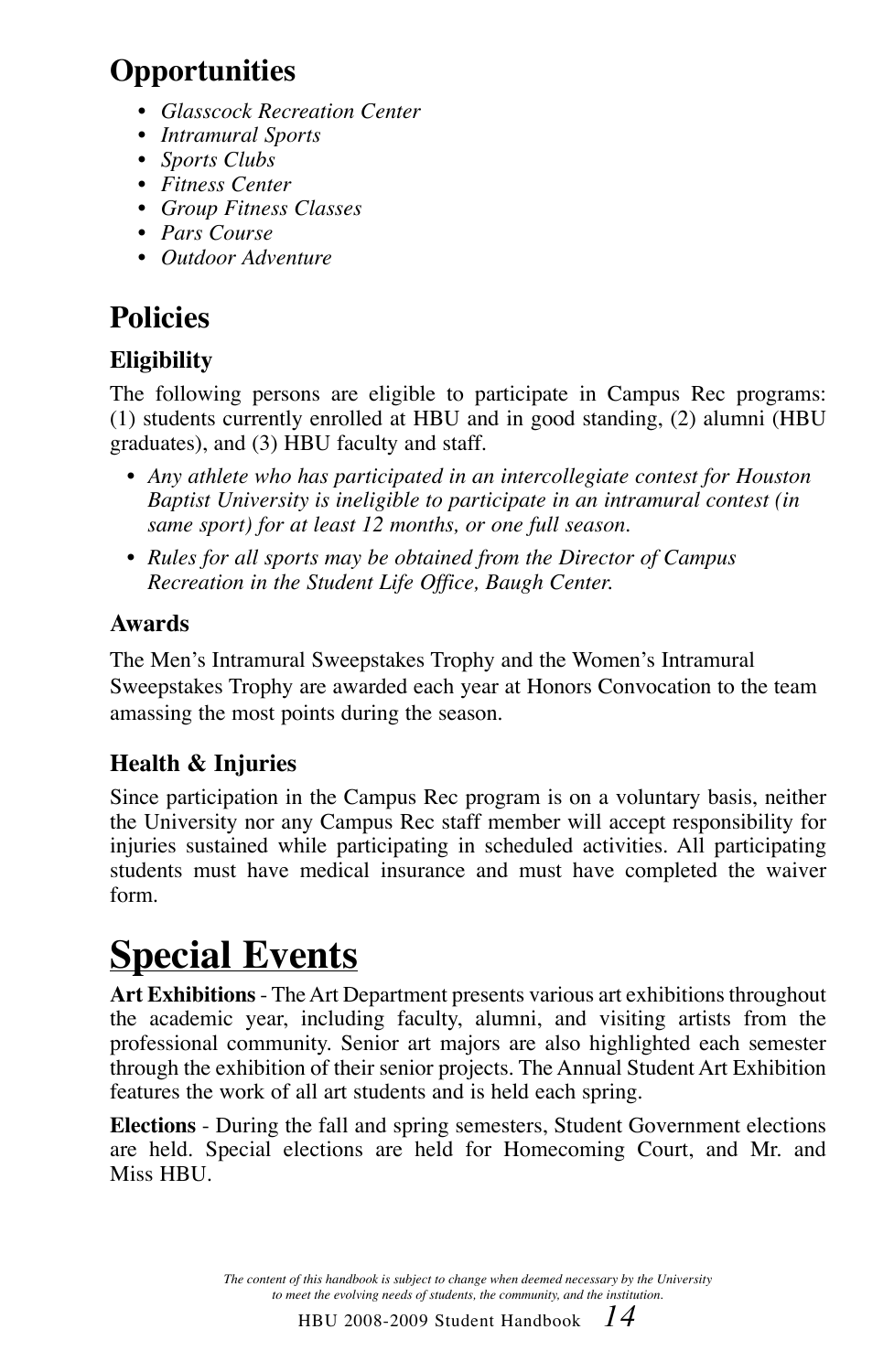**Founders' Day** - A special convocation is held in December to honor the University founders. This service marks the month the state of Texas granted Houston Baptist College its charter, designating it as an educational institution.

**Homecoming** - Homecoming activities are held the first week in November. The week's activities typically include a pep rally, chili cook-off, tailgate party, basketball games, Walk of Honor, and parties and receptions for alumni and students.

**Honors Convocation** - This special Convocation, held in May, honors the University's outstanding students. In addition to awards presented by each of the five colleges, other awards are presented for Outstanding Student Organizations, Class Academic Awards, Greek Life, Outstanding Faculty and Staff Awards, the Christian Action award, Athletic and Intramural awards, Mr. and Miss HBU, and the President's Awards.

**Husky Revue** - This campus-wide variety show includes group, organization, and individual performance categories. The acts are judged by a panel and the winners are awarded prizes.

**Late Nite Breakfast** - Breakfast is provided for all enrolled HBU students before finals during fall and spring semesters. Beginning at 9:00 p.m., breakfast is served by faculty, administration, and staff in the Baugh Center Cafeteria.

**Mission Munchies** - Lunch for \$1.00 is provided by various sponsors throughout the year at the conclusion of Convocation. Money received goes to Summer Missions.

**Organization Fair** - Organizations have an opportunity to introduce themselves to the campus community at this event.

**Remembrance Service** - This service, held in the spring semester, is dedicated to remembering those we have lost through death within the campus community during the past year.

**Rush / Membership Recruitment** - Early in the fall and Spring semesters, HBU's Greek Life organizations begin their recruitment. See "Greek Life" under the organization section for more details.

**Spiritual Growth** - A variety of opportunities are available to encourage spiritual formation. Refer to the Spiritual Life department sections in this handbook. Spiritual Emphasis Week, held in the fall, and Passion Week, scheduled in the spring, feature special speakers and events.

**Spring Fling** - This campus-wide event, a highlight of the spring semester, offers entertainment for all. Students, faculty and staff participate in a variety of activities and enjoy fun, games, and food.

**Student Leadership Forum** - Representatives from campus organizations meet regularly with the Student Life staff.

**Winter Formal** - One of the special events of the fall semester, the campus-wide semi-formal event includes dinner and entertainment.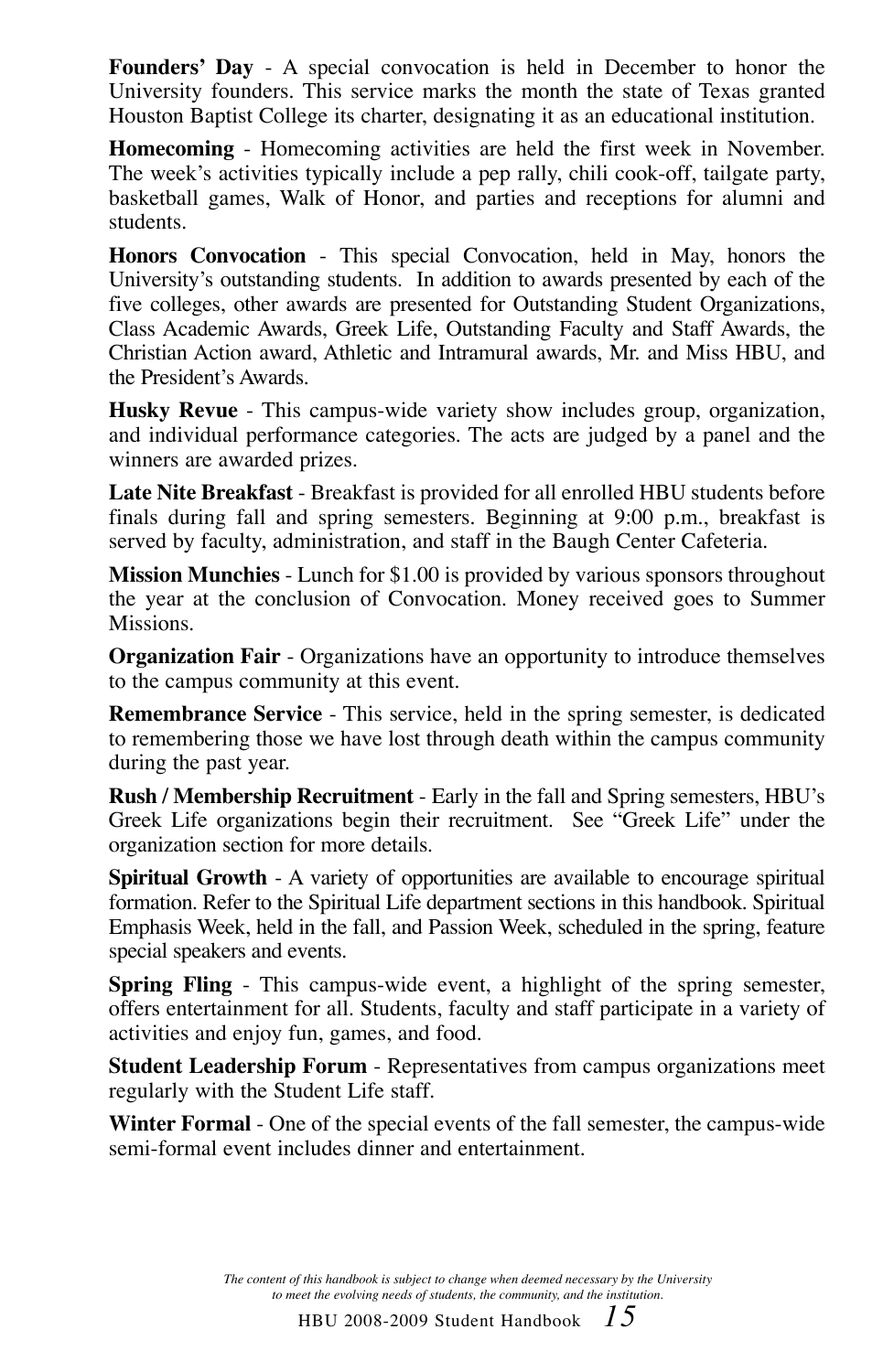## **Clubs and Organizations**

Student Organizations are a vital part of college life and offer HBU students a myriad of opportunities to connect and become involved in campus life. Participation in these groups will provide additional opportunities to enrich your college experience. For more details about organizations, contact the Campus Activities Office, second floor of the Baugh Center, 281-649-3154, or go to *www.hbu.edu* and select Student Life, Clubs and Organizations.

#### **Categories**

**Governing Councils** Greek Council IFC (Interfraternity Council) Panhellenic Council SGA (Student Government Association)

**Greek Life** (Social Service) ΑΠΚ (Alpha Pi Kappa) ΑΧΩ (Alpha Chi Omega) ΑΚΑ (Alpha Kappa Alpha ) ΒΥΧ (Beta Upsilon Chi-Brothers Under Christ) ΚΑ (Kappa Alpha Order) ΦΚΨ (Phi Kappa Psi) ΦΜ (Phi Mu) ΣΦΛ (Sigma Phi Lambda-Sisters for the Lord)

#### **Honors Organizations**

Alpha Chi (Sepha Chi National) AED (Alpha Epsilon Delta—Pre-Med) Alpha Kappa Delta (International Sociology) Alpha Mu Gamma (Foreign Language) Kappa Delta Pi (Education) Psi Chi (Psychology) Omicron Delta Kappa (Leadership)

#### **Professional Organizations**

The Accounting Society Alpha Kappa Psi (Business) AMA (American Marketing Association) ASDA (American Student Dental Association) ASE (Association of Student Educators ) BESO (Bilingual Education Students Organization) Delta Mu Delta NSA (Nursing Student Association) PAD (Phi Alpha Delta—Law) PEK Phi Epsilon Kappa (Kinesiology)

POPS (Pre-Optometry Professional Society) Sigma Tau Delta (English) Sigma Theta Tau (Nursing) SPS (Society of Physics Students) SIFE (Students in Free Enterprise)

#### **Service Organizations**

APO (Alpha Phi Omega) Service Leadership Council

#### **Special Interest Organizations** African Student Association

Best Buddies BSF (Black Student Fellowship) CMF (Christian Medical Fellowship) *Collegian* (Newspaper) FCA (Fellowship of Christian Athletes) F2 (Freshman Fellowship) HBU Club Tennis HSO (Hispanic Student Organizations) ISA (Indian Student Association) Kappa Kappa Psi (Band Fraternity) Ladies of Distinction Ministry Leadership Council Mock Trial Nursing Christian Fellowship *Ornogah* (Yearbook) Rex Flemming Readers (Drama) SASA (South Asian Student Association) Student Foundation SPB (Student Programming Board) TMEC (Texas Music Educators Conference) Transfer Transitions VSA (Vietnamese Student Association)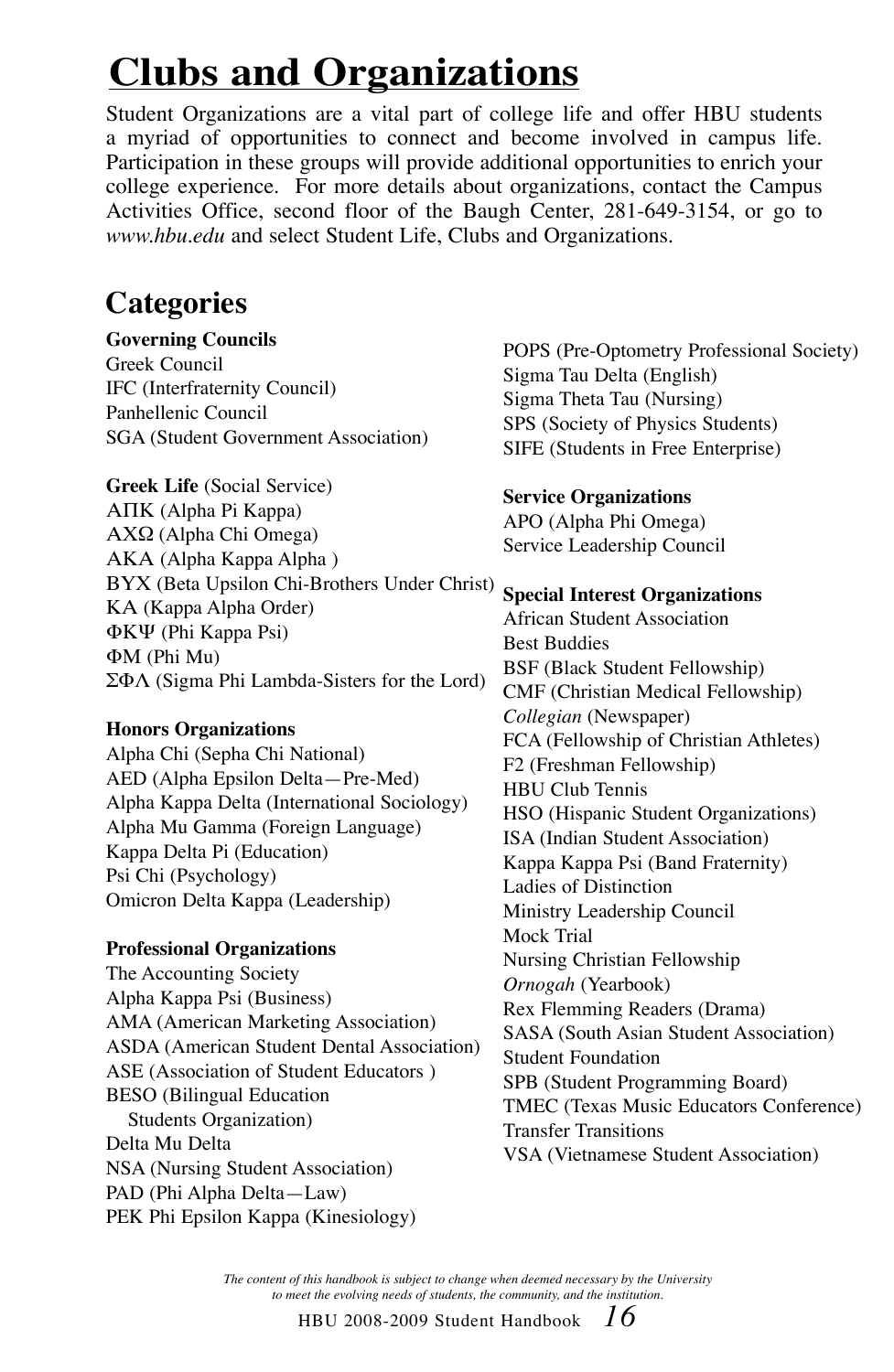## **Student Government Association (SGA)**

We, the Student Association of Houston Baptist University, by and with the consent of the faculty and administration, in order to govern ourselves more wisely; to promote greater understanding and cooperation with the faculty and administration; to foster the recognition of privileges and responsibilities of the students of the University community; to provide opportunity for responsible individual and collective action; to foster high ideals of conduct and academic standing; and to establish worthy traditions, establish the Student Association and the Student Government Association.

All currently enrolled students of Houston Baptist University shall be members of the Student Association and shall be entitled to all rights and privileges outlined therein. The Student Association members shall come from the Freshman, Sophomore, Junior, and Senior classes; and from all colleges of the University organized under their college dean.

Elections for all SGA positions, except freshman representative, are held each spring. Freshman representative elections are held each fall. For more information or to obtain a copy of the SGA Constitution and Bylaws, you may contact the Campus Activities Office at 281-649-3154 or e-mail sga@hbu.edu.

## **Greek Life**

The Greek system at HBU is currently made up of one local and two national fraternities and three national sororities. The governing bodies for the Greek system are the Interfraternity Council (IFC) and the Panhellenic Council. Each chapter has representation on its respective council. The councils meet regularly to foster a sense of Greek pride and unity and to promote cooperation and unity of the various groups in matters of individual, college, and community benefit.

| <b>Fraternities</b> | <b>Sororities</b> |
|---------------------|-------------------|
| Alpha Pi Kappa      | Alpha Chi Omega   |
| Kappa Alpha Order   | Phi Mu            |
| Phi Kappa Psi       | Alpha Kappa Alpha |

Joining a fraternity or sorority takes place during "Rush," a week of events for students to get to know the members of each chapter. To be eligible for initiation into a social service fraternity or sorority during the following semester, students must achieve a 2.0 GPA on a minimum of 12 hours (full-time student). Chapters extend invitations (bids) to join their groups at the conclusion of Rush Week. For more information about these groups contact the Campus Activities Office at 281-649-3127.

> *The content of this handbook is subject to change when deemed necessary by the University to meet the evolving needs of students, the community, and the institution.*

> > HBU 2008-2009 Student Handbook *17* 2007-2008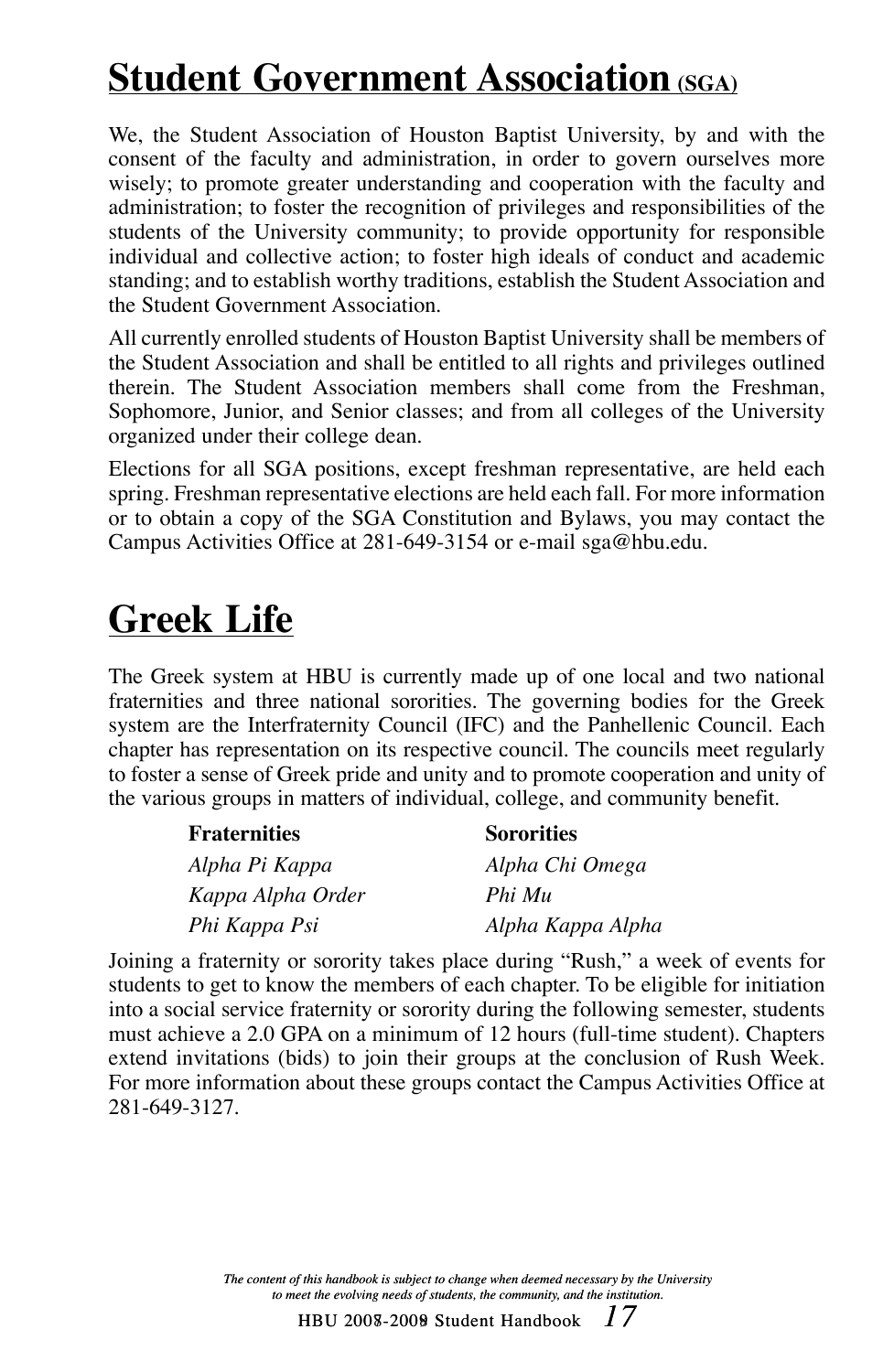# **Spiritual Life Department**

*In fulfilling the Spiritual Life Mission Statement we seek to foster Christian community life and worship by creating experiences for students, faculty, and staff in spiritual formation that will support the integration of faith and learning.*

The theme for 2008-2009 is "The Disciplined Life." Our theme verse is *"At the time, discipline isn't much fun ... (but) it's the well-trained who will find themselves mature in their relationship with God." — Hebrews 12:11 (The Message)* 

The Spiritual Life Department includes the Community Life and Worship Program, Student Ministries, and ACTS. The Spiritual Life offices are located above the bookstore in the M.D. Anderson Student Center. To reach the Spiritual Life staff, call 281-649-3117 or visit the Spiritual Life Office.

## **Community Life and Worship (CLW) Graduation Requirement**

All students seeking an undergraduate degree (full-time or part-time) have a CLW Graduation requirement of 80 credits. Students are encouraged to garner a minimum of 10 credits per semester until the full requirement is met and to complete their CLW requirement before their last semester. Students must satisfy this requirement in order to graduate from HBU.

*Community Life and Worship,* published each semester, provides details about available CLW events. Questions about the CLW graduation requirement or the Spiritual Life Program may be directed to the Spiritual Life Office. Students may subscribe to CLW e-mail for weekly updates by e-mailing a request to pnetter@ hbu.edu.

**Transfer Students** will receive a transfer credit of 3/4 credit for every transfer hour. For example, a student with 40 transfer hours will receive 30 CLW credits towards the requirement of 80 CLW credits.

**Associate Degree Nursing** - ADN students have a CLW Graduation requirement of 54 credits instead of 80 credits. Each transfer hour is worth 3/4 point. ADN students adhere to the same criteria as bachelor's students (i.e. semester limits, event limits, etc.) except for the total number of credits required.

**Community Life and Worship Credit Events** - The program offers a variety of events each semester. Students are encouraged to attend CLW opportunities. A maximum of 20 credits will be allowed per semester. Credits may be obtained in the following categories: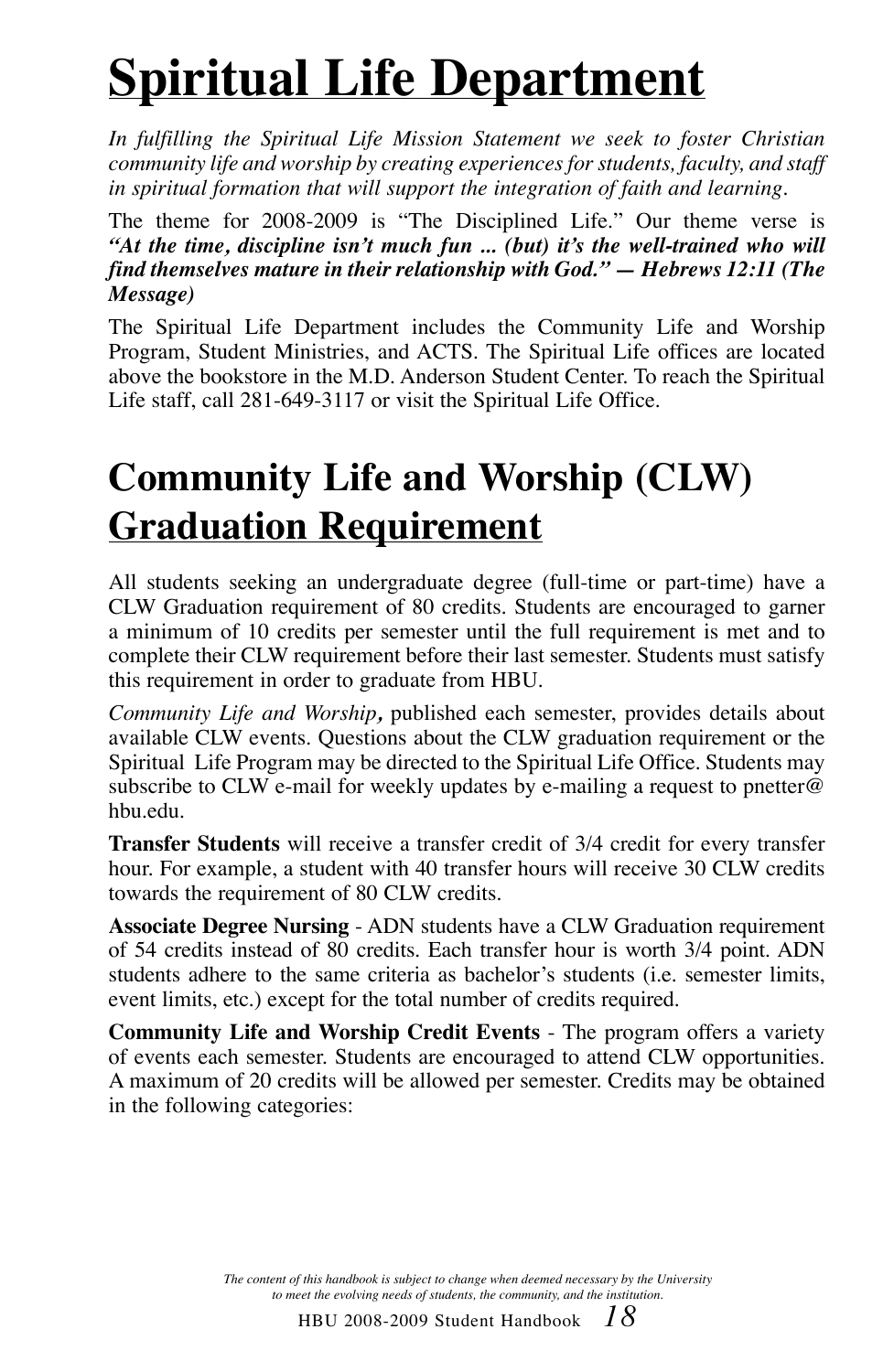| <b>EVENT</b>                                                                                                                                                                   | # of CREDITS                                                                             |
|--------------------------------------------------------------------------------------------------------------------------------------------------------------------------------|------------------------------------------------------------------------------------------|
| <b>Convocations</b>                                                                                                                                                            |                                                                                          |
| Convocation<br>Power Wednesday<br><b>Opening Convocation</b><br>Founders' Day<br>Honors Convocation                                                                            | 1 credit<br>2 credits<br>2 credits<br>2 credits<br>2 credits                             |
| <b>Spiritual Emphasis Week</b>                                                                                                                                                 |                                                                                          |
| Spiritual Emphasis Week<br>Passion Week                                                                                                                                        | 1 credit<br>1 credit                                                                     |
| <u><b>ACTS Volunteer Program (must be pre-approved)</b></u>                                                                                                                    |                                                                                          |
| <b>ACTS</b> Sponsored Events<br>Mission Trips (pre-approved)                                                                                                                   | 1 credit per hour<br>5 credits/week                                                      |
| <b>Internships</b>                                                                                                                                                             |                                                                                          |
| Service-Learning<br>Church-Leadership                                                                                                                                          | 30 credits (1 internship/career)<br>30 credits (1 internships/career)                    |
| <b>Student Ministry</b><br>Quest<br>Power Quest<br>Special Campus-wide Worship<br>Retreats<br>Conferences                                                                      | 1 credit<br>2 credits<br>1 credit<br>3 credits<br>3 credits                              |
| <b>Other Alternatives</b>                                                                                                                                                      |                                                                                          |
| <b>Organization Sponsored Events</b><br><b>CLW</b> Groups<br><b>CLW Classes</b><br><b>University Sponsored Lectures</b><br>Seminars<br>Dunham Bible Museum<br>Movie/Discussion | 1 credit<br>1 credit<br>1 credit<br>1 credit<br>2 credits<br>2 credits<br>2 credits each |
| Special Opportunities                                                                                                                                                          | Up to 3 credits                                                                          |

**Organization Sponsored Events** - CLW credits must be approved by the Spiritual Life Office. A student organization may submit a request to the Spiritual Life Office for an event to receive CLW credit. The request form is available on the HBU portal under HBU forms.

C.S. Lewis/Nooma Videos Up to 15 credits

The CLW Credit Request Form must meet the approval criteria and be submitted 10 days prior to the event. The event must support community life and worship on campus and the mission of HBU. Once an event is approved, the organization is responsible for properly promoting the event.

**Attendance and Tracking** - A representative designated by the Spiritual Life Office will be available at approved events to record attendance. The student is responsible for having his/her attendance recorded by ID card scan or sign-in.

> *The content of this handbook is subject to change when deemed necessary by the University to meet the evolving needs of students, the community, and the institution.*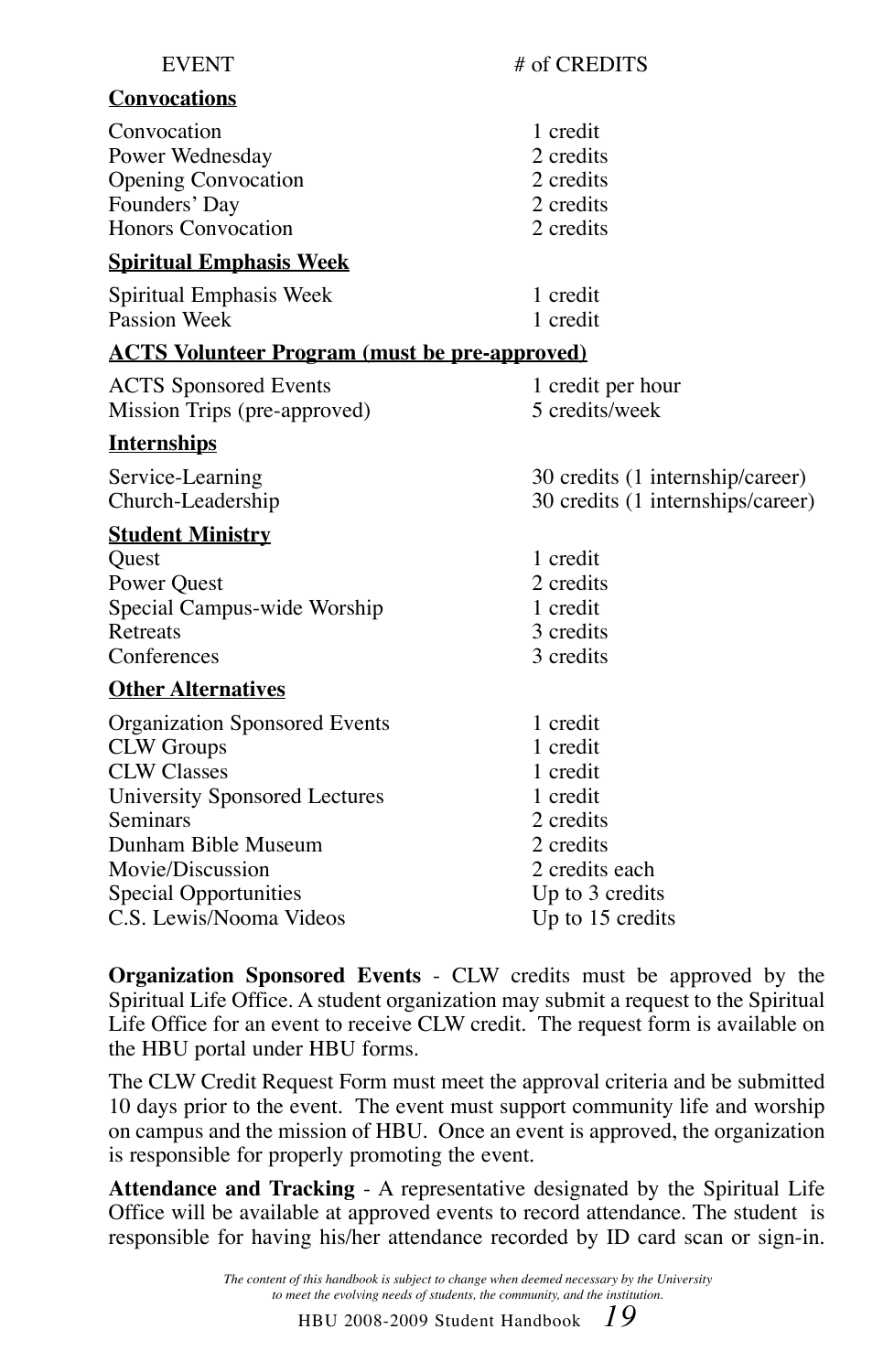A student may only sign in once per semester at Convocation. Participants do not receive credit when they arrive late, leave early, fail to sign-in or scan-in, or distract someone else from participating.

Students may check their CLW record on their HuskyNet account. It is the student's responsibility to notify the Spiritual Life Office with any questions regarding his or her CLW record.

**Petitions Policy** - All students seeking an undergraduate degree must complete the 80 CLW credit requirement in order to graduate. No petitions are accepted requesting a decrease in credit requirement. A student may petition to earn credit beyond the semester limit but only the semester in which graduation is to occur. Note that the CLW committee will make a decision regarding the petition and is pleased to help the student work out a plan on a case-by-case basis. Petition forms are available in the Spiritual Life Office.

## **Student Ministry**

In Student Ministry, our desire is to equip students to live a disciplined life following Christ. This is accomplished by:

- Challenging believers to daily grow in their desire to know God more intimately.
- Helping students to identify their spiritual gifts in order to more uniquely fit into the body of Christ
- Leading those involved to discover the richness of the diversity on our campus.
- Equipping leaders to share the Good News of Jesus Christ here and around the world.

### **Ministry Leadership Council**

Ministry Leadership Council (MLC) gives students an opportunity to grow in leadership in such ministries as:

- Commuter Ministry
- Disciple Now
- Freshman Fellowship
- International Student Ministry
- Mission Munchies
- Prayer Team
- Evangelism
- Random Acts of Kindness
- Student Missions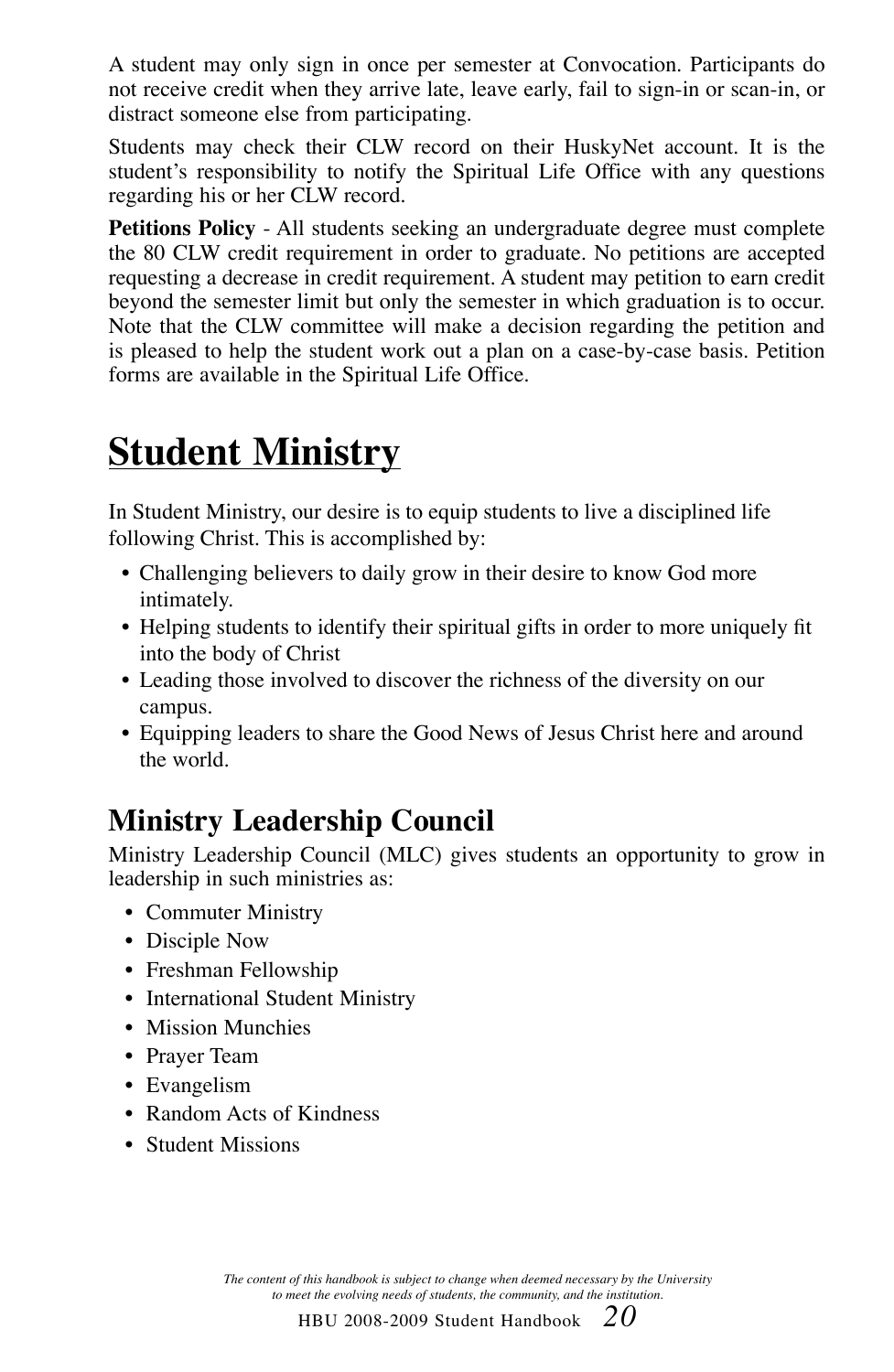### **Weekly Ministry Activities**

**Quest** - Weekly gathering for worship each Tuesday at 6:30 p.m. Check *CLW*  magazine for details.

**Mission Munchies** - Weekly meal immediately following Wednesday Convocation is provided by student organizations and local churches. Minimum donation of \$1 for student missions.

**Freshman Fellowship** - Weekly gathering for freshmen - full of discipleship and fun each Thursday at 6:30 p.m.

**Prayer Counseling** - Each Wednesday after Convocation.

### **Other Opportunities**

- FOCUS Conference Fall Semester
- Spiritual Emphasis Week Fall Semester
- International Student Retreat Fall Semester
- Spring Break Mission Learning Opportunities
- Student Mission Opportunities summer, Christmas break, and semester opportunities
- Disciple Now Teams
- See You at the Pole Fall Semester
- National Day of Prayer Spring Semester
- Prayer Retreat
- Prayer Walks

Please come by the Student Ministry Office, located above the HBU Bookstore in the M.D. Anderson Student Center, or call 281-649-3223. You may also e-mail dmiller@hbu.edu.

## **ACTS**

ACTS (Assisting Communities Through Students) is a distinctive program that encourages students to make a Christian response to human needs through service in nonprofit agencies and Houston schools. ACTS is committed to providing students with opportunities to address complex social issues, develop leadership skills, gain valuable work experience, and apply classroom theory to real world situations. Most importantly, through these experiences, students will be encouraged to make service an integral part of their lives.

Students receive one CLW credit per hour of service through participation in ACTSsponsored events published in *Community Life and Worship* magazine. Students can also earn 30 CLW credits upon completion of an internship (see information on next page). To sign up, or for more information, visit the ACTS Office (located in the M.D. Anderson Student Center), call 281-649-3034, or e-mail jshaffer@hbu.edu.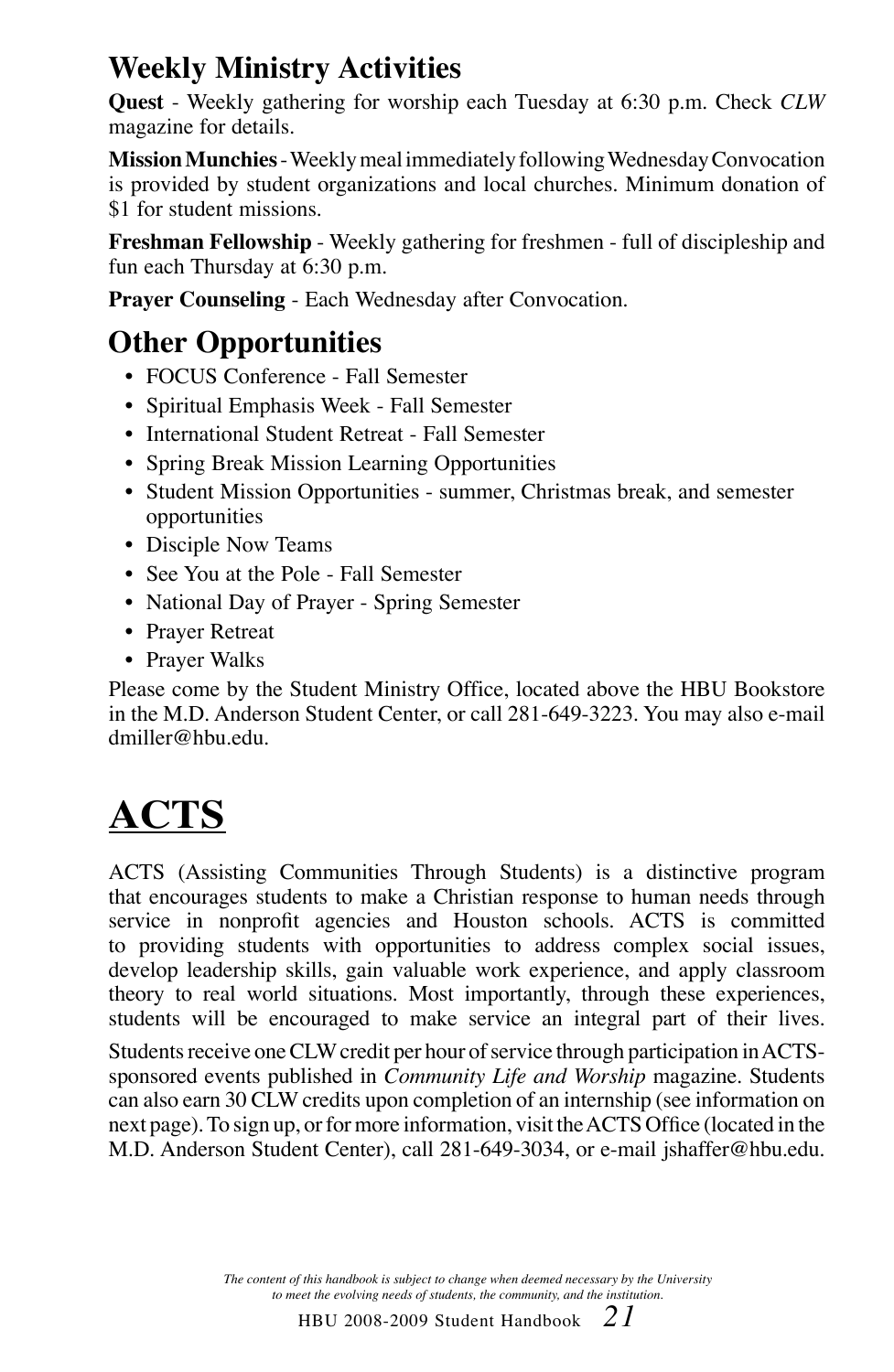### **Internships**

#### *Service Learning Internships (SLI)*

Students interested in learning more about the process of social change and desiring to make an impact in their community can participate in a Service Learning Internship (SLI). Students serve 30 hours at a faith-based nonprofit agency over a period of one semester and write a three-page reflection paper. Upon satisfactory completion of all requirements, students receive 30 CLW credits. Students *must* apply for and be accepted by the ACTS Office prior to beginning the internship. Interested students can call the ACTS Office at 281- 649-3393.

#### *Church Leadership Internships (CLI)*

The CLI is an optional internship for those students who want to be in leadership in their local Christian church. The Spiritual Life office would like to be a part of mentoring and celebrating the gifts of our students in the ministry settings that God has placed on their lives. The definition of leadership for this internship consists of one who guides, directs, and/or presides over an activity, program or group of people. Students participating in this internship will complete 30 hours of service in one semester at one Christian ministry site. Components of this leadership opportunity include a written proposal, an on-site supervisor and accountability group, and a final reflection paper. The CLI may not be used in conjunction with meeting academic requirements and/or receiving monetary compensation. Upon satisfactory completion of all requirements, students receive 30 CLW credits. A student may complete one CLI and SLI in their career as a student at HBU. Interested students can contact the Director of Spiritual Life at 281-649-3033.

### **Service Leadership Council**

The Service Leadership Council is comprised of students who are devoted to serving and advocating for the poor and marginalized. They are responsible for leading other students to be active in serving throughout the Houston community. If you would like to become connected and find ways to serve, please stop by the ACTS office, located above the bookstore in the M.D. Anderson Student Center.

### **Service Saturdays**

Service Saturdays are held a few times each month so that students can team up and make a difference in their communities on their Saturday mornings. See *CLW*  magazine for dates and times.

#### **Tutoring Program**

The HBU tutoring program supports local inner-city elementary schools by providing mentors and tutors for at-risk children. Students may receive CLW credits by applying tutoring hours to Service Learning Internship (SLI). All tutors must go through a background check.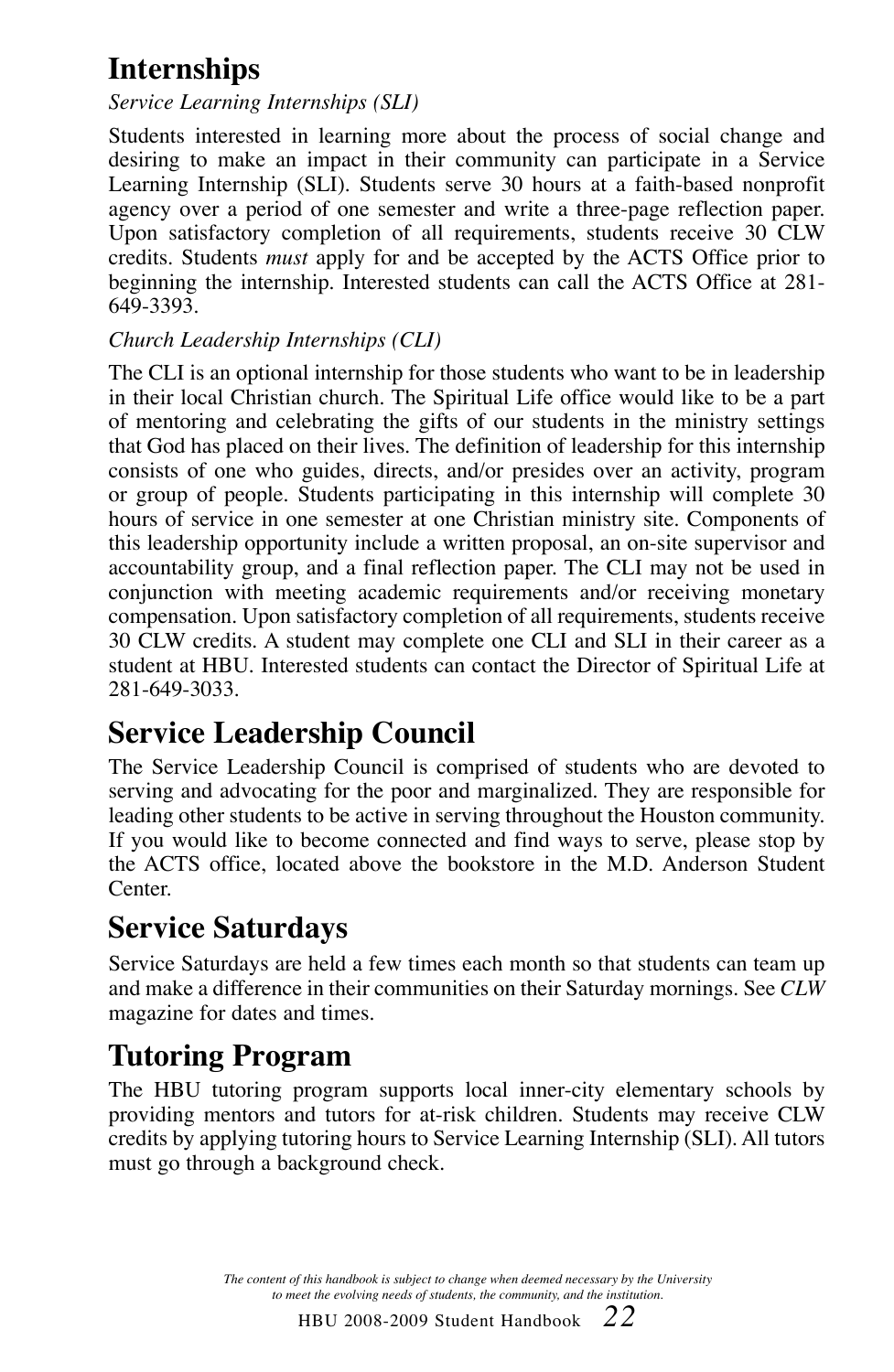## **Missions and Mission Learning Opportunities**

Annual mission learning opportunities are co-sponsored by Student Ministries and ACTS. These opportunities provide academic, cross-cultural, hands-on experiences to prepare students for missions. In partnership with Living Water International, students and staff travel to Leon, Nicaragua, to drill water wells and work with the children of area villages. Students may also participate in an annual inner-city, Urban Plunge experience working with the homeless and at-risk youth across the country. Both of these opportunities are offered during Spring Break. Students have gone to New York City to help paint inner-city school buildings, to Kenya, Africa, to work alongside Food For The Hungry in an orphanage/school, and to Athens, Greece, to work with Albanian refugees. Stop by the ACTS office to learn about Mission Learning Opportunities for this year.

## **University Chaplain**

The Director of Spiritual Life/University Chaplain office is located above the bookstore in the M.D. Anderson Student Center. In order to reach the chaplain, you may call the Spiritual Life Office at 281-649-3117 or e-mail ccross@hbu.edu.

# **Campus Housing and Residential Life**

### **Residential Life Mission Statement**

*Living on campus at HBU is a significant part of the overall college experience and educational process. These living-learning environments provide opportunities to grow spiritually, develop interpersonal skills, increase understanding of diverse cultures, and learn self-discipline in organizing time for study, work, and social activities. Students who live on campus learn independent responsibility while living among friends and peers.*

### **HBU Housing Options**

**Residence Life Staff** — The Residence Life staff is committed to providing an atmosphere of learning and growth that will facilitate the educational experience in the context of university community. Resident Directors (RD) and Resident Assistants (RA) work together in developing a community conducive to student growth.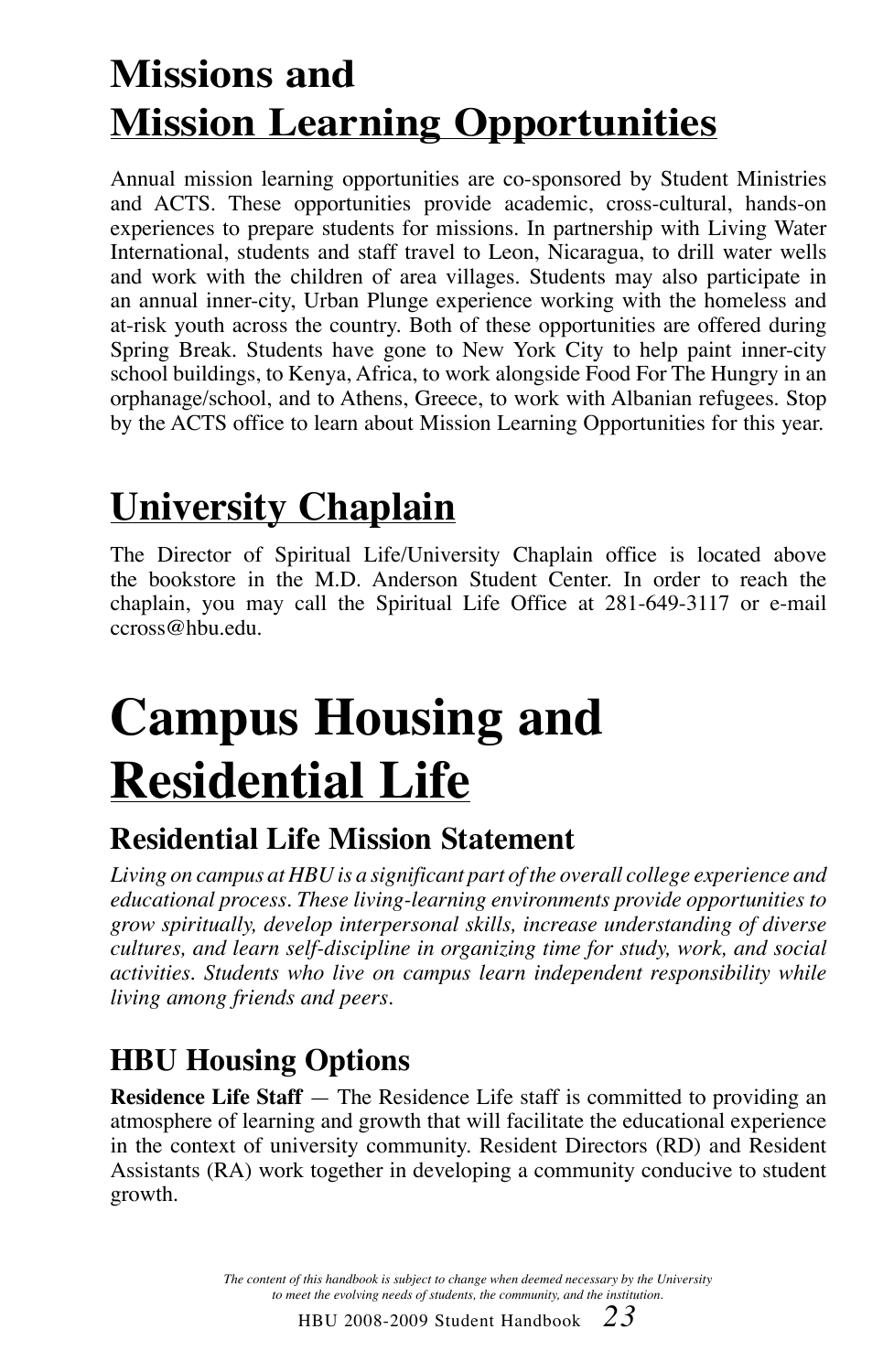**Housing Requirements** — Students may choose to live in one of our residence colleges, the Rebecca Bates Philips College for Women (WRC), the Reuben L. Philips College for Men (MRC), or the new co-ed Residence College (NRC), or the Husky Village Apartments (HV).

Because of the University's commitment to the residential experience, students are required to live on campus unless one or more of the following exceptions apply:

- 21 years of age or older prior to September 1
- Completed 96 credits prior to the beginning of Fall Semester
- Married
- Graduate student
- Part-time student
- Living at home with parents/guardians in the Houston area

Any student who does not meet these criteria and desires to live off campus must appeal to do so. Housing Appeal forms are available in the HBU Housing Office or e-mail housing@hbu.edu.

#### **Residence Life Services**

**Laundry** — A laundry room with coin-operated washing machines and dryers is provided for the use of the residents in each residential area.

**Lockouts** — If a resident becomes locked out of his or her room or apartment, he or she may call or stop in the housing area office for assistance. After hours, students may call the Resident Assistant on-call cell phone for assistance.

**Mail** — Each resident receives a key to a mailbox in his or her housing area. Students are responsible for checking their mailbox regularly.

**Vacuums** — Vacuums are available in the office of each housing area for resident use.

**Residence College Help Desks** — Each Residence College houses a help desk in the lobby of each building to serve the residents. The Residence College Help Desks are open daily from 1:00 p.m. to 12:00 a.m., Numbers are also posted at the Help Desk for after-hours emergencies.

**University Housing Office Hours & Service Procedures** — Regular housing office hours are Monday through Thursday, 9:00 a.m. to 6:00 p.m., and Friday, 9:00 a.m. to 5:00 p.m. Business hours may vary during the course of the year due to holidays or variations in the University calendar. When the office is not open, students may call the Resident Assistant's on-call cell phone (281-948-8837) for emergencies.

**Repairs** — Maintenance requests should be reported to the housing office.

**Storage** — None available.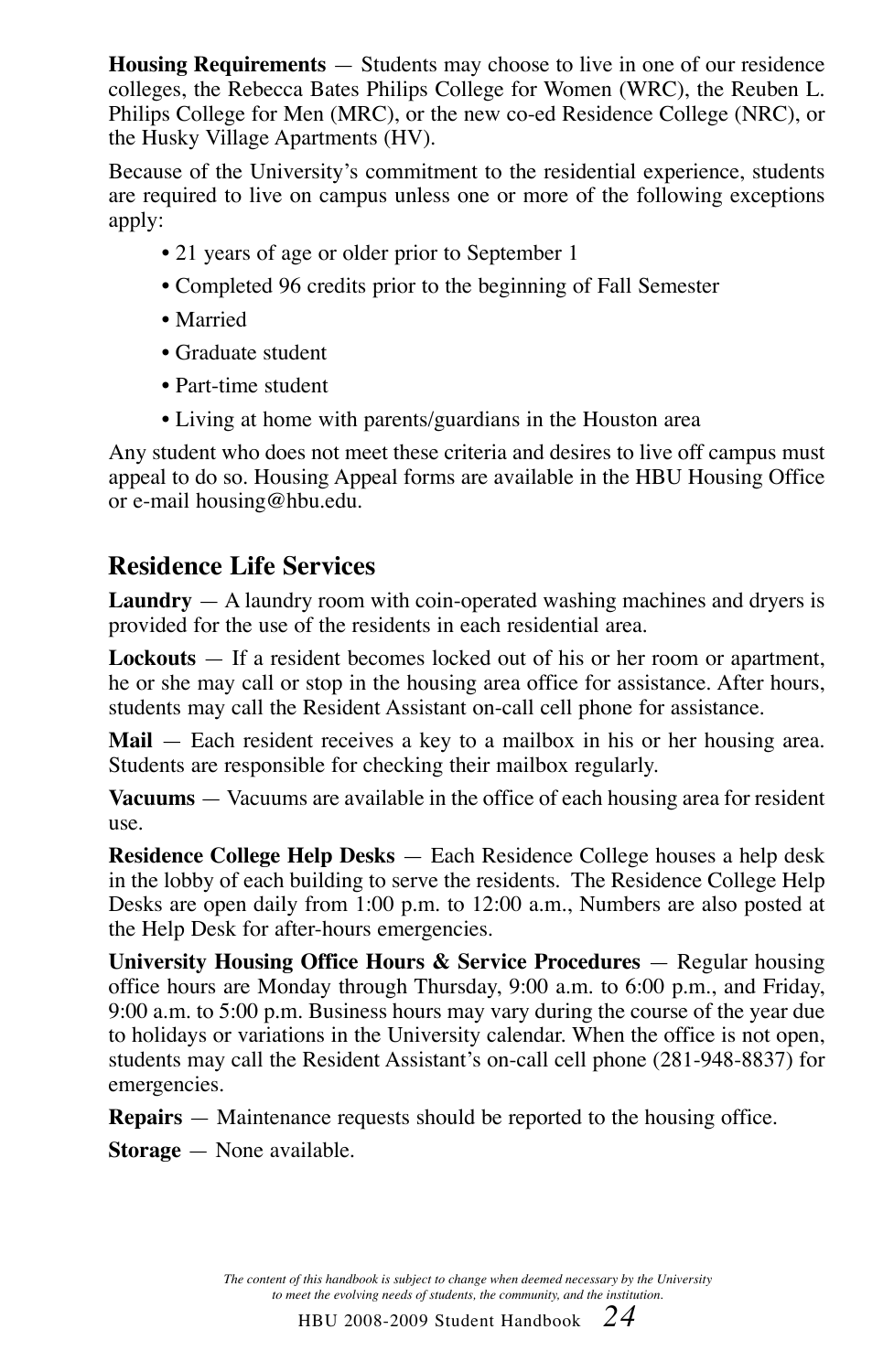**Pool & Spa** — Please follow posted hours of operation. A lifeguard is not on duty, but an emergency call box is available for emergencies. Additional rules are posted in this area. Running, irresponsible behavior, loud noise, and public displays of affection are not allowed. Glass containers are not permitted. Modest commercial swim wear must be worn at all times. Residents and guests are expected to use decorum and exhibit appropriate public behavior at all times.

### **Residence Life Security**

Security features such as six-foot perimeter fencing, dead bolt locks, and limited access gates are provided. Residents should report any incident of theft, vandalism, or unsafe conditions to the University Police and Residence Life staff.

**Police**— The University employs on-campus police officers on a twenty-four hour basis. They are responsible for maintaining safety on campus. Residents and their guests are expected to fully cooperate with all HBU police officers.

**Access to the premises** — An individual gate remote control provides access to the Husky Village gates and/or the campus gates in the Residence College parking lots. Acceptance and use of the remote control is subject to compliance with the following guidelines:

- a. Immediately report lost or stolen remotes to the Housing Office. A lost or damaged remote can be replaced for a \$50.00 charge.
- b. Right to use the remote control ends when a resident's campus living agreement ends or is terminated. Remotes must be returned at that time. Failure to return the remote will result in a \$50.00 charge.
- c. Residents should not share their remote with anyone else.
- d. Mere possession of a remote does not necessarily confirm right of entry. Residents should not assist someone who appears to be having difficulty gaining entry, someone whose access privileges have been revoked, or guests of other residents.

**Limited Access Gates** — To avoid damage to one's vehicle and to the vehicle access gates, residents should pass through the gates carefully. Tailgating and following other cars through the gate is not permitted. The Housing Office is not responsible for damage which occurs to residents' or guests' vehicles. Residents who vandalize the gates in any way whatsoever or who bump the gate will be fined, required to pay the costs of repairs, and may face disciplinary action and/or criminal prosecution.

**Husky Village Call Box** — The front-gate call box for Husky Village provides a resident directory with listings by last name and first initial. To gain entry, visitors may press the "#" button first for a dial tone, then dial the three digit code listed by the resident's name. The resident's telephone number will be dialed. The resident may then open the gate for the visitor by pressing the "9" button on the resident's telephone.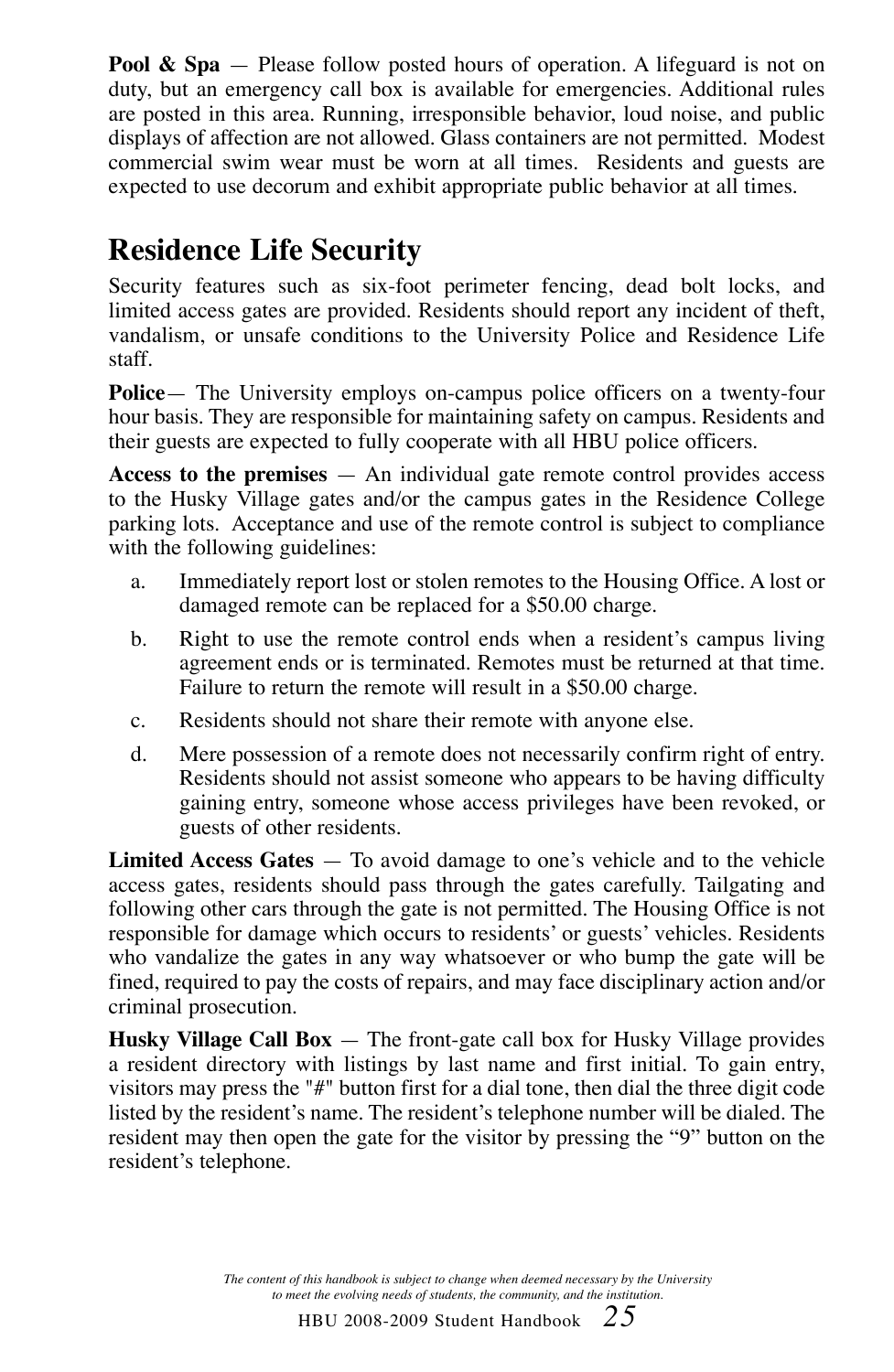**Residence College Security** — A security code and/or security cards are given to residents for after hours access and the protection of the residents in the building. **The code and/or security cards must not be given out for any reason to anyone not residing in the Residence College.** A fine of \$100 will be assessed to any resident disclosing the code and/or security cards.

### **Housing Procedures**

**Campus Living Agreement** — In order to reside on campus, students must complete a housing contract and return it to the HBU Housing Office.

**Meal Plans** — A meal plan is required of all resident students. The meal plan does not include University vacation periods or breaks between semesters. In the event that a resident needs to alter his/her meal plan, a meal plan change form may be obtained in the HBU Housing Office. All meal change forms must be accompanied by a written and detailed explanation of why the change is being requested, including medical documentation, if applicable.

**Housing Appeal Process** — A resident may request to break the campus living agreement by submitting an appeal form. The following procedures apply:

- Complete a Housing Appeal form available from the HBU Housing Office.
- Contact your Resident Director regarding your reasons for the appeal.
- The Housing Office will contact you regarding the outcome of the appeal.

Any resident who moves without completing the appeal process and receiving approval is still responsible for the full terms of the agreement.

**Housing Assignment** — All students will receive a notice via e-mail to their University account confirming their move-in date and roommate assignment. If a housing assignment is not received at least 30 days prior to the beginning of the semester, contact the HBU Housing Office at housing@hbu.edu.

**Keys** — Each resident is provided keys to access his/her room and mailbox upon checking in.

- Lost keys should be reported to the RA or Housing Office immediately.
- A replacement charge of \$30 in the Residence Colleges and \$15 in Husky Village will be assessed for each lost key.
- Duplication of keys is prohibited. It is strongly recommended that rooms are kept locked when not occupied.
- A mail key is required in order to retrieve mail from a resident's mailbox.
- Staff are not allowed to distribute mail to individual residents.

**Residence College Room Consolidation** – Within two weeks after each semester begins, students residing in a private room are given the option to consolidate rooms or pay the private room fee.

**Room or Apartment Transfers** -- The following guidelines apply to all room/ apartment changes: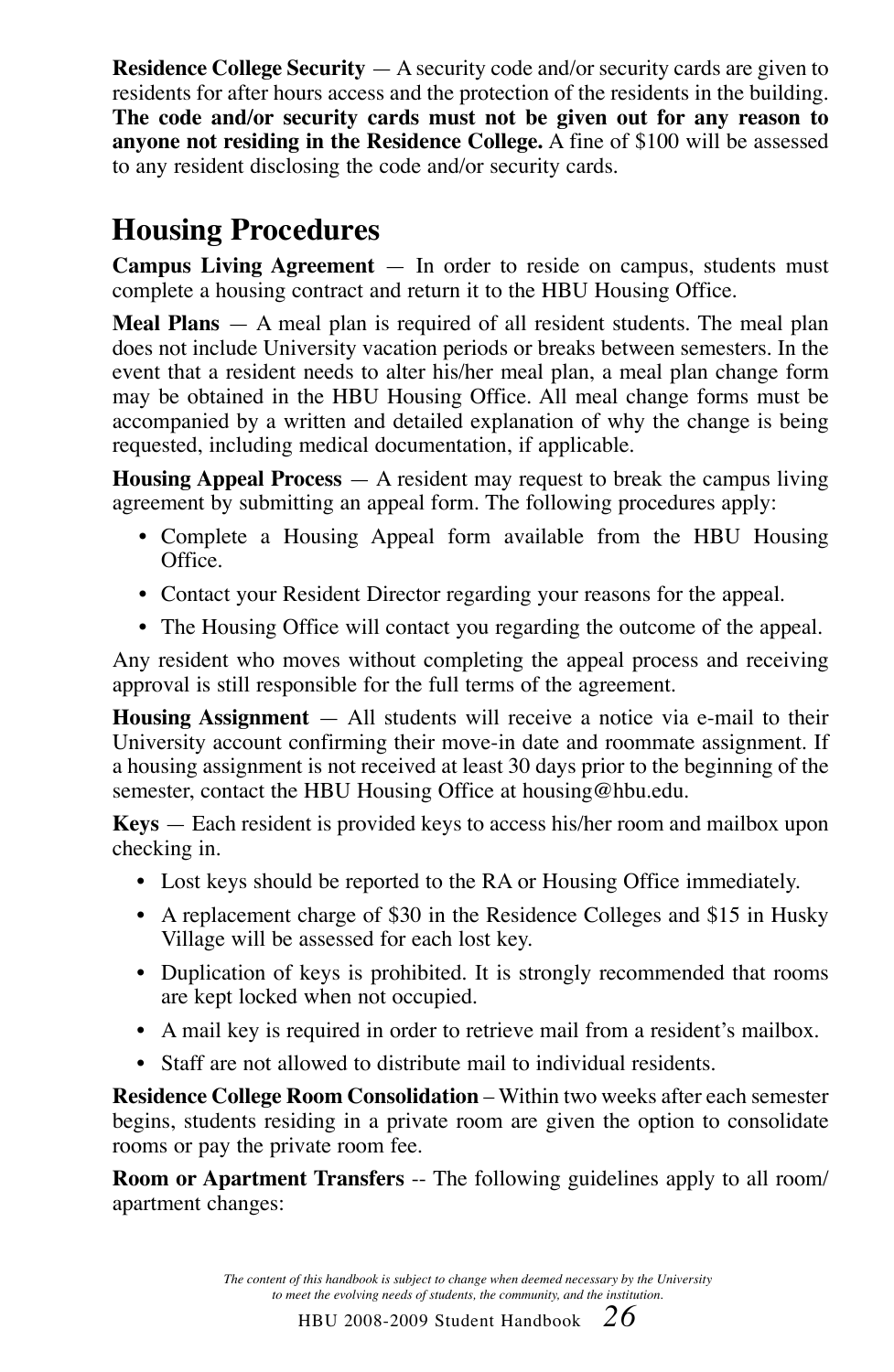- Before requesting a room change, residents must speak with their RA regarding reasons for wanting to move.
- Upon recommendation from the RA, residents may fill out a room assignment change form obtained from the Housing Office
- A resident moving without receiving approval may be sanctioned and required to pay a fine.

**Residence College Holidays & Semester Breaks** — The Residence College will close at 5:00 p.m. the last day of classes for vacations, recess breaks, and the last day of final examinations at the end of each term. Residence Colleges will open at 2:00 p.m. the day before classes begin each term and following all vacation periods. If a student must stay beyond that time, a petition must be submitted to the RD at least two weeks in advance. HBU assumes no responsibility for the housing or meals of any student when the Residence Colleges are closed.

**Right of Entry** — Residence Life Staff members reserve the right to enter and inspect living areas, including the bathroom, if

- University policy is suspected of being violated;
- an occupant of the room is believed to be physically or emotionally in danger;
- maintenance or repair work is necessary or requested;
- health or safety hazards are suspected;
- local, state or federal law is suspected of being violated;
- cleanliness inspection is deemed necessary.

The staff member will knock and identify him/herself before entering.

#### **Move-In and Move-Out**

#### **Residence College**

- **•** Residents of each room are responsible upon move-in to arrange a convenient time with their RA to inventory the room and to fill out a Room Condition Form.
- Students are responsible for the appearance and care of their room.
- When a student is moving out of his or her room, it is his or her responsibility to set up a time with his/her Resident Assistant to check out of his/her room. Prior to check-out, the resident is responsible for emptying the room of all personal belongings and trash.
- The room must be in "Model Ready Condition"; all furniture and University property must be arranged properly and must be cleaned.
- At the time of check-out, the Resident Assistant will once again inspect the Room Condition/Inventory with the resident and assess any Room Condition Charges, if applicable.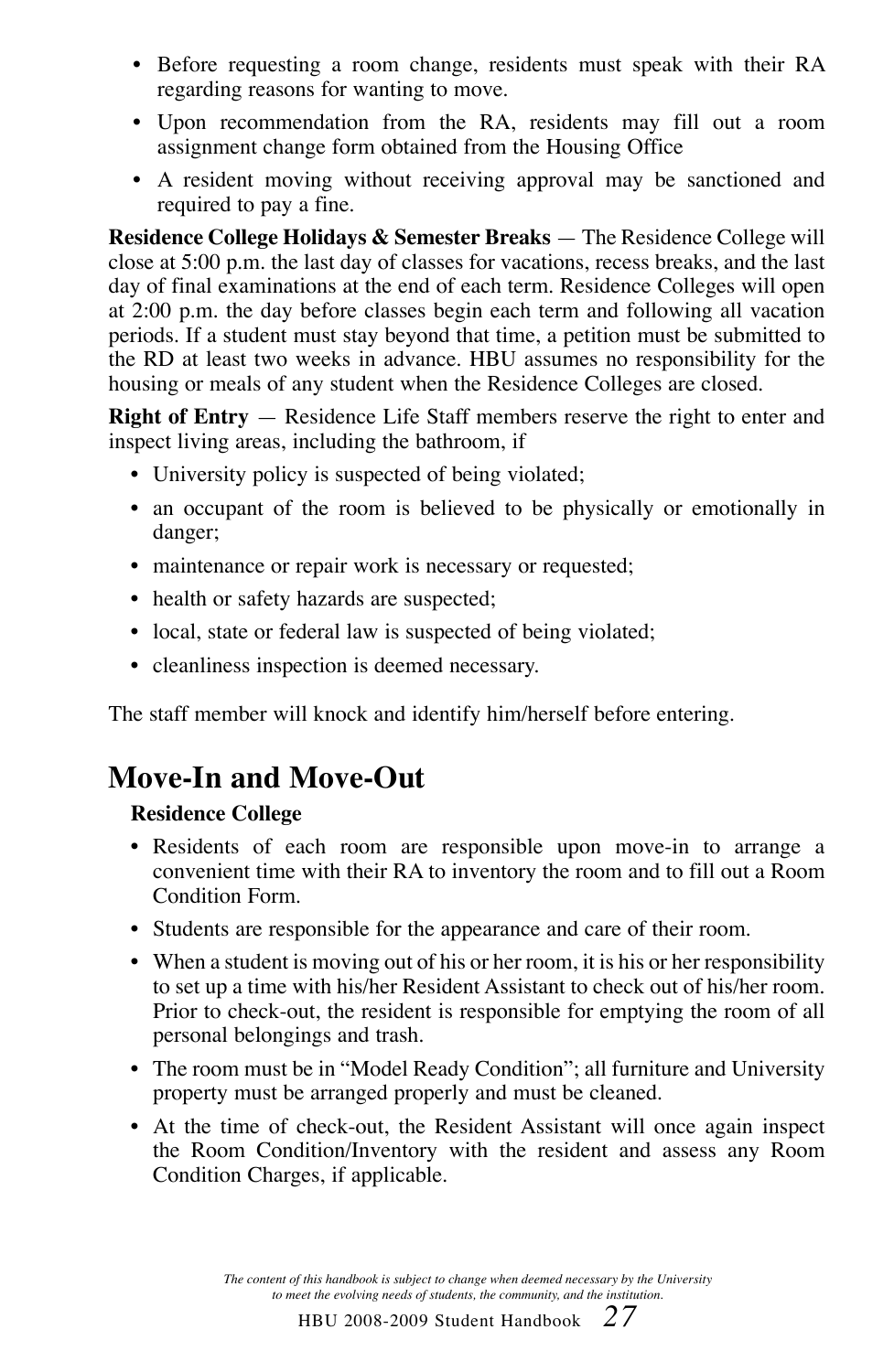#### **Husky Village**

- **•** Within 48 hours of move-in, each resident must complete and return to the Housing Office a move-in Inventory and/or a Unit Condition Report form.
- Any and all defects and damages reported must be noted, and a written work order must be completed. Otherwise, the premises, fixtures, appliances and furniture will be considered to be clean, safe, and in good working condition.
- **•** When a resident leaves, whether at or prior to the ending date of his or her lease, the apartment, including, but not limited to the windows, bathroom, patios, balconies, and kitchen appliances in the Common Areas, must be clean and in good repair and condition, reasonable wear expected.
- Failure to clean, or damaged or missing appliances will result in reasonable charges to complete such cleaning, repair, or replacement. A walk-through should be scheduled with the staff prior to move out.
- Failure to schedule a walk-through indicates an agreement to accept assessment of damages and charges upon inspection by the Housing Office staff.
- The final determination of damages will be made by management staff who may not inspect your room or apartment until after you have moved out.

### **Residence Life Visitation Policies**

Visitation policies have been established in each Housing Area in order to create a healthy, safe living environment for all residents.

**Overnight guests of the same sex** may not stay more than two consecutive nights or more than four nights in a month. Overnight guests of the same sex are allowed only with the approval of all roommates.

#### **Residence College**

- HBU students and staff must show their HBU ID to the box worker.
- Off-campus visitors must leave photo identification at the front desk when they sign in and must be escorted by a resident.
- The resident is responsible for the behavior of his/her guest.
- All visitor-occupied rooms must have room doors fully open.
- All visitor-occupied rooms must have lights on.
- Guests of the opposite sex are prohibited from showering in the residents' bathrooms. Guest bathrooms are provided in the lobby of each Residence College.
- Resident Assistants (RAs) will monitor visitation during rounds.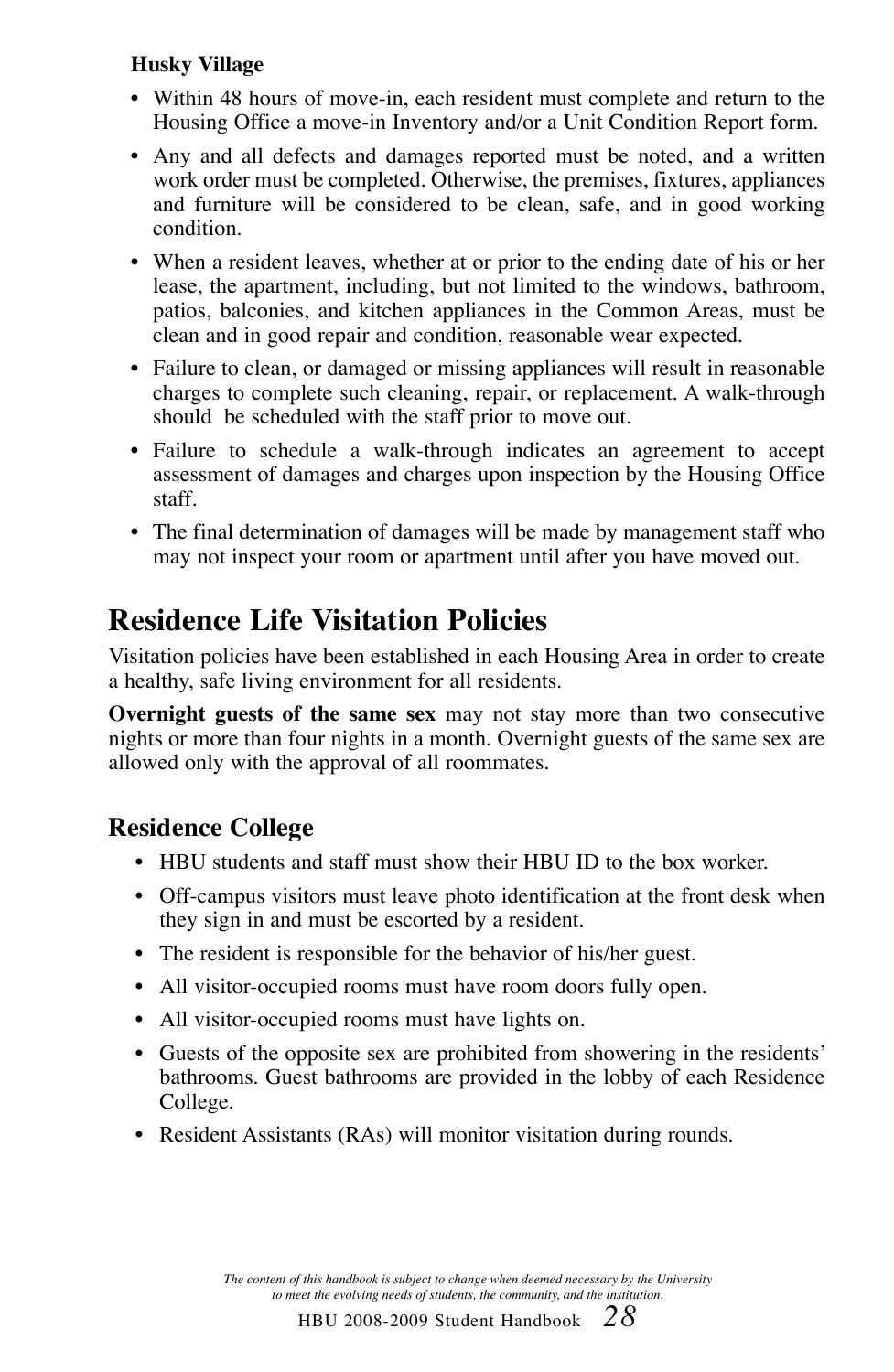**Visitation of the opposite sex** -- The Residence Colleges have established visiting hours for members of the opposite sex as follows:

|           | Monday - Thursday: 1:00 p.m. to 10:00 p.m. |
|-----------|--------------------------------------------|
| Friday:   | 1:00 p.m. to 12:00 a.m.                    |
| Saturday: | 1:00 p.m. to $12:00$ a.m.                  |
| Sunday:   | 1:00 p.m. to $10:00$ p.m.                  |

Visitation of the same sex may take place in the Residence Colleges anytime they are open. The visitor must show his/her HBU ID or sign in with a resident and present an off-campus ID. Same-sex guests who stay after 12:00 a.m. will be considered overnight guests and must be registered with the RA on duty.

**No visitation during breaks** — During the University breaks, there will be no one allowed into the building except with advance permission of the Resident Director or the Associate Vice President for Student Life.

#### **Husky Village**

**Visitors of the opposite sex are not permitted between the hours of 2 a.m. and 1:00 p.m.**

#### **HBU Community Guidelines**

**Alcohol Policy**—Possession or consumption of alcohol is not permitted anywhere on campus by any individual. Alcohol-related conduct that ignores the rights of others to a quiet, orderly living environment is not acceptable.

**Chronic Misbehavior** — A student establishes an unacceptable pattern of misconduct when he or she is frequently in trouble, though individual offenses might be minor. A pattern of recalcitrance, irresponsible conduct, or manifest immaturity may be interpreted as a significant disciplinary problem.

**Drugs & Illegal Substances** — Use, possession, and/or distribution of drugs and/or illegal substances is strictly prohibited and may result in eviction from campus and referral to the University discipline officer and/or law enforcement agencies. This includes possession of any drug paraphernalia.

**Failure to Comply** — Students must comply with all written and verbal requests and instructions from University officials. This includes requests to produce valid identification. Failure to comply may result in disciplinary action and/or fine.

**Firearms/Weapons** — Firearms and other weapons are not allowed on the property. All students and their guests must comply with all federal, state, local and University laws and regulations pertaining to all weapons including, without limitation, explosives, bows and arrows, illegal knives, martial arts weapons, air rifles, BB guns, or any other object that can be construed as a weapon.

**Implied Consent** — All students in a room/area will be held responsible for their behavior/objects in that room or area. In addition, residents who are not observed participating in misbehavior or in possession of inappropriate items/ objects, but are in the presence of a policy violation, can be held responsible. This is called "Implied Consent." If a resident is not present, he/she will be held

> *The content of this handbook is subject to change when deemed necessary by the University to meet the evolving needs of students, the community, and the institution.*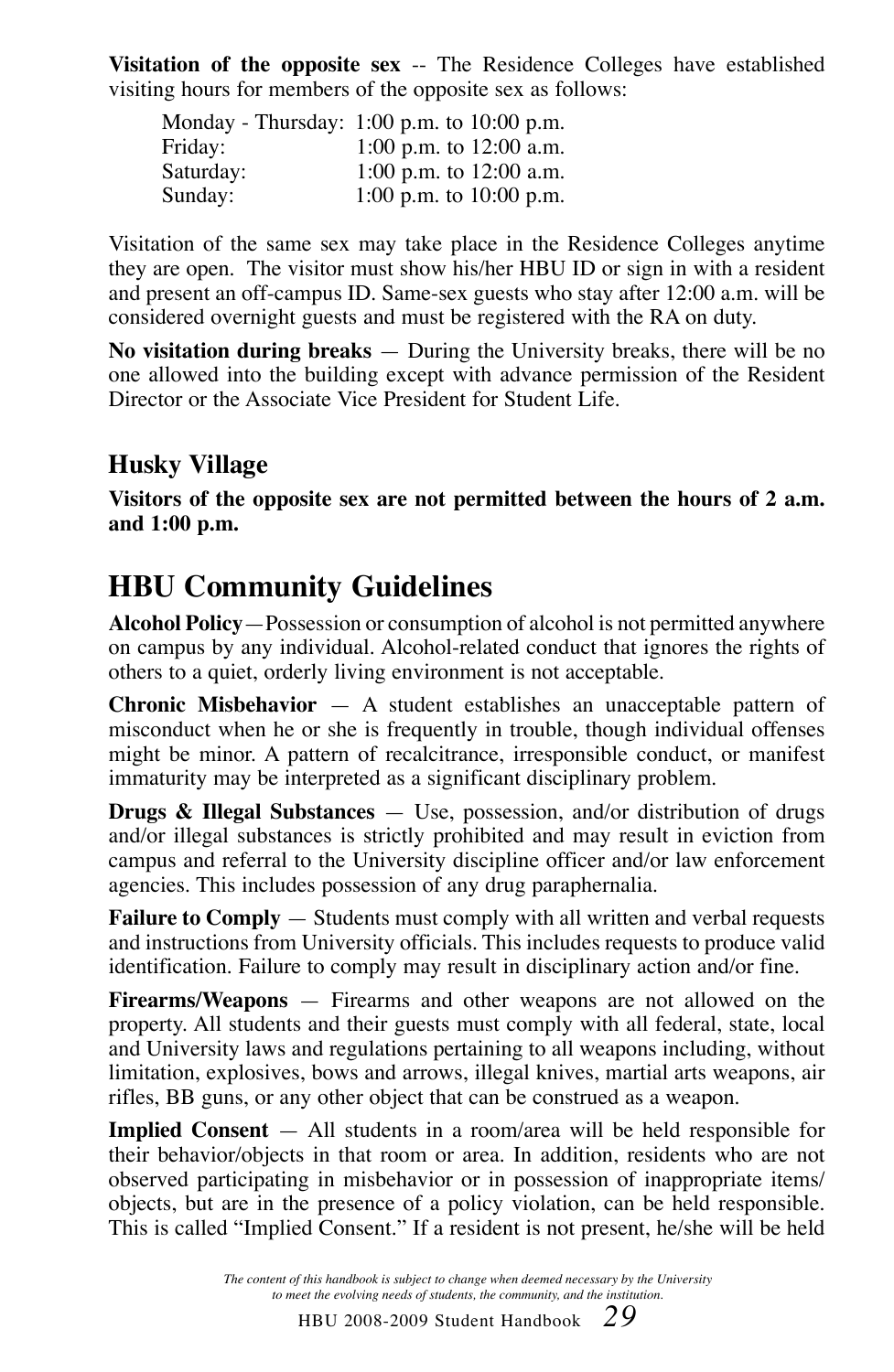responsible unless it can be clearly demonstrated that he/she had no knowledge of the violation.

**Loss of Property** — The University assumes no responsibility for damages and/or loss of personal property due to theft, fire, destruction, acts of God, etc. Students are advised to check with their parents/guardians regarding their insurance coverage. Students are encouraged to get renters' insurance or contact the HBU Housing Office for details. Students are reminded that any belongings left in Campus Housing after moving out will be disposed of by the University.

**Minor Children** — Residents are required to supervise at all times any guests on the property who are minor children. Babysitting is not permitted in any oncampus housing. Guests under the age of 16 are not allowed to stay overnight.

**Noise Policy** — Residents and their guests must respect the rights of others at all times by behaving in a manner that is conducive to sleeping and studying. High volume sounds from home and car stereos, televisions, electrical instruments, and such are not permitted. Residents are expected to show consideration and courtesy to others at all times.

**Quiet Hours** — In order to meet the many requests of resident students for a better living and learning environment on campus, the hours between 10:00 p.m. to 10:00 a.m. have been set aside as quiet hours for residents to relax, study, and sleep.

**Posting** — All signs and posters must be pre-approved by the HBU Student Life office before being posted. If approved, posters, signs, and other items should only be posted in designated areas.

**Roommate & Neighbor Conflict Resolution** — All residents agree to abide by the following process:

- a. The complaining resident will discuss the problem with an RA/RD; the staff will give tips on how to talk with the roommate/neighbor; the complaining resident will address the concern directly with the roommate/ neighbor.
- b. HBU staff will follow up with the complaining resident. If the problem remains, a resolution meeting will be held among roommates/neighbors and staff. A roommate/neighbor contract may be formulated to help arrive at resolution.
- c. HBU staff will follow-up and revise the roommate/neighbor contract if needed.

Only after the staff feels that the roommate/neighbor resolution process has been given full opportunity to resolve the issue will changes in room or apartment assignments be considered. Failure to get along with roommates/neighbors is not grounds for canceling the campus living agreement.

**Solicitation** — No student is to permit his or her room to be used for any commercial purpose. Soliciting in the Residence Colleges or on University grounds is forbidden without the expressed written permission of the Associate Vice President for Student Life. Campus organizations must obtain permission from the Student Life office to sell or conduct meetings in the Residence Colleges.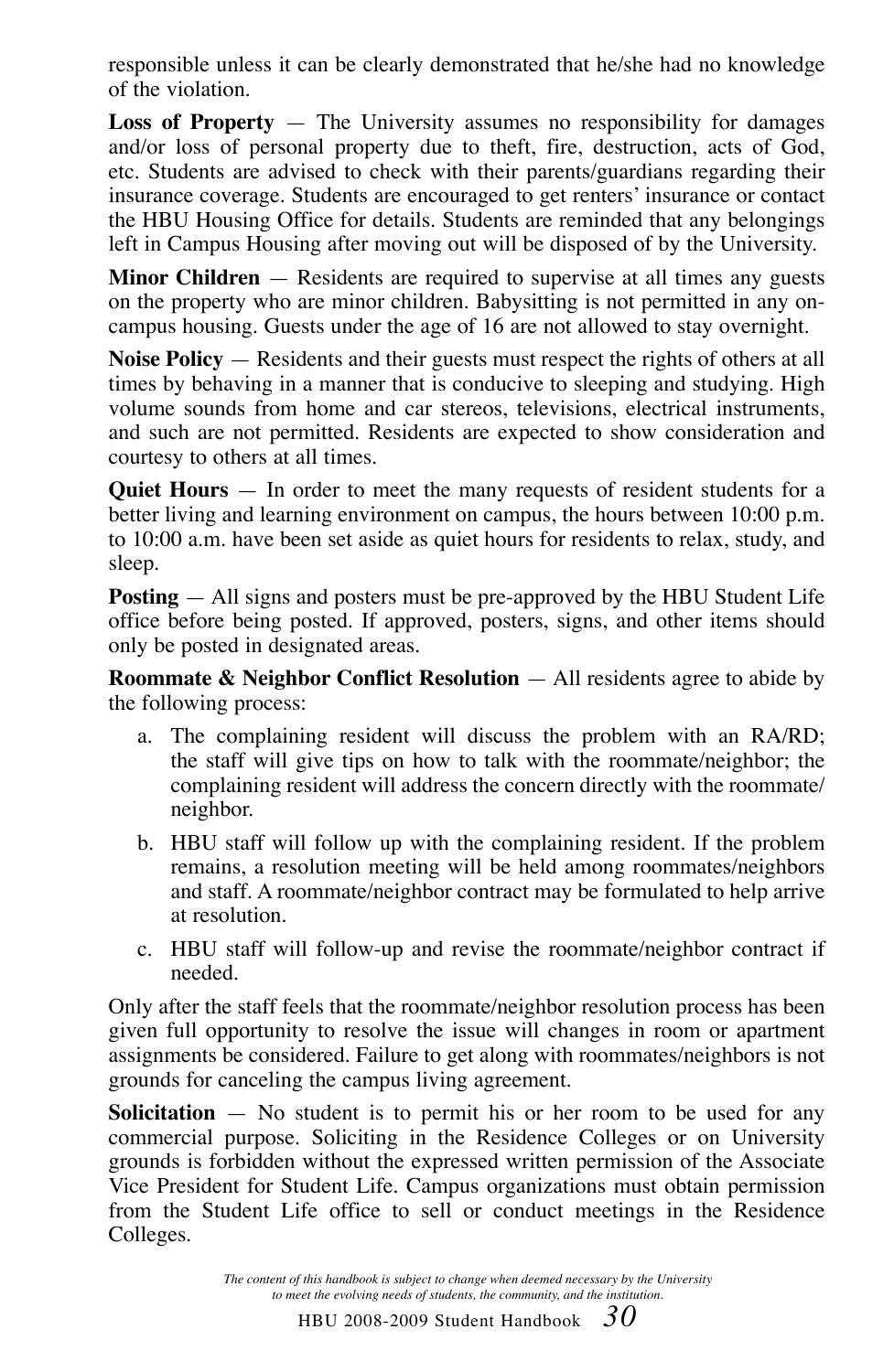**Smoking** — HBU is a smoke-free campus. Smoking is prohibited anywhere on University premises except for the confines of private vehicles.

**Verbal and/or Physical Abuse** — Residents and guests are to treat all neighbors, apartment mates, visitors, Residence Life, housing staff, and University officials with courtesy and respect. Verbal abuse will not be allowed, including swearing, name-calling, or any other language offensive or demeaning to the person. Physical violence of any type will not be tolerated.

**Windows** — Students are prohibited from entering or exiting rooms or buildings through the windows.

### **Facility Policies**

**Decorations** — Personal decorations are not to be displayed publicly, i.e., outside a room or apartment. Aluminum foil may not be placed in windows as insulation or decoration. Decorations inside the room or apartment must comply with other stated guidelines and be consistent with the morally conservative environment of the University. All decorations should be temporary in nature so as to not permanently deface or cause damage. Posters and other wall decorations are only permitted to be hung with poster putty, as that will not damage painted wall surfaces. No wall papering or painting is permitted.

**Fire Hazards** — Because of the potential for accidents or fires, the following regulations must be observed:

- no open flames (candles, Sterno, liquid fuel, etc.);
- no incense:
- no hot plates;
- no halogen lamps;
- only UL approved, or listed, electrical lights or extension cords may be used;
- lights are not to be placed around doors or windows with the power line passing through the doorway or window frame to an outlet;
- no multiple-outlet, "octopus" plugs in your room or apartment unless they have a self-contained circuit breaker;
- only artificial trees are permitted in students' rooms;
- decorations may not obstruct an exit;
- do not hang anything from sprinkler heads; and
- all decorations used on the inside of the University building must be flameproof or flame retardant.

**Antenna Hookups** — Individual outdoor antenna or satellite hookups are not permitted.

**Barbecue Grills** — Fire codes prohibit the storage or use of barbecue grills on the sidewalks in front of each building and on the unit patios and balconies. Students should use the community grills provided. Please leave the equipment, grills, and area clean for the next person. Flammable liquids may not be stored in rooms or apartments.

> *The content of this handbook is subject to change when deemed necessary by the University to meet the evolving needs of students, the community, and the institution.*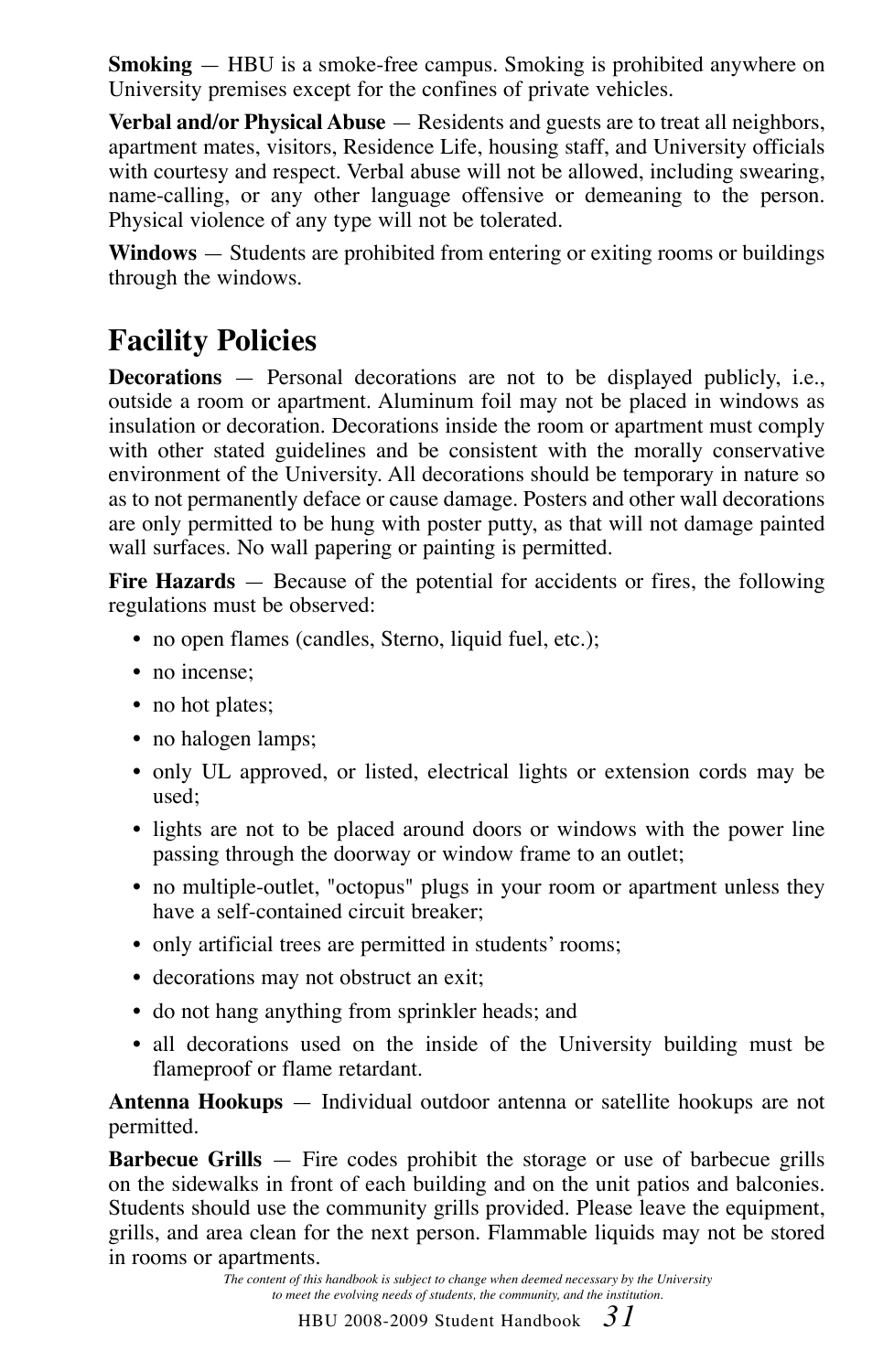**Cafeteria Dishes** — All cafeteria dishes (plastic tumbler glasses, hot drink mugs, silverware, plates, bowls, utensils, etc.) must remain in the cafeteria.

**Common Areas** — Residents are expected to use common sense and consideration for others when using these facilities. Use of the common areas is a privilege that can be withdrawn for any reason. Do not make loud noise or play music in the courtyard, clubhouse, pool area, or other common areas. Residents and their guests are required to follow the posted rules and regulations.

**Common Area Furniture** — Public or common area furnishings or equipment must remain in those areas.

**Common Area Damage** — Residents of a wing, hall, or building are jointly responsible for the care, cleanliness, and protection of common areas. Damages may be charged to students of that suite area, apartment, or residents of the entire building if assessment to specific individuals cannot be determined.

**Residence Life Courtyards** — The courtyards are for community use. Please do not leave personal property in the courtyard area or common walkways.

**Husky Village Patios & Balconies** — Keep patios and balconies clean and uncluttered at all times. Only appropriate patio furnishings should be used. Do not dry clothing or linens or store unsightly personal property on patios or balconies at any time, including but not limited to boxes, tires, recyclables, and/or broken furniture. No apartment furniture is allowed to be used outside the apartment.

**Bicycles** — Bicycles must be stored in the outdoor bike racks or in an individual's room. Bicycles may not be stored in hallways or access areas. Do not chain bicycles to trees or fences. If a bicycle is kept on the property, it is at the individual's sole risk of loss or damage.

**Pets** — For health and sanitation reasons, students may not keep any pets. Mammals, reptiles, insects, and fish of any kind are prohibited.

**Cleanliness** — Residents must maintain their apartment/room in a clean, orderly, and sanitary condition at all times. Unclean conditions may create an unhealthy environment for roommates and/or neighbors. All residents are responsible for the cleanliness of their respective common area(s). If the maintenance staff must clean an apartment to assure sanitary conditions, the responsible resident must reimburse the Housing Office for all costs incurred.

**Room Furniture** — University furniture in a given room must remain in that room. Residents are responsible for all University property assigned to their rooms and will be billed at the end of the semester/academic year for missing or disassembled items.

**Street Signs** — Municipal signs (stop, yield, street, interstate, etc.) are not allowed in Campus Housing.

**Trash** — All trash must be deposited by residents in provided trash barrels and dumpsters. Failure to deposit trash in the appropriate place may result in warnings and/or fines.

**Parking Areas & Permits** — All vehicles operated on the University property must be registered at the University Police Department. A resident may have one vehicle registered in his or her name or his or her parent's name parked on-site at any time. Husky Village residents receive a parking tag from the Housing Office

> *The content of this handbook is subject to change when deemed necessary by the University to meet the evolving needs of students, the community, and the institution.*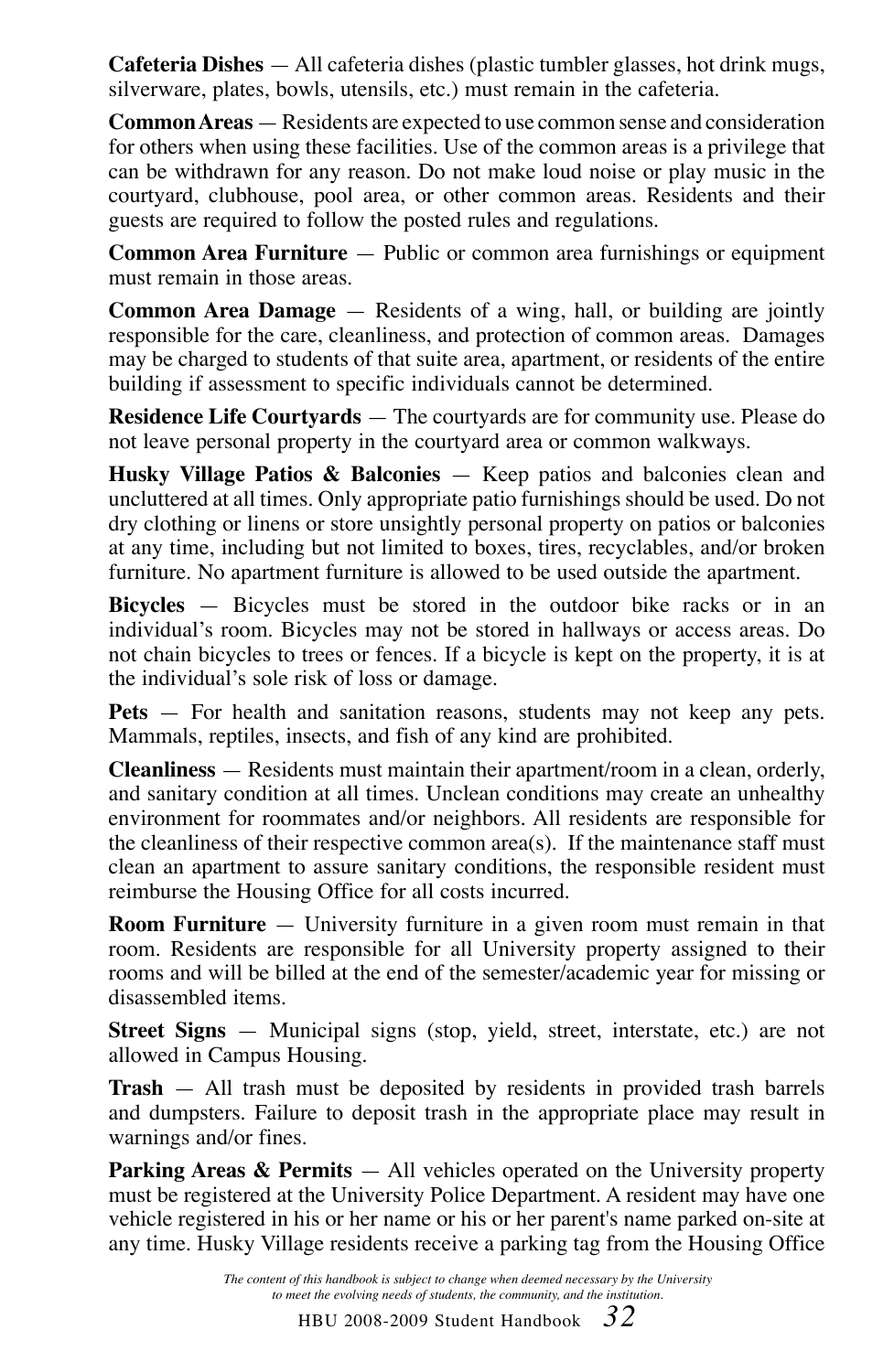which should be displayed on the rear view mirror at all times. Commercial vehicles, boats, campers, trailers or large recreational vehicles may not be stored on the property, even temporarily, without prior written permission. All vehicles that have not been properly registered may be towed at the owner's expense. Vehicles may not be maintained, repaired, or washed on the property.

**Motorcycles** — Motorcycles and all other motorized two or three-wheeled vehicles must be licensed for operation on public roadways and must be registered at the University Police Department. These types of vehicles may not be allowed on the property. However, if permitted, the vehicle must be parked in a parking space.

#### **Residence Life Emergencies**

**Emergencies** — All emergencies should be reported immediately to the University Police. Please call the University Police at 281-649-3314 (nonemergencies) and/or 281-649-3911 (emergencies) to report any criminal activity, fire or medical emergency. From a University phone, dial ext. 3911.

**Emergency Fire Procedures** — In order to protect the health and property of residents, the University has established the following procedures for fire safety:

- Before a Fire:
	- a. know the location of fire safety equipment on the floor and,
	- b. know the location of all exits throughout the building.
- Discovering a Fire:
	- a. vacate the building as quickly and safely as possible via the nearest accessible exit,
	- b. if time permits, notify University Police (Ext. 3911) and a Residence Life Staff member.
- Being warned of a fire when in your room:
	- a. open curtains,
	- b. put on shoes and coat and take a wet towel to cover the face,
	- c. turn off all lights,
	- d. vacate the room, close the door, and lock it if time permits,
	- e. vacate the building as quickly and safely as possible by the nearest accessible exit, and
	- f. if you encounter smoke while exiting, keep as low to the floor as possible.

 NOTE: If your door or doorknob is hot, do not attempt to leave your room. Keep your door closed. Place a blanket or towel along the bottom of the door to keep smoke out of the room. If a window is available, hang something out of it and shout for help to attract attention.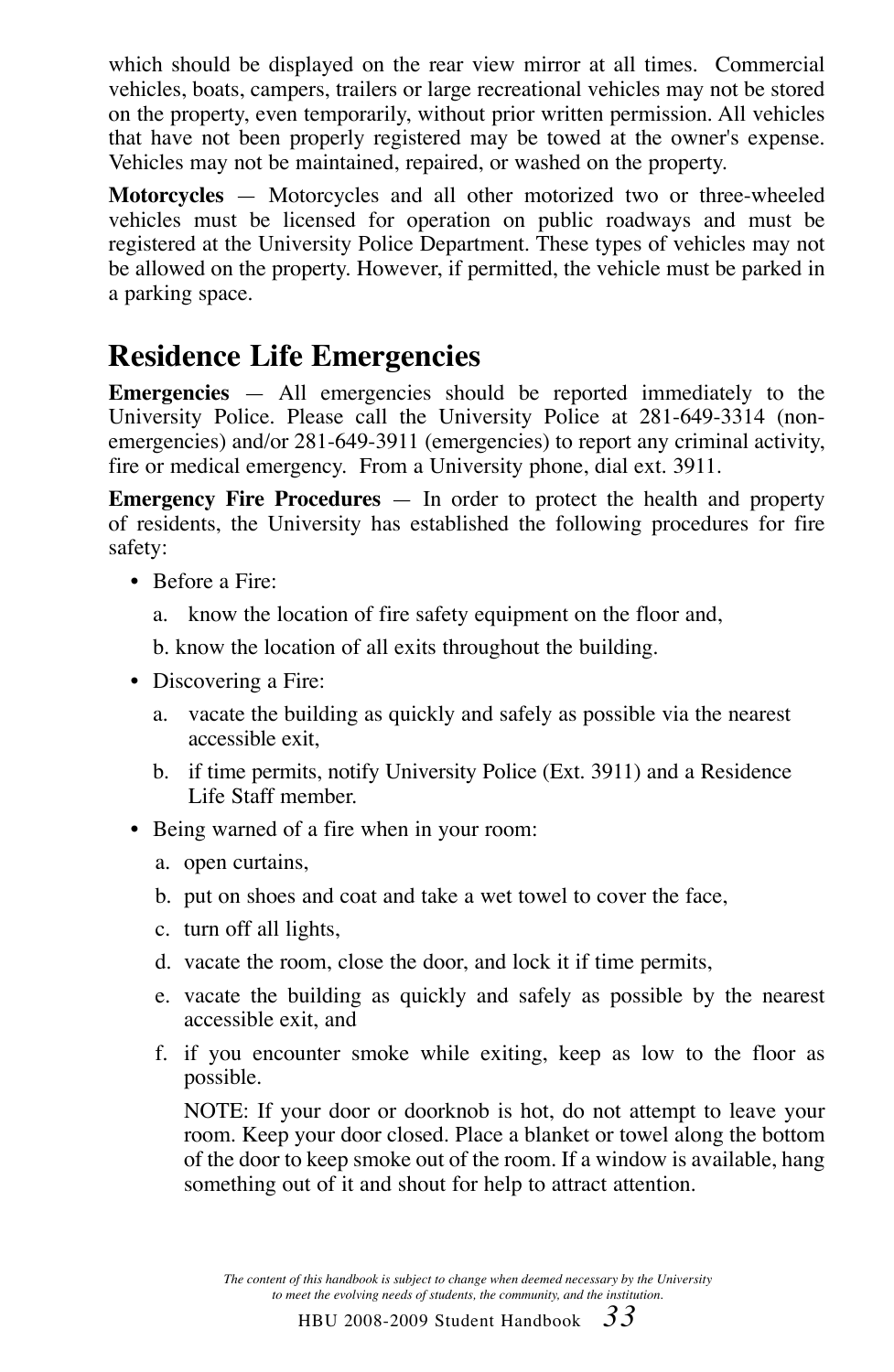- After Vacating the Building:
	- a. leave the immediate area of the building, and
	- b. remain at least 100 feet from the building until you receive further instructions from emergency personnel and/or staff members.

 NOTE: Tampering with fire equipment or sounding a false fire alarm is against the law. Violators will face a Campus Disciplinary Hearing and could be referred to the civil authorities. If found guilty, violators could be fined up to \$1000 and dismissed from campus housing.

# **Resources**

### **Academic Support Center (ASC)**

Tutoring is available to students of all majors at the ASC. Please consult the ASC link on the HBU website to check specific times for writing, speech, math, science, and other subjects. Workshops are scheduled periodically to address specific concerns. Preparation sessions for the English Proficiency Exam (EPE) and THEA are also offered.

### **Advising**

The advising process is designed to help the student make important decisions related to academic and career progress. All HBU students should become familiar with their advisor and the advising process. Below are some guidelines to follow to make the advising process a successful part of the HBU experience.

At the time a student is accepted to HBU, a faculty academic advisor(s) is assigned based on the student's major(s). The faculty advisor assists the student in planning educational and career goals.

Students may see advisors to

- discuss academic successes, failures, or other issues that may affect academic progress;
- select courses for each semester;
- file a degree plan;
- discuss educational and career goals; and
- provide personal encouragement and support.

The faculty advisor's responsibility to the student is

- to listen and help solve problems regarding academic or career issues,
- to aid in selecting appropriate courses each semester,
- to serve as a reference to appropriate campus resources, and
- to assist the student in attaining educational and career goals.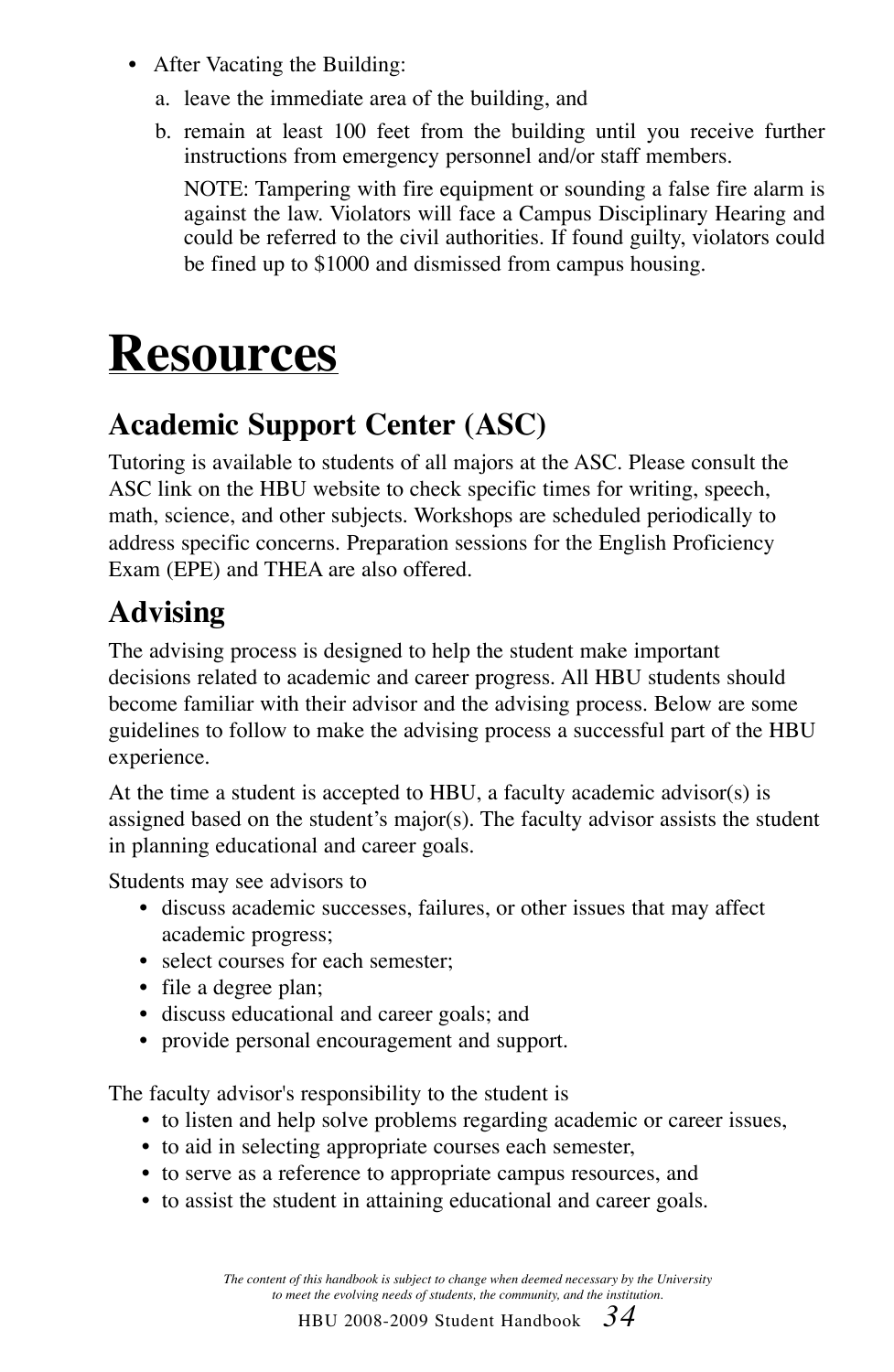The student's responsibility to the faculty advisor is to

- come to the advising sessions prepared and ready to ask questions,
- be knowledgeable about HBU academic polices and procedures,
- know the office hours and location of advisors.
- schedule appointments with advisors,
- keep scheduled appointments on time or cancel in advance,
- accept responsibility for academic decisions,
- seek assistance before experiencing academic difficulty, and
- share information about educational and career goals.

Students may wish to spend some time investigating fields of interest, majors, and careers. Advisors or staff in the Academic Success and Advising Center (SAC) are available for assistance in exploring majors and careers. Visit the SAC in Admin. Room 110, call 281-649-3522, e-mail advising@hbu.edu or *www.hbu.edu/advising* for more information

## **Career Services**

Professional counselors are available to assist individuals with developing job search action plans, writing résumés and cover letters, and learning interviewing strategies. Other career and job-search activities include:

- job fairs
- on-campus interviews with prospective employers
- off-campus interviews with prospective employers
- career/job-search counseling
- career seminars
- job vacancy listings
- web-based resume posting service
- mock interviews

For further information, please contact Career Services at 281-649-3359

## **Center for Exploring Ministry Careers**

The Center for Exploring Ministry Careers is the structure through which Houston Baptist University coordinates its many efforts to assist students who are committed to church vocations. The Center guides, prepares, and elicits support for ministerial students. The BGCT (Baptist General Convention of Texas) provides Ministerial Financial Assistance for students exploring ministry careers. Field-based opportunities through the Supervised Ministry Practicum are also provided through the Center. Job postings connect with churches seeking part-time and full-time staff. Information is available on Church Matching Awards and Ministerial Dependents Grants. Contact the Department of Christianity at 281-649-2212 for more information.

> *The content of this handbook is subject to change when deemed necessary by the University to meet the evolving needs of students, the community, and the institution.*

<code>HBU 2008-2009</code> Student Handbook  $\,$   $\,3$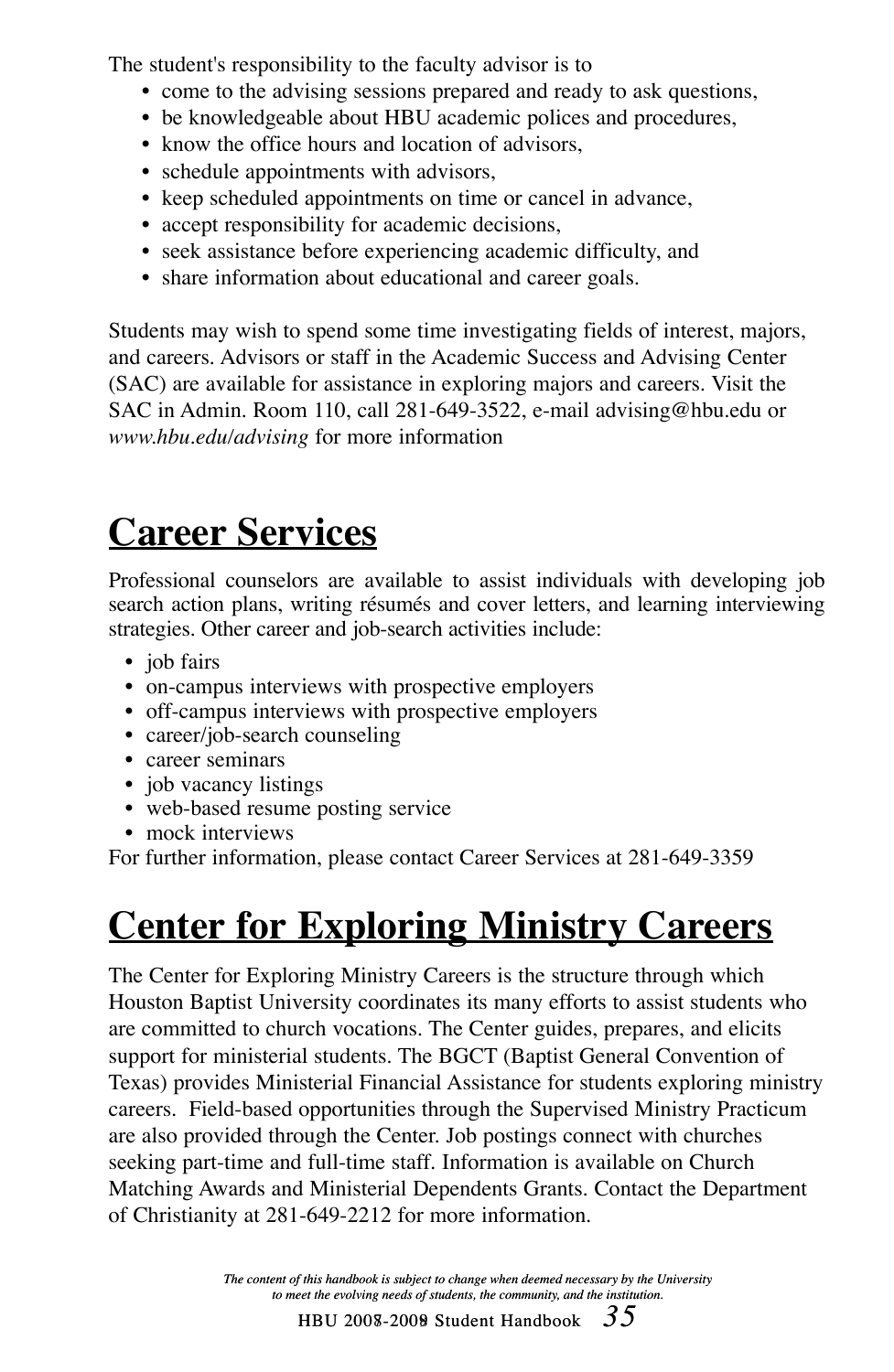## **Computer Labs**

HBU offers a supervised walk-up lab available to all students. It is located in Atwood II, room 102. You must be a currently enrolled HBU student to use the computer lab. Your HBU ID card or H# is necessary to have access to the lab.

Guests and/or children are not allowed to accompany students into the lab.

#### **COMPUTER LAB HOURS**

| <b>Location:</b> | Atwood II, Room 102 |                             |  |
|------------------|---------------------|-----------------------------|--|
| FALL & SPRING    |                     |                             |  |
| Hours:           | Monday - Friday     | 7:00 a.m. to $12:00$ a.m.   |  |
|                  | Saturday            | 9:00 a.m. to $10:00$ p.m.   |  |
|                  | Sunday              | $2:00$ p.m. to $10:00$ p.m. |  |

Closed on University Holidays

#### SUMMER

| Hours: | Monday - Friday               | 7:00 a.m. to $10:00$ p.m. |  |
|--------|-------------------------------|---------------------------|--|
|        | Saturday                      | 9:00 a.m. to $6:00$ p.m.  |  |
|        | Sunday                        | 2:00 p.m. to $6:00$ p.m.  |  |
|        | Closed on University Holidays |                           |  |

#### **Equipment:** • Computers

- MS-Office (Word, Excel, Access, PowerPoint)
- Internet connectivity
- Special software requested by professors.

## **Counseling Services**

Professional personal counseling services are provided for students in an effort to assist them in becoming more effective, productive, and comfortable in their dealings with others. A proactive approach to wellness is made manifest through a variety of programs that are provided in the form of seminars and discussion groups. Services include short-term individual, group, alcohol, drug, pre-marital and marital counseling. These services are kept in strictest confidence and are provided free of charge.

For further information, please contact the Counseling Center at 281-649-3359.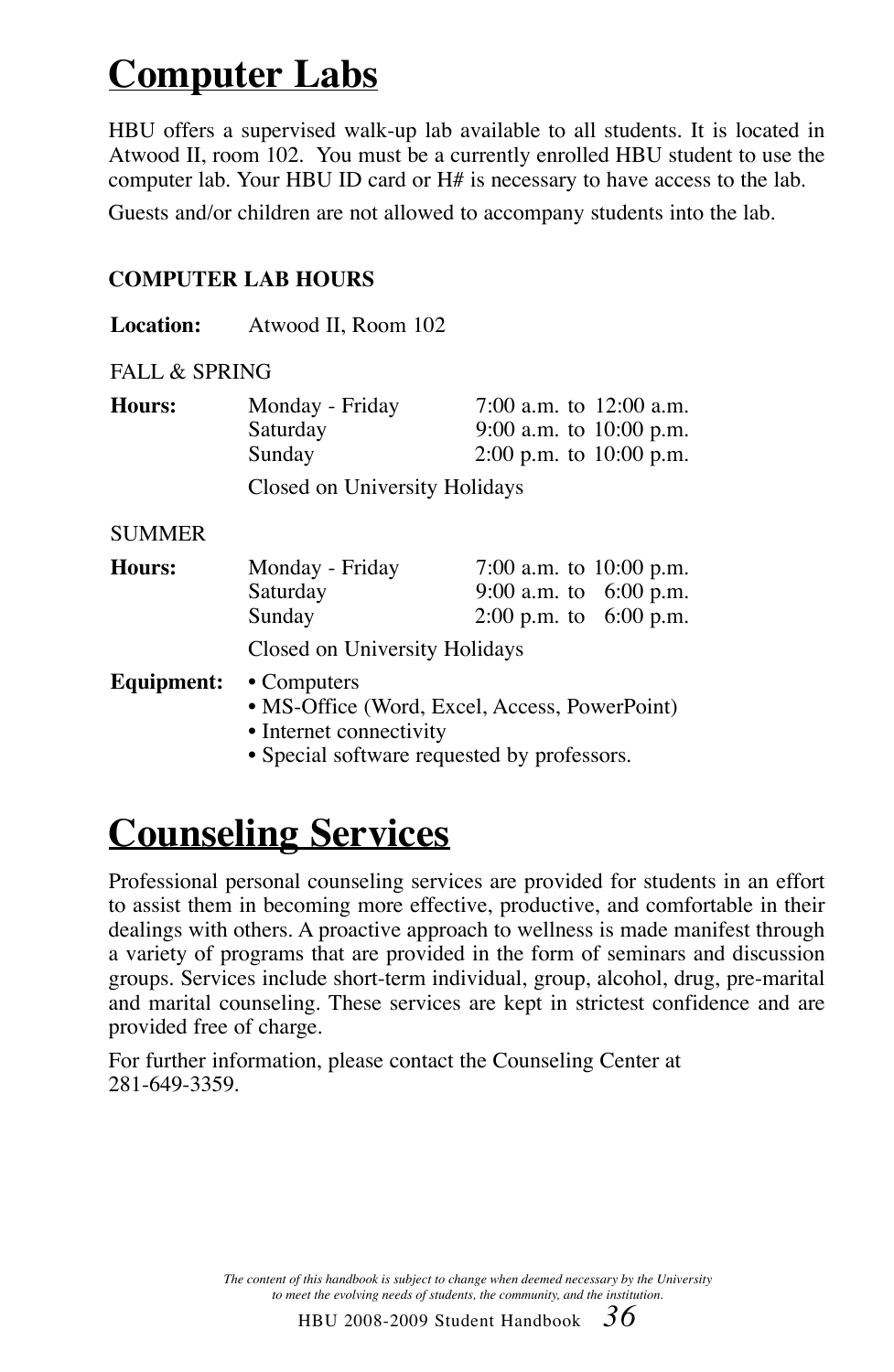## **Financial Services**

The Office of Financial Services provides financial information, advising, and help to University students planning to enter and remain in the University. In order to establish the need of each applicant, the Free Application for Federal Student Aid (FAFSA) should be submitted to the Federal Processor as soon as possible after January 1. HBU's code # for the FAFSA is 003576.

**March 1 is the preferred deadline to submit these documents**. Forms for supplying the information necessary to secure financial assistance are available in the Office of Financial Services. All merit, talent, and off-campus scholarships are coordinated through the Scholarship Office. For further information, contact Financial Services at 281-649-3471.

## **Food Services**

HBU dining services through ARAMARK Higher Education is here to meet your dining needs. Call us anytime at 281-649-3259. You can find daily menus, including nutritional information; hours of operation for all our locations, and monthly specials by visiting our website at *www.hbu.campusdish.com.*

## **Baugh Dining**

Real Food on Campus (RFoC) offers fresh, healthy, and diverse options that are customized to meet your student lifestyle needs. Our residential restaurant, first floor Baugh, is about more than your traditional all-you-can-eat dining program; it's about re-inventing your entire residential dining experience. Our menu offerings include fresh produce, vegetarian options, breakfast waffles, exhibition cooking made-to-order, grill favorites, pizza and pasta, sandwiches, home-style options, and so much more!

Utilize your all-you-care-to-eat meals per week/semester, declining balance, and cash at the Baugh RFoC Residential Restaurant.

## **Baugh Coffee & Smoothie Bar (Corner Pawket)**

Relax and enjoy the aroma of Starbucks® Coffee or sip on a fresh fruit smoothie at our Smoothie Bar located on the second floor of the Baugh Center. We also offer grab-n-go sandwiches, fresh fruit cups, energy drinks, cereal bars, and more. Whether you're on the go or need to relax, stop by and play some pool, surf the web or just enjoy some time with your friends.

Utilize your declining balance or cash at the Baugh Coffee & Smoothie Bar.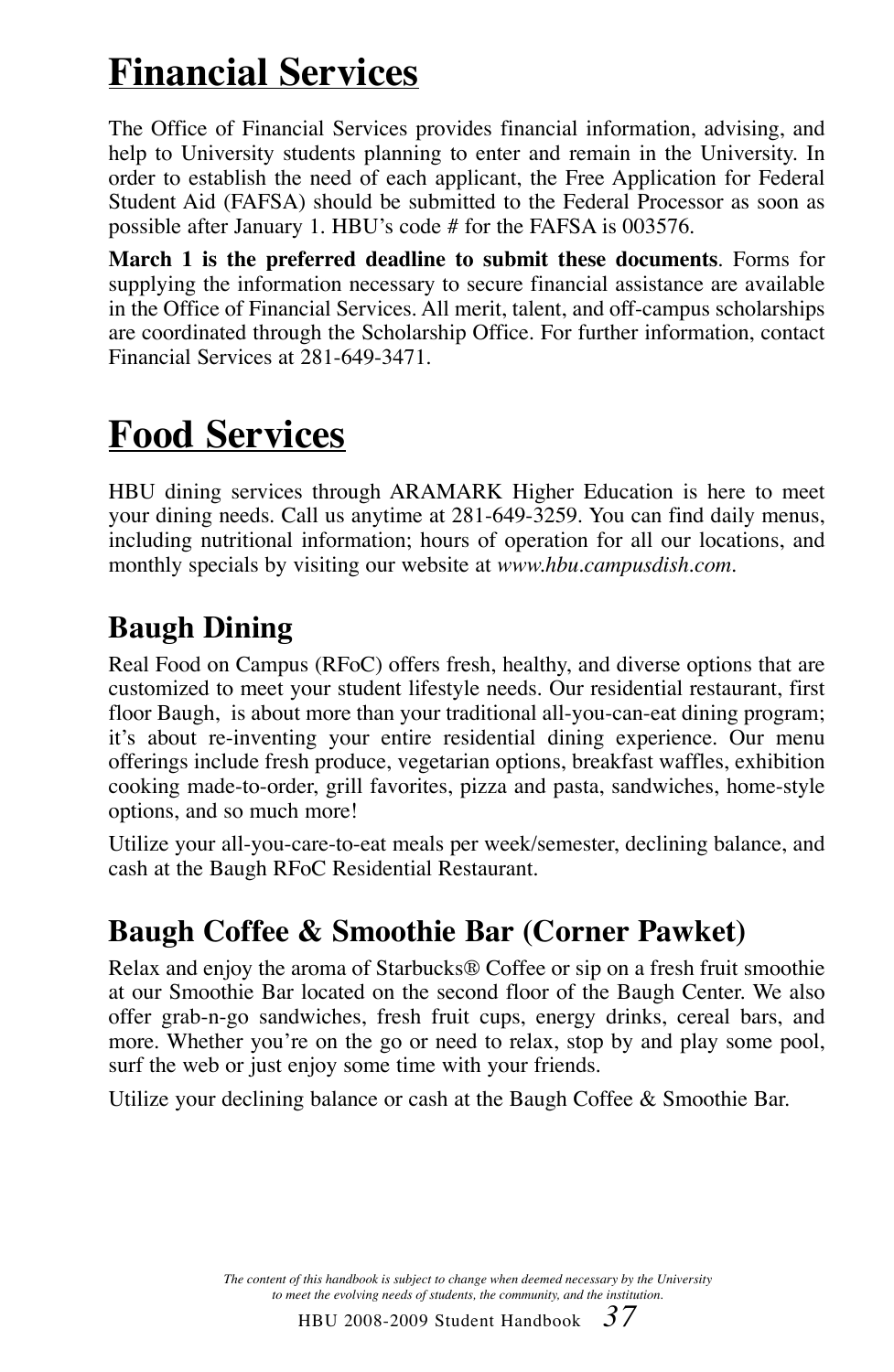## **M.D. Anderson Food Court**

Our food court in M.D. Anderson Student Center offers an array of food options, including Starbucks®, salads made to order, pizza, sushi, and more. Utilize your declining balance or cash inside the M.D. Anderson Food Court.

## **ID Cards**

At the initial HBU enrollment, each student receives an ID card with student's student number (H#). Replacement ID cards may be obtained from the Office of Student Life in M.D. Anderson Student Center for a nominal charge.

The student ID card is used in a variety of ways, including, but not limited to 1) admittance to computer labs, 2) library resource checkout, 3) dining services (meal plan or declining balance), 4) University Bookstore book buy-back, 5) services at the Student Health Clinic, 6) attendance at Convocation, 7) Wellness Center access, and 8) admission to HBU regular season home athletic events.

Upon request, students must furnish satisfactory identification to University staff, faculty members, administrative officials, and/or police officers. The Student ID card is the official means of identification. Falsification or misuse of this card is considered a violation of University policy.

## **Library**

The William L. Moody Library is designed, staffed, and operated in order to provide resource materials and research assistance for students, faculty, and staff. The library contains approximately 330,000 books and other items and subscribes to or provides electronic access to over 40,000 periodicals.

Hours: The library is open 83.5 hours per week.

| All Semesters |
|---------------|
|               |

Holiday schedules will be posted. The library is not open during Christmas break. Food is not permitted in the building. For more information call 281-649-3304 or visit the University's website at *www.hbu.edu/moodylibrary*.

**Borrowing Privileges** - Circulating books can be kept for a period of three weeks. To check out books, students must present a validated I.D. card. Books can be renewed twice if no one else needs them and must be returned to the library for renewal. Patrons can place holds on materials that are checked out.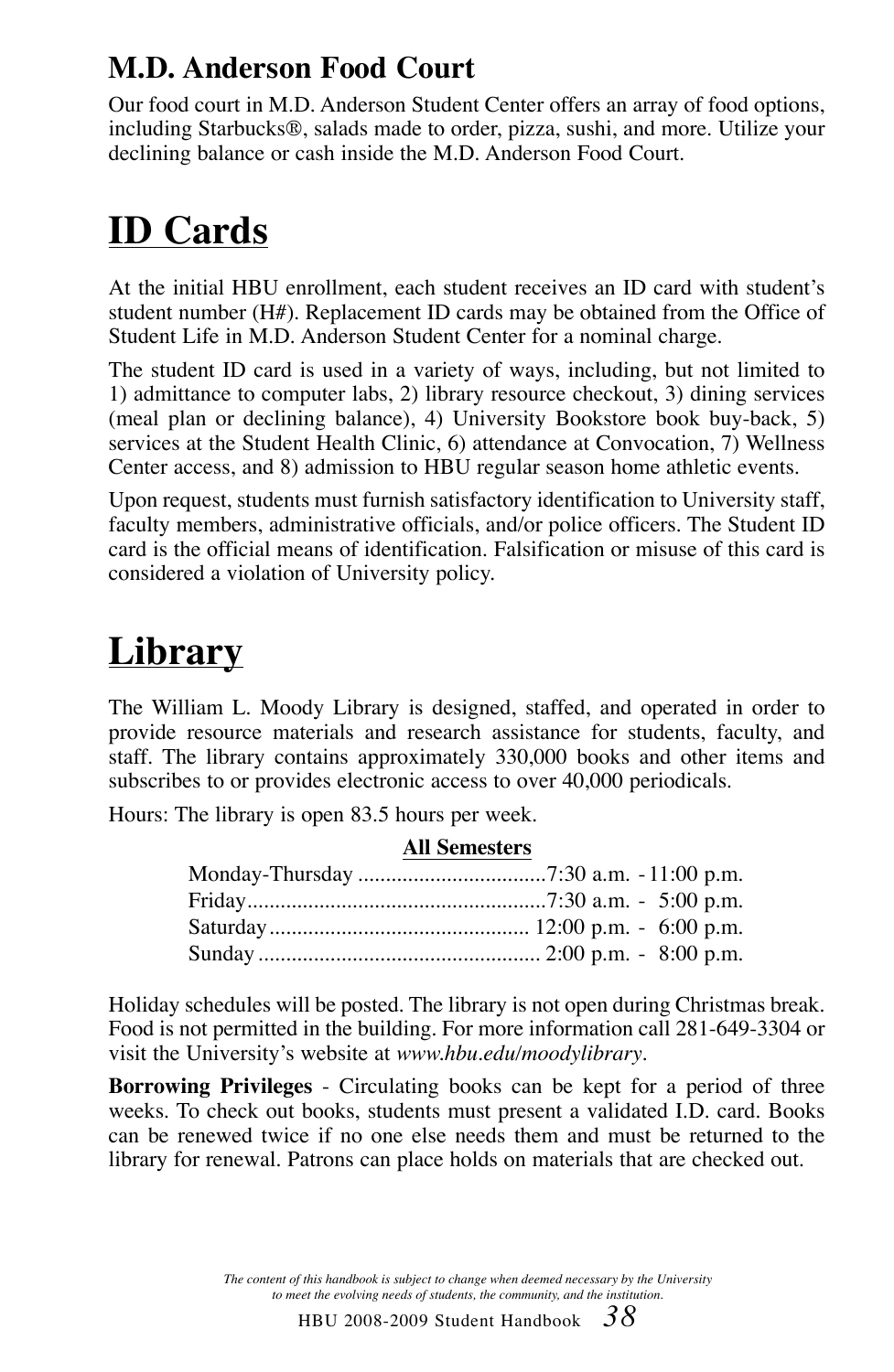The automated circulation system sends notices of overdue materials via e-mail. Fines for overdue books are 25 cents per day per book and \$5 per day for reserve materials. Unpaid fines and unreturned books can affect registration, receipt of grades, etc.

**Reference Service** - Professional librarians are on duty at the reference desk most hours the library is open. They are available to assist students in the use of the electronic catalog, periodical indexes, reference books and electronic databases, including the Internet.

When faculty make appointments, the librarians can provide group instruction in the effective use of library resources. Open orientations are also available.

**Reserve Books** - Faculty members place heavily-used books on reserve at the circulation desk. Reserve check-out periods range from Building Use Only for two hours to one week.

**Non-Book Materials** - The library maintains collections of CDs, cassette tapes, phonograph records, DVDs, VHS tapes, and media kits. CDs must be used in the library. All other non-book materials can be checked out for varying time periods.

**Off-Campus Resources** - The Houston Public Library issues cards to Houston Baptist University students valid at the Central Library and other branches. The nearest branches to Houston Baptist University are located at Fondren and West Bellfort, Fondren and Clarewood, and Augusta at Westheimer.

HBU students are eligible for TexShare cards which allow them to check out library materials from any participating Texas library. All branches of the University of Houston, the University of St. Thomas, and Texas Southern University participate in the TexShare program. Rice University does not.

Interlibrary loans are available for research materials not located in the University library. Apply at the Reference Desk.

**Photocopiers** - The library provides three photocopy machines. Patrons can use coins (15¢ per 8 1/2" x 11" or 20¢ per 11" x 17") or declining balance cards, available at the circulation desk. The cards provide substantial savings. The library does not provide change.

**Computers** - Most of the computers in the library require a student log-in and password and are loaded with the same software as computers in the computer labs. Reference librarians are available to assist students in the use of library databases and other library-related online materials. A few computers are provided for the use of the general public and do not require a log-in. Those computers have a limited capability.

## **Lost and Found**

All lost and found items are to be taken to the Student Life Office (ADMIN 276). in M.D. Anderson Student Center. Items will be held for only 30 days.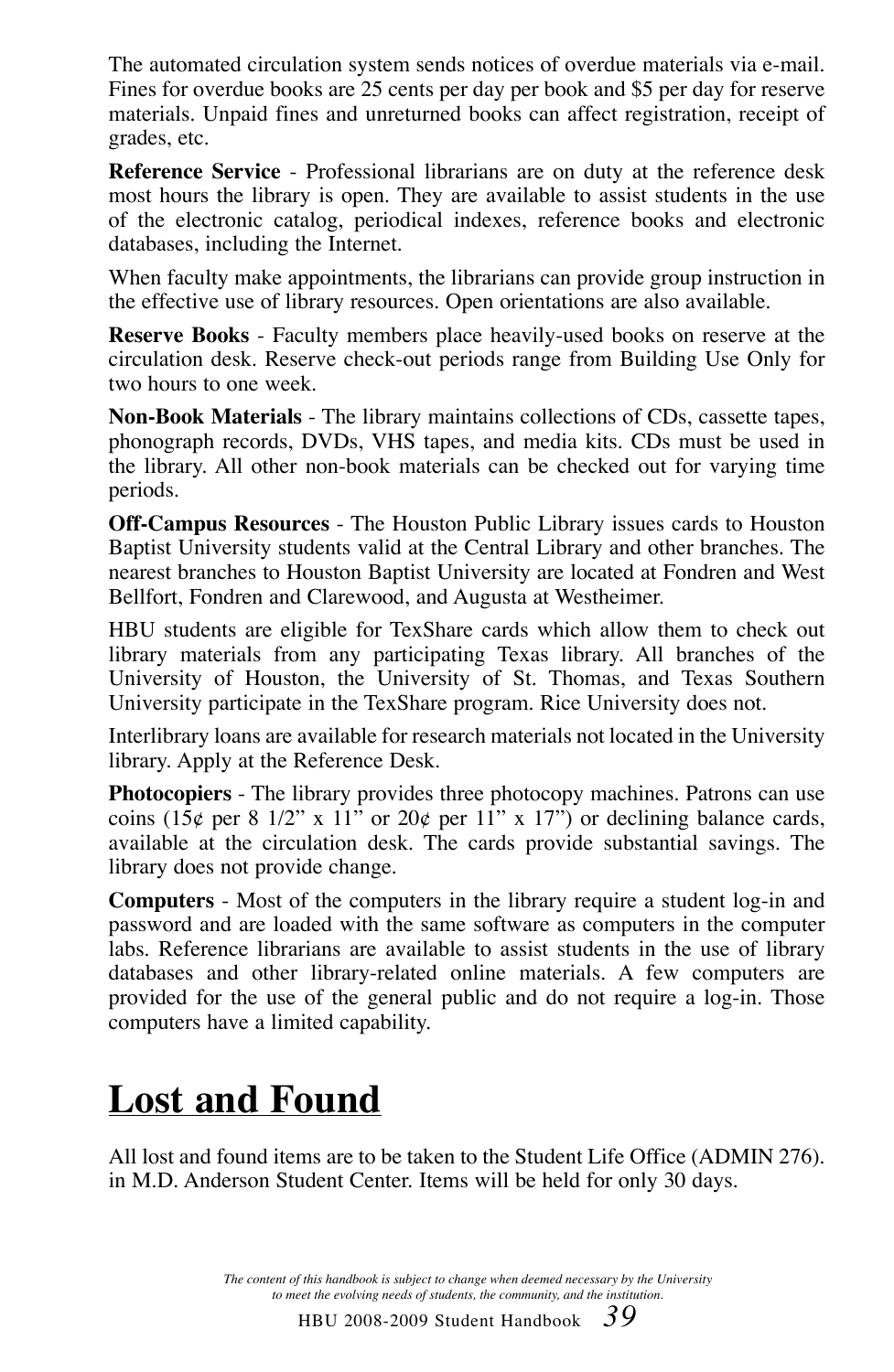## **Music Performance Opportunities**

The HBU School of Music invites students with musical ability to play or sing in one of the University ensembles. Scholarship help is available for participation. Scholarships are available for non-music majors. A simple audition is required. Contact Dr. John Yarrington at 281-649-3027.

## **Symphonic Band, University Orchestra**

The Symphonic Band and Orchestra present several concerts, including outside engagements, during the year. Students may also play in the Pep Band.

## **University Singers, Schola Cantorum**

University Singers and Schola Cantorum present three major concerts a year, lead the Christmas Convocation, and perform in the greater Houston community.

## **Student Health Insurance**

Undergraduate students are automatically enrolled in a combination sickness and accident insurance policy — Basic Plan. A supplemental Major Medical Plan is optional for domestic undergraduate students but mandatory for international undergraduates with F1 visas who are unable to provide proof of comparable coverage. Students can get information about the Basic Plan or the Major Medical Plan (enrollment form or waiver) at *www.AHPCare.com/hbu* or by calling Academic HealthPlans at 888-308-7320. For on-campus assisstance contact Student Life Office at 281-649-3238 or bwoods@hbu.edu. On-campus assistance is available at the Office of Student Life in M.D. Anderson Student Center.

## **Student Health Services**

## **Purpose**

The purpose of the HBU's Student Health Services is to promote the wellness of the campus community through health education and provision of basic health care services. The goals of Student Health Services are to:

- Meet the health education needs of campus community.
- Deliver personalized, comprehensive, high-quality student care through ongoing monitoring for quality of practical and health outcomes.
- Maintain a campus community that is free of outbreaks of communicable diseases.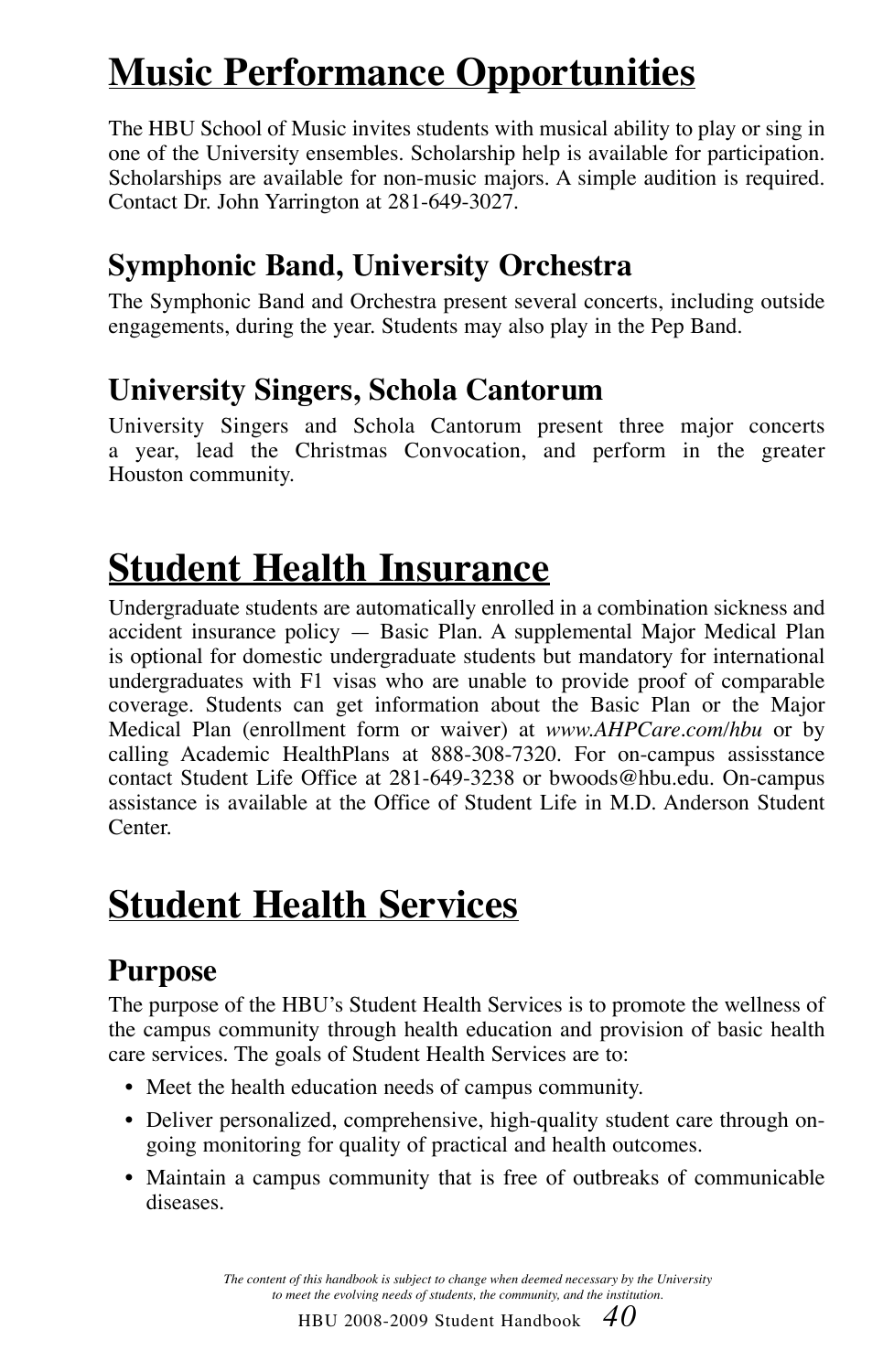## **Personnel**

HBU's Student Health Service is staffed by licensed medical personnel: family nurse practitioners, registered nurses, and a family practice physician (four hours per week). All health service personnel are under the supervision of the Associate Vice President for Student Life. The Family Nurse Practitioner serves as the Director of Student Health Services and performs administrative duties.

### **Clinic Services**

The clinic is located on the upper level of the M.D. Anderson Student Center in the Student Life office suite. All students are expected to present a valid student ID card in order to qualify for services. A nominal fee will be assessed for services rendered. The current fee schedule is posted outside the Student Health Services Office and is subject to change.

Services include, but are not limited to:

- Comprehensive physical examination
- Flu shot administration *(in season)*
- Immunizations and tuberculosis (TB) screening Hepatitis A

 Hepatitis B MMR Tetanus

- Administration of allergy shots as requested
- Office visits for basic health care
- Health education
- Facilitation of referrals

### **Hours of Service**

Health services are provided Monday-Thursday, 9 a.m. - 3 p.m. and Friday, 9 a.m. - 12 noon. The last patient will be seen at 15 minutes prior to the scheduled closing time. Either a nurse practitioner, nurse, or physician will be available to see students on a first-come, first-serve basis.

Non-emergency visits to the Student Health Center should be made at times that do not conflict with the student's class schedule.

Clinic hours are posted as "sick call" and published each semester.

**"Sick Call" Registration Procedure:** Upon presentation for "sick-call," the student must present a student ID card for current enrollment verification and follow the outlined sign-in procedure posted in the clinic. The student will be seen on a first-come, first-served basis unless a change is deemed necessary by Student Health Service personnel.

**"Sick Call" Discharge Procedure:** Once seen by the provider, the student will pay for services rendered based on a posted fee schedule. Subsequent consultation, prescriptions, and/or referrals will also be determined prior to discharge from the clinic.

> *The content of this handbook is subject to change when deemed necessary by the University to meet the evolving needs of students, the community, and the institution.*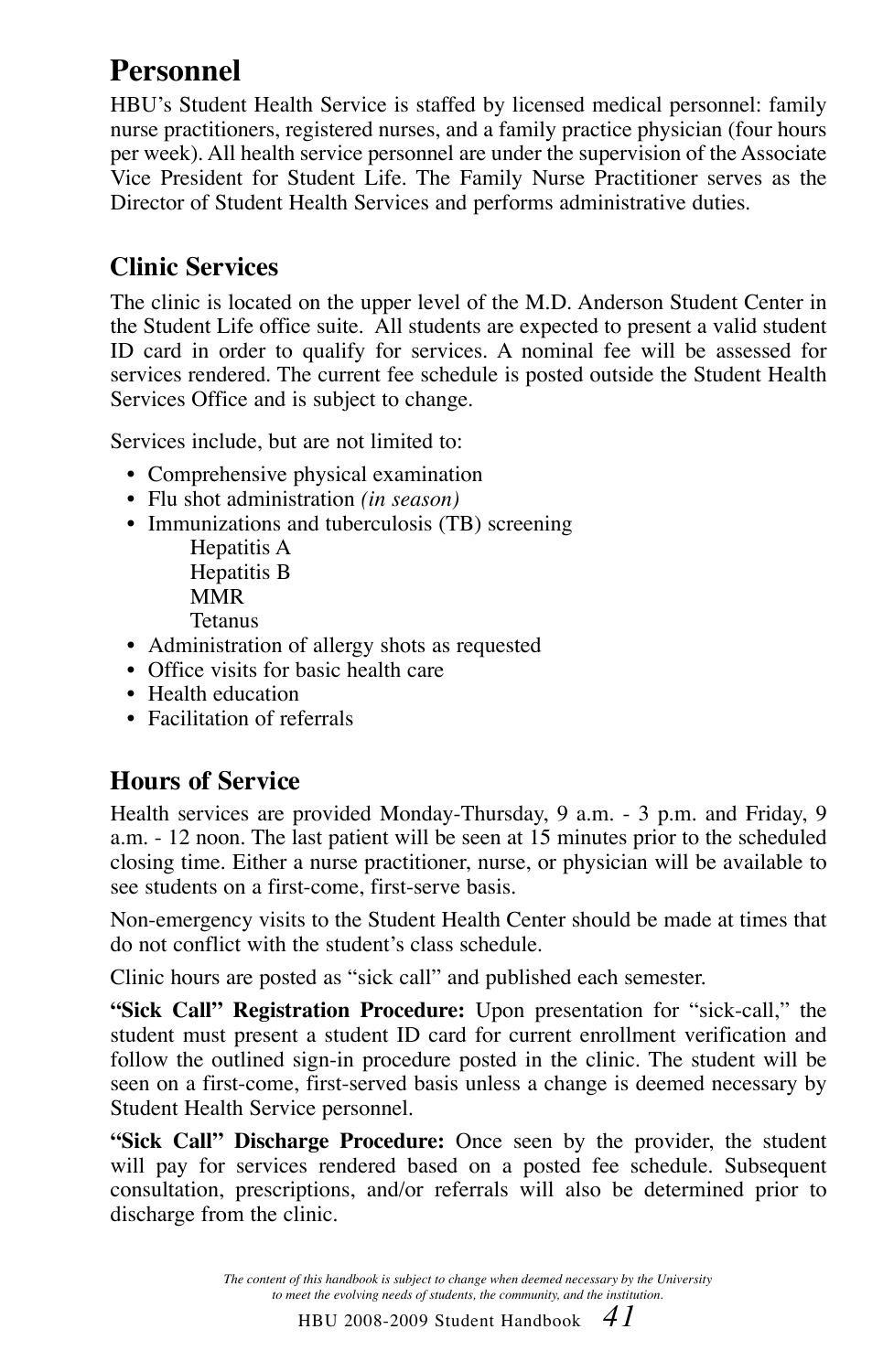## **Student Health Records**

### **Admission Records**

All students are required to complete a Student Health Record prior to admission to the University. The form is provided by the Office of Admissions or the Student Health Services. Records will be retained for an undetermined period of time. Charts, Progress Notes, Confidential Records, and notes for student visits will be retained for a minimum of five years past graduation.

### **Release of Records**

A student must sign a formal "release of records" and pay a \$20 copying fee to cover cost of materials and postage prior to any release of records, charts, or reports. To maintain confidentiality, records will be released to the patient. A current driver's license is required to verify identification.

Telephone requests for out-of-town students may be completed after the student faxes his/her signature and request in writing.

#### **Immunizations**

Prior to admission, all students, including part-time general studies students, are required to submit a student health record. According to Texas law, documentation of current tetanus (within the last 10 years) is the minimum requirement for immunization status.

#### **Accidents or Injuries**

In the event of an accident resulting in injury, the University Police should be promptly notified at ext. 3911. This will help ensure maximum protection for students. All accidents and injuries will be handled according to the University Police's Medical Emergency Policy.

### **Incident / Accident Reports**

Copies of Incident / Accident reports completed by HBU Police according to the protocol established by the Medical Emergency Procedures Team will be retained for an undetermined time by the Director of Student Health Services.

### **Financial Responsibility for Health Care**

The student is responsible for the payment of all financial obligations incurred for health care. Fees for services are posted outside the clinic and subject to change.

> *The content of this handbook is subject to change when deemed necessary by the University to meet the evolving needs of students, the community, and the institution.*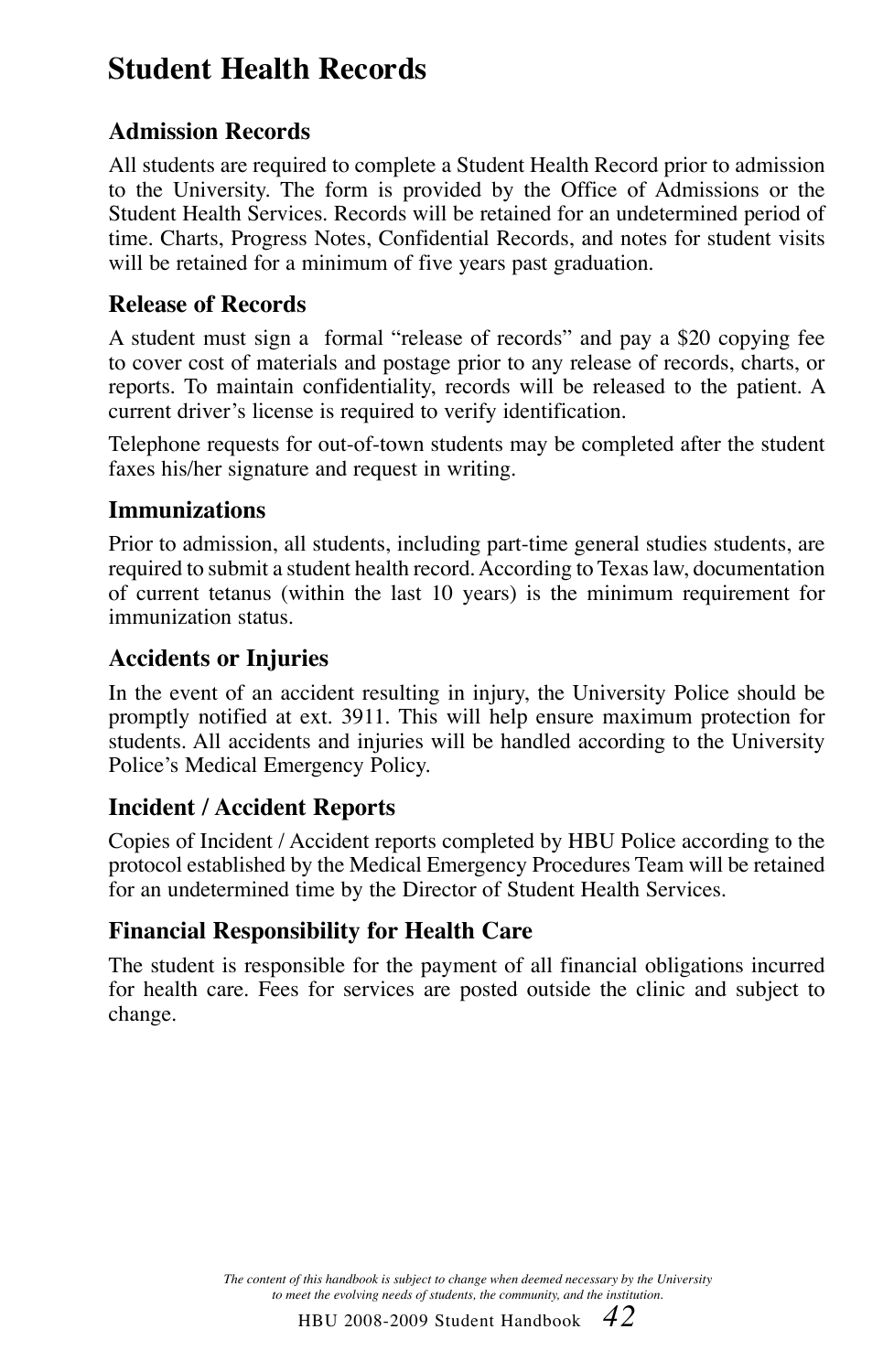## **Student Publications**

## **Houston Baptist University Media Guidelines**

Editors of HBU's student publications are expected to ensure that their publications advance ideals in keeping with the principles of a Christian university. Editors are expected to exercise sound judgment, responsibility, good taste, high ideals, and fair-mindedness.

## *The Collegian* **(Newspaper)**

*The Collegian,* the student newspaper of Houston Baptist University since 1963, has a rich tradition of journalistic integrity and achievement. The bi-weekly student newspaper has both a print circulation of 3,000 and an established online readership. The award-winning publication provides students from all majors the opportunity to develop leadership, interviewing, organizational, writing, editing, and page and Web designing skills. It also serves as the writing lab for news writing courses. The skills learned and awards earned by working for *The Collegian* enhance students' resumés and helps them develop the necessary skills to successfully compete in both their academic endeavors and for entry-level positions in a variety of careers.

## *The Ornogah* **(Yearbook)**

The *Ornogah*, the official yearbook of the University, is published under the auspices of the Office of University Communications. The *Ornogah* is a studentproduced publication which follows the guidelines of the Associated Collegiate Press. The publication's goal is to accurately represent the history of the University. A concerted effort is made to include all campus groups, activities, and individuals.

The *Ornogah* is not a journalism lab. However, credit may be given for student portfolios in the Department of Communications based on the criteria set up by the department.

## **University Bookstore**

### **Hours:**

#### **Days of Operation Hours of Operations**

Monday-Thursday 7:45 a.m.-6:30 p.m. Friday 7:45 a.m.-2:00 p.m. Saturday\* & Sunday CLOSED

\* Open the first Saturday of each semester.

*The content of this handbook is subject to change when deemed necessary by the University to meet the evolving needs of students, the community, and the institution.*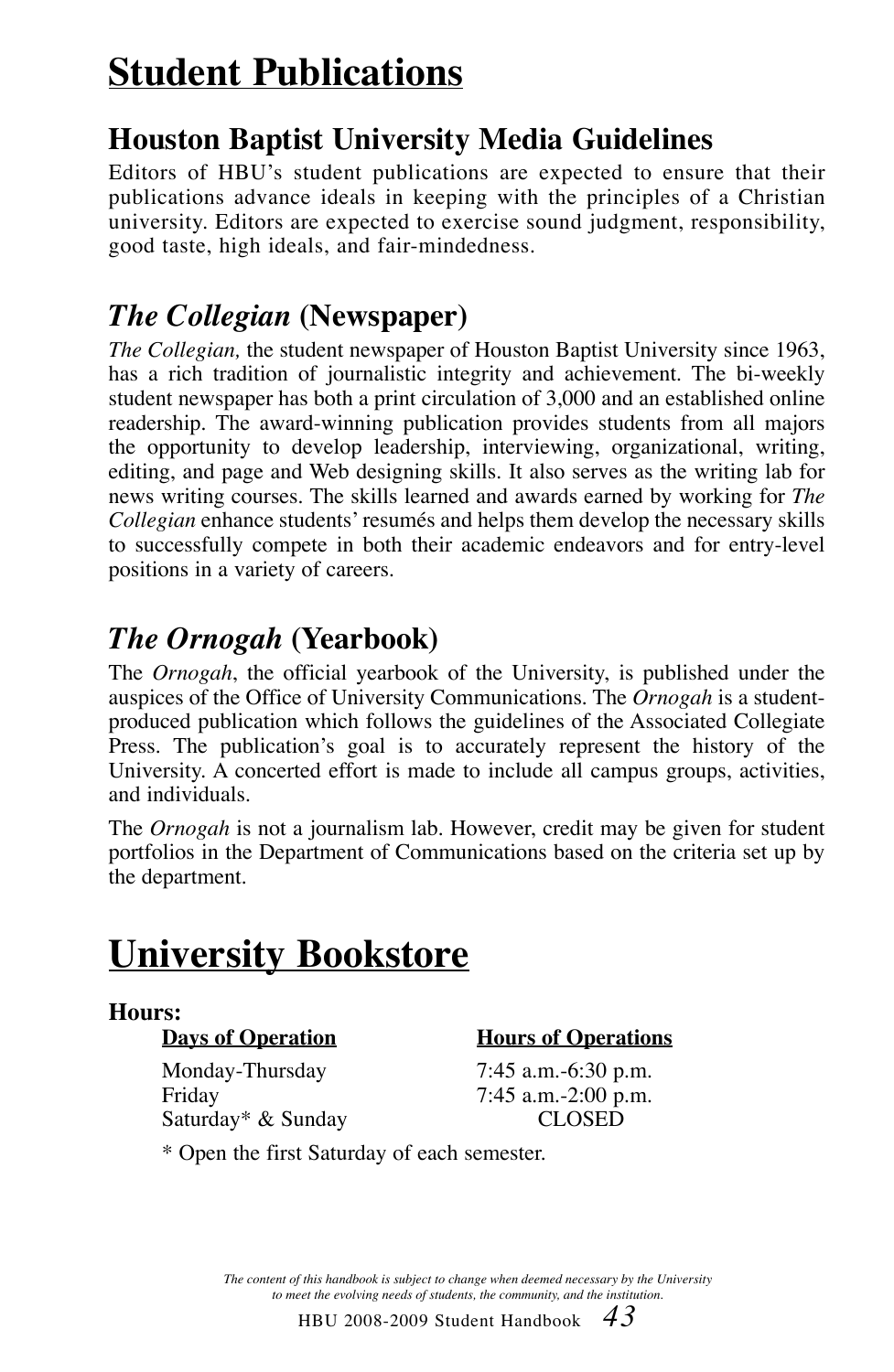**Methods of Payment** - University Store purchases may be charged directly to the student's University account; cash, check, VISA, MasterCard, Discover, and American Express are also accepted. When paying by check you will be required to furnish your student ID and a daytime phone number.

**Refunds or Exchanges for General Merchandise** - *An HBU receipt is required for all refunds or exchanges.* Refunds and exchanges of supplies, clothing, gifts, etc. must be completed within five days from the date of purchase. All original packaging or materials must be included. No refunds or returns will be granted for computer software, special orders, sale items, or any review books and study aids. Defective items should be returned immediately for replacement. University Store staff will determine if refunds or returns are permitted.

**Refunds or Exchanges for Textbooks** - *An HBU receipt is required for all refunds or exchanges.* Full refunds or exchanges will be allowed for seven days from the first day of class for fall and spring semesters and five days from the first day of class for each summer session. No refunds will be given and no exchange will be allowed of any textbooks or course materials bought after the 7th day of class for fall and spring semesters and after the 5th day of summer classes. No refunds or exchanges will be allowed on textbooks or course materials bought the week before and the week of finals. The buy-back price may be offered at that time. New textbooks must be clean, have no damaged corners, and be totally free of markings and have all components that were sold with the book. Defective books should be returned immediately for replacement. University Store staff will determine if refunds or exchanges are permitted.

**Textbook Information** - All required and optional textbooks for each class are arranged alphabetically by course name, course number, and section. Bring your class schedule from registration to match course and section numbers with the information on the textbook shelves. This will help ensure that you arrive at class with the correct book(s).

**Textbook Buy-Back** - Textbook buy-back is conducted in the University Store year round. However, the best time to sell your books back is during our end of the term buy-backs. These are conducted the week of finals each fall and spring semester and two different dates for summer terms. During this period up to 50% of the purchase price will be paid for books that are 1) required the following semester, 2) a current edition of the book, and 3) in resalable condition. The amount paid for used books varies for the following reasons:

- 1. A new edition has been published making the edition being used at HBU obsolete and valueless.
- 2. HBU faculty member has not requisitioned the book for the current semester, resulting in a wholesale price being offered.
- 3. The University Store has more supply than requests for the book resulting in a wholesale price being offered.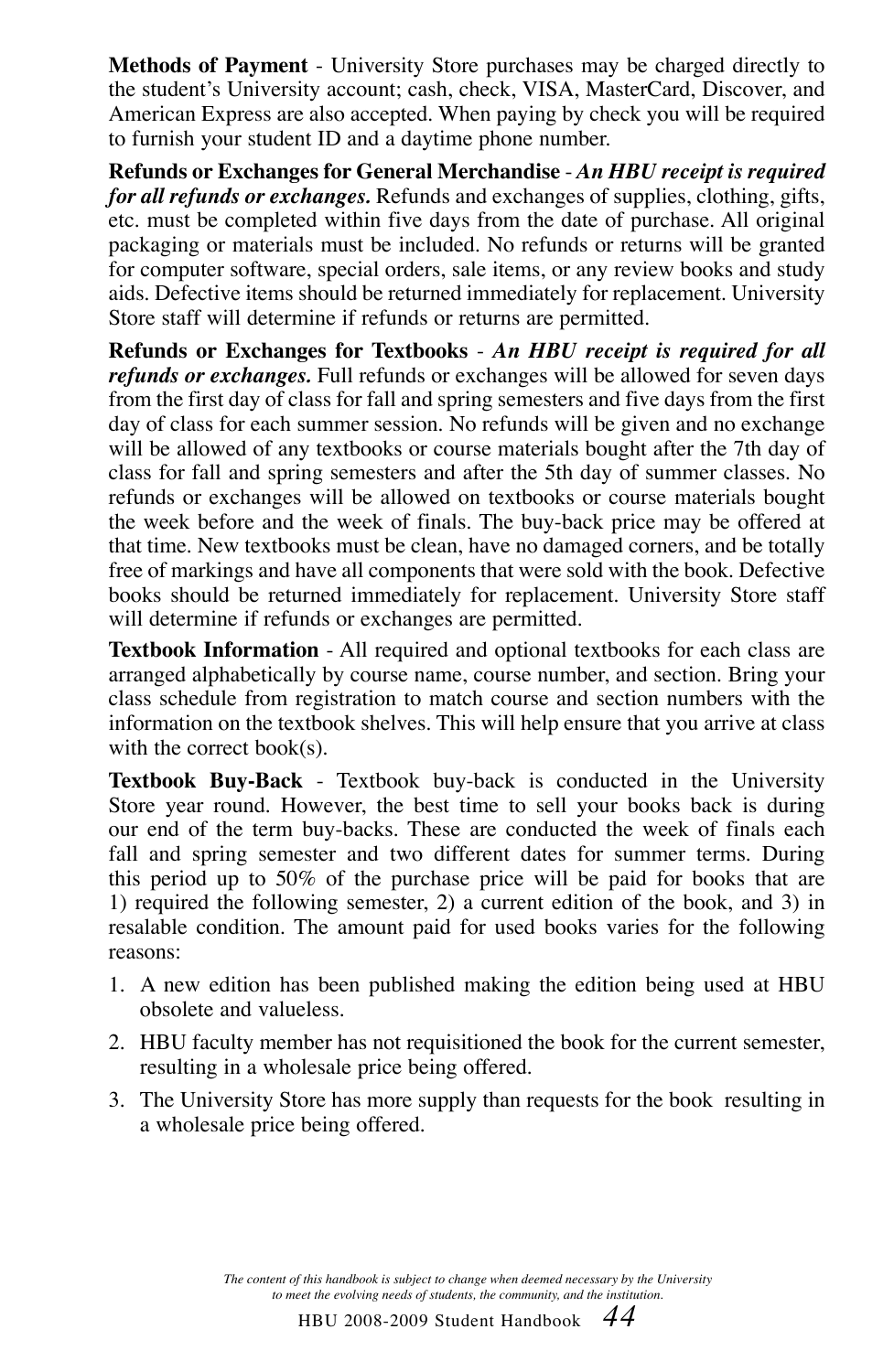Textbooks may be sold with some highlighting and writing. Workbooks and study guides must be returned in salable condition: all pages attached and free of any markings. Lab manuals, lecture notes, and nonbound materials cannot be sold back. The book buyer will decide which books are eligible for buy-back. **The University Store cannot guarantee any resale value for textbooks purchased.**

**Other Services** - The University Store also offers a variety of special services, including ordering class rings, graduation announcements and memorabilia, special order books, study aids for all majors, computer software and supplies, and much more. Check cashing is available at no charge. Checks may be written for a maximum of \$20 cash. If you have any questions or concerns, please ask one of the University Store staff for assistance. Your comments and suggestions are always welcome. Call us at 281-649-3258 or visit us at *www.hbubookstore.com*.

## **Wellness Center**

The Memorial Hermann/HBU Wellness Center provides excellent facilities, personnel, and opportunities that promote total wellness, strengthening physical, social, psychological and spiritual health in individuals of every age. Membership to the Wellness Center is available to all undergraduate students enrolled on a full-time basis for a nominal fee. Students enrolled for part-time coursework and graduate students have the opportunity to purchase memberships. Students may use the Wellness Center during the following times:

| <b>Days of Operation</b> | <b>Hours of Operation</b>                                                      |
|--------------------------|--------------------------------------------------------------------------------|
| Monday - Thursday        | $9:00$ a.m. $-11:00$ a.m.<br>1:00 p.m. $-$ 4:00 p.m.<br>8:00 p.m. - 10:00 p.m. |
| Friday                   | 9:00 a.m. - 11:00 a.m.<br>$1:00$ p.m. - $10:00$ p.m.                           |
| Saturday & Sunday        | $1:00$ p.m. $-5:00$ p.m.                                                       |

To upgrade membership, contact the Financial Services Office. For additional information, contact the Wellness Center:

|      | Telephone: 713-488-WELL (9355)             |
|------|--------------------------------------------|
|      | E-mail: wellnesscenter@memorialhermann.org |
| Web: | www.memorialhermann.org                    |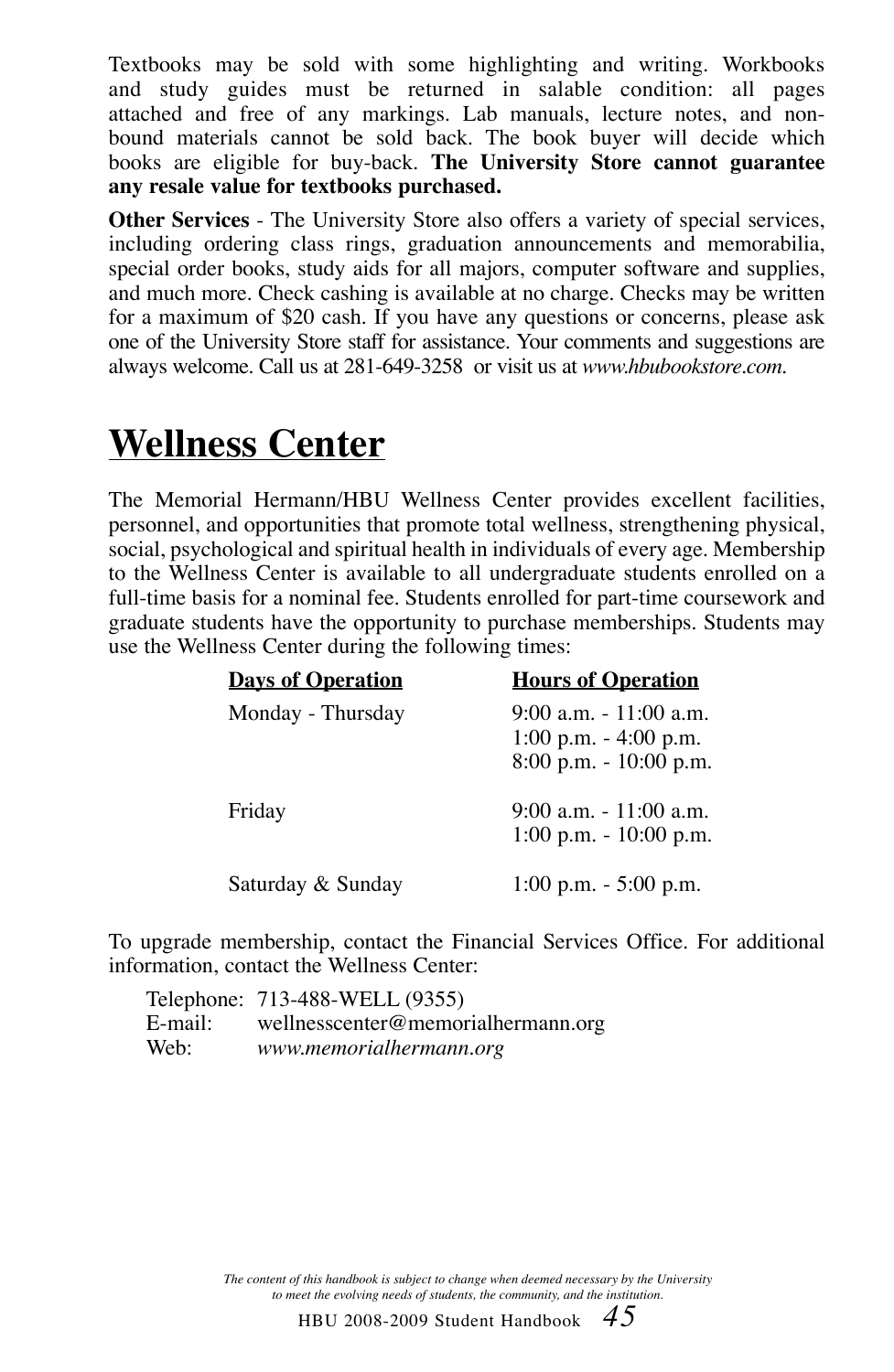# **Policies**

## **AIDS**

AIDS is an acronym for Acquired Immunodeficiency Syndrome and is a disease caused by a virus that breaks down part of the body's immune system, impairing a person's natural defenses against a variety of illnesses, many life-threatening. HIV is a medical term for the virus that breaks down the body's immune system. HIV is found in many body fluids and secretions of people who are infected, but respected medical authorities have determined that its transmission is solely through blood, semen, and female genital secretions. Current medical knowledge indicates that students and employees with HIV infection do not pose a health risk to other students and employees in an academic setting. The Public Health Service states that there is no risk created by living in the same place as an infected person, casual kissing, or swimming in the same pool with an infected person.

There is as yet neither a vaccine to prevent HIV infection nor curative therapy for infected persons. Even though knowledge about limiting the consequences of established HIV infection is meager, what is presently known should be communicated through education consistent with the morals espoused by a Christian institution.

## **Policies Regarding HIV/AIDS**

- 1. **Individual Rights** The individual rights of all people in the Houston Baptist University Community shall be safeguarded. Therefore, a) the uninfected should be protected from undue risk of exposure to the disease, b) the infected should be protected against prejudice and denial of the reasonable opportunity for an education at the University, and c) the University condemns any and all actions of physical or emotional harassment toward the infected or those suspected of infection.
- 2. **Policy Implementation** As stated above, current medical knowledge indicates that people with HIV infection do not pose a health risk to others in an academic setting. Therefore, until medical knowledge indicates a contrary conclusion, or unless health regulations or other laws require a different response, the policy of Houston Baptist University will conform to the following:
	- Admissions No otherwise qualified individual will, solely by reason of his or her HIV/AIDS status, be denied admission to the University.
	- Attendance Students with HIV/AIDS may attend regular classroom sessions. The University reserves the right to restrict a student on a case-by-case basis if a student has a contagious disease (including those associated with or arising from AIDS) or if the individual's behavior is disruptive or endangers the safety of health of other persons. Departments will establish safety guidelines for the handling of blood and bodily fluids

*The content of this handbook is subject to change when deemed necessary by the University to meet the evolving needs of students, the community, and the institution.*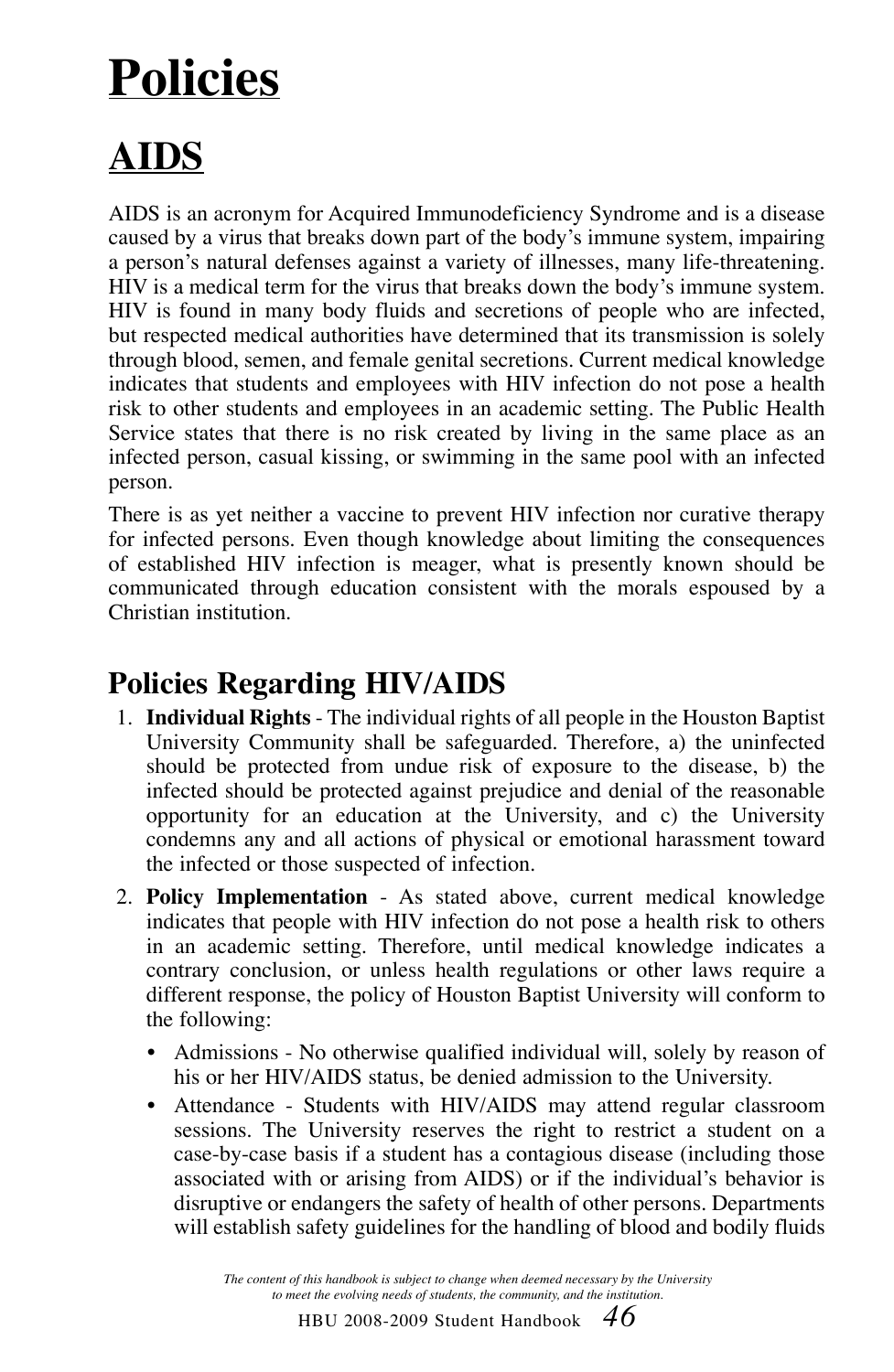in classroom settings in which analysis of these substances may be a part of the coursework, such as in nursing or biology classes.

• Access to University Housing and Facilities - Students with HIV/AIDS will have access to University housing and facilities. Restrictions will only be imposed on the basis of medical recommendations.

## **Dance Policy-Students**

- Dances must be sponsored by registered student organizations or University departments and may be attended by all currently enrolled HBU students and guests of the HBU student attending the dance. HBU identification cards will be required of all currently-enrolled HBU students. Guests must show picture identification. Identification will be required of all attendees.
- Dances must be calendared with Student Life at least one month in advance.
- No dances may be scheduled on a Sunday. Dances that begin on Friday or Saturday evening must end by 1:00 a.m. the following morning. Any dances held Monday through Thursday must end at midnight. Only one on-campus dance will be allowed per week.
- University staff members will determine reasonable capacities for all facilities to be used during on-campus dances. These capacities must be strictly enforced. They may require limiting admission of latecomers until an appropriate number of persons currently in attendance at an event have departed.
- The University will determine the nature and extent of security required for each dance scheduled on campus by a student organization. The sponsoring organization shall reimburse the University for the cost of staffing and security, including overtime pay as required. The organization is responsible for security for the event, including issues related to tickets, parking, etc. The number of police needed will be based on the size of the facility and the number of people expected. The guideline to be used will be one officer for every 100 people or potential audience members. At least one officer is required for any event in the Morris Center.
- Representatives of the student organization sponsoring a dance must meet with the University Events and Conferences Director prior to the event and must agree to adhere to any special requirements that are imposed. Those present at the meeting should include, but should not be limited to, the president and faculty advisor of the organization, the Chief of HBU Police, and the Director of Campus Activities. Failure of the organization to comply with pertinent University requirements, rules, and regulations, including those involving security and financial obligations related to the event, may result in the forfeiture of the privilege of scheduling events on campus.
- Signage with the rules of the dance must appear at every entrance. On the signs, there must be special notice that no alcohol or other drugs will be permitted.

*The content of this handbook is subject to change when deemed necessary by the University to meet the evolving needs of students, the community, and the institution.*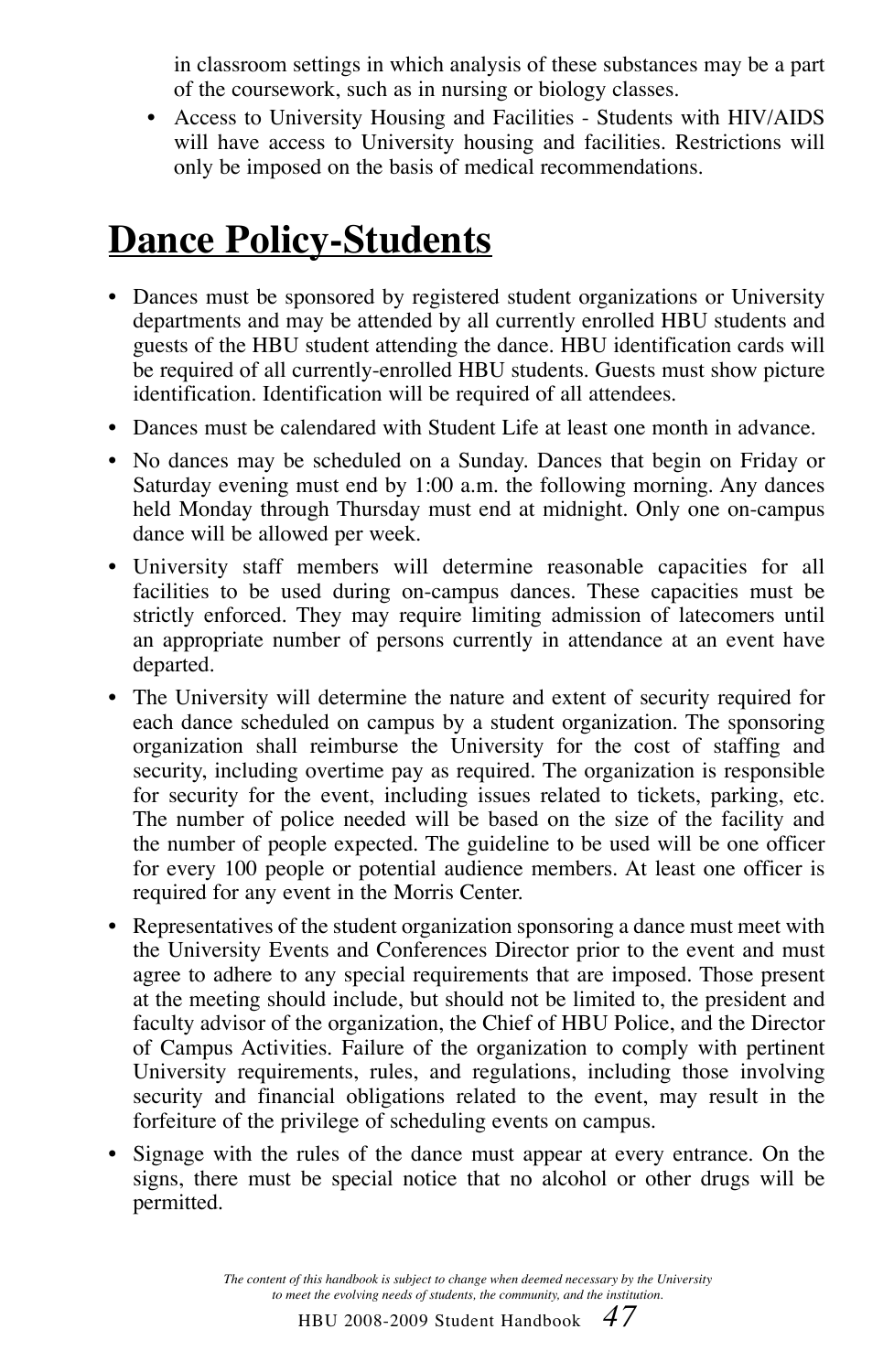- At the beginning of each dance, the student leaders and faculty advisor of the organization sponsoring the dance will introduce themselves to the police officers on duty and go over any special procedures for the given event. They will cover notification procedures in case of emergencies or incidents needing assistance. Members of the organization will be responsible for cleaning the facility at the close of the event.
- If an attendee or organization violates a University policy, the sponsoring organization leaders and advisor will inform the violator to leave. If ignored, then the HBU Police officers can order departure or the violator may be arrested for criminal trespass. If anyone chooses to violate state laws (e.g., fighting, intoxication, trespass, refusal to leave upon order of the HBU Police), he or she may be arrested and transported to jail. Appropriate reports will be filed with the criminal courts system and the University.
- All participants will conduct themselves in a manner consistent with the Christian mission and purpose of the University. Attire must be modest and not sensual in any way. All dancing (individual, couples, group/line, etc.) shall be in good taste and should not be sexually suggestive, profane, or in any other way inappropriate. Students and/or their guests will be asked to leave for non-compliance. Students' actions may also be addressed via the University disciplinary process.
- The faculty advisor and student leaders of the organization must be present for the duration of the dance.
- The sponsoring student organization will be held responsible for the conduct of all attendees.
- An appropriate covering for the floor must be used for all indoor dances, regardless of the location of the dance. The sponsoring organization is responsible for contacting University Events and Conferences to rent a dance floor. Outdoor dances (parking lots, grass areas, etc.) do not require a rented floor.

## **Facilities**

University facilities are well-maintained and their security given consistent attention in the interest of students, staff, and faculty. Cultural, educational, professional, and athletic events are held in University facilities that are open to the public. Other facilities such as the Bookstore and HBU Dining Services are likewise open to community visitors.

At our campus, administrative and academic buildings are open from 8 a.m. until 10 p.m., Monday through Friday. Student organizations are to terminate their meetings held on weeknights by 10 p.m. Academic buildings are scheduled to be open on weekends only as needed. Access to individual classrooms and laboratories is limited to those enrolled. Access to University Residence Colleges is limited to residents through a code lock system. During the times that the University is officially closed, University buildings are locked and only faculty, staff, and students with proper I.D. are admitted. Clearance to others is granted through the University Police Office.

> *The content of this handbook is subject to change when deemed necessary by the University to meet the evolving needs of students, the community, and the institution.*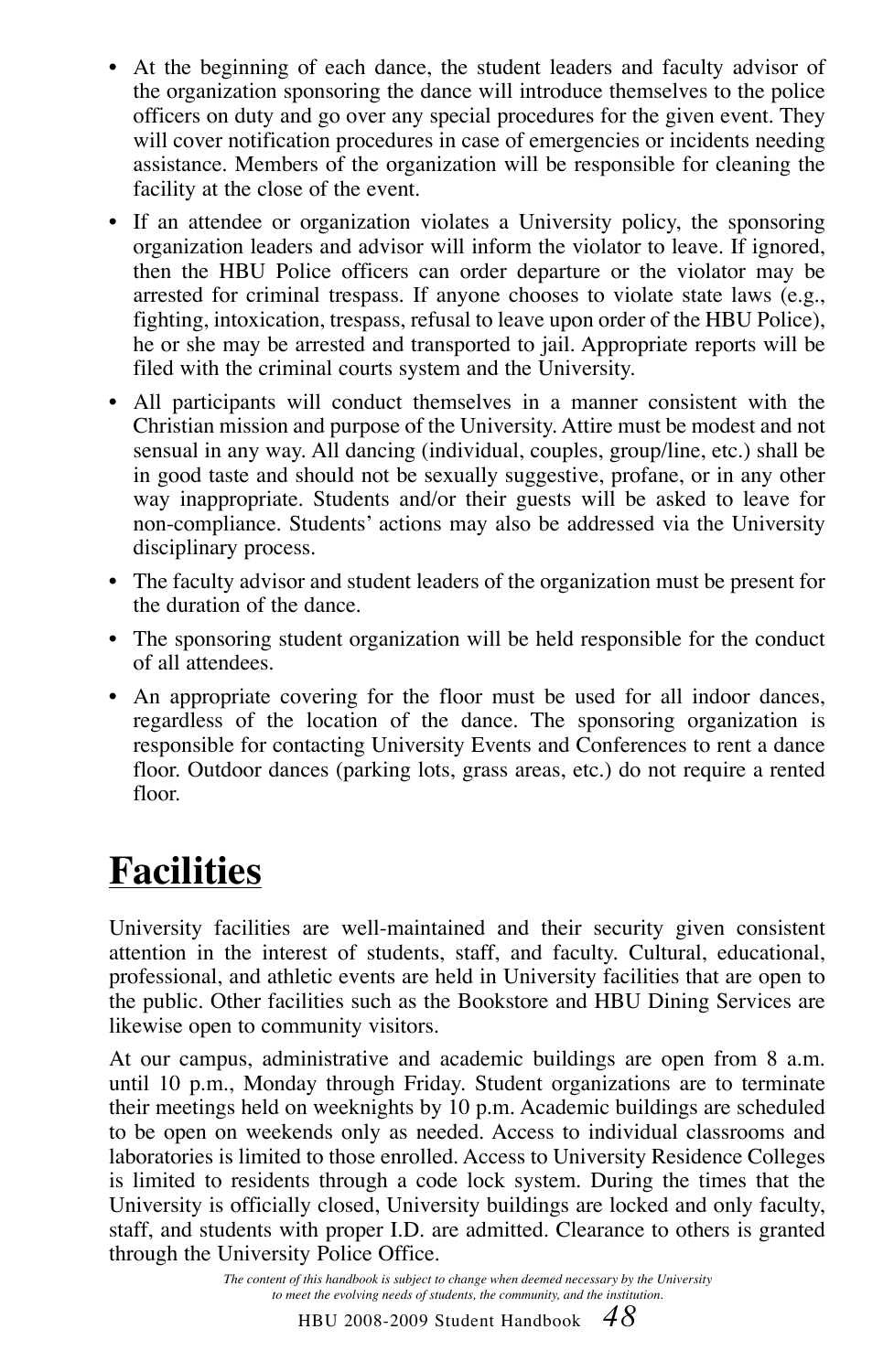## **Use of University Facilities**

HBU recognizes a fundamental responsibility to its community and, therefore, when possible, leases its available facilities when not required for use or work by the University. Recognized student organizations may schedule space without cost. Non-university sponsored events may include:

- legally established organizations for presentation of educational, professional, cultural, and musical programs
- conferences, workshops, seminars
- individual recitals, weddings, receptions
- camps, athletic events

HBU complies with all applicable federal and state non-discrimination laws and does not engage in prohibited discrimination on the basis of race, nationality, ethnic origin, gender, age or disability in either employment or the provision of services. All events on campus must be in alignment with the vision, mission, and purpose of the University.

With the exception of classroom assignments facilitated by the Provost, ALL use of campus facilities must be scheduled on the University Calendar.

If there is any damage to the scheduled facility (conference rooms, classrooms, athletic complexes, buildings, grounds, etc.) during the event, the individual or organization will be held liable for costs incurred by the University to make repairs. The University is not liable for items lost during or in connection with these activities. ARAMARK Higher Education Food Services has exclusivity on campus and must be given first right of refusal for any and all food service on campus at events.

For external groups scheduling an event, the Office of University Events and Conferences provides the following services:

• reservations on the University master calendar for all use of campus space when not in use by academic courses, or University initiatives

- event planning and consultation
- assistance with arranging services for events
- coordination of event logistics, including:
	- ARAMARK Services (food service, catering, linens)
	- Media Services (audio/visual)
	- Operations (facility set up, equipment rental, summer lodging)
	- Police support (parking, security coverage)
	- Information Technology
	- Maintenance/Custodial support

Fees are charged for facility usage, equipment rentals, audio/visual needs and maintenance.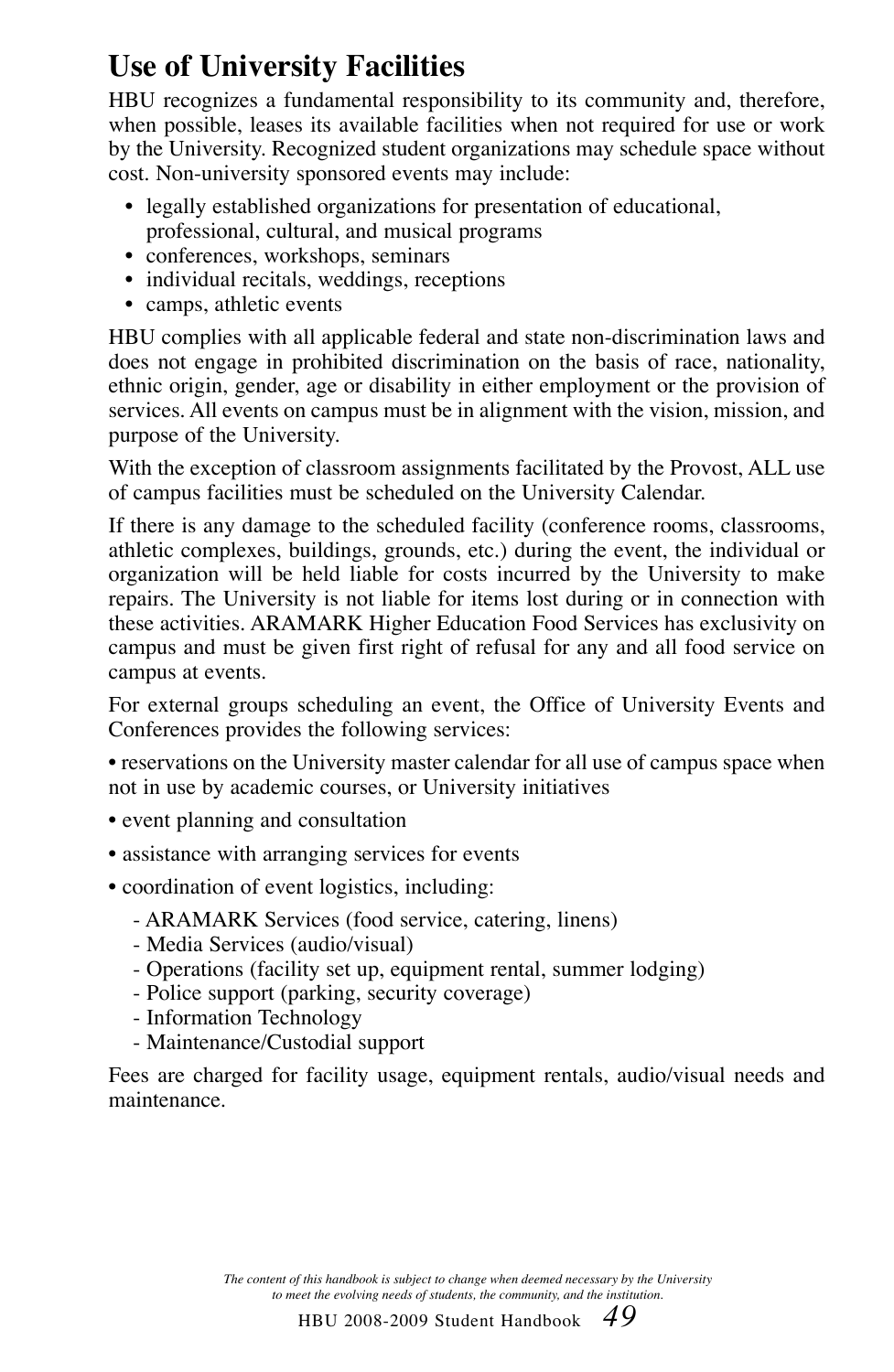## **Scheduling of Facilities**

All facilities and meeting spaces on campus are calendared and scheduled through the Director of University Events  $\&$  Conferences. Student events must be approved by the Office of Student Life prior to receiving confirmation on the University Calendar. Student Life organizations should calendar their meeting space each semester, and all regularly scheduled student organization meetings should be held in classrooms. Special events may be scheduled in one of the custom halls.

#### **Calendar requests are to be made at least five working days in advance.**

1. **Calendar Request** - When planning an event/meeting, you must first calendar the event on the University calendar. The calendar request form may be accessed at *http://my.hbu.edu.* After logging in, the University calendars box is in the top right corner. The last link in the box is "Submit your calendar event requests." When you click on the link the first time, you will need to select "H" as the campus. From there, you will be prompted to "Start your event request here," which will take you through a series of screens to facilitate the scheduling of a facility. A tutorial is also available on the hbu.edu website*.* At the top of the page is a link for "Calendar." On the "University Calendar" page is a blue link to "Schedule an event." When you click on the link the first time, you will need to select "H" as the campus. From there, you will be prompted to "Start your event request here," which will take you through a series of screens to facilitate the scheduling of a facility.

 To schedule an "off campus" event on the calendar: Once you reach the screen to submit an event, click on the campus link under "select a campus." Select the off-campus option, and then click on "request events." After you fill out the form, it will give you the option to pick the room and in the case the selection that says "describe a room." Describe the location and press submit request. You will receive a confirmation just as you would for an oncampus event once it has been scheduled.

A tutorial is also available to explain the process.

 Notification of change/cancellations should be made by calling the Director of University Events and Conferences at 281-649-3047 or e-mailing a notice to events@hbu.edu. In addition, you must contact Operations at 281-649-3442 to cancel set-up.

- 2. **Facility Set-up Request**  This request is made in addition to the calendaring for any event requiring special arrangements/set-up. The facility set-up request form must be submitted to Operations (fax to 281-649-3088, place in campus mail to the attention of Operations, or deliver to the center Management, room 183 in the Morris Center) **at least five working days prior to the event**.
- 3. **Media Request** Student organizations must have their faculty/staff sponsor make arrangements through Media Services for any audio visual need.
- 4. **Food Services/Table Linens** Contact ARAMARK Services Catering at 281-649-3366. ARAMARK Service has exclusivity on campus and must be given first right of refusal for any and all food service at events on campus.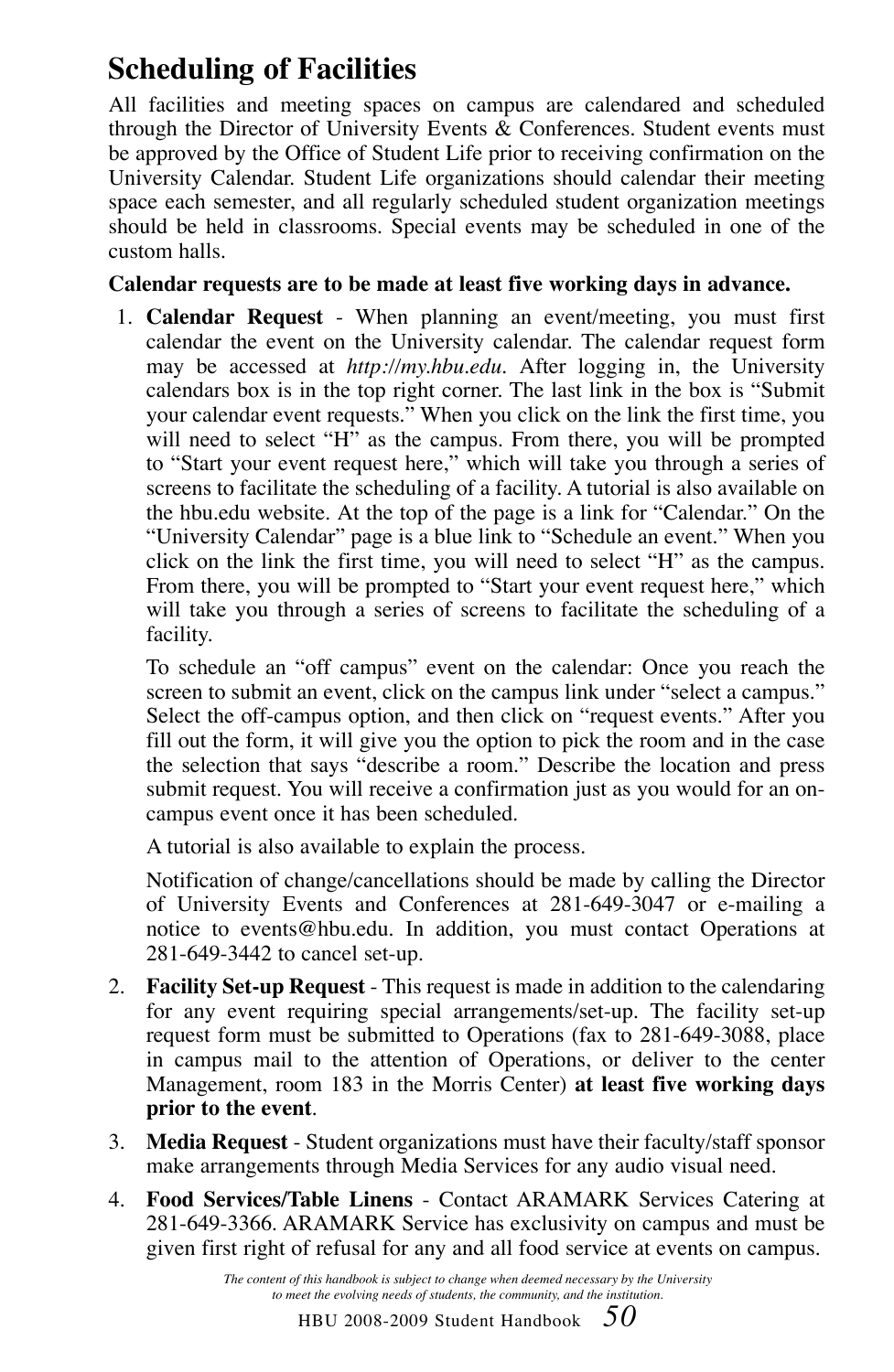## **Family Educational Rights and Privacy Act (FERPA)**

In compliance with the Family Educational Rights and Privacy Act (FERPA), HBU cannot release personally identifiable information to any person other than the student, unless written permission is given for the University to do so. Students may give permission for their educational records to be released to designated parties by completing the "Transcripts Request Form" in the Registrar's Office.

In general, no personally identifiable information from a student's education records will be disclosed without written consent from the student. This includes, but is not limited to, grade reports, academic schedule information, and transcripts. Two exceptions may, however, be made: (1) directory information may be released unless the student requests that it be withheld, as explained in the section below; (2) records may be disclosed to parents of students who depend upon them as defined by Internal Revenue Code 1986, Section 152.

HBU has designated the following student information as public or "directory information:" name; local and permanent addresses; telephone numbers; e-mail addresses; date and place of birth; classification; major field(s) of study; classification; dates of attendance; degrees, honors, and awards received; most recent educational institution attended; participation in officially recognized sports and activities; weight and height of athletic team members; and photographs.

At its discretion, the institution may disclose such information for any purpose. Any new or currently enrolled student who does not want his/her directory information disclosed should notify the HBU Registrar in writing by using the FERPA Request to Withhold / Release Directory Information form. Such notification must be received by the end of the first full week of classes for any term to ensure that the student's directory information is not released except to officials with legitimate educational purposes as authorized by FERPA.

The request to withhold directory information will remain in effect as long as the student continues to be enrolled or until the student files a written request with the HBU Registrar to discontinue the withholding. To continue nondisclosure of directory information after a student ceases to be enrolled, a written request for continuance must be filed with the HBU Registrar during the student's last term of attendance.

HBU assumes that failure on the part of any student to specifically request the withholding of categories of "directory information" indicates individual approval for disclosure.

> *The content of this handbook is subject to change when deemed necessary by the University to meet the evolving needs of students, the community, and the institution.*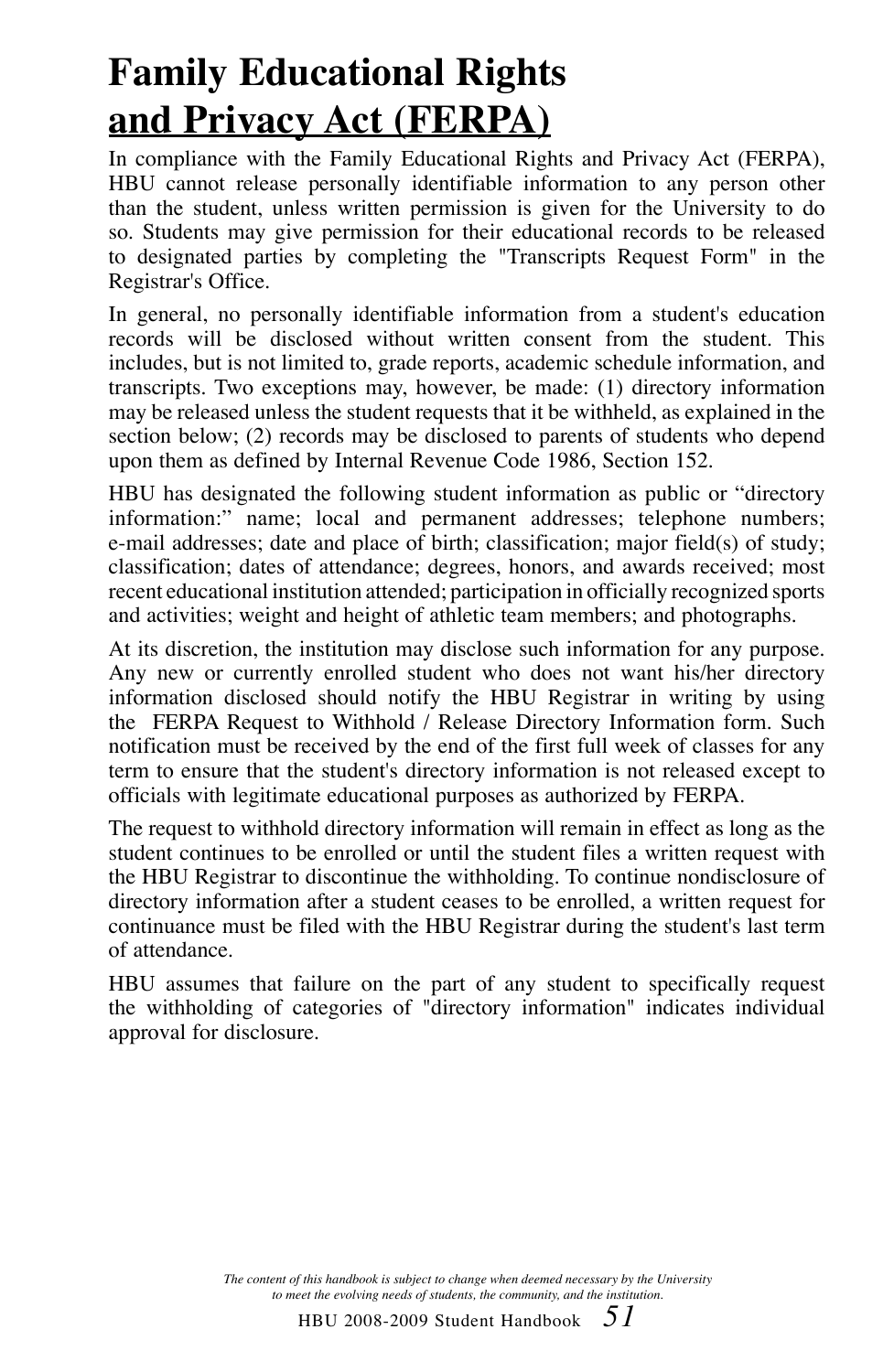## **University Vehicles - Scheduling**

### **General Statement**

University-owned vehicles are available on a first-come, first-served basis provided the request for use has been made in a timely manner and in accordance with the guidelines established by Operations. When multiple requests have been made, priority will be given to the time stamp on the received request, whether via e-mail or in person.

### **Guidelines**

University-owned vehicles are available for activities initiated or required by the University. The use of University Vehicles is restricted to approved drivers who have completed the required training and certification and have filed a current copy of their driver's license including their H number with a representative of the Operations office. An approved driver is a faculty/staff member or currently enrolled student that is a member of the requesting organization or student worker. Passengers of the vehicles must be employees or students not family members or hitchhikers unless special permission has been granted in writing by the Executive Director of Operations and Resources.

- The organization must reserve a vehicle no later than 5 working days prior to travel by submitting a written request, in person, via Campus mail or via e-mail to Operations.
- The request must include date(s) of travel, type of vehicle requested, approved driver(s), and destination.
- When you receive your confirmation email, download and submit a "Travel Log" to the Operations office 24 hours before your departure.
- A University faculty/staff member must accompany the student group any time a vehicle is used (whether the vehicle is University-owned or rented).
- All drivers must be at least 21 years of age to drive a vehicle, whether HBUowned or rented.
- A reservation may be made when the following criteria are met:
	- a) A copy of the individual driver's license and H number is on file in **Operations**
	- b) The driver has taken and passed an online driving test, and
	- c) The driver has a clear Motor Vehicle Record (will be run by Operations)
- If the trip exceeds 200 miles, a minimum of two approved drivers per vehicle is required.
- Drivers will obey all federal, state and local laws, ordinances, etc. in operation of University vehicles.
- Please refer to "HBU Vehicle Policy" on the Portal for the full policy.

Any questions should be directed to Operations, 281-649-3442.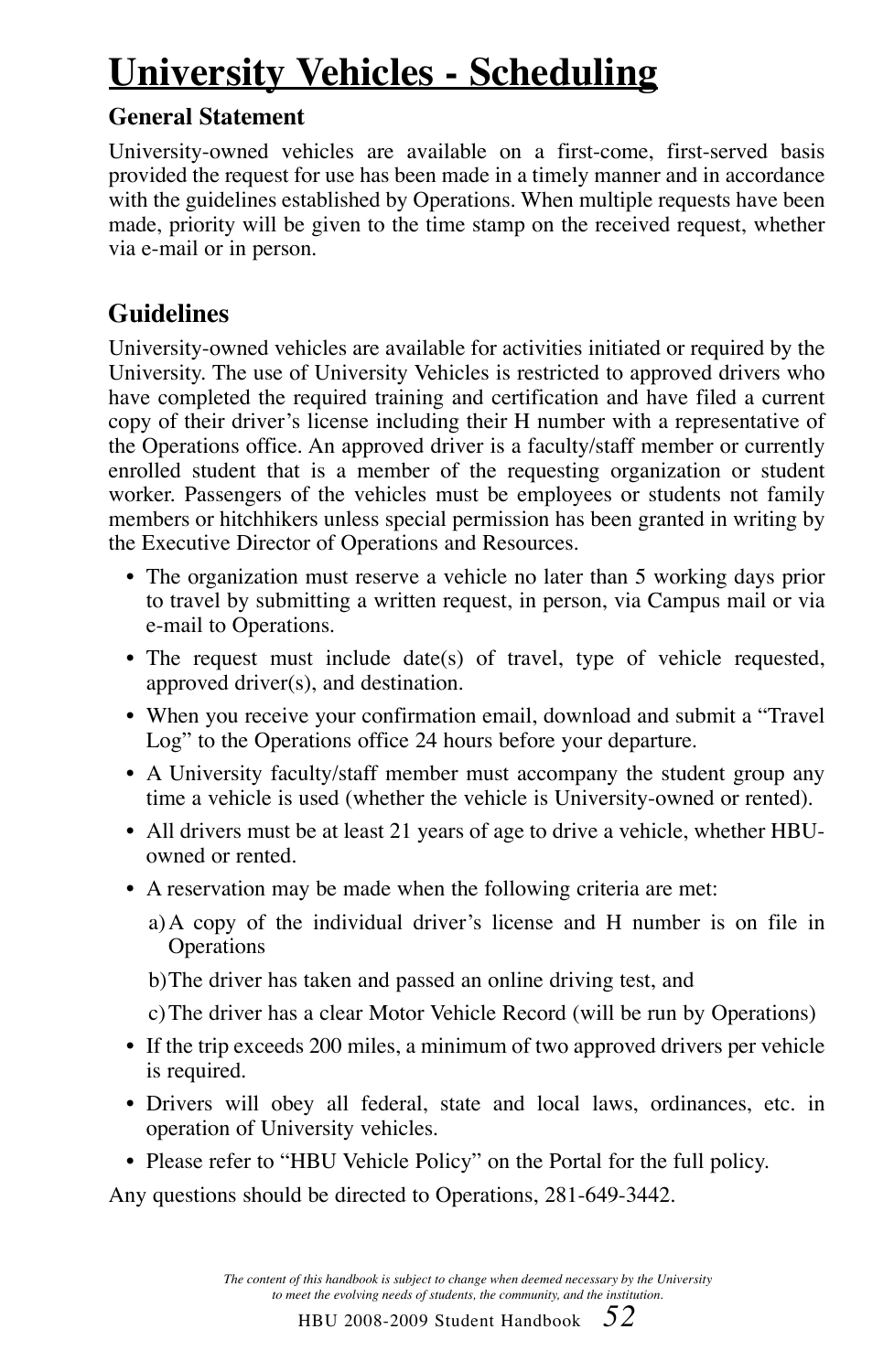## **Grievances**

Houston Baptist University maintains an open door policy regarding your concerns. If you have a suggestion or concern, or if you are dissatisfied with a University policy, the grievance process is as follows:

Submit the grievance in writing to the Associate Vice President for Student Life. The Associate Vice President for Student Life may elect to address the grievance and/or refer action to appropriate personnel. The student who submitted the grievance will be notified of the Associate Vice President's decision for action. The Office of Student Life will maintain documentation files on the grievances submitted and subsequent action taken.

If you have a suggestion, please submit it in writing to the Student Senate.

## **Hazing**

No annoyance of a student by playing abusive or ridiculous tricks, harassing or aiding or abetting in such behavior, which would cause physical, mental or emotional harm, or which involves violation of a statutory law, shall be allowed. A student or an organization may be found to have engaged in acts of hazing even when the acts are not subject to the provisions of state law.

For a number of years the Laws of the State of Texas have contained a provision that makes hazing unlawful. The provisions of Subchapter F. of the Education Code (Section 37.151 to 37.157) are made applicable to certain institutions of higher education under Section 51.936 of the Higher Education Code. These statutes are available at the reference desk in Moody Library using the CD-ROM version of Vernon's Annotated Texas Statutes. The statute specifies a number of activities that may constitute hazing under the law. Generally, these activities are directed against a student by other students or a group of students when the student is "pledging, being initiated into, affiliating with, holding office in, or maintaining membership in an organization."

Hazing offenses may be either personal (including engaging in hazing and failing to report hazing, both of which as Class B Misdemeanors are punishable by fine and/or jail time) or organizational (including activities of organization alumni subject to a fine of \$5,000 to \$10,000). Consent is not a defense against a hazing charge and immunity from prosecution is available where there is a formal investigation and involved students testify for the prosecution.

## **Poster Policy**

The policies listed below were written and implemented in an effort to communicate news, events, opportunities, and policies on campus with minimum clutter. Failure to observe these guidelines may result in a minimum \$25 fine and/or other disciplinary measures, including removal of flyers.

> *The content of this handbook is subject to change when deemed necessary by the University to meet the evolving needs of students, the community, and the institution.*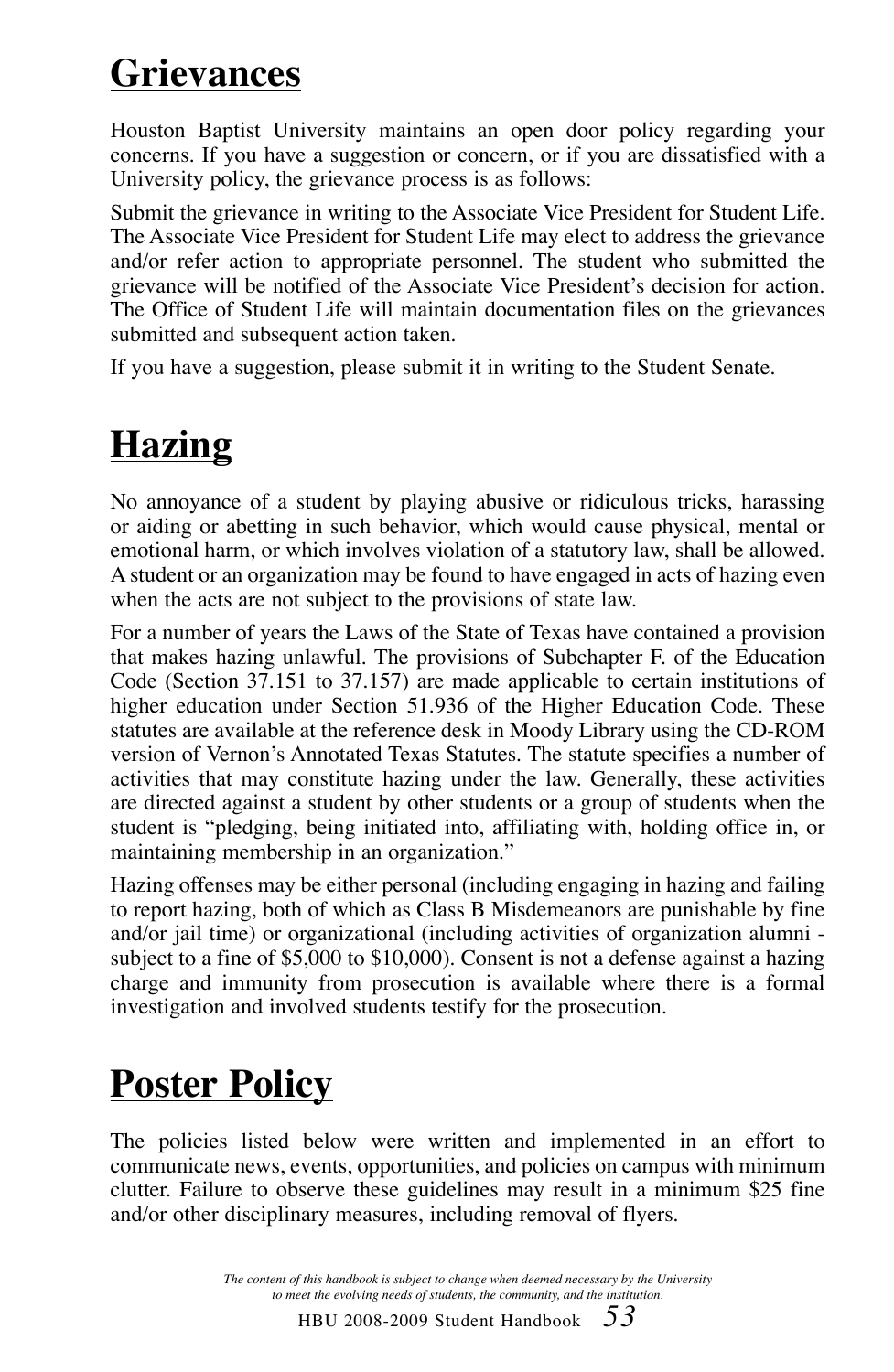- All posters/signs must be stamped "Poster Approved" by the Campus Activities Office.
- Posters will be posted in appropriate bulletin board spaces only.
- Information may not be posted in bathrooms, on glass doors, stair steps, columns, or on any painted surfaces.
- Kiosks will have only HBU-related information posted. Information to be posted in the kiosk can be submitted to Campus Activities. Please provide 3-5 copies.
- Posters/signs should be in good taste and not include references to alcohol, tobacco products, inappropriate sexual references, or connotations.
- All information posted must be consistent with the Christian mission and purpose of the University.
- Posters/signs should give accurate information regarding events (place, date and time) and be consistent with the University Calendar.
- Because of limited space, the sign/poster should be no more than 8 1/2" x 11."
- The maximum banner size is 4'x8'. These may be hung on the cable along the upstairs railing in the M.D. Anderson Student Center.
- Distributing flyers on car windshields is prohibited. Police should be notified immediately if this is detected.
- All posters must be removed as soon as the event is over.
- Chalk messages may be posted/created only in open, uncovered areas.

## **Search and Seizure**

Institutional searches may be authorized by the Associate Vice President for Student Life if there is reason to believe that it is more likely than not that items which are in violation of University policy (re. drugs, alcohol, master keys, guns, weapons, stolen property, etc.) are present in a specified location. The University also reserves the right to use a search warrant issued by civil authorities if deemed necessary or appropriate.

## **Sexual Harassment**

## **What is Sexual Harassment?**

Sexual harassment is a form of discrimination in violation of Title VII of the Federal Civil Rights Acts of 1964. Such behavior has the potential of threatening an individual's academic performance, economic livelihood, career advancement, psychological and spiritual well-being, as well as Houston Baptist University community life. The Federal Equal Opportunity Commission guidelines clearly define sexual harassment:

> *The content of this handbook is subject to change when deemed necessary by the University to meet the evolving needs of students, the community, and the institution.*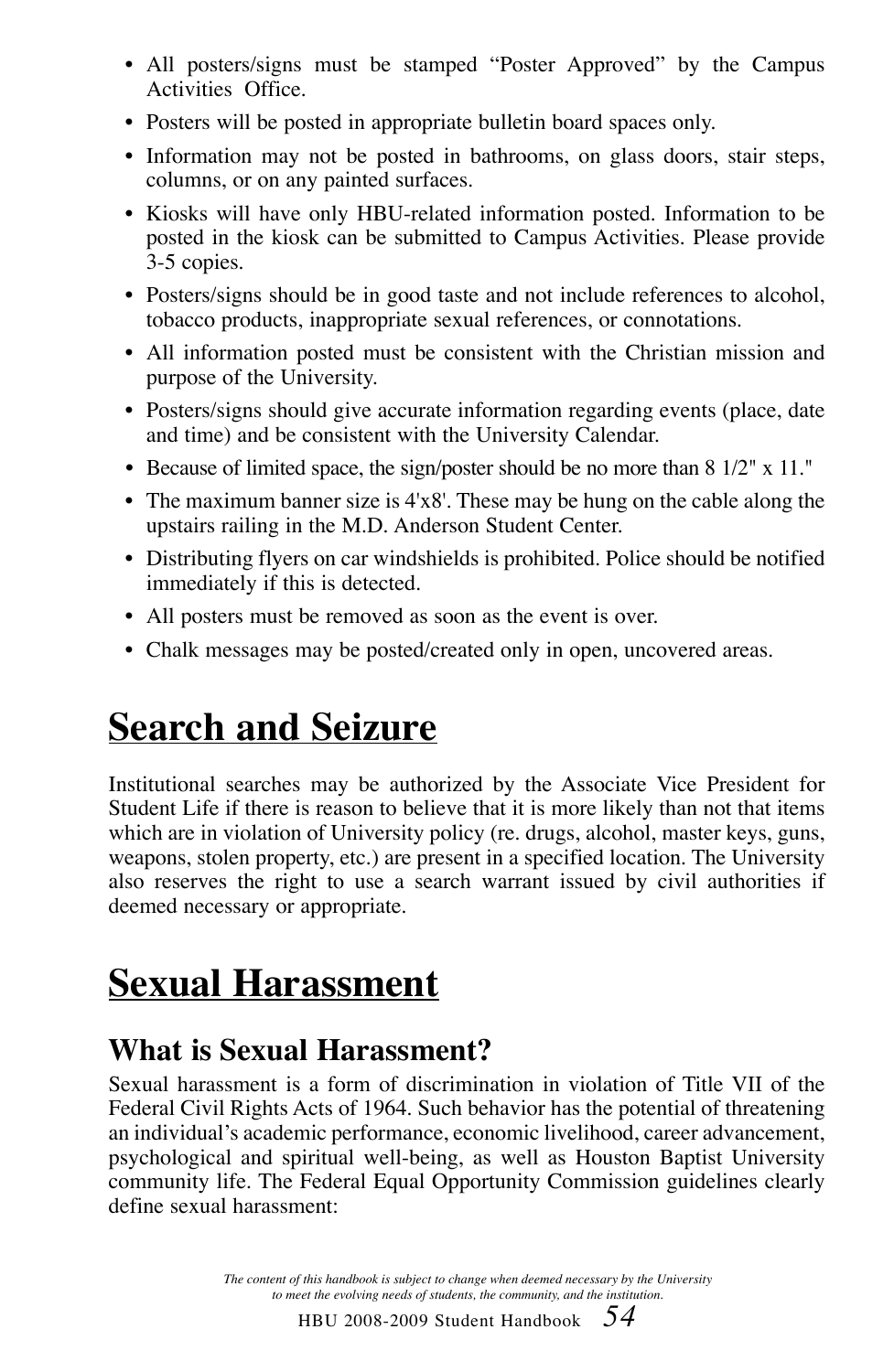Unwelcome sexual advances, requests for sexual favors, and other verbal or physical conduct of a sexual nature constitute sexual harassment when:

- submission to such conduct is made either explicitly or implicitly a term or condition of an individual's employment or academic advancement,
- submission to or rejection of such conduct by an individual is used as the basis for employment decisions or academic decisions affecting such individual,
- such conduct has the purpose or effect of unreasonably interfering with an individual's work or academic performance or creating an intimidating, hostile, or offensive working or learning environment.

Sexual harassment most often occurs in situations where one person abuses the power he or she has over another person, thereby violating the boundaries and trust implicit in that relationship. However, harassment can also occur between equals (i.e., student to student). Any member of the Houston Baptist University community is a possible victim of sexual harassment, although historically women are most often victimized.

### **Sexual Harassment Can Involve**

- Professor and professor
- Professor and student
- Supervisor/superior and employee
- Employee and employee
- Student and student
- Other relationships among colleagues, peers, and co-workers

## **Sexual Harassment Can Take Many Forms**

- **Verbal harassment** may include innuendo, humor, and jokes about sex or gender-specific traits and implied or blatant verbal threats.
- **Physical harassment** may include offensive contact (patting, pinching, brushing against the body, etc.), blocking movement, attempted or actual fondling or kissing, or any other form of coerced sexual contact. (A separate section on sexual assault follows the harassment information.)
- **Non-verbal harassment** may include insulting whistling, gestures, or leering.

## **How To Deal With A Sexual Harassment Situation**

HBU takes sexual harassment complaints by students, faculty, administration, and staff very seriously. Sexual harassment hurts our whole community when it occurs. In addition to violating the law as well as University policy, it violates the University goal of developing a community where relationships are based on trust and mutual respect.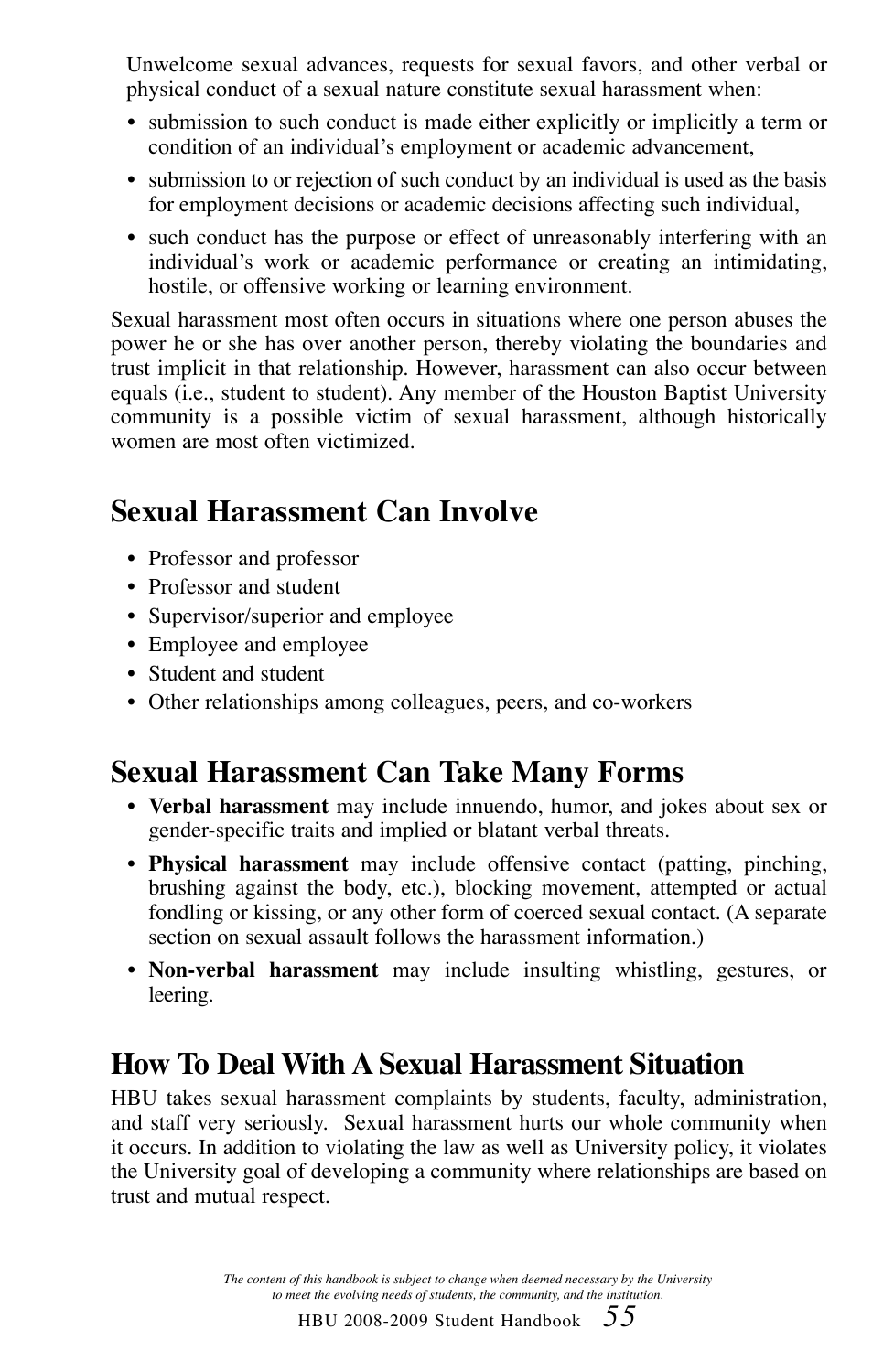Any student who believes he or she is being harassed, or who otherwise feels in need of advice or support, is encouraged to immediately see one of the following people:

- Vice President for Enrollment Management and Student Life
- Associate Vice President for Student Life
- University Chaplain/Director for Spiritual Life
- Director of Student Ministry
- Director of Residence College
- University Counselor
- Director of Human Resources

Faculty, administrators, and staff who believe they are being harassed or feeling in need of advice are encouraged to see the Director of Human Resources as soon as possible.

Students are encouraged to seek assistance even if they are unsure that what they are experiencing is sexual harassment. Do not allow sexual harassment to jeopardize your rights and opportunities as a student here at Houston Baptist University for work or education. The University wants to work with students to attempt to resolve sexual harassment issues but cannot do so unless reports are received by the appropriate personnel listed above.

## **Smoke Free Campus Policy**

The University has elected to strengthen the Smoke Free Campus Policy. Effective September 1, 2006, the new policy prohibits smoking anywhere on University premises except for the confines of private vehicles.

## **Parking Regulations**

### **General Regulations**

Houston Baptist University has adopted a parking and traffic program to create an orderly traffic flow and equitable parking conditions on campus. Your personal safety, the recognition of the needs of others, campus appearance, and applicable laws were considerations in the formulation of these regulations. The program is administered by the Houston Baptist University Police Department, Hinton Center, Room 118 (281-649-3314).

Every vehicle on campus must be registered. Short-term registration is available through the University Police Department.

Possession of a parking permit is not a guarantee of a parking place in a specific lot. To park on University property you must have a permit. You may park only where your permit allows. A faculty/staff permit allows you to park in any available, unassigned space. Parking regulations are enforced Monday-Friday from 6 a.m. to 8 p.m.

> *The content of this handbook is subject to change when deemed necessary by the University to meet the evolving needs of students, the community, and the institution.*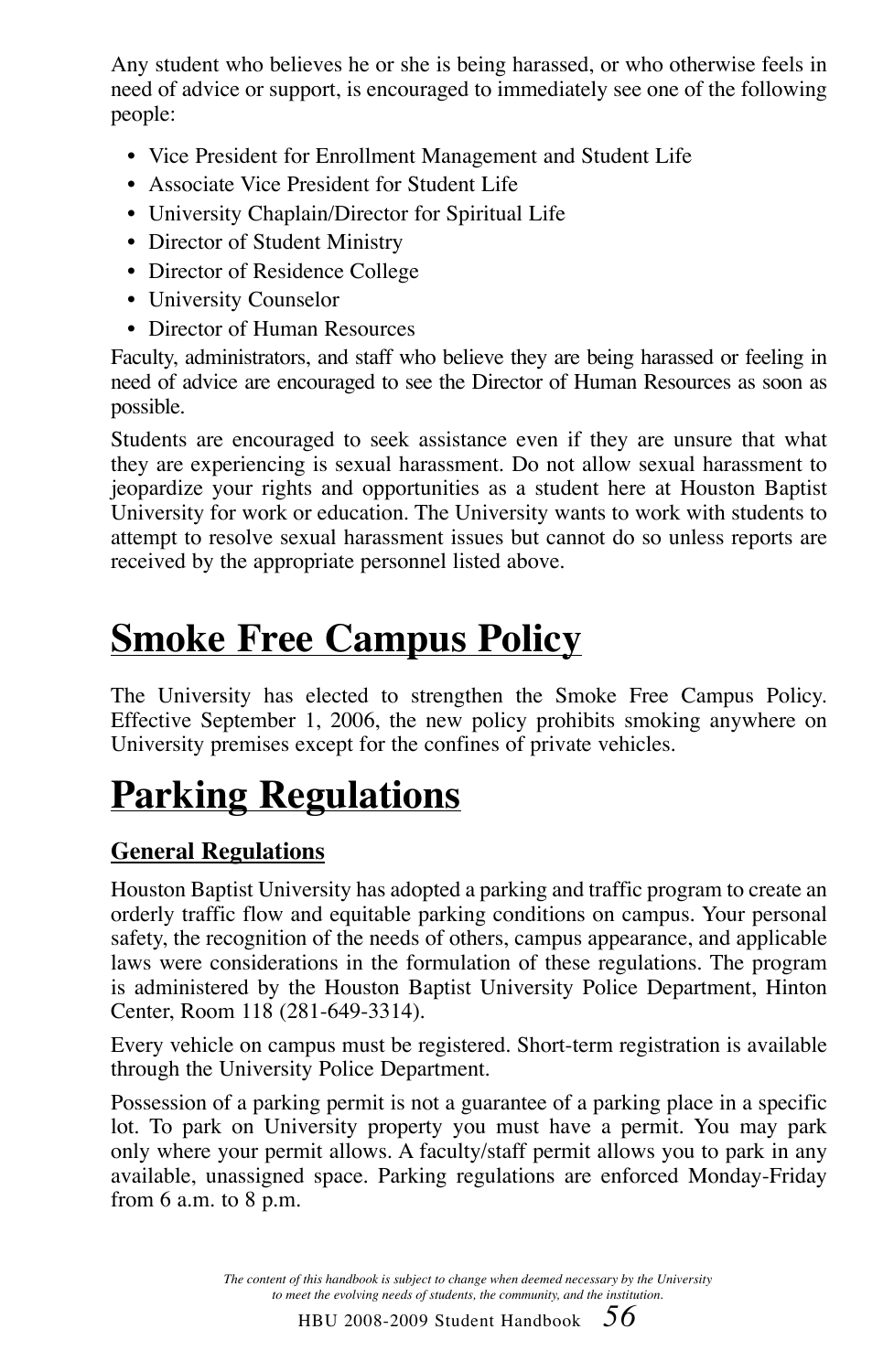Visitor parking is available in several locations. Failure to display either a permanent or temporary permit does not allow parking in visitor places. License plate numbers of vehicles parked in visitor parking will be monitored and citations for parking in a visitor space and failure to secure a parking permit will be issued to vehicles belonging to students or their families.

Handicapped parking is available in designated parking spaces. Parking in handicap parking places is not allowed without the handicap permit. A University permit is also required where the vehicle is issued special handicap identification by the state.

No Parking Areas include the loading dock behind the M.D. Anderson Student Center, fire lanes, no parking zones, the grass, sidewalks, along curbs or any spot that would disrupt pedestrian or vehicular traffic.

Emergency Call Boxes are located in lots 1, 2, 3, 5 and 6. You may use Emergency Call Boxes for auto assistance as well as emergencies. For assistance, please call ext. 3314.

Only construction personnel may park in construction areas.

### **Vehicle Registration**

Anyone (except visitors) who operates a motor vehicle on Houston Baptist University property must register that vehicle. Motorized wheelchairs and authorized University vehicles and equipment are exempt.

#### **Special Areas**

**Sharp Gym** - Parking is restricted to special permits issued by the Athletic Director. All others are subject to towing.

**Glasscock Center** - Parking behind the Glasscock is restricted to maintenance personnel only. All others are subject to towing.

**Loading Zones** - These areas are reserved for loading and unloading objects into and from your vehicle. All loading zones are restricted to a maximum 20-minute time limit. Student or faculty usage requires prior approval from the University Police; call 281-649-3314 to request approval.

**Bicycles and Motorcycles** must be parked in designated areas.

### **Campus Traffic**

**Sidewalks** - Only emergency and University vehicles authorized by the University Police are permitted access to the sidewalks. Policies pertaining to vehicular use of sidewalks are in effect 24 hours per day, seven days per week.

#### **Enforcement**

University police officers have the authority to issue citations 24 hours per day, seven days per week. Citations can be a warning citation or a University citation. Both warning and University citations are recorded in the Police Office. Citations can be issued for any of the following violations: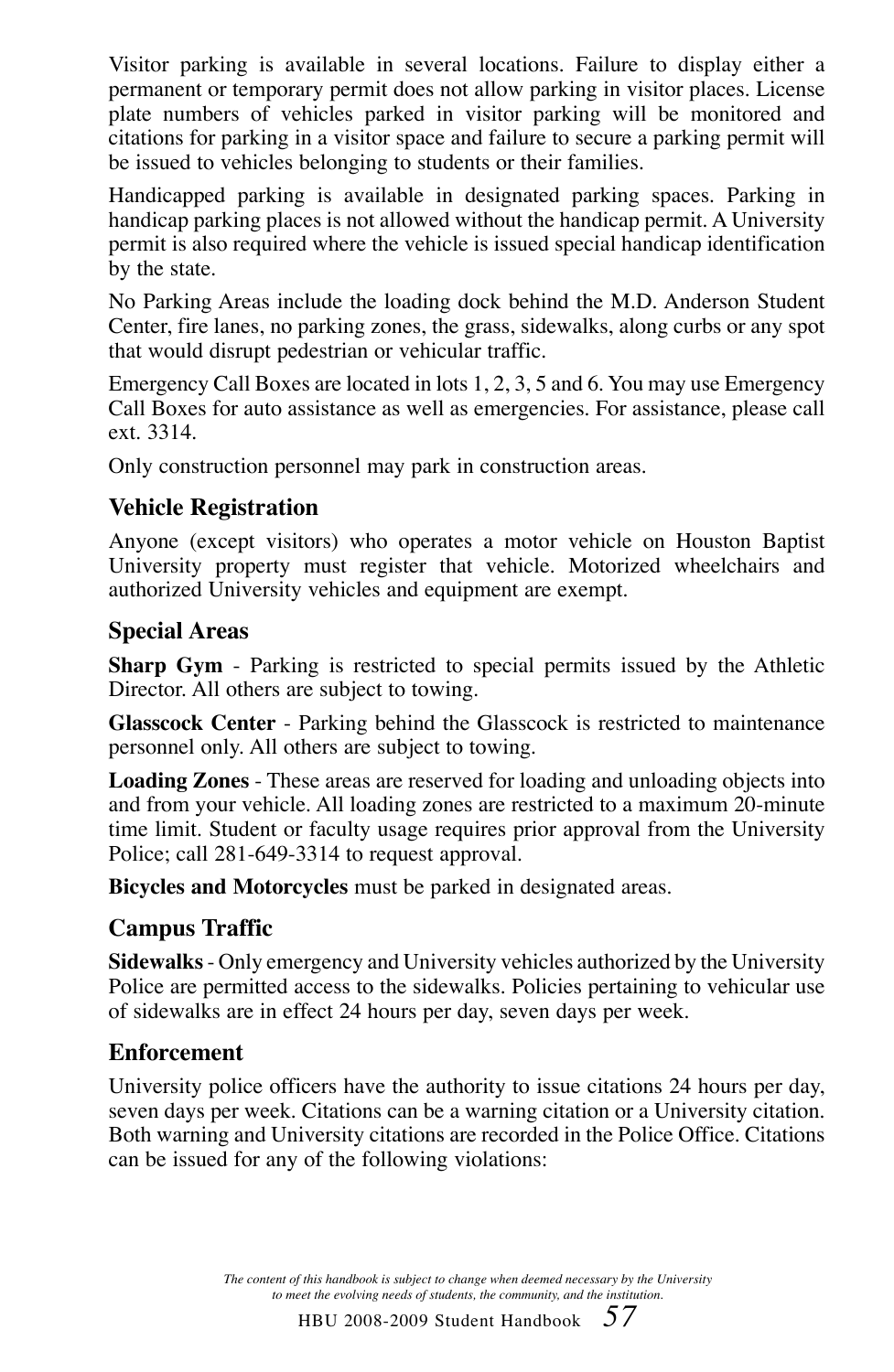### **Typical Parking and/or Traffic Violations and Associated Fines**

### **Group A**

Fire lane zone Handicapped zone **Fine \$100**

#### **Group B**

Faculty/staff restriction Proper permit not displayed **Fine \$30**

### **Group C**

Loading zone No parking zone Blocking traffic way Blocking two spaces Parked on grass, sidewalk **Fine \$50**

### **Group D - Moving Violations**

| ł |
|---|
|---|

| \$100 |
|-------|
| \$50  |
| \$50  |
| \$75  |
| \$50  |
|       |

### **Towing**

University Police Officers are authorized to have a vehicle towed at the owner's expense for the following reasons:

- 1. Vehicles which block the access or egress of others
- 2. Parking in one location in excess of 30 days
- 3. Parking of other than a conventional vehicle without University Police approval
- 4. Unauthorized parking in handicapped zone
- 5. Excessive unpaid violations
- 6. Parking which creates a hazard

### **Additional Violations**

- 1. Changing, damaging, or moving any University traffic sign or signal
- 2. Removing citations from other vehicles
- 3. Providing false information on vehicle registration documents
- 4. Disobeying traffic direction given by a police officer
- 5. Failure to obey traffic signs or barricades.

Fines levied by citations must be paid within 10 ten working days. Failure to do so will result in a doubling of the fine and a charge for the higher amount will be placed on the student or staff member's account. All fines are paid in the Financial Services.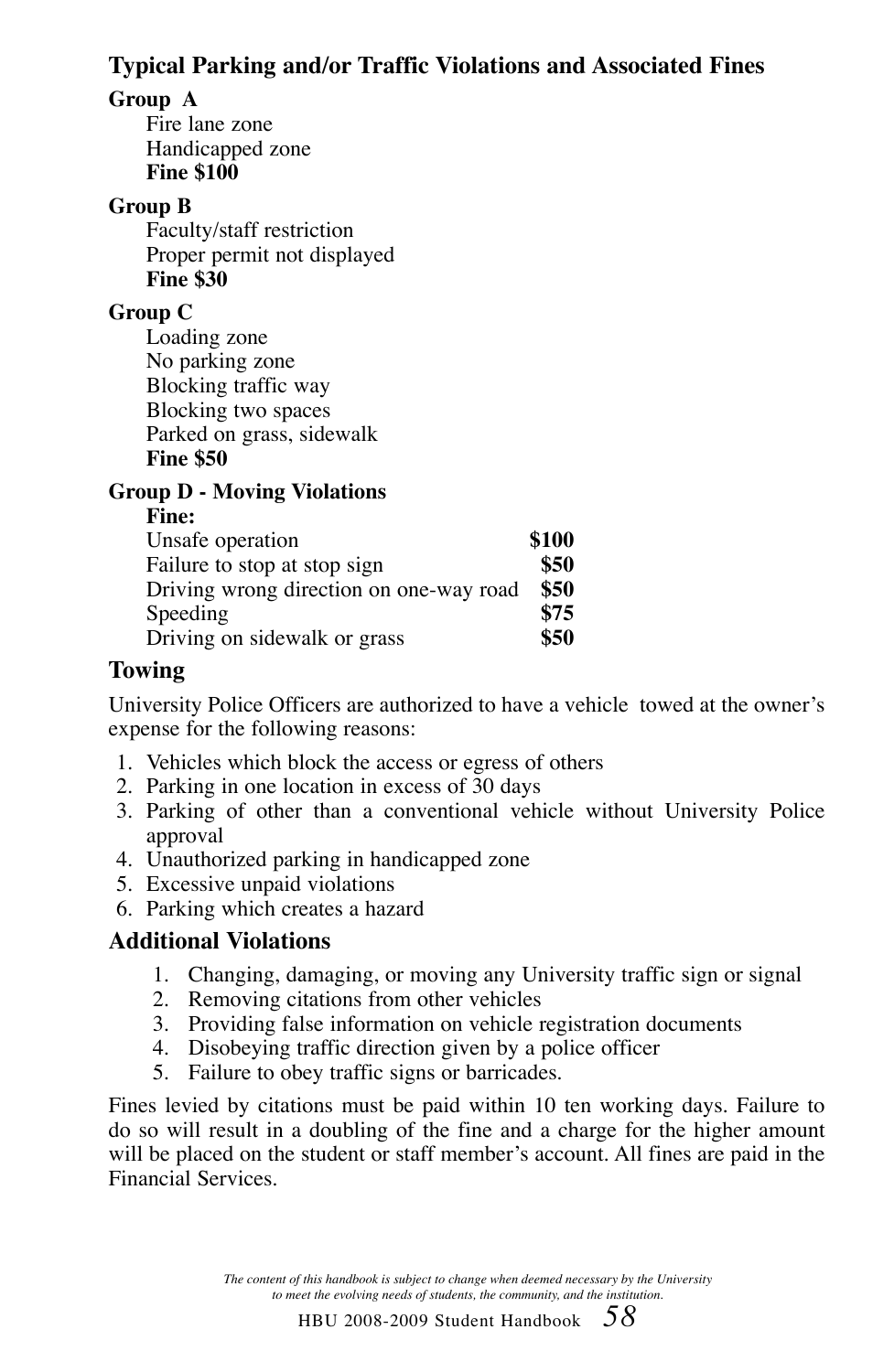### **Appeal Procedures**

Any citation may be appealed by completing an appeal form in writing available from the University Police Department. Appeals must be filed within 10 working days of the issuance of the citation.

Appeals will be reviewed by the Chief of Police or designee. A grace period of 10 working days will be allowed for the payment of citations where the appeal is denied. The University reserves the right to withhold the issuance of grade reports, verification of enrollment, or University transcript until arrangements have been made with Financial Services for the payment of citations.

## **Safety**

## **University Police**

It is the desire of the University to provide a safe and peaceful campus, free from fear or concern for one's personal safety. Although this is a challenge in today's society, the University is well-equipped to meet this and other challenges.

The Police Department in and of itself cannot guarantee every person's safety. It requires the combined efforts of a professional police team along with the awareness and concern of all members in the University community. One of the major functions of the officers is to patrol the University campus 24 hours per day, seven days per week. The officers carry radios. Numerous Emergency Call Boxes, which ring directly to the University Police Department, are located around campus.

Another tool which is absolutely essential in order to maintain peace and safety on campus is the personal awareness of every member of the University community. It is essential that you remain aware of your surroundings and that you report any activity which seems out of the ordinary. The officers would much rather respond to a call that proved not to be of any consequence than to write an incident report after a situation occurs in which they had no opportunity to intervene.

The officers of the Houston Baptist University Police Department are highly committed to this University and to maintaining the safety of every person. They take a personal interest in each and every person. Please help them help you.

### **How you can help:**

- Report any suspicious activity by calling the University Police Department at extension 3911 or 281-649-3911, call on the Emergency Call Boxes, or stop by the Police Department in Hinton Center, room H118.
- Allow the Police to be of service to you. Please call if you have a concern or desire a police escort to your vehicle or Residence College, especially at night.
- If you have fears for your personal safety or that of your personal property, talk to the Police Department.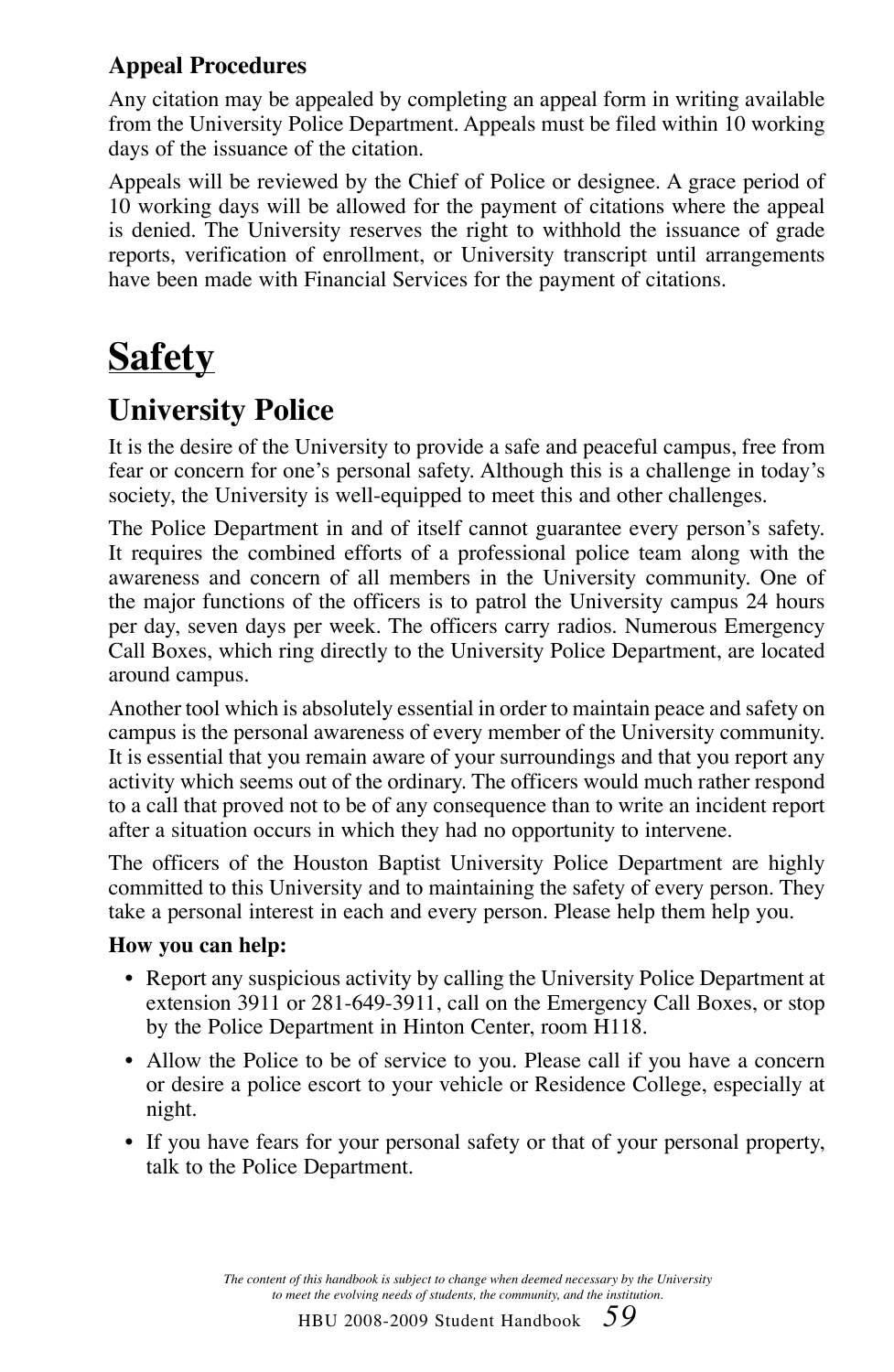- Take advantage of the crime prevention presentations given on campus. Call the University Police at 281-649-3314 for the time and location of the next presentation.
- If there is an emergency, remain as calm as possible, call ext. 3911, and give the dispatcher the facts as completely as possible. Make sure you give your name, location, and the nature of the emergency. Don't hang up when the conversation is over: wait until the dispatcher hangs up. Remain calm and encourage others to remain calm.
- Report any theft, no matter how minor, to the Police Department.
- Read, understand, and abide by the parking and vehicle regulations. More than anything, they are written to protect you and your property.
- Communicate with the Police.

### **Emergency Communication**

The University communicates important information to students, faculty, and staff through a variety of channels, including the HBU website, HBU Alert System, the University Portal, University e-mail, local news and radio, and *www.school-alerts.com*.

In the event of an emergency, the University will utilize the following communication outlets:

- **HBU Alert Website**: In the event of an emergency, a link to this site will be activated from the University homepage at *www.hbu.edu*. Emergency announcements will be posted on this site with links to appropriate information and resources.
- **HBU Alert**: The HBU Alert System (*www.hbu.edu/alert*) allows the University to send time-sensitive notifications across campus in minutes. This system can provide voice or text messaging to local or cell phones as well as through HBU e-mail accounts in a moment's notice in the event of a campus emergency.
- **The University Portal**: Emergency information will also be posted for internal audiences at *my.hbu.edu*, the University portal.
- **University e-mail**: E-mail is an important means of communication with the campus community.
- **Local news and radio**: HBU will communicate with local news outlets in order to quickly disseminate news and information. Key media outlets include KHOU (11), KPRC (2), KTRK (13), KRIV (Fox), Univision (45), and KTRH Radio (740 AM, Houston's official Emergency Broadcasting station), as well as the Houston Chronicle Web site.
- *www.school-alerts.com*: This Houston website carries emergency notifications for all local public and private schools. You may visit the Web site to receive notifications of school emergencies, including school closings, delayed openings, early dismissals, reopening announcements, shelter in place announcements, and other special alerts.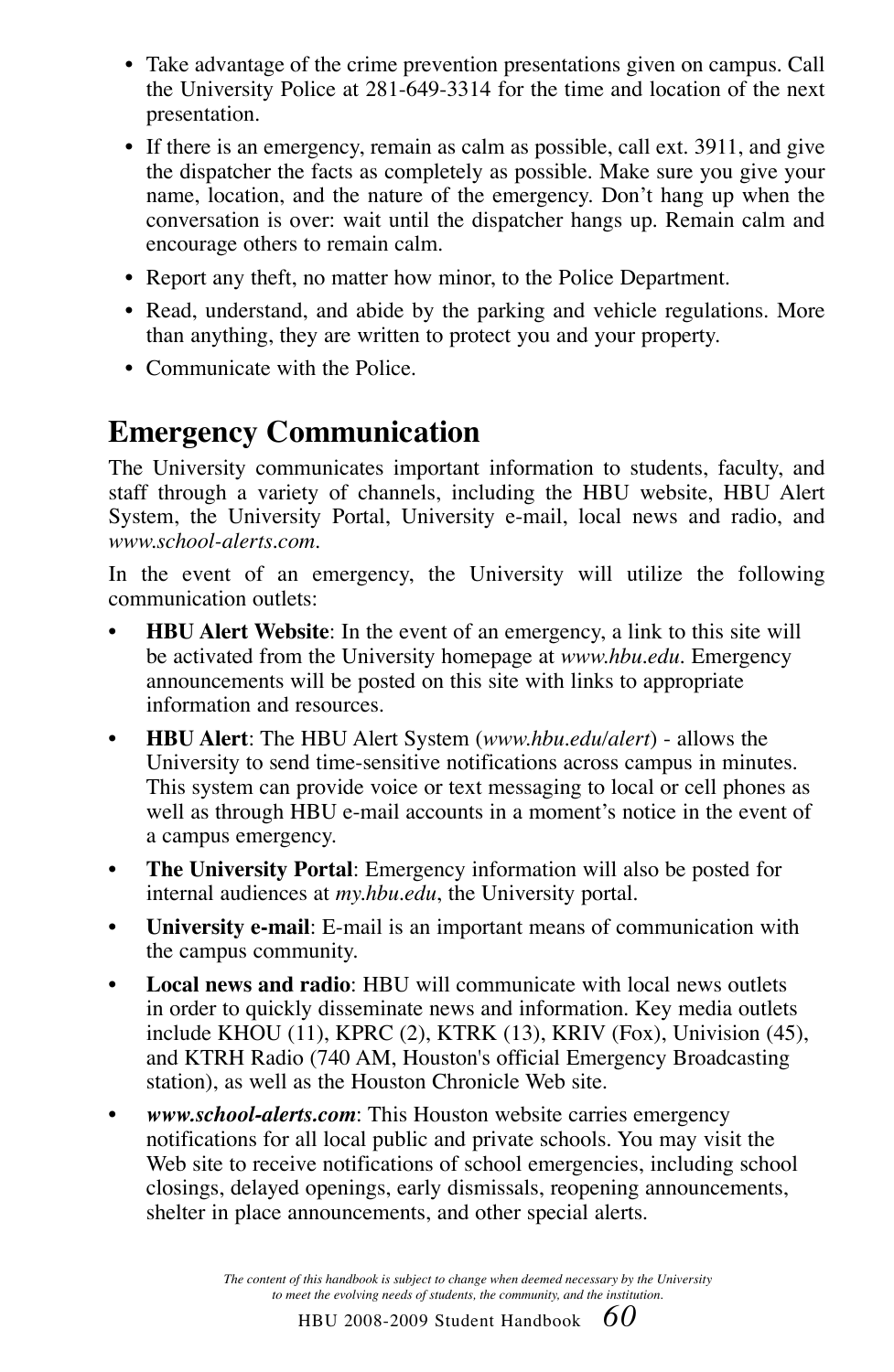### **Reporting an Emergency:**

**To report ALL EMERGENCIES (including medical) call ext. 3911 on a campus telephone or dial 281-649-3911.**

## **Campus Emergency Call Boxes**

HBU's security system includes numerous Emergency Call Boxes located in different areas on campus. They are generally identified by a blue light on top. These call boxes are available in an emergency situation. As soon as the button on the call box is PUSHED, the University Police are alerted and will respond through the speaker on the call box.

## **Medical Emergencies**

Should you have any type of medical emergency on campus, call ext. 3911 immediately. HBU has trained officers to provide the quickest and most appropriate attention until the paramedics arrive. Contacting the Houston Fire Department or the University Clinic directly will only delay medical attention. **Please call 3911 for any emergency**.

## **Student Conduct**

Preamble

### **A. Philosophical Approach**

Houston Baptist University has chosen to set itself apart for the purpose of preparing students for meaningful lives and work and for service to God and the peoples of the world. The University is dedicated to the development of moral character, the enrichment of spiritual lives, and the perpetuation of growth in Christian ideals. Spiritual maturity, strength of character, and moral virtue are considered foundational for successful living. The University shall stand as a witness for Jesus Christ expressed directly through its administration, faculty, and students.

Students, by their voluntary membership in this Christian community, assume responsibility to abide by all the standards, rules, and regulations of the University, as well as to use personal discretion involving any activities which may be morally or spiritually destructive or reflect poorly on the campus community. All members of the campus community share mutual responsibility for confronting actions that violate established standards for conduct or reflect poorly on the University. It is essential that this confrontation is exercised in a spirit of love and gentleness—a hallmark characteristic of biblical Christianity.

The Student Conduct Code serves the educational mission of the University in achieving the aforementioned objectives. Community standards, policies and regulations, and the Student Discipline System are in place for the

> *The content of this handbook is subject to change when deemed necessary by the University to meet the evolving needs of students, the community, and the institution.*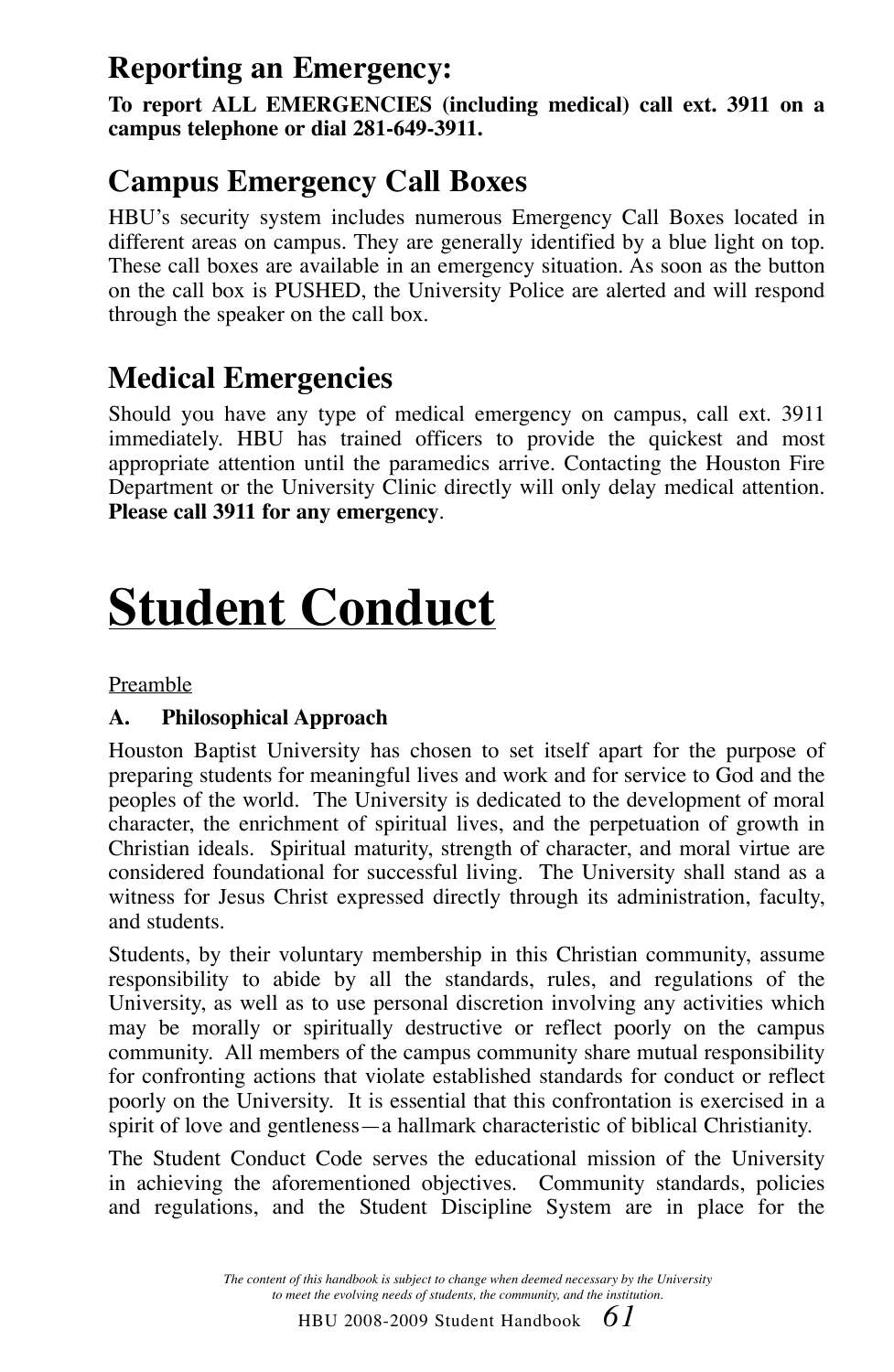expressed purpose of moving students towards personal maturity and creating an environment that is conducive to academic learning, personal development, and spiritual growth.

The Student Discipline System is an educational process, not a legal proceeding. The disciplinary process always attempts to confront misconduct in an educative posture that the student might learn from the experience, respond to the correction, and be reconciled to the community whenever possible. The disciplinary system provides University personnel opportunities to educate students and to help them attain better decision-making, character formation, and spiritual maturity. The effectiveness of these *teachable moments* requires that each student be treated with equal care, concern, honor, fairness, and dignity.

#### **B. Biblical Principles**

It is our natural inclination as human beings to resist discipline and accountability, but the Bible admonishes its reader to embrace them both as beneficial and an essential attribute of a Christian community. The following scriptures are among only a few that speak on this topic:

*My children, do not despise the Lord's discipline and do not resent his rebuke, because the Lord disciplines those he loves, as a father the child he delights in. Proverbs 3:11-12*

*Do not make light of the Lord's discipline, and do not lose heart when he rebukes you, because the Lord disciplines those he loves, and he punishes everyone he accepts as a son. Hebrews 12:5-6*

*No discipline seems pleasant at the time, but painful. Later on, however, it produces a harvest of righteousness and peace for those who have been trained by it. Hebrews 12:11*

*If any person is over-taken in misconduct or sin of any sort, you who are spiritual—who are responsive to and controlled by the Spirit—should set him right and restore and reinstate him, without any sense of superiority and with all gentleness, keeping an attentive eye on yourself, lest you should be tempted also. Galatians 6:1*

### **Article I: Definitions**

- 1. The term "University" means Houston Baptist University.
- 2. The term "student" includes all persons taking courses at the University, either full-time or part-time, pursuing undergraduate or graduate studies. Persons who withdraw after allegedly violating the Student Conduct Code, who are not officially enrolled for a particular term but who have a continuing relationship with the University or who have been notified of their acceptance for admission are considered "students" as are persons who are living in University housing, although not enrolled in this institution. This Student Conduct Code applies to the main campus, Universitysponsored events, and activities at which the University is substantially represented.
- 3. The term "faculty member" means any person hired by the University to conduct classroom or teaching activities or who is otherwise considered by the University to be a member of its faculty.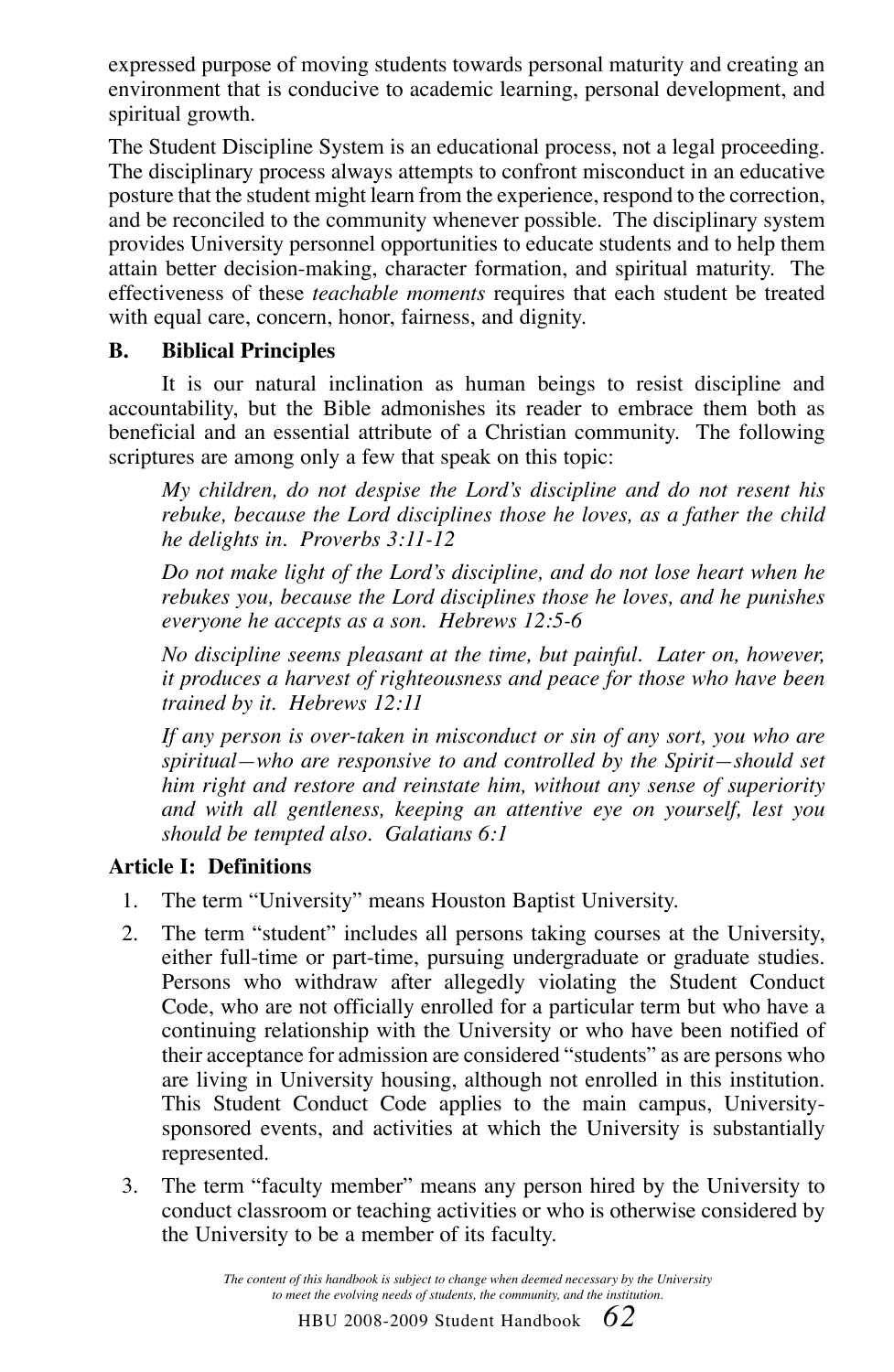- 4. The term "University official" includes any person employed by the University, performing assigned administrative or professional University, performing assigned administrative or responsibilities.
- 5. The term "member of the campus community" includes any person who is a student, faculty member, University official, enlisted volunteer, or any other person employed by the University. A person's status in a particular situation shall be determined by the Associate Vice President for Student Life.
- 6. The term "University premises" includes all land, buildings, facilities, and other property in the possession of or owned, used, or controlled by the University (including adjacent streets and sidewalks).
- 7. The term "organization" means any number of persons who have complied with the formal requirements for University recognition or charter.
- 8. The term "Student Discipline Board" means any person or persons authorized by the Chief Student Discipline Administrator to determine whether a student has violated the Student Conduct Code and to recommend sanctions that may be imposed when a rule violation has been committed.
- 9. The term "Student Discipline Administrator" means a University official authorized by the Associate Vice President for Student Life to impose sanctions upon any student(s) found to have violated the Student Conduct Code. The Associate Vice President for Student Life may authorize a Student Discipline Administrator to serve simultaneously as a Student Discipline Administrator and as the sole member or one of the members of the Student Discipline Board. The Associate Vice President for Student Life may authorize the same Student Discipline Administrator to impose sanctions in all cases. Unless otherwise delegated, the Director of Residence Life will serve as the Chief Student Discipline Administrator. A Resident Director may serve as the Student Discipline Administrator in less severe violations involving residents under his or her supervision.
- 10. The term "Appellate Administrator" means a University official authorized on a case-by-case basis to consider an appeal from a student, either the complainant or the accused. Unless otherwise delegated, the supervisor of the acting Student Discipline Administrator will serve as the Appellate Administrator. The Associate Vice President for Student Life will serve as the Chief Appellate Administrator. The Associate Vice President for Student Life may authorize an Appellate Administrator to serve simultaneously as an Appellate Administrator and the sole member or one of the members of the Appellate Board.
- 11. The term "Appellate Board" means any committee of persons authorized to consider an appeal from a Student Discipline Board's determination as to whether a student has violated the Student Conduct Code or from the sanctions imposed by the Student Discipline Administrator. The Appellate Administrator, the Chairperson for the Student Discipline Appeals Committee, or an alternative designee from the Student Discipline Appeals Committee may serve as the chair of the Appellate Board.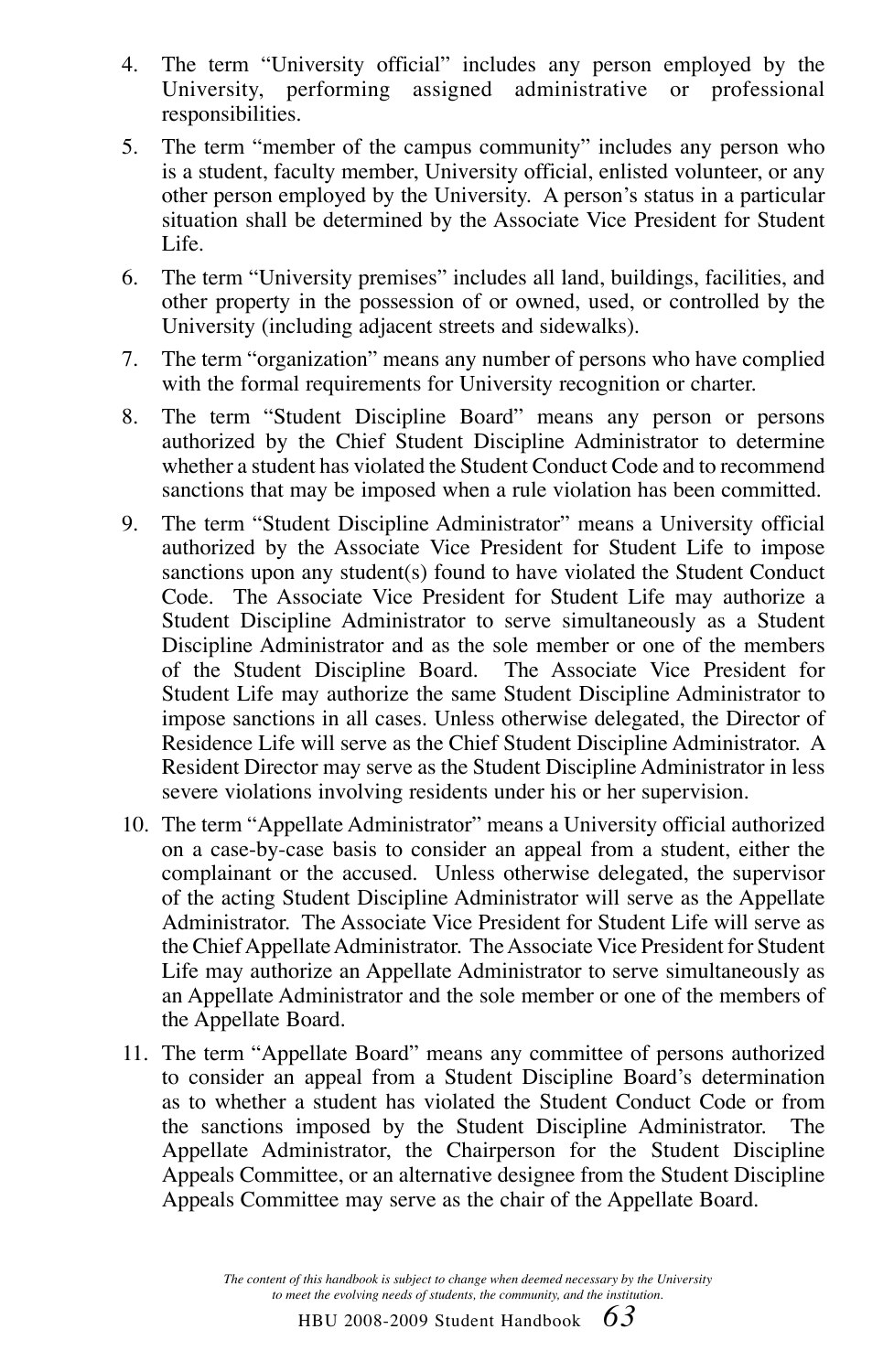- 12. The term "Student Discipline Appeals Committee" refers to an appointed committee of faculty, staff, and students available to serve as members of an Appellate Board at the request of the Appellate Administrator. Faculty and staff nominees are affirmed by the Associate Vice President for Student Life and confirmed by the University President. Student members are nominated by the Student Government Association President, confirmed by a two-thirds vote of the Student Senate, and appointed by the Associate Vice President for Student Life.
- 13. The term "shall" is used in the imperative sense.
- 14. The term "may" is used in the permissive sense.
- 15. The term "customary(ily)" is used to provide the prerogative to diverge from the typical action.
- 16. The term "community standards" refers to general or overarching guidelines and biblical principles represented in University policies, rules, regulations, codes of conduct, and other reasonable expectations for student conduct.
- 17. The term "policy" means the written regulations of the University as found in, but not limited to, the *University Catalog*, Student Conduct Code, *Student Handbook*, Housing Agreement, web site, or other relevant publication.
- 18. The term "Complainant" means any person who submits a charge alleging that a student violated this Student Conduct Code. When a student alleging the violation believes that he or she has been a victim of another student's misconduct, the student who believes he or she has been a victim will have the same rights under this Student Conduct Code as are provided to the Complainant, even if another member of the University community submitted the charge itself.
- 19. The term "Accused Student" means any student accused of violating the Student Conduct Code.

#### **Article II: Student Discipline Authority**

#### **A. Authority and Responsibility**

The Associate Vice President for Student Life is that person designated by the University President to be responsible for the administration of the Student Discipline System. The Provost is that person designated by the University President to be responsible for the administration of the academic policies and procedures addressing academic dishonesty (see the Houston Baptist *University Catalog*, section entitled "Dishonesty in Academic Affairs"). Faculty are designated by the Provost to be responsible for general classroom conduct management.

#### **B. Student Discipline Hearing Oversight**

The Associate Vice President for Student Life shall determine the composition of Student Discipline Boards and determine which Student Discipline Board or Student Discipline Administrator shall be authorized to hear each matter.

> *The content of this handbook is subject to change when deemed necessary by the University to meet the evolving needs of students, the community, and the institution.*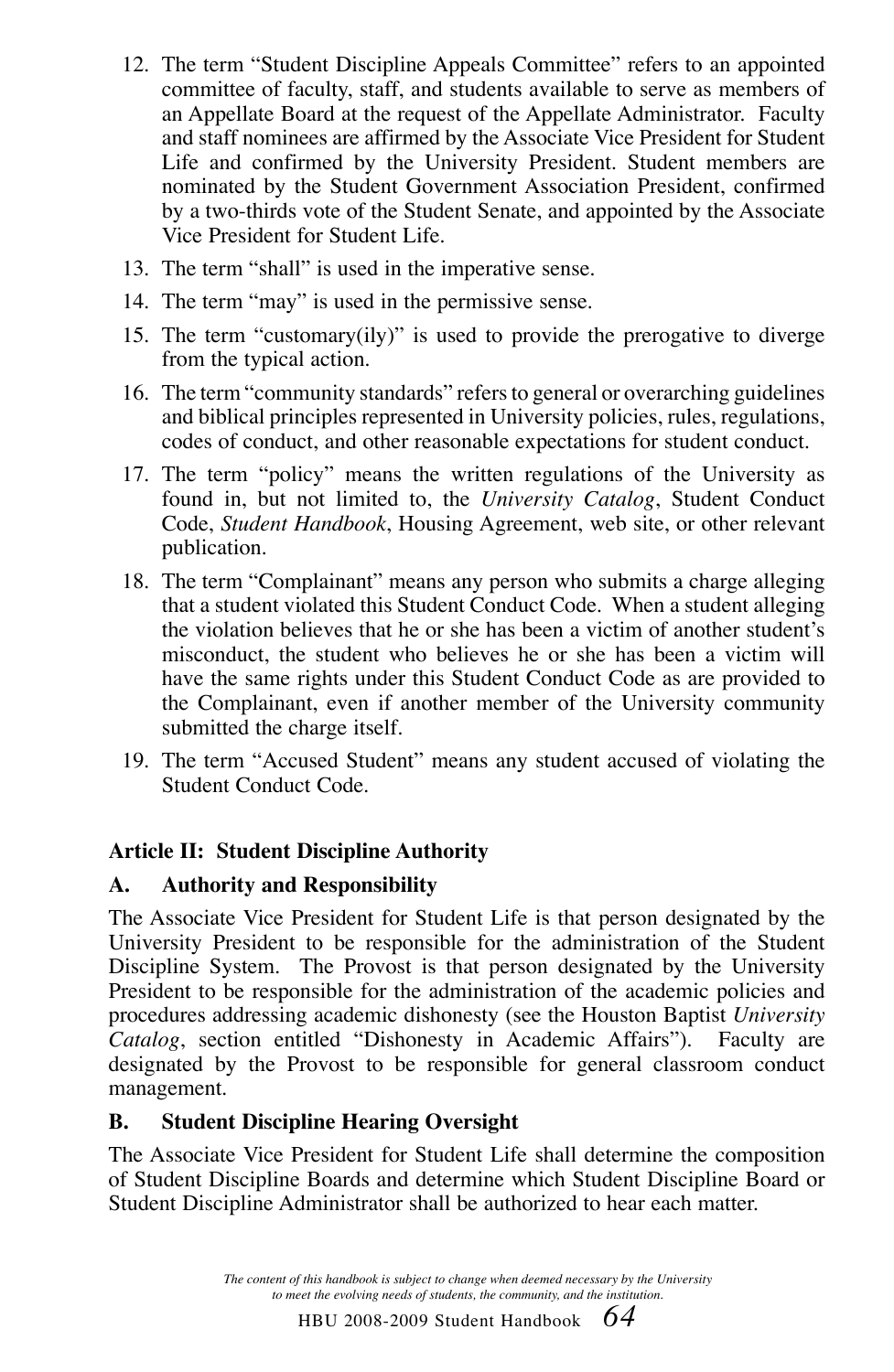### **C. Student Appellate Hearing Oversight**

The Associate Vice President for Student Life shall determine the composition of Appellate Boards and determine which Appellate Board or Appellate Administrator shall be authorized to hear each matter. Unless otherwise determined, the Appellate Administrator will be the supervisor of the Student Discipline Administrator.

### **D. Procedural Authority**

The Associate Vice President for Student Life shall develop policies for the administration of the Student Discipline System and guidelines for the implementation of Student Discipline Board Hearings that are consistent with provisions of the process.

#### **E. Finalizing a Decision**

Decisions made by a Student Discipline Board and/or Student Discipline Administrator complete the disciplinary process, unless a formal appeal is petitioned. Decisions made by the respective Appellate Administrator shall bring to conclusion the formal student disciplinary system protocol.

### **Article III: Proscribed Student Conduct Code**

### **A. Jurisdiction of the University Student Conduct Code**

The University Student Conduct Code and Community Standards shall apply to conduct that occurs on University premises, at University-sponsored activities, and to off-campus conduct that is deemed to adversely affect the University community and/or the pursuit of its objectives. Each student shall be responsible for his or her conduct from the time of application for admission through the actual awarding of a degree, even though conduct may occur before classes begin or after classes end, as well as during the academic year and during periods between terms of actual enrollment (and even if his or her conduct is not discovered until after a degree is awarded).

The Student Conduct Code shall apply to a student's conduct even if the student withdraws from school while a disciplinary matter is pending. The Associate Vice President for Student Life shall decide whether the Student Conduct Code shall be applied to conduct occurring off campus, on a case-by-case basis, at his or her discretion.

### **B. Community Standards**

"Community Standards" refer to general guidelines or biblical principles that are represented in University policies and expectations for the conduct of community members. They may be articulated in written or spoken directives or may be implicitly understood as "common sense" or basic to Christian teaching or practice. The following Community Standards are not meant to be an exhaustive list, but rather touch on topics of particular concern, interest, or conflict with contemporary culture.

1. *Integrity and accountability.* Members of the campus community are expected to maintain lives of integrity regarding biblical principles and standards of conduct adopted by the campus community. The University

> *The content of this handbook is subject to change when deemed necessary by the University to meet the evolving needs of students, the community, and the institution.*

HBU 2008-2009 Student Handbook *65* 2007-2008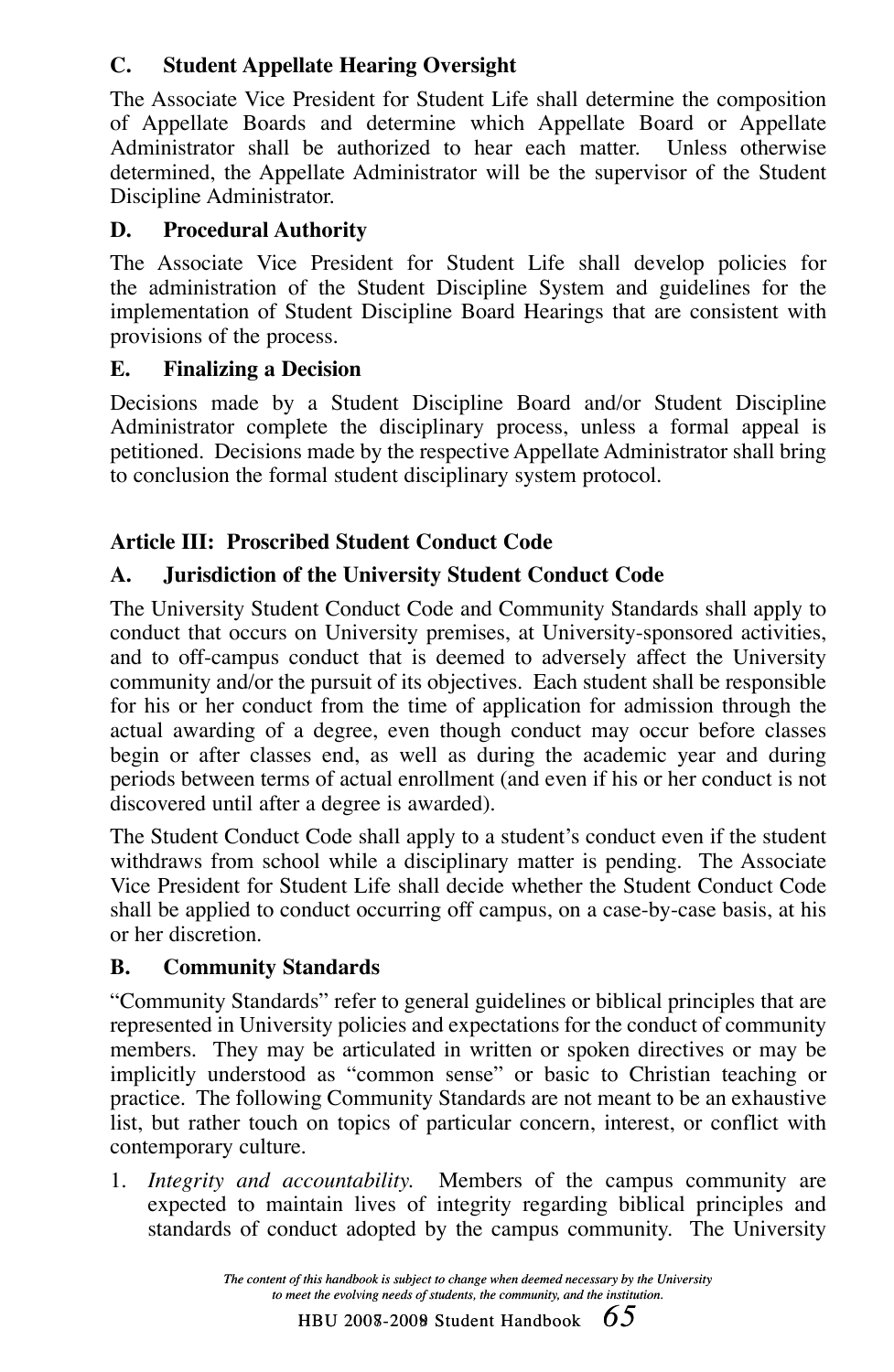firmly believes that mature individuals submit themselves to accountability within a community of persons and take responsibility for actions that violate that covenant relationship. Members are equally responsible to bring to bear accountability where there is knowledge that fellow members are violating community standards for conduct and should exercise such action in humility with concern for the offender.

- 2. *Affirmation of diversity.* The University recognizes the influence that diversity has in shaping the unique contributions of community members. The University is committed to affirming these contributions and creating opportunities for synergistic reasoning and insights. This commitment is based on a belief that community members should be able to maintain their unique distinctiveness while sharing mutual respect and dignity for the experiences and beliefs of others. Consistent with its educational objectives, the University refrains from endorsing or permitting conduct deemed to be in conflict with biblical principles or expressions of non-Christian religious worship or ceremony on University premises or at University-sponsored gatherings.
- 3. *Sanctity of life.* The University embraces a biblical position which honors the sanctity of life. Consequently, the University cannot support actions which encourage or result in the termination of human life through suicide, euthanasia, or abortion-on-demand. The University's belief in the sanctity of life influences its response to those students who are involved in a crisis pregnancy. The campus community is prepared to stand with both the father and mother of the unborn child as they consider the results of their actions and experience forgiveness that comes from genuine repentance. Subsequently, abortion is not advised or entertained as an alternative solution. The University is committed to assisting the student(s) with other alternatives. Continuity of on-campus student residency will be considered in light of what is best for all those impacted by the pregnancy. As always, persons in such a crisis will find University officials supportive and redemptive.
- 4. *Sexual harassment.* The University desires to maintain a working and learning environment free from the sexual harassment of its community<br>members and guests. Any behavior determined to constitute sexual Any behavior determined to constitute sexual harassment will be viewed as neither complimentary nor humorous and will be subject to disciplinary action. The University recognizes that the perception of sexual harassment behavior is often subjective and that the circumstances surrounding the conduct, as well as its pattern, frequency, and severity need to be considered in assessing the behavior. Although statistical analysis has shown that sexual harassment is usually committed by an individual in a position of power or influence, sexual harassment can occur between any two individuals regardless of gender, employment status, work relationship, or academic association. Sexual harassment may be verbal, graphic, written or physical in nature. Each may be grounds for disciplinary action.

#### **C. Policies and Regulations**

Any student found to have committed or to have attempted to commit the following misconduct is subject to the disciplinary sanctions outlined in Article IV: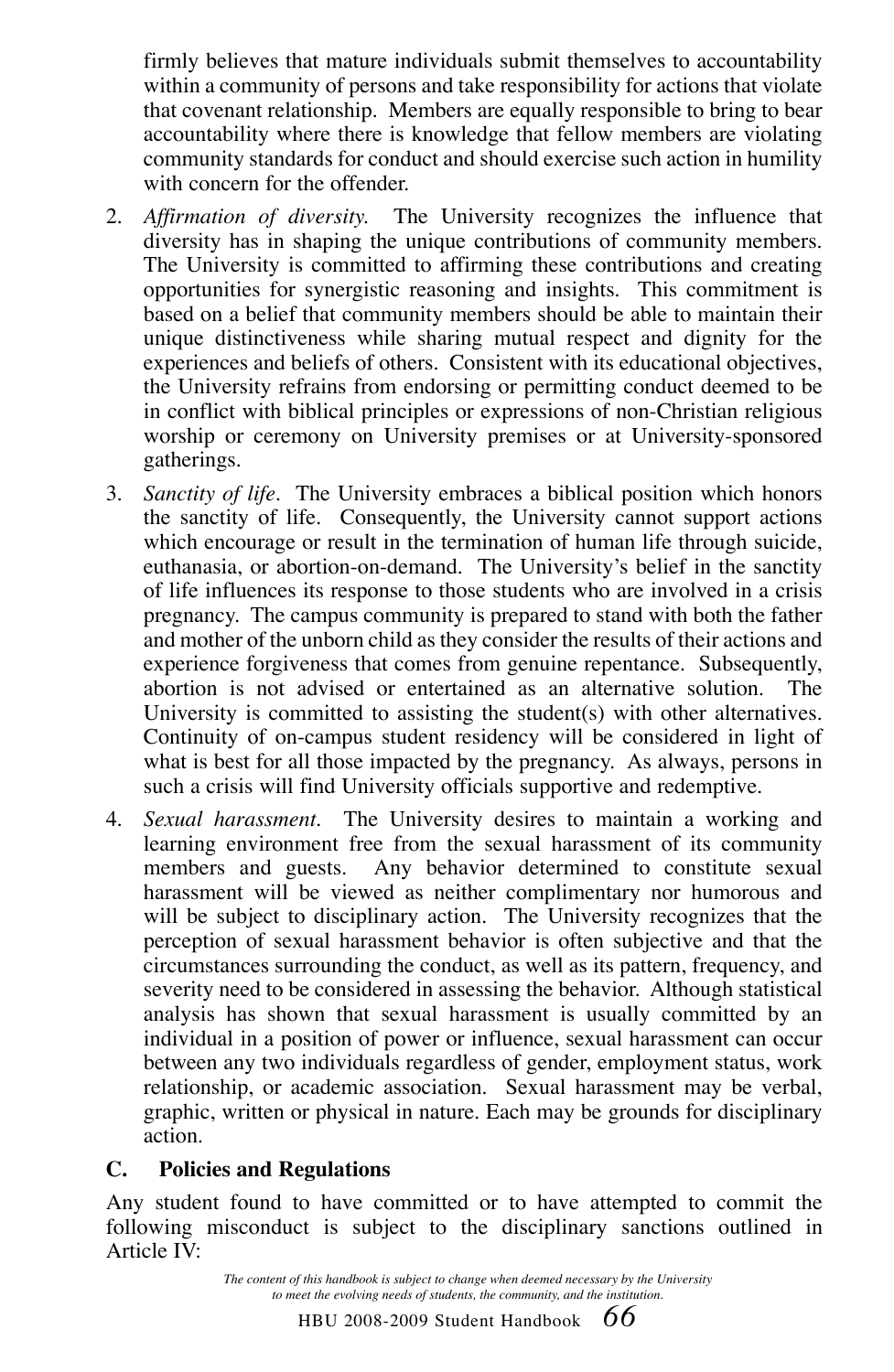- 1.0 *Administrative Policy.* The following are prohibited:
	- 1.1 *Knowing presence contribution.* Behavior, active or passive, which fails to confront or correct the misconduct of fellow community members. Students may be held accountable for an incident at which they indirectly participated in the violation through their own complicity.
	- 1.2 *Non-Compliance*. Violation of any University policy, rule, or regulation. Failure to comply with the requests or directions Failure to comply with the requests or directions of University officials or law enforcement officers acting in performance of their duties. Failure to identify oneself to these persons when requested to do so.
	- 1.3 *Acts of dishonesty.* Dishonesty including but not limited to the following:

a. Cheating, plagiarism, or other forms of academic dishonesty.

b. Furnishing false information to any University official, faculty member, or office.

c. Forgery, alteration, or misuse of any University document, record, or instrument of identification.

- 1.4 *Disruption or obstruction.* The disruption or obstruction of teaching, research, administration, disciplinary proceedings or free flow of pedestrian or vehicular traffic, other University activities, including its public service functions on or off campus, or of other authorized non-University activities when the conduct occurs on University premises. Participating in an on-campus or off-campus demonstration, riot, or activity that infringes on the rights of other members of the University community.
- 1.5 *Abuse of the Student Discipline System.* Including but not limited to:

a. Failure to obey the notice from a Student Discipline Board or University official to appear for a meeting or hearing as part of the Student Discipline System.

b. Falsification, distortion, or misrepresentation of information before a Student Discipline or Appellate Board.

c. Disruption or interference with the orderly conduct of a Student Discipline Board proceeding.

d. Institution of a student disciplinary proceeding in bad faith.

e. Attempting to discourage an individual's proper participation in, or use of, the Student Discipline System.

f. Attempting to influence the impartiality of a Discipline or Appellate Administrator or member of a Student Discipline or Appellate Board prior to, and/or during the course of, the student disciplinary proceeding(s).

*The content of this handbook is subject to change when deemed necessary by the University to meet the evolving needs of students, the community, and the institution.*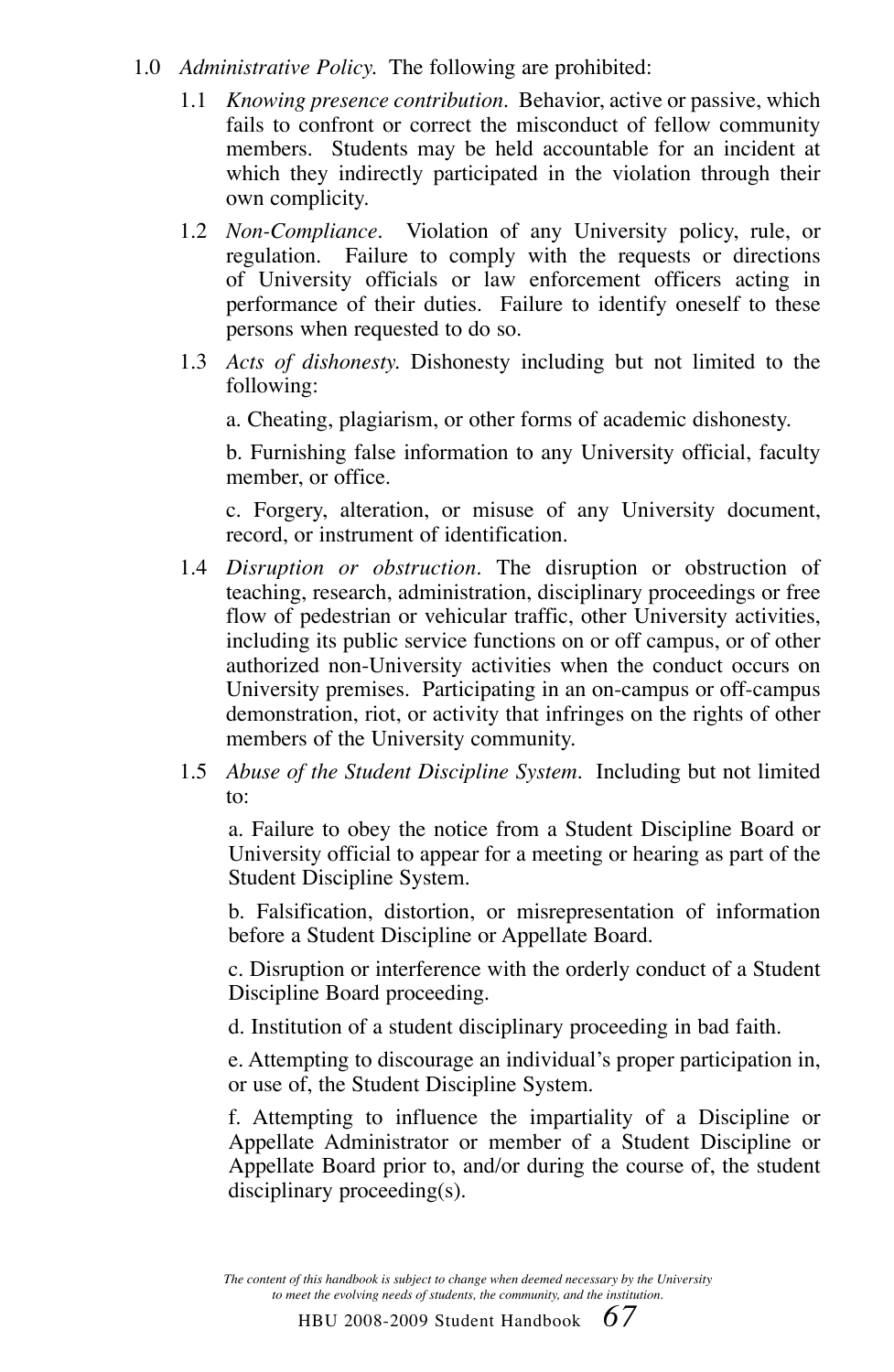g. Failure to comply with the sanction(s) imposed under the Student Discipline System.

h. Influencing or attempting to influence another person to commit an abuse of the Student Discipline System.

2.0 *Property, Facilities and Grounds.* The following are prohibited:

2.1 *Theft or vandalism.* Attempted or actual theft of and/or damage to, or unauthorized alteration or misuse of, property of the University or property of a member of the University community or other personal or public property, on or off campus.

2.2 *Unauthorized use.* Unauthorized possession, duplication or use of keys to any University premises or property, or unauthorized entry to or use of University premises or property.

2.3 *Abuse of computer resources*. Theft or other abuse of computer facilities and resources, including but not limited to:

a. Unauthorized entry into a file, to use, read, or change the contents, or for any other purpose.

b. Unauthorized transfer of a file.

c. Use of another individual's identification and/or password.

d. Use of computing facilities and resources to interfere with the work of another student, faculty member, or University official.

e. Use of computing facilities and resources to view, download, or send pornographic, obscene, or abusive messages or images.

f. Use of computing facilities and resources to interfere with normal operation of the University computing system.

g. Use of computing facilities and resources in violation of copyright laws.

h. Any violation of the University Computer Use Policy.

2.4 *Unauthorized motorized vehicles.* Operating unlicensed motorized vehicles, except for those prescribed for a verifiable physical disability, anywhere on University premises without the prior written consent of the Associate Vice President for Student Life.

2.5 *Postings and solicitation.* Posting flyers, posters, advertisements, etc. without departmental sponsorship or the approval of Student Life. Postings must be stamped "Poster Approved" and displayed in compliance with written policies available in Student Life. Solicitation of goods and the services on University premises without the prior approval of Student Life is prohibited.

3.0 *Safety and Security.* The following are prohibited:

3.1 *Failure to evacuate.* Failure to evacuate a campus building immediately upon the sound of an alarm, or to follow specific prescribed procedures or the on-site directives of a University representative.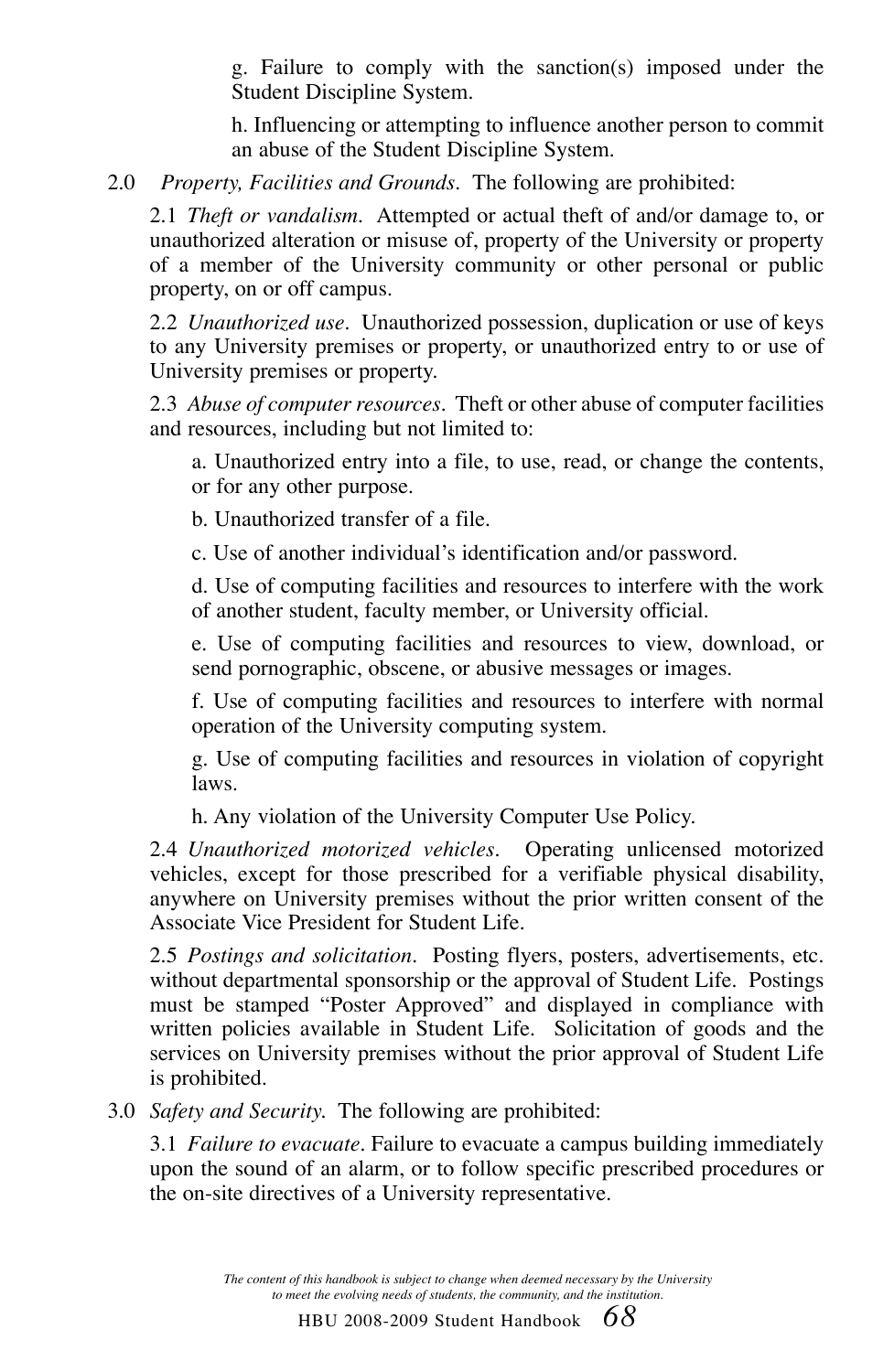3.2 *Breaching security systems.* Jeopardizing or interfering with the safety and security systems established within the campus community, including the propping of locked doors, altering locking devices, permitting unauthorized access to another, etc.

3.3 *Misuse or tampering with emergency equipment.* Illegitimately engaging alarm pull stations, discharging fire extinguishers, or disengaging smoke detectors. Individuals misusing or tampering with emergency equipment may be subject to criminal charges.

3.4 *Weapons possession.* Illegal or unauthorized possession of firearms, explosives, other weapons, or dangerous chemicals on University premises or use of any such item, even if legally possessed, in a manner that harms, threatens, or potentially causes fear to others.

3.5 *Flammable agents or burning objects.* Use or storage of flammable agents or materials in or near buildings, including gasoline, solvents, paint, propane, butane, or other machine dependent upon combustible fuel for operation. Unauthorized burning of any object, including candles, incense, charcoal, gas barbecues, etc. in or immediately adjacent to buildings.

4.0 Social, Moral, or Biblical. The following are prohibited:

4.1 Unlawful acts. Violation of any federal, state, or local law. Students convicted of a crime during continued enrollment or residential status in University housing must report this information to the Associate Vice President for Student Life.

4.2 Abuse or threats. Physical abuse, verbal abuse, threats, intimidation, harassment, coercion, and/or other conduct which threatens or endangers the health or safety of any person, including oneself, whether acted upon or not.

4.3 Sexual harassment. Including but not limited to the following:

- a. Sexual advances
- b. Requests for sexual favors
- c. Verbal or physical conduct of a sexual nature that expressly or implicitly imposes conditions upon, threatens, interferes with, or creates an intimidating, hostile, or demeaning environment for an individual's (1) academic pursuits, (2) University employment, (3) participation in activities sponsored by the University or organizations or groups related to the University, or (4) opportunities to benefit from other aspects of University life.

4.4 *Sexual assault.* Acts of sexual aggression including rape, attempted rape, sexual battery, and/or assault. Any sexual act that occurs without the consent of another person or that occurs when the person is unable to give consent.

4.5 *Sexual misconduct.* Consensual sexual behavior when it falls outside biblical intentions and/or explicit guidelines, such as sexual intimacies outside of a heterosexual marriage, including any type of intercourse, sensual nakedness, fondling of sexual organs, or sleeping intimately with one another.

> *The content of this handbook is subject to change when deemed necessary by the University to meet the evolving needs of students, the community, and the institution.*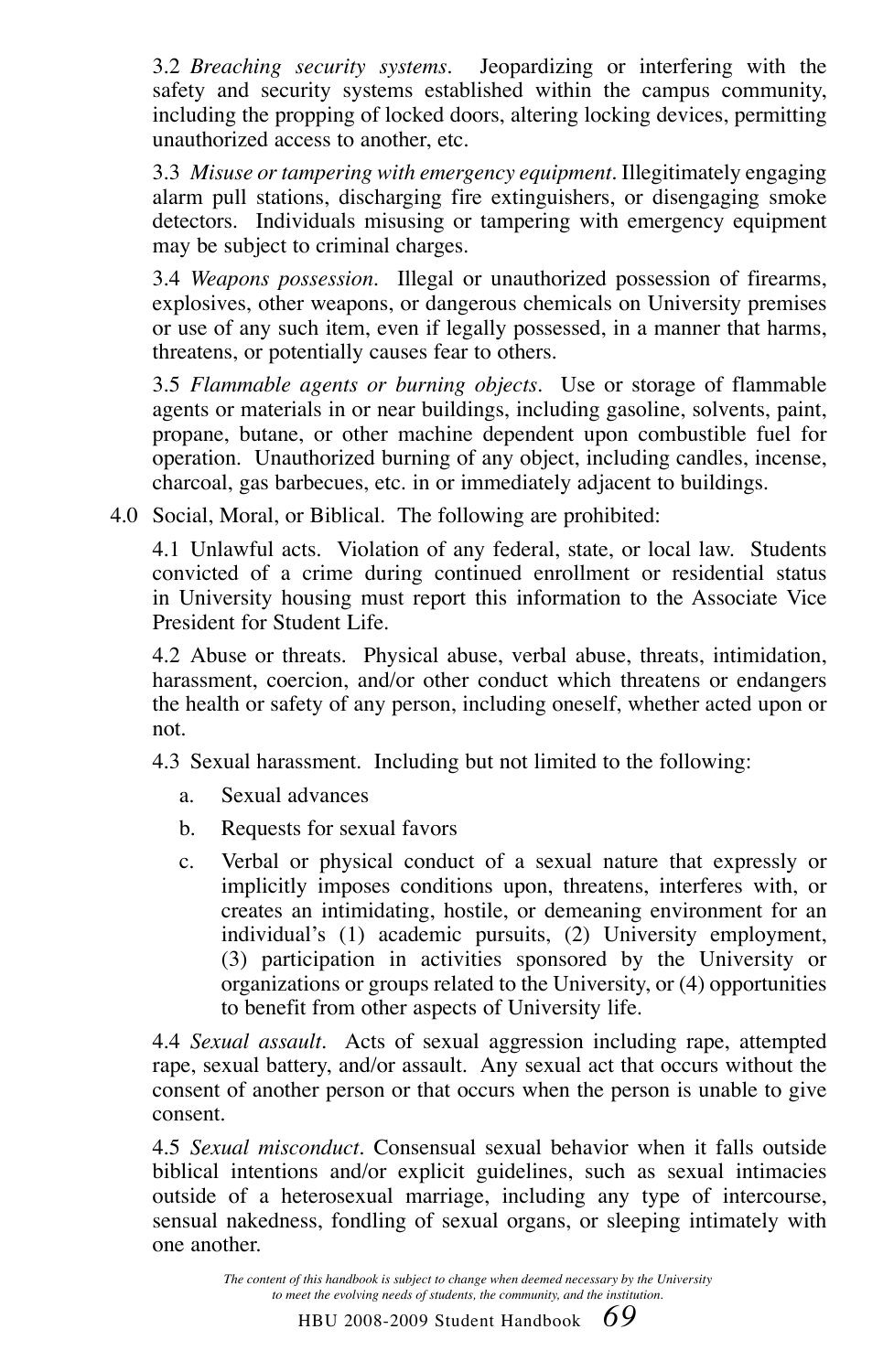4.6 *Inappropriate dating, living, or displays of affection*. Including but not limited to the following:

- a. Single students dating married persons.
- b. Married students dating anyone other than their spouse.
- c. Homosexual relations.
- d. Cohabitation with members of the opposite sex.
- e. Public affection deemed inappropriate for the context.

4.7 *Pornography.* Possession, display, or distribution of pornographic materials or images. Use of pornography for personal entertainment, including Internet and telephone services that provide pornographic images, sounds, or sensual conversation.

4.8 *Offensive Entertainment.* Entertainment played or displayed publicly on University premises or at University-sponsored activities that contain levels of violence, profanity, and sexual overtures that would be found offensive and/or in conflict with community standards.

4.9 *Hazing.* Defined as an act which has the potential of endangering the mental or physical health or safety of a student, or which destroys or removes public or private property, for the purpose of initiation, admission into, affiliation with, or as a condition for continued membership in, a group or organization. The expressed or implied consent of the victim will not be a defense. Apathy or acquiescence in the presence of hazing is not a neutral act; it is a violation of this rule (see 1.1 Knowing presence.)

4.10 *Drugs.* Use, possession, manufacturing, or distribution of marijuana, heroin, narcotics, or other controlled substances except as expressly permitted by law. Possession of drug paraphernalia is also prohibited.

4.11 *Alcoholic beverages.* Use, possession, manufacturing, or distribution of alcoholic beverages. Facilitating or encouraging the off-campus use or possession of alcoholic beverages by persons less than twenty-one years of age is prohibited.

4.12 *Intoxication or drunkenness.* Under the influence of drugs or alcohol on University premises or at University-sponsored events.

4.13 *Smoking.* Smoking on University premises or at University-sponsored events, including cigarettes, cigars, pipes, and other smoking substitutes.

4.14 *Disorderly conduct.* Conduct that is disorderly, lewd, or indecent; breach of peace; or aiding, abetting, or procuring another person to breach the peace on University premises or at functions sponsored by, or participated in by, the University or members of the academic community. Disorderly conduct includes but is not limited to any unauthorized use of electronic or other devices to make an audio, visual, or video record of any person while on University premises without his/her prior knowledge, or without his/her effective consent when such a record is likely to cause injury or distress. This includes, but is not limited to, surreptitiously taking pictures of another person in a gym, locker room, or rest room.

> *The content of this handbook is subject to change when deemed necessary by the University to meet the evolving needs of students, the community, and the institution.*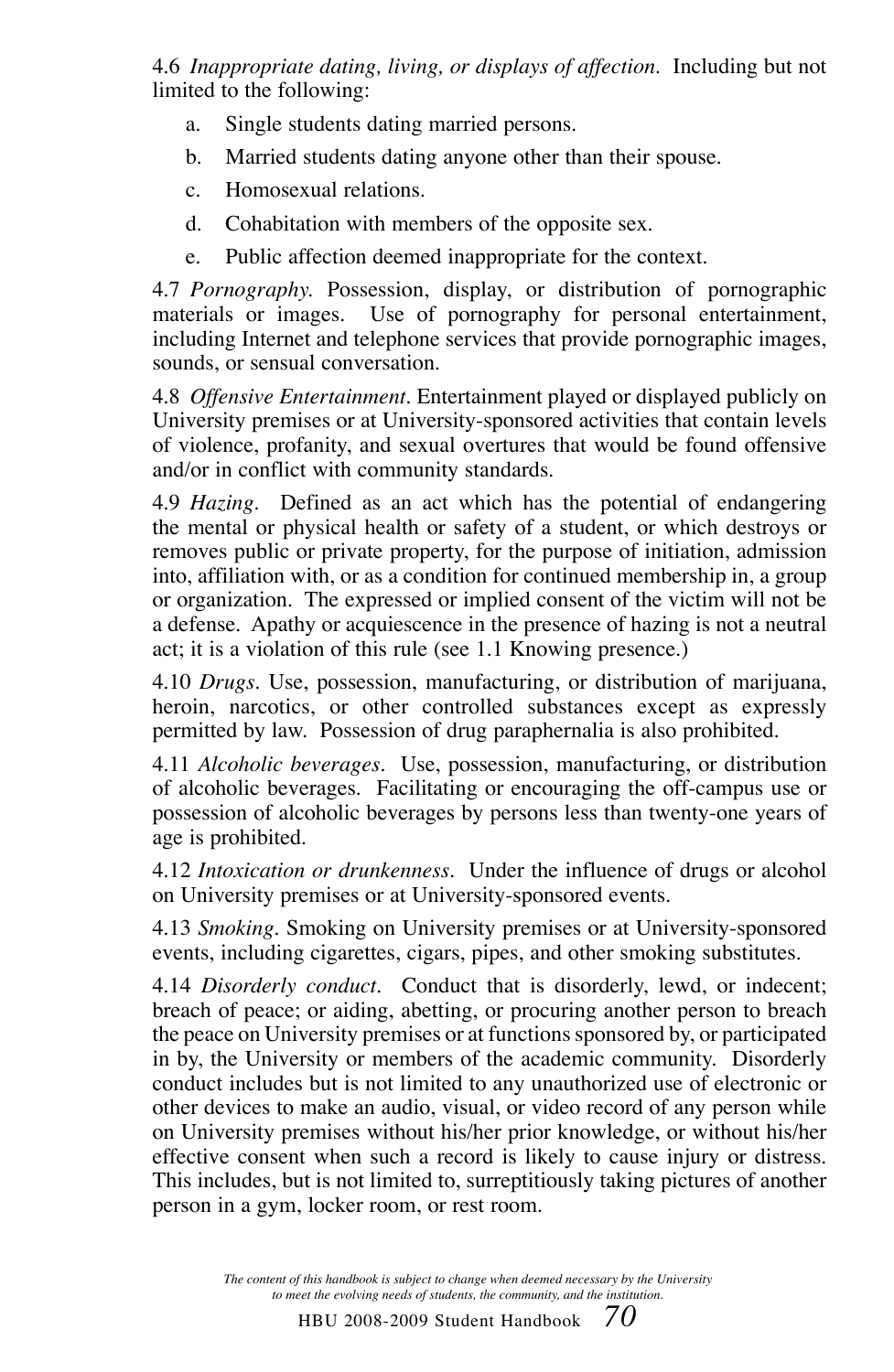4.15 *Profanity and obscenity.* Use of language, or verbal depiction of activity, that is vulgar, coarse, crude, or indecent.

4.16 *Gambling.* Any activity that involves betting, wagering, raffles, or games of chance for which there exists the potential of personal or financial loss. "Drawings" are permitted when entry into the drawing is free, an entry fee is optional, or a gift of approximate or greater value is received upon paying a participation fee.

4.17 *On-campus dances.* Any unauthorized dance sponsored by a University official or recognized student group. The University or a recognized student group may sponsor dance activities on or off University premises under the direction and supervision of assigned University personnel or advisors. Dances are subject to University guidelines and community standards. Specific program guidelines and protocols are outlined in the "Dance Policy" (available in the Office of Student Life).

#### **D. Violation of Law and University Discipline**

1. *Separate processes.* University disciplinary proceedings may be instituted against a student charged with conduct that potentially violates both the criminal law and the Student Conduct Code (that is, if both possible violations result from the same factual situation) without regard to the pendency of civil or criminal litigation in court or criminal arrest and prosecution. Proceedings under this Student Conduct Code may be carried out prior to, simultaneously with, or following civil or criminal proceedings off campus at the discretion of the Associate Vice President for Student Life. Determinations made or sanctions imposed under this Student Conduct Code shall not be subject to change because criminal charges arising out of the same facts giving rise to violation of University rules were dismissed, reduced, or resolved in favor of or against the criminal law defendant.

2. *University cooperation with law enforcement.* When a student is charged by federal, state, or local authorities with a violation of law, the University will not request or agree to special consideration for that individual because of his or her status as a student. If the alleged offense is also being processed under the Student Conduct Code, the University may advise off-campus authorities of the existence of the Student Conduct Code and of how such matters are typically handled within the University community. The University will attempt to cooperate with law enforcement and other agencies in the enforcement of criminal law on campus and in the conditions imposed by criminal courts for the rehabilitation of student violators (provided that the conditions do not conflict with campus rules or sanctions). Individual students and other members of the University community, acting in their personal capacities, remain free to interact with governmental representatives as they deem appropriate.

#### **Article IV: Student Discipline System Procedures**

#### **A. Charges and Student Discipline Board Hearings**

1. *Charges.* Any member of the University community may file charges against a student for violations of the Student Conduct Code. A charge

> *The content of this handbook is subject to change when deemed necessary by the University to meet the evolving needs of students, the community, and the institution.*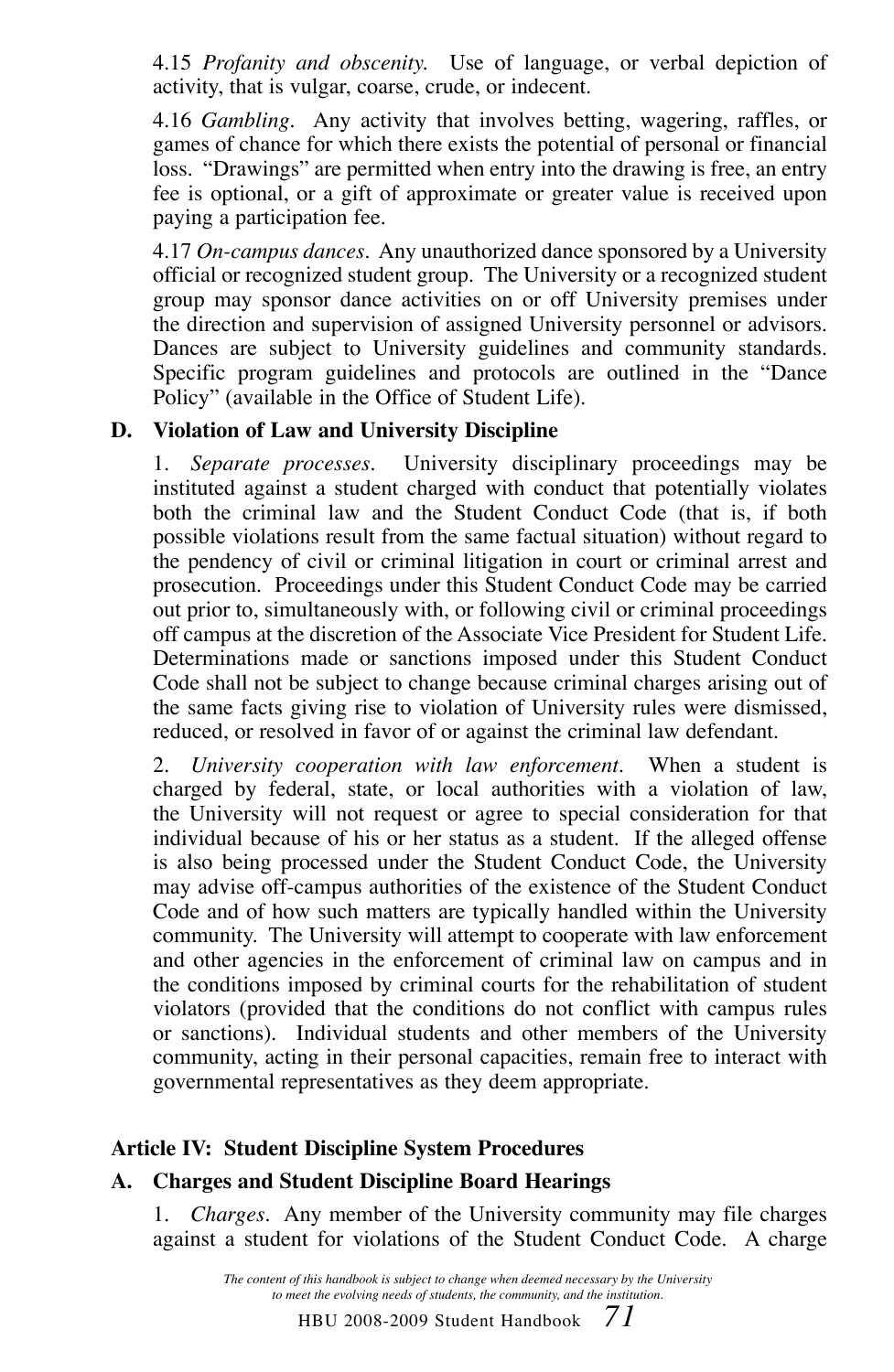shall be prepared in writing by the Complainant or interviewing University official and directed to the Student Discipline Administrator. Any charge should be submitted as soon as possible after a violation takes place, but no "statute of limitations" prevents the Student Discipline Administrator from acting when deemed warranted.

2. *Investigation.* The Student Discipline Administrator may conduct an investigation to determine if the charges have merit and/or if they can be disposed of administratively by mutual consent of the parties involved on a basis acceptable to the Student Discipline Administrator. Such disposition shall be final and there shall be no subsequent proceedings. If the charges are not admitted and/or cannot be disposed of by mutual consent, the Student Discipline Administrator may later serve in the same matter as the Student Discipline Board or a member thereof. If the student admits violating institutional rules, but sanctions are not agreed to, subsequent process, including a hearing if necessary, shall be limited to determining the appropriate sanction(s).

3. *Notification of charges.* All charges shall be presented to the Accused Student in written form. A time shall be set for a Student Discipline Board Hearing at the discretion of the Student Discipline Administrator. In less serious cases, notice of charges may be given verbally at the same time the student has an opportunity to defend against those charges and/or reconcile his or her conduct.

4. *Student Discipline Board Hearings.* Hearings shall be conducted by a Student Discipline Board according to the following guidelines:

- a. Student Discipline Board Hearings normally shall be conducted in private.
- b. In Student Discipline Board Hearings involving more than one Accused Student, the Student Discipline Administrator, at his or her discretion, may permit the Student Discipline Board Hearings concerning each student to be conducted either separately or jointly.
- c. The Complainant and the Accused Student have the right to be assisted by an advisor they choose, at their own expense. The advisor must be a member of the University community and may not be an attorney. The Complainant and/or the Accused Student is responsible for presenting his or her own information; therefore, advisors are not permitted to speak or to participate directly in any Student Discipline Board Hearing before a Student Discipline Board. A student should select as an advisor a person whose schedule allows attendance at the scheduled date and time for the Student Discipline Board Hearing because delays will not normally be allowed due to the scheduling conflicts of an advisor.
- d. The Complainant, Accused Student, and their advisor(s), if any, shall be allowed to attend the entire portion of the Student Discipline Board Hearing at which information is received (excluding deliberations). Admission of any other person to the Student Discipline Board Hearing shall be at the discretion of the Student Discipline Board and/or its Student Discipline Administrator.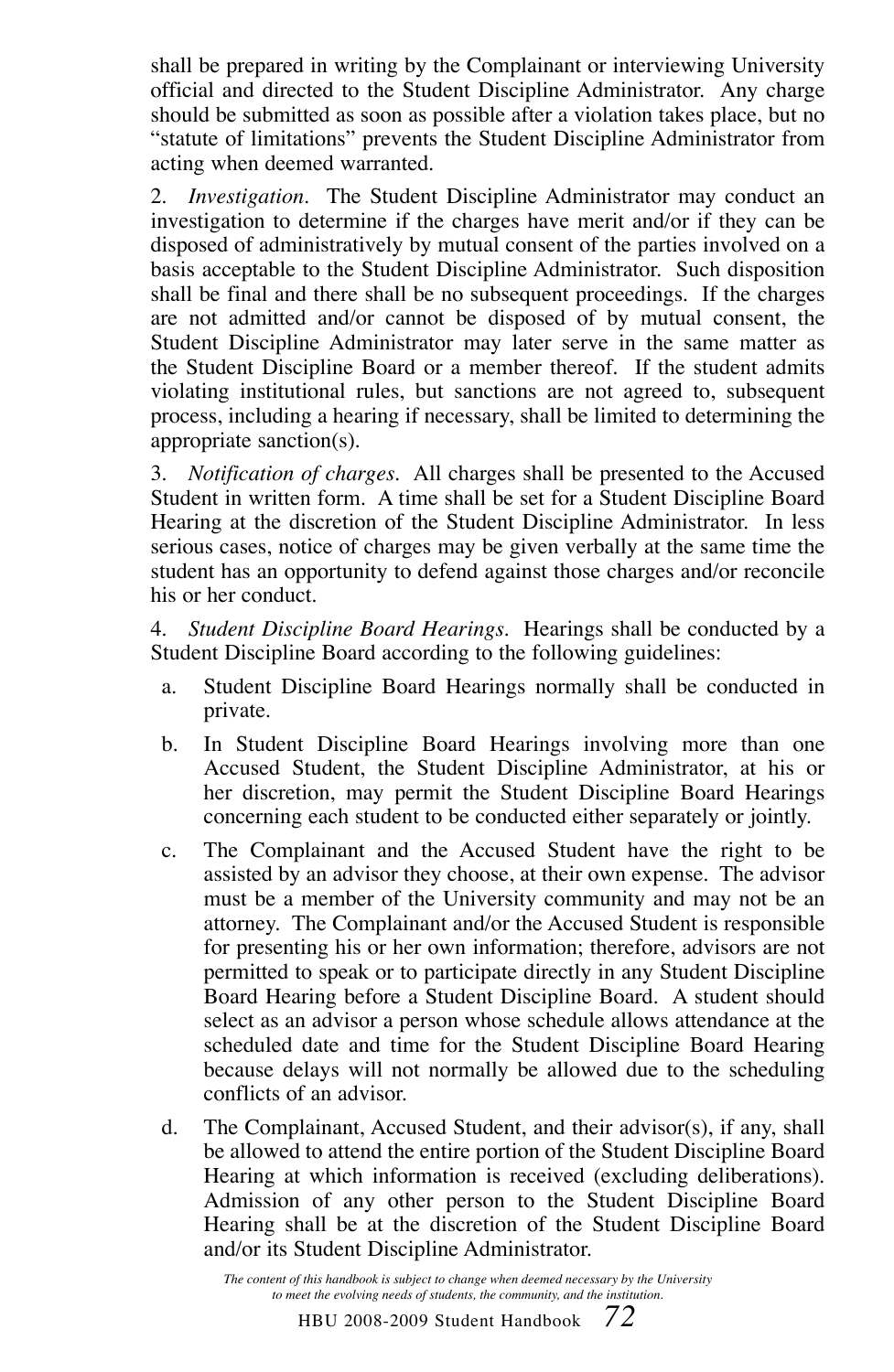- e. The Complainant, the Accused Student, and the Student Discipline Board may arrange for witnesses to present pertinent information to the Student Discipline Board. The University will try to arrange the attendance of possible witnesses who are members of the University community, if reasonably possible, and who are identified by the Complainant and/or Accused Student prior to the Student Discipline Board Hearing. Witnesses will provide information to and answer questions from the Student Discipline Board. Questions may be suggested by the Accused Student and/or Complainant to be answered by each other or by other witnesses. This will be conducted by the Student Discipline Board with such questions directed to the Chairperson, rather than to the witness directly. This method is used to preserve the educational tone of the hearing and avoid creation of an adversarial environment. Questions of whether potential information will be received shall be resolved at the discretion of the chairperson of the Student Discipline Board. (Also see Article IV.A.7 for alternative methods of giving testimony.)
- f. Pertinent records, exhibits, and written statements may be accepted as information for consideration by a Student Discipline Board at the discretion of the Chairperson.
- g. All procedural questions and decisions are subject to the final discretion of the Chairperson of the Student Discipline Board.
- h. After the portion of the Student Discipline Board Hearing concludes in which all pertinent information has been received, the Student Discipline Board shall determine (by majority vote if the Student Discipline Board consists of more than one person) whether the Accused Student has violated each section of the Student Code which the student is charged with violating.
- i. The Student Discipline Board's determination shall be made on the basis of whether it is reasonable to conclude that the Accused Student violated the Student Code. A higher standard determination shall be made on the basis of whether it is more likely than not to conclude culpability in cases likely to result in significant consequence. The University is not obligated to a legal standard of "beyond a reasonable doubt."
- j. Formal rules of process, procedure, and/or technical rules of evidence, such as are applied in criminal or civil court, are not used in student disciplinary proceedings. **Reminder: The Student Discipline System is an educational process, NOT a legal proceeding.**

5. *Hearing records.* There shall be a single written Administrative Review summarizing the Student Discipline Board Hearings before a Student Discipline Board, prepared or delegated and approved by the Chairperson or Student Discipline Administrator. The summary will be filed as a part of the student's disciplinary record, available in compliance with *FERPA* guidelines for viewing and requesting copies. No audio or visual recording of disciplinary hearings is permitted by participants, except as provided for in Article IV.A.7 below.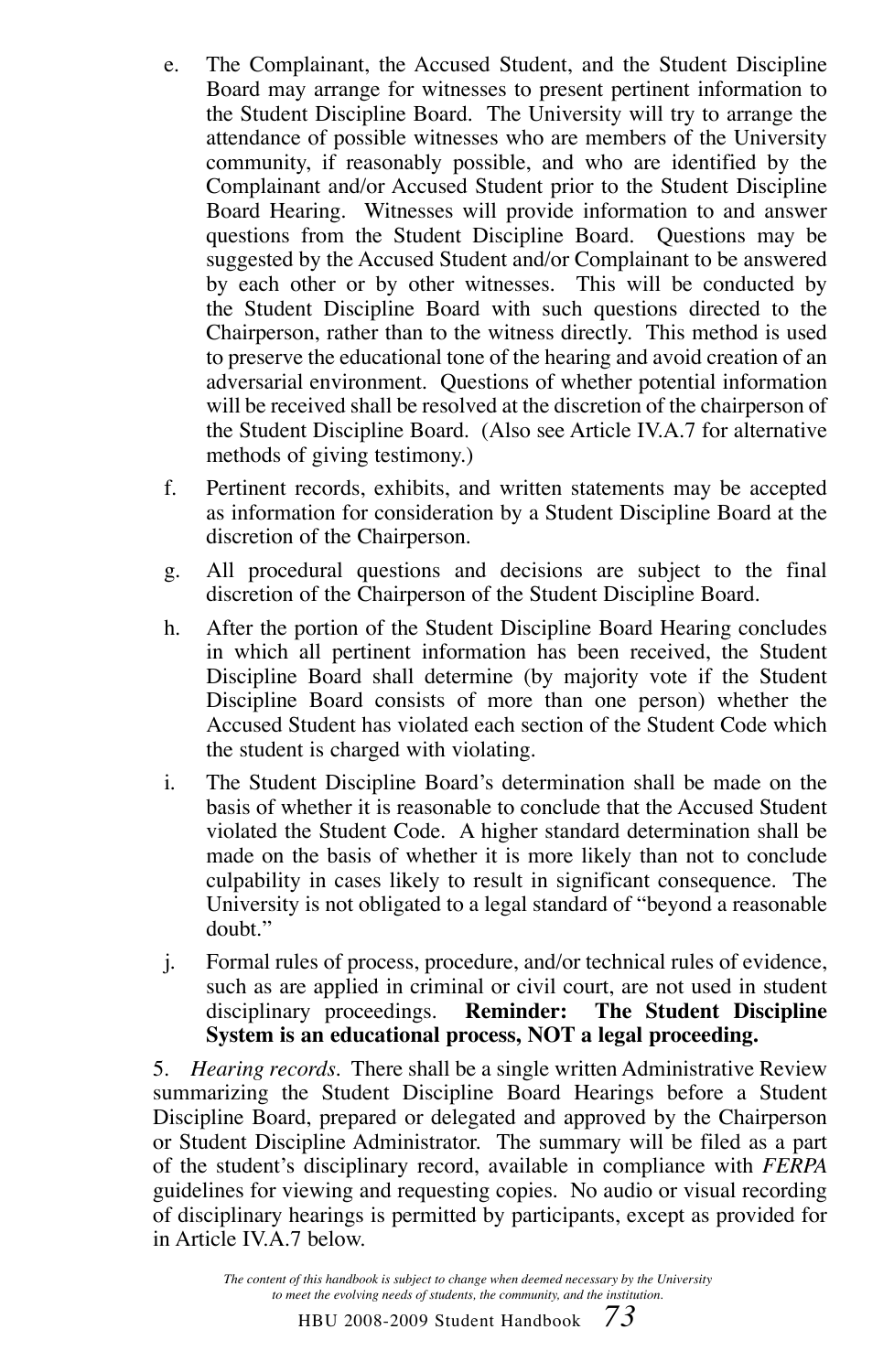6. *Failure to appear.* If an Accused Student, with notice, does not appear before a Student Discipline Board Hearing, the information in support of the charges shall be presented and considered even if the Accused Student is not present.

7. *Special accommodations.* The Student Discipline Board may accommodate concerns for the personal safety, well-being, and/or fears of confrontation of the Complainant, Accused Student, and/or other witness(es) during the hearing by providing separate facilities, by using a visual screen, and/or by permitting participation by telephone, videophone, closed circuit television, video conferencing, videotape, audio tape, written statement, or other means, where and as determined in the sole judgment of the Associate Vice President for Student Life to be appropriate.

# **B. Disciplinary Action**

Reconciliation to the community after a violation of the Student Conduct Code often requires some form of consequence for the action. Intermediate consequences are employed wherever possible to avoid expulsion from the University or on-campus Housing. Each incident is reviewed on a case-by-case basis, with consideration to 1) the severity of the violation, 2) the context of the incident, 3) a history of prior misconduct, 4) the responsiveness of the accused to accountability, and 5) the degree to which the individual displays genuine repentance.

Community members are encouraged to provide firsthand testimony that will bring greater clarity and understanding to the disciplinary process. While painstaking efforts are taken to maintain consistency from case to case and individual to individual, confidentiality often prevents the disclosure of details that contribute to a decision, occasionally resulting in unanswered questions regarding an outcome. Uninformed members of the campus community are asked to extend the benefit of the doubt to officials, knowing that prayerful consideration has been employed in the proceedings and the subsequent outcome.

1. *Sanctions.* The following sanctions may be imposed upon any student found to have violated the Student Code:

- a. *Verbal Warning*—Verbal notice to the student that the student is violating or has violated institutional regulations, accompanied by a request to desist and refrain from the misconduct.
- b. *Written Warning*—A notice in writing to the student that the student is violating or has violated institutional regulations, accompanied by a request to desist and refrain from the misconduct.
- c. *Loss of Privileges*—Denial of specified privileges for a designated period of time.
- d. *Fines*—Previously established and published fines may be imposed.
- e. *Restitution*—Compensation for loss, damage, or injury. This may take the form of appropriate service and/or monetary or material replacement.
- f. *Discretionary Sanctions*—Work assignments, essays, service to the University, or other related discretionary assignments.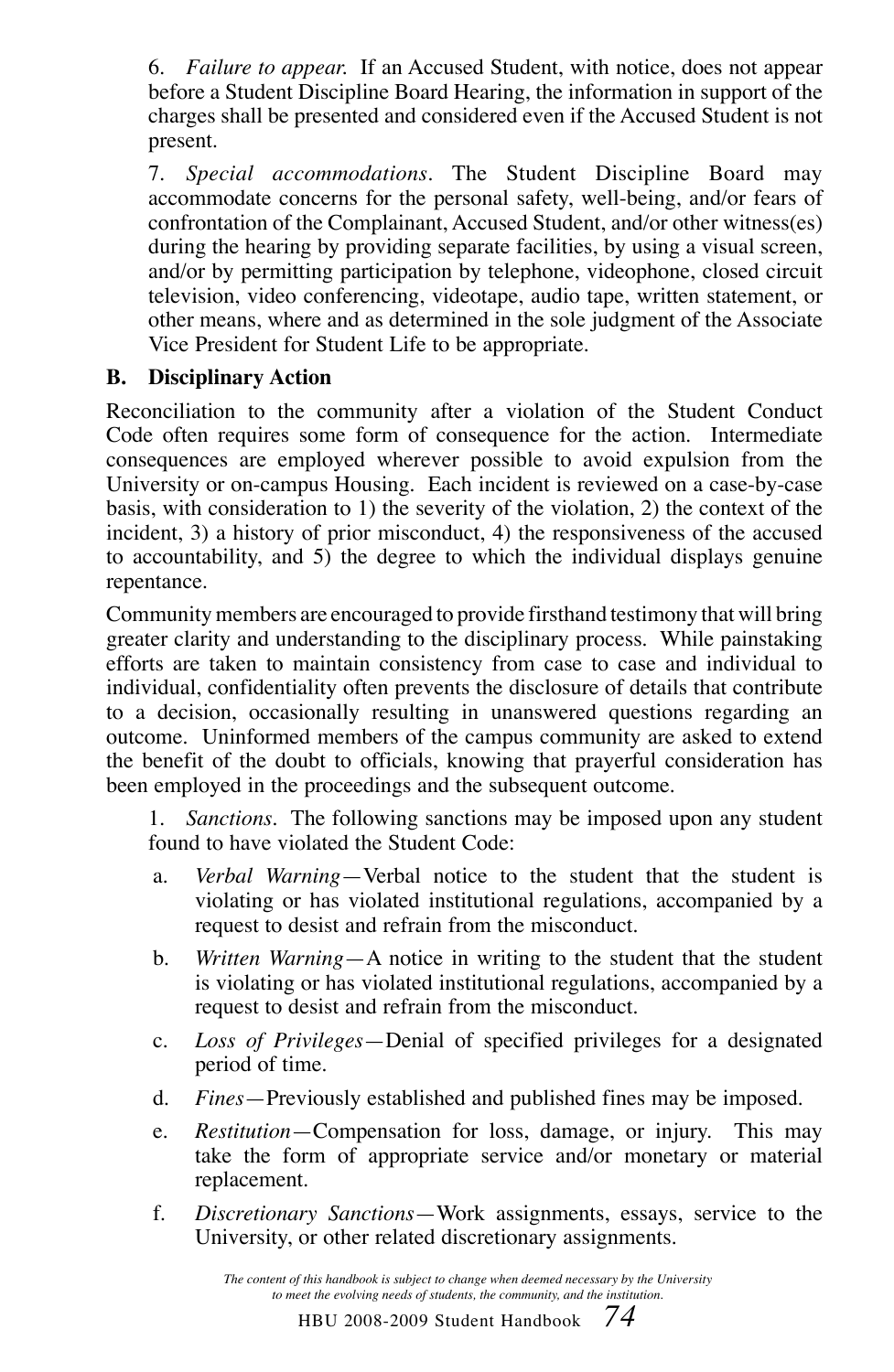- g. *Probation*—A written reprimand for violation of specified regulations. Probation is for a designated period of time and includes the probability of more severe disciplinary sanctions if the student is found to violate any institutional regulation(s) during the probationary period.
- h. *University Housing Suspension*—Separation of the student from University Housing for a definite period of time, after which the student is eligible to return. Conditions for readmission may be specified.
- i. *University Housing Expulsion*—Permanent separation of the student from University Housing.
- j. *Interim Suspension*—Requires that a student immediately leave University premises or a University-sponsored activity when it is fair and reasonable to believe that a student is an immediate threat to the safety of others or himself/herself or to the disruption of University operations. Conditions for return will be specified. (Also see IV.B.2.)
- k. *Suspension*—Separation of the student from the University for a definite period of time, after which the student is eligible to return. Conditions regarding access to University premises, attendance at University-sponsored activities, and subsequent readmission may be specified.
- l. *Dismissal*—Separation of the student from the University with no promise (implied or otherwise) of readmission at a future date. Conditions regarding access to University premises, attendance at University-sponsored activities, and subsequent consideration for possible readmission may be specified.
- m. *Expulsion*—Permanent separation of the student from the University. Conditions regarding access to University premises and attendance at University-sponsored activities may be specified.
- n. *Revocation of Admission and/or Degree*—Admission to, or a degree awarded from, the University may be revoked for fraud, misrepresentation, or other violation of University standards in obtaining the degree, or for other serious violations committed by a student prior to graduation. The endorsement of the appropriate governing body and approval of the President are required.
- o. *Withholding Degree*—The University may withhold awarding a degree otherwise earned until the completion of the process set forth in this Student Conduct Code, including the completion of all sanctions imposed, if any.

2. *Interim suspension*. In certain circumstances, the Associate Vice President for Student Life, or a designee, may impose a University or Housing suspension prior to the Student Discipline Board Hearing.

a. Conditions. Interim suspension may be imposed only:

(1) To ensure the safety and well-being of members of the University community or the preservation of University property.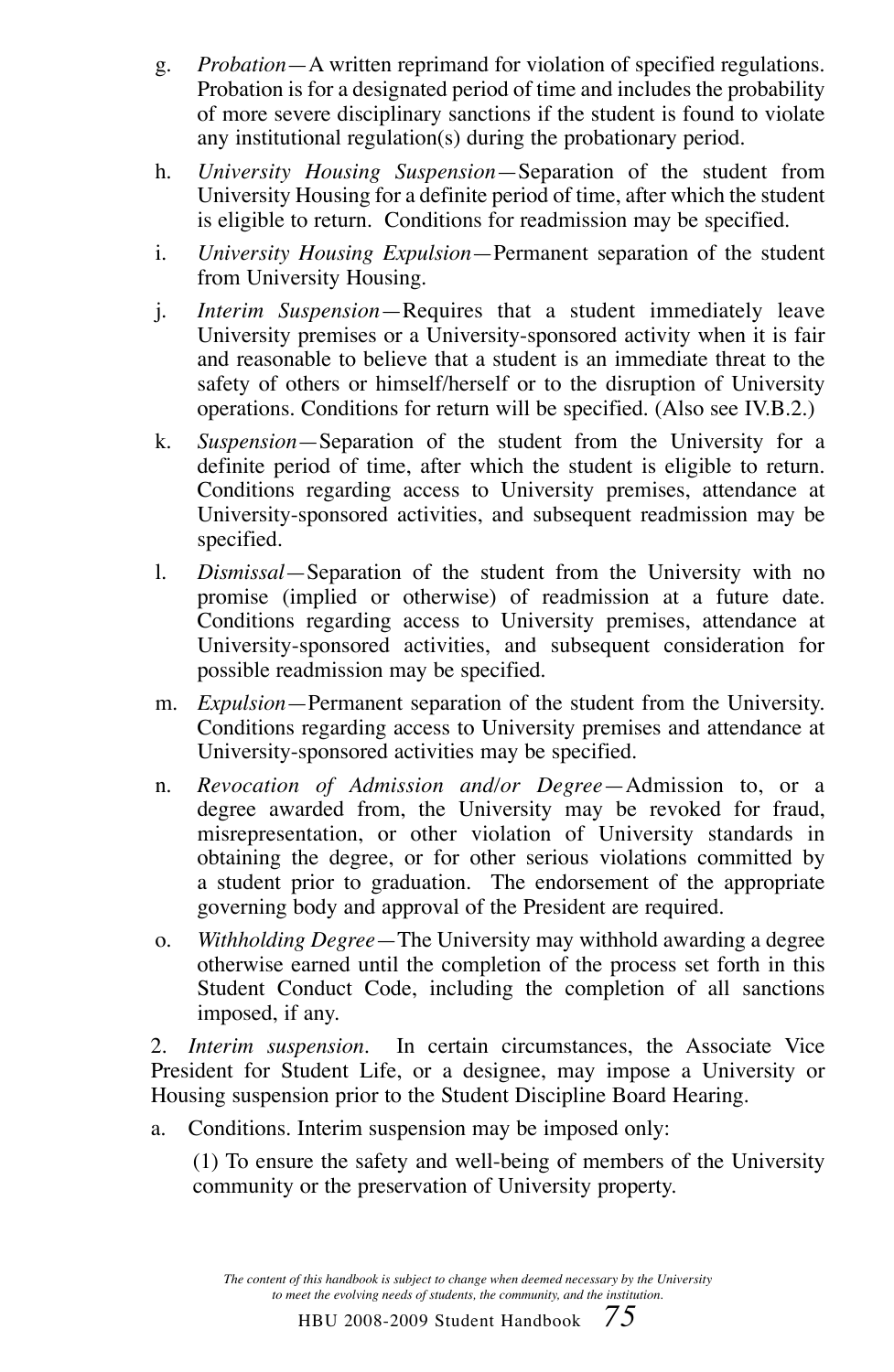(2) To ensure the student's own physical or emotional safety and wellbeing.

(3) If the student poses an ongoing threat of disruption of, or interference with, the normal operations of the University.

b. *Campus access.* During the interim suspension, a student shall be denied access to University premises (including housing and classes) and/ or all other University activities or privileges for which the student might otherwise be eligible, as the Associate Vice President for Student Life or the Student Discipline Administrator may determine to be appropriate.

c. *Process.* The interim suspension does not replace the regular process, which shall proceed on the normal schedule, up to and through a Student Discipline Board Hearing, if required, or subsequent appeal hearing, if exercised. However, the student should be notified in writing of this action and the reasons for the suspension. When timing necessitates a more immediate verbal notification, the written notification should be provided as soon as possible, thereafter. The notice should include the time, date, and place of a subsequent hearing at which the student may show cause why his or her continued presence on the campus does not constitute a threat (and at which he or she may contest whether community standards or a Student Conduct Code was violated.)

3. *Guidelines for imposing consequences.* The following guidelines attempt to establish some continuity in administering consequences for the violation of the Student Conduct Code. The Student Discipline Administrator will customarily employ the following guidelines in determining an appropriate consequence, unless there are circumstances that warrant an alternative response on the part of the University. Multiple sanctions may be employed for a single violation, and cumulative violations may result in greater consequences than a single offense.

a. *Level 1 Violations*—Minor violations likely to result in a minimum consequence of a verbal or written warning with additional sanctions, fine, or restitution on the first occurrence include, but are not limited to, the following examples:

- Violation of smoking policy
- Violation of burning objects policy
- Failure to respond to a request for appointment
- Procedural violations
- Minor abuse and damage to property
- Profanity and obscenity

Customary action: Verbal warning; written warning; loss of privileges,monetary fines, restitution, or discretionary sanction(s).

b. *Level 2 Violations*—Intermediate violations likely to result in a minimum consequence of probation or limited-term suspension with additional sanctions and conditions on the first occurrence include, but are not limited to the following examples:

> *The content of this handbook is subject to change when deemed necessary by the University to meet the evolving needs of students, the community, and the institution.*

> > HBU 2008-2009 Student Handbook *76*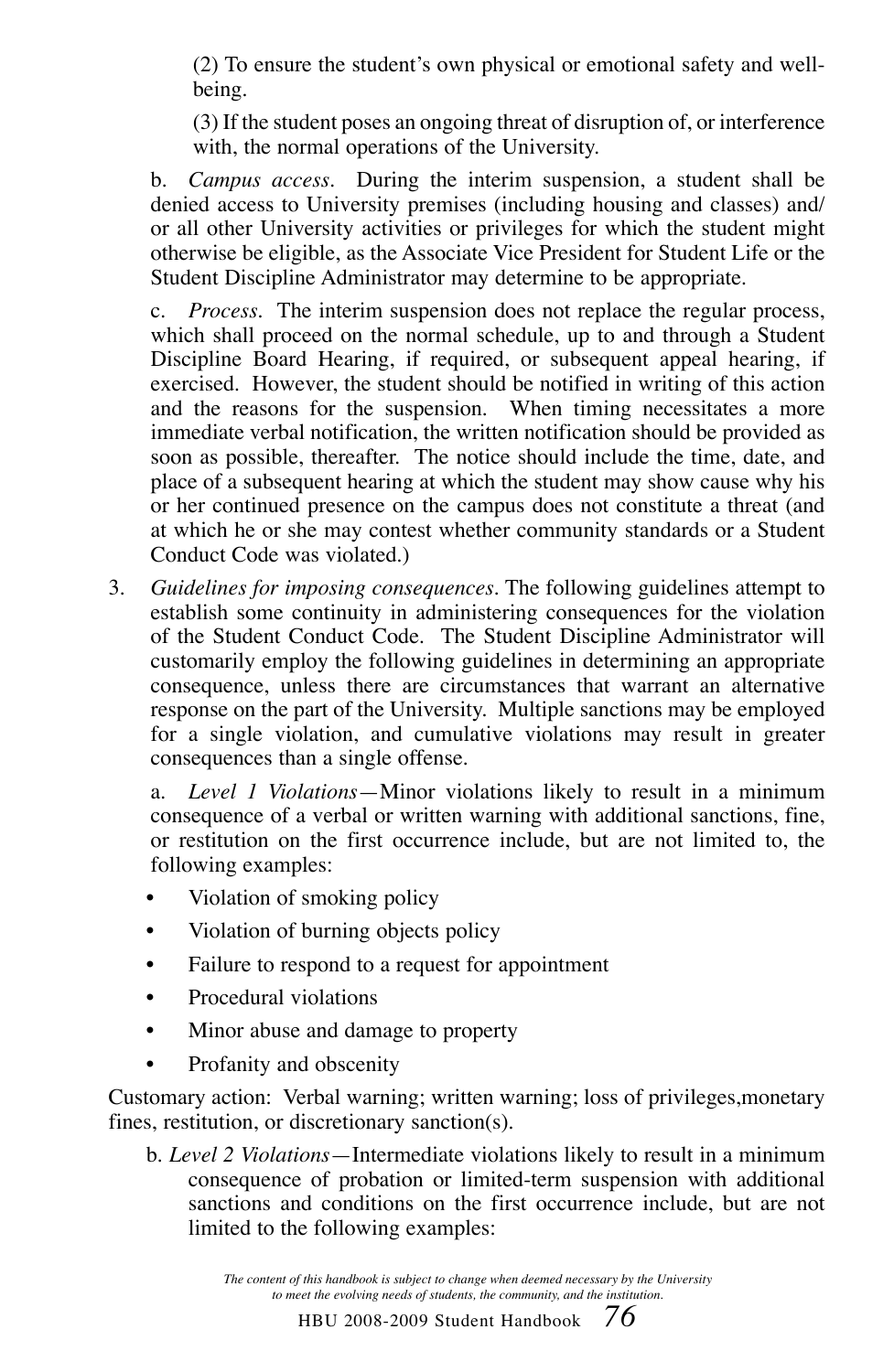- Significant damage to property
- Misuse of safety equipment
- Petty theft
- Sexual misconduct
- Cohabitation
- Violation of alcohol policy
- Intoxication or drunkenness

Customary action: Probation, multiple-day suspension, or suspension of privileges.

- c. *Level 3 Violations*—Major violations likely to result in long-term suspension, dismissal, or expulsion on the first occurrence include, but are not limited to the following examples:
- Use or possession of controlled substances or illegal drugs
- Intentionally causing physical harm to another person
- Sexual assault
- Arson
- Grand theft
- Possession of a weapon or firearm

Customary action: Academic term suspension, dismissal, or expulsion.

4. *"Zero Tolerance" for Drugs*. In an attempt to create a conducive environment and influence lifestyle choices by which its community members may be successful in attaining the mission of the institution, the University takes an unequivocally firm stand regarding the possession, distribution, or use of controlled substances or drugs on campus, customarily resulting in a minimum suspension of one full academic year.

 The Student Discipline Administrator may be released from the aforementioned mandate where deemed possible if the student has exposed the violation on his or her own with the intention of reconciling himself or herself to the community and submitting to structures of support and accountability.

- 5. *Disciplinary holds.* The Associate Vice President for Student Life places a "hold" with the Office of the Registrar preventing subsequent enrollment when a student is suspended, dismissed, or expelled from the University. A permanent record of the disciplinary action is noted in the student's academic record.
- 6. *Disposition of disciplinary records.*

a. Other than student disciplinary suspension, dismissal, expulsion, or revocation or withholding of a degree, disciplinary sanctions shall not be made part of the student's permanent academic record, but shall become

> *The content of this handbook is subject to change when deemed necessary by the University to meet the evolving needs of students, the community, and the institution.*

> > HBU 2008-2009 Student Handbook *77*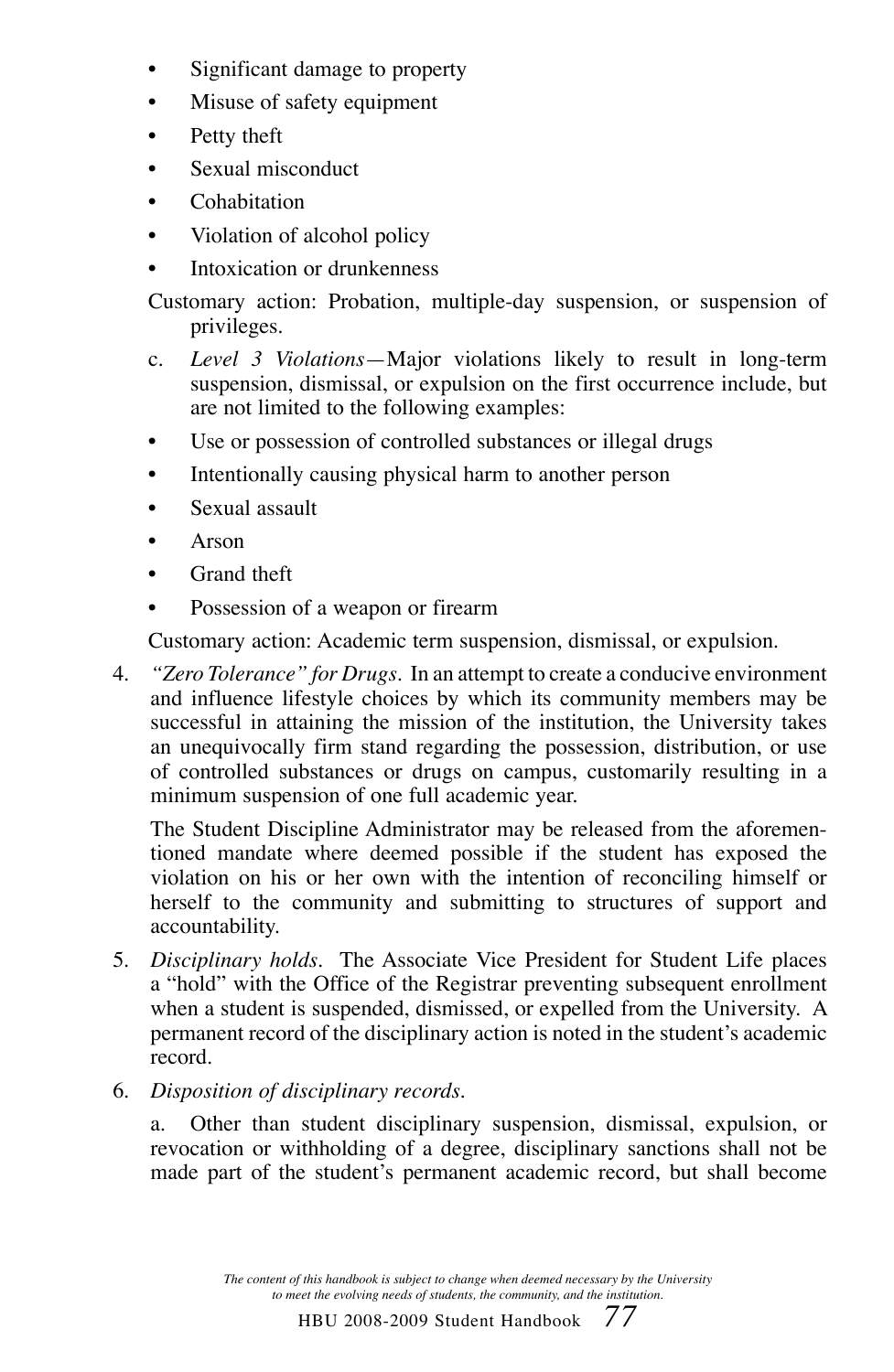part of the student's disciplinary record. Upon graduation, the student's disciplinary record may be expunged of disciplinary actions other than Housing expulsion OR University suspension, dismissal, or expulsion OR revocation or withholding of a degree. All remaining disciplinary records may be expunged from the student's confidential record seven years after graduation or separation from the University.

b. In situations involving both an Accused Student(s) (or group or organization) and a student(s) claiming to be the victim(s) of another student's conduct, the records of the process and the sanctions imposed, if any, shall be considered to be the educational records of both the Accused Student(s) and the student(s) claiming to be the victim(s) because the educational career and chances of success in the academic community of each may be impacted. The Student Discipline Administrator may exercise discretion to do otherwise where reasonably appropriate.

- 7. *Group sanctions.* The following sanctions may be imposed upon groups or organizations:
	- a. Those sanctions listed above in article IV.B.1.a-g.
	- b. Loss of selected rights and privileges for a specified period of time.

c. Deactivation. Loss of all privileges, including University recognition, for a specified period of time.

8. *Notification of disciplinary action.* In each case in which a Student Discipline Board determines that a student and/or group or organization has violated the Student Code, the sanction(s) shall be determined and imposed by the Student Discipline Administrator. In cases in which persons other than, or in addition to, the Student Discipline Administrator have been authorized to serve as the Student Discipline Board, the recommendation of the Student Discipline Board shall be considered by the Student Discipline Administrator in determining and imposing sanctions. The Student Discipline Administrator is not limited to sanctions recommended by members of the Student Discipline Board. Following the Student Discipline Board Hearing, the Student Discipline Administrator shall advise the Accused Student, group and/or organization, and a complaining student who believes he or she was the victim of another student's conduct in writing of its determination and of the sanction(s) imposed, if any.

## **C. Appeals**

1. *Initiating an appeal.* A decision reached by a Student Discipline Board or a sanction imposed by a Student Discipline Administrator may be appealed by the Accused Student(s) or Complainant(s) within three (3) academic school days of disciplinary notification. Such appeals shall be addressed to the respective Appellate Administrator in writing and shall be delivered to the Student Discipline Administrator. If after reviewing the appeal, the Student Discipline Administrator maintains the veracity of the disciplinary process, findings, and action, the appeal is forwarded to the appropriate Appellate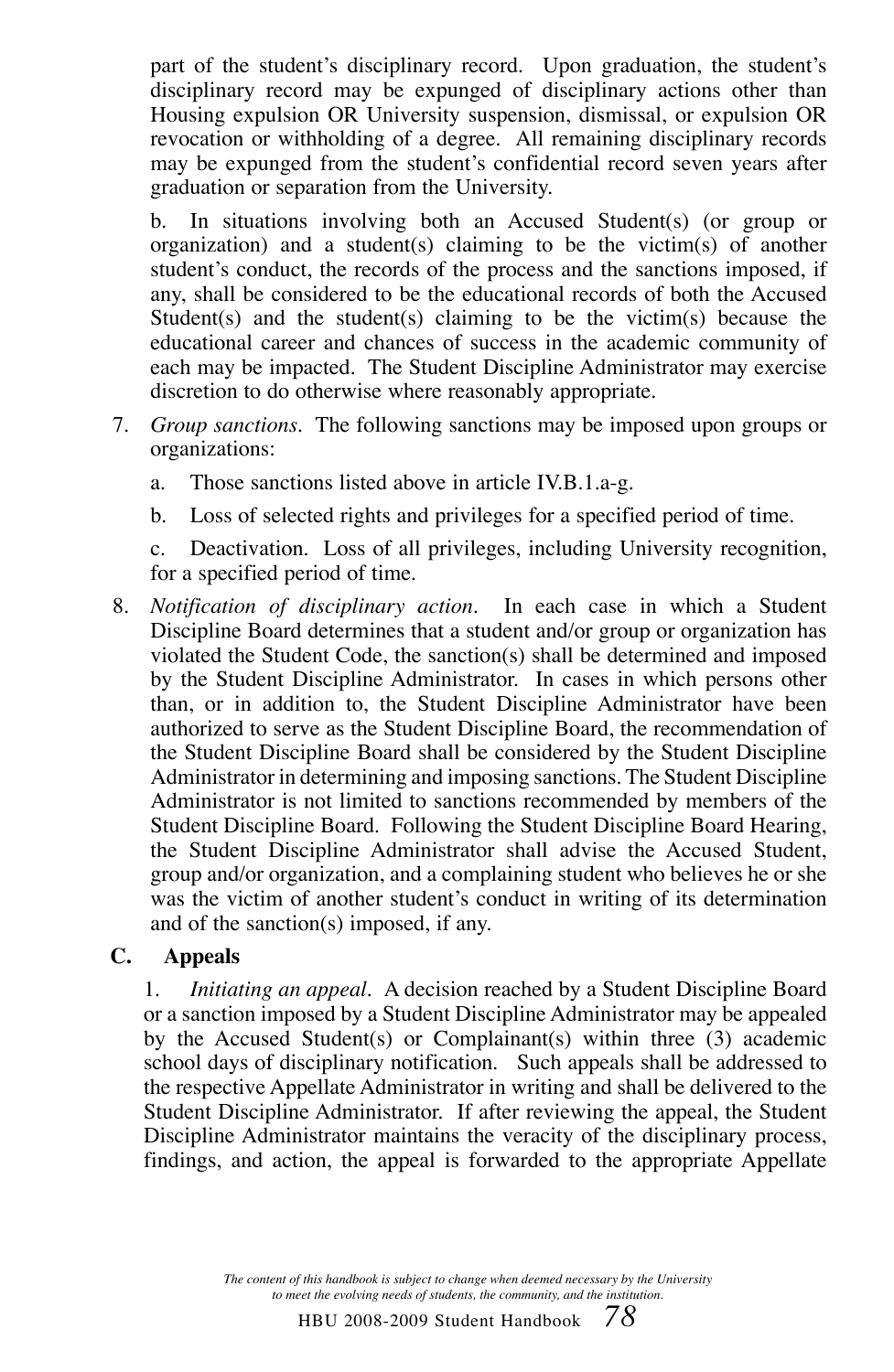Administrator. Sanctions imposed by the Student Discipline Administrator are customarily suspended until the appeal process is completed, unless otherwise notified by the Appellate Administrator.

2. *Conditions for appeal.* Except as required to explain the basis of new information, an appeal shall be limited to a review of the verbatim record of the Student Discipline Board Hearing and supporting documents for one or more of the following purposes:

a. To determine whether the Student Discipline Board Hearing was conducted fairly in light of the charges and information presented, and in conformity with prescribed procedures giving the complaining party a reasonable opportunity to prepare and to present information that the Student Code was violated, and giving the Accused Student a reasonable opportunity to prepare and to present a response to those allegations. Deviations from designated procedures will not be a basis for sustaining an appeal unless significant prejudice results.

b. To determine whether the decision reached regarding the Accused Student was based on substantial information, that is, whether there were facts in the case that, if believed by the fact finder, were sufficient to establish a violation of the Student Conduct Code occurred.

c. To determine whether the sanction(s) imposed were appropriate for the violation of the Conduct Code which the student was found to have committed.

d. To consider new information, sufficient to alter a decision or other relevant facts not brought out in the original hearing, because such information and/or facts were not known to the person appealing at the time of the original Student Discipline Board Hearing.

3. *Bringing closure to an appeal.* The Appellate Board's opinion and recommendations for subsequent action are submitted to the Appellate Administrator to inform his/her final judgment. If an appeal is upheld by the Appellate Administrator, the matter shall be returned to the original Student Discipline Board and Student Discipline Administrator for re-opening of Student Discipline Board Hearings to allow reconsideration of the original determination and/or sanction(s). In consultation with the Student Discipline Administrator, the Appellate Administrator may elect to institute alternative sanctions that might be perceived as either more lenient or severe. If an appeal is set aside, the matter shall be considered closed and binding upon all involved. The Appellate Administrator will notify the student in writing of the decision.

> *The content of this handbook is subject to change when deemed necessary by the University to meet the evolving needs of students, the community, and the institution.*

> > HBU 2008-2009 Student Handbook *79*